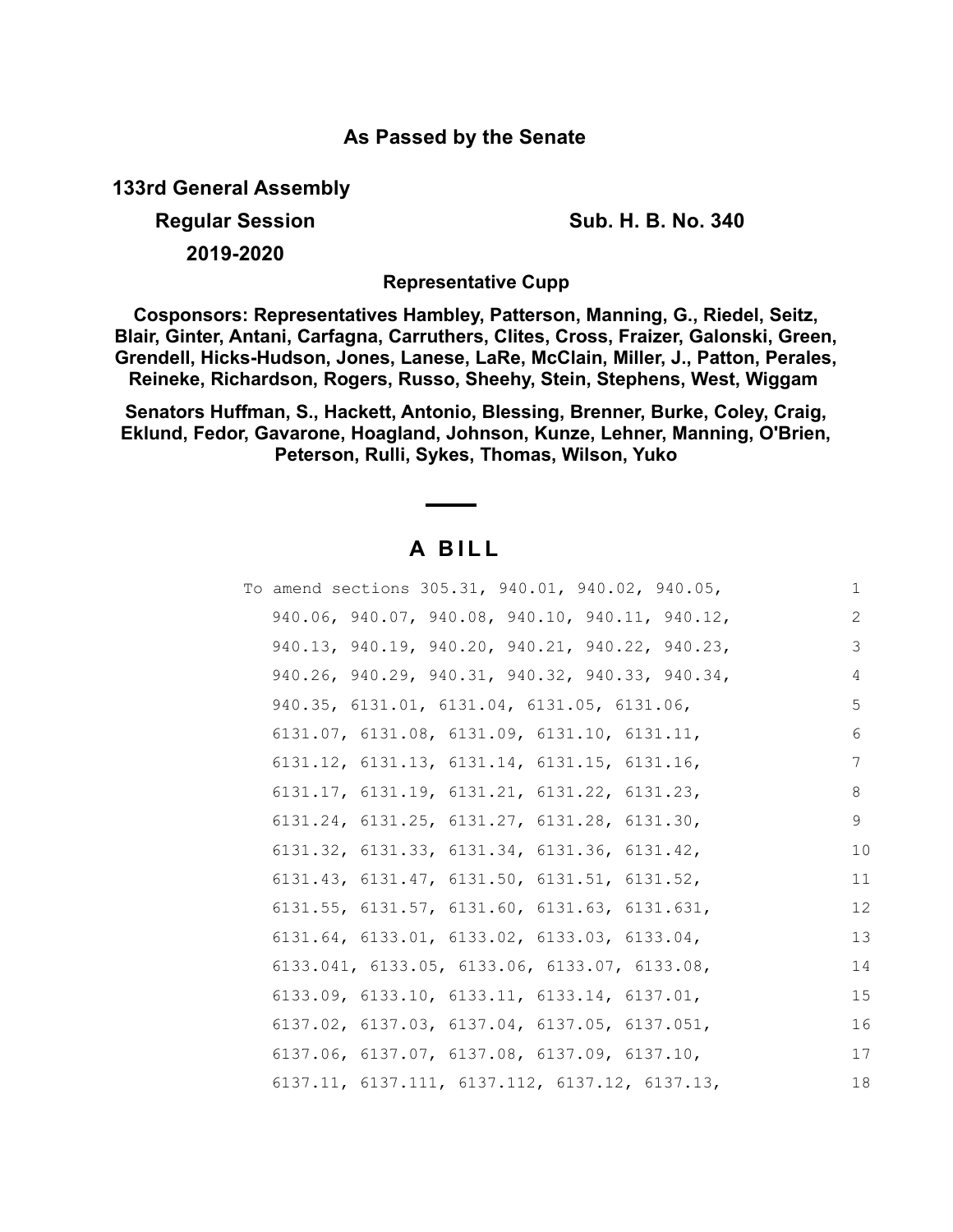| and 6137.14; to amend, for the purpose of            | 19 |
|------------------------------------------------------|----|
| adopting new section numbers as indicated in         | 20 |
| parentheses, sections 940.26 (940.24), 940.29        | 21 |
| $(940.31)$ , 940.33 $(940.32)$ , 940.34 $(940.33)$ , | 22 |
| 940.31 (940.35), 940.32 (940.36), 940.35             | 23 |
| (940.37), and 6131.57 (6131.061); to enact new       | 24 |
| sections 940.25, 940.26, 940.27, 940.28, 940.29,     | 25 |
| 940.30, and 940.34 and sections 940.38, 940.39,      | 26 |
| and $6131.101$ ; and to repeal sections $940.18$ ,   | 27 |
| 940.24, 940.25, 940.26, 940.27, 940.28, 940.29,      | 28 |
| 940.30, 6131.18, 6131.26, 6131.29, 6131.35,          | 29 |
| 6131.44, 6131.48, 6131.49, 6131.56, and 6131.62      | 30 |
| of the Revised Code to revise the state's            | 31 |
| drainage laws.                                       | 32 |

# **BE IT ENACTED BY THE GENERAL ASSEMBLY OF THE STATE OF OHIO:**

| Section 1. That sections 305.31, 940.01, 940.02, 940.05,                            |  |  |                                                                                      | 33 |
|-------------------------------------------------------------------------------------|--|--|--------------------------------------------------------------------------------------|----|
|                                                                                     |  |  | 940.06, 940.07, 940.08, 940.10, 940.11, 940.12, 940.13, 940.19,                      | 34 |
|                                                                                     |  |  | 940.20, 940.21, 940.22, 940.23, 940.26, 940.29, 940.31, 940.32,                      | 35 |
| 940.33, 940.34, 940.35, 6131.01, 6131.04, 6131.05, 6131.06,                         |  |  |                                                                                      | 36 |
| $6131.07$ , $6131.08$ , $6131.09$ , $6131.10$ , $6131.11$ , $6131.12$ , $6131.13$ , |  |  |                                                                                      | 37 |
| $6131.14$ , $6131.15$ , $6131.16$ , $6131.17$ , $6131.19$ , $6131.21$ , $6131.22$ , |  |  |                                                                                      | 38 |
| $6131.23$ , $6131.24$ , $6131.25$ , $6131.27$ , $6131.28$ , $6131.30$ , $6131.32$ , |  |  |                                                                                      | 39 |
| $6131.33$ , $6131.34$ , $6131.36$ , $6131.42$ , $6131.43$ , $6131.47$ , $6131.50$ , |  |  |                                                                                      | 40 |
|                                                                                     |  |  | $6131.51$ , $6131.52$ , $6131.55$ , $6131.57$ , $6131.60$ , $6131.63$ , $6131.631$ , | 41 |
|                                                                                     |  |  | $6131.64, 6133.01, 6133.02, 6133.03, 6133.04, 6133.041, 6133.05,$                    | 42 |
| 6133.06, 6133.07, 6133.08, 6133.09, 6133.10, 6133.11, 6133.14,                      |  |  |                                                                                      | 43 |
|                                                                                     |  |  | $6137.01, 6137.02, 6137.03, 6137.04, 6137.05, 6137.051, 6137.06,$                    | 44 |
|                                                                                     |  |  | 6137.07, 6137.08, 6137.09, 6137.10, 6137.11, 6137.111, 6137.112,                     | 45 |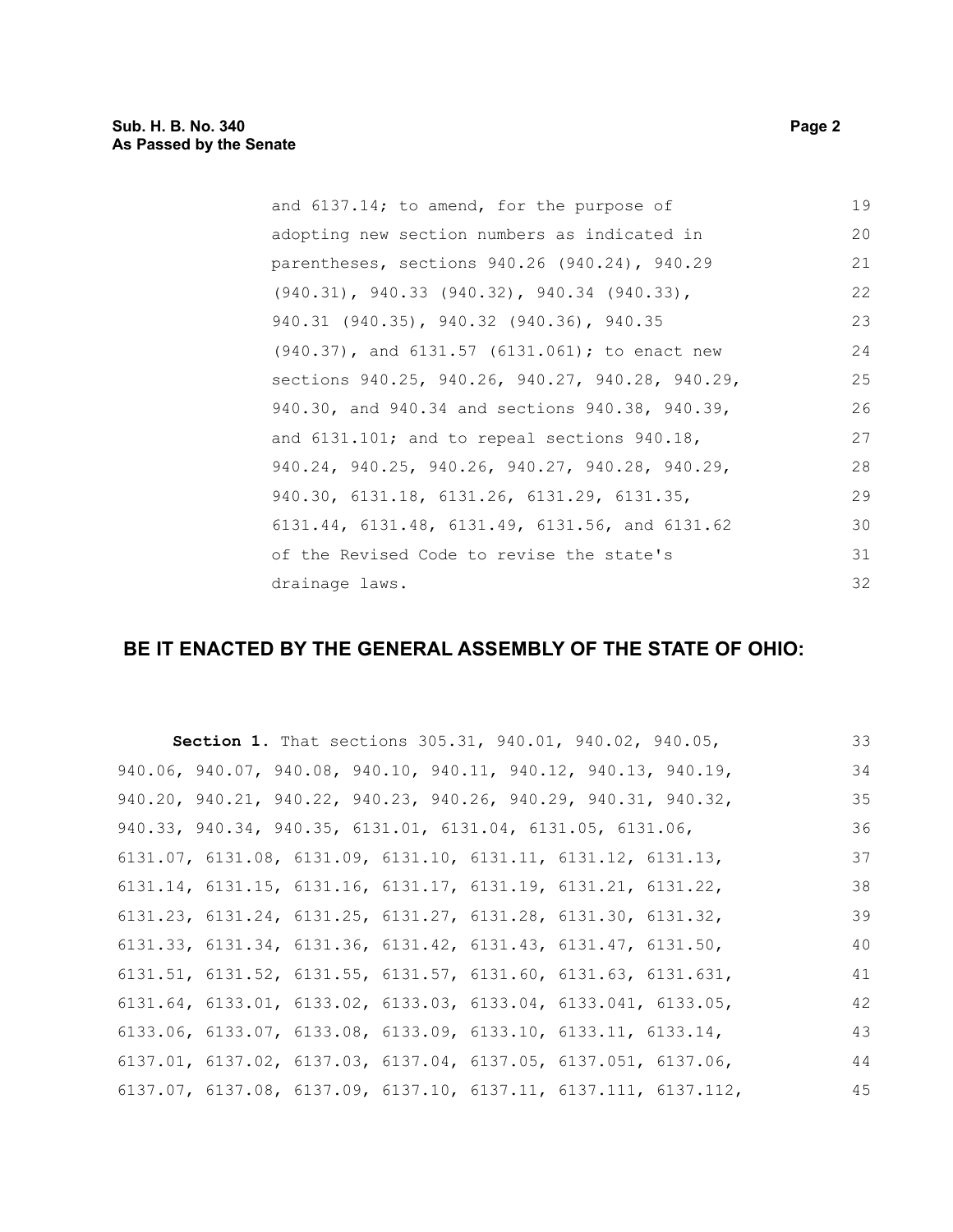6137.12, 6137.13, and 6137.14 be amended; sections 940.26 (940.24), 940.29 (940.31), 940.33 (940.32), 940.34 (940.33), 940.31 (940.35), 940.32 (940.36), 940.35 (940.37), and 6131.57 (6131.061) be amended for the purpose of adopting new section numbers as indicated in parentheses; and new sections 940.25, 940.26, 940.27, 940.28, 940.29, 940.30, and 940.34 and sections 940.38, 940.39, and 6131.101 of the Revised Code be enacted to read as follows: 46 47 48 49 50 51 52 53

**Sec. 305.31.** The procedure for submitting to a referendum a resolution adopted by a board of county commissioners under division (H) of section 307.695 of the Revised Code that is not submitted to the electors of the county for their approval or disapproval; any resolution adopted by a board of county commissioners pursuant to division (D)(1) of section 307.697, section 322.02, or 322.06, sections  $940.31 - 940.32$  and  $940.33 -$ 940.35, division (B)(1) of section 4301.421, section 4504.02, 5739.021, or 5739.026, division (A)(6), (A)(10), or (M) of section 5739.09, section 5741.021 or 5741.023, or division (C) (1) of section 5743.024 of the Revised Code; or a rule adopted pursuant to section 307.79 of the Revised Code shall be as prescribed by this section.

Except as otherwise provided in this paragraph, when a petition, signed by ten per cent of the number of electors who voted for governor at the most recent general election for the office of governor in the county, is filed with the county auditor within thirty days after the date the resolution is passed or rule is adopted by the board of county commissioners, or is filed within forty-five days after the resolution is passed, in the case of a resolution adopted pursuant to section 5739.021 of the Revised Code that is passed within one year after a resolution adopted pursuant to that section has been 67 68 69 70 71 72 73 74 75 76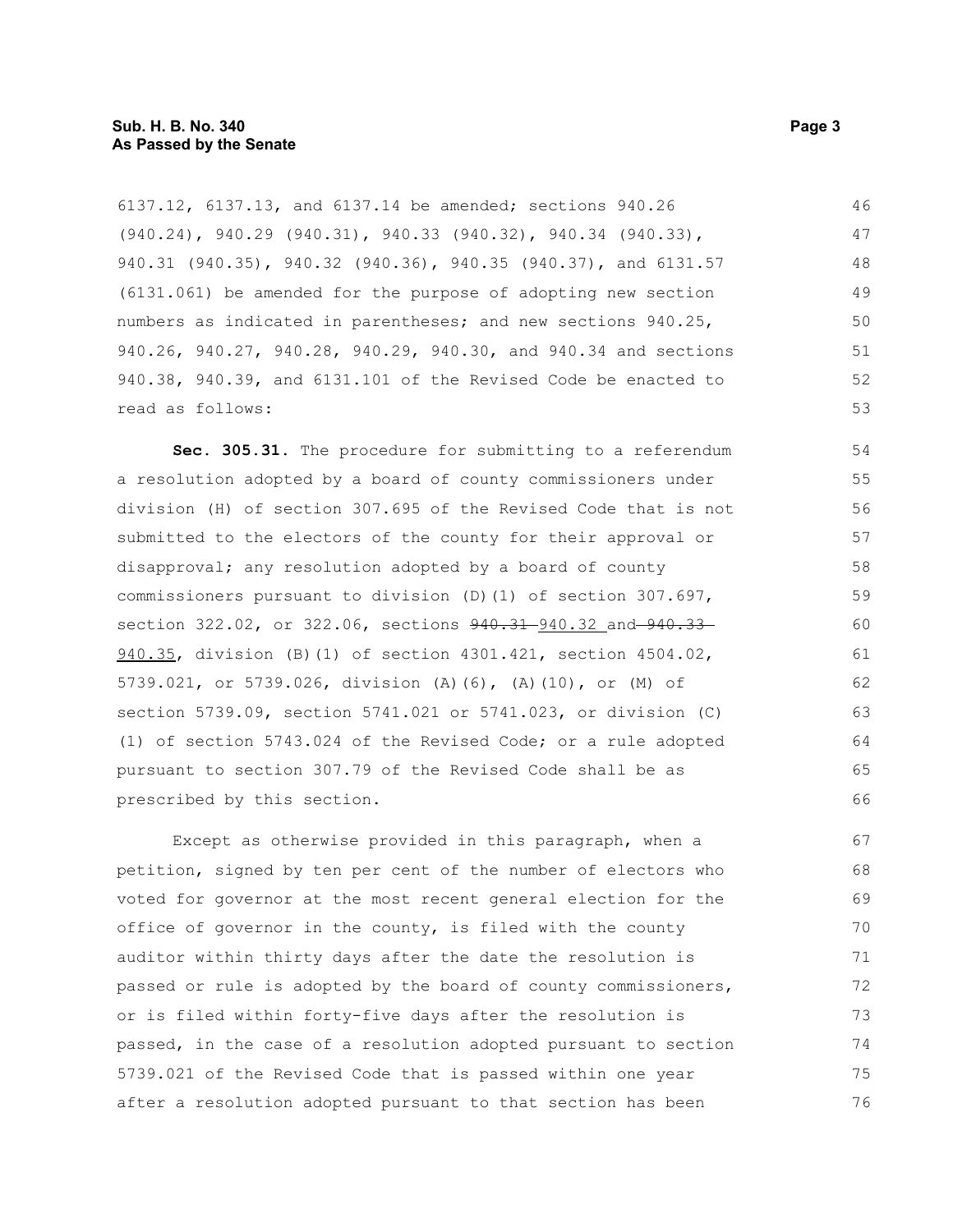rejected or repealed by the electors, requesting that the resolution be submitted to the electors of the county for their approval or rejection, the county auditor shall, after ten days following the filing of the petition, and not later than four p.m. of the ninetieth day before the day of election, transmit a certified copy of the text of the resolution or rule to the board of elections. In the case of a petition requesting that a resolution adopted under division (D)(1) of section 307.697, division (B)(1) of section  $4301.421$ , or division (C)(1) of section 5743.024 of the Revised Code be submitted to electors for their approval or rejection, the petition shall be signed by seven per cent of the number of electors who voted for governor at the most recent election for the office of governor in the county. The county auditor shall transmit the petition to the board together with the certified copy of the resolution or rule. The board shall examine all signatures on the petition to determine the number of electors of the county who signed the petition. The board shall return the petition to the auditor within ten days after receiving it, together with a statement attesting to the number of such electors who signed the petition. The board shall submit the resolution or rule to the electors of the county, for their approval or rejection, at the succeeding general election held in the county in any year, or on the day of the succeeding primary election held in the county in even-numbered years, occurring subsequent to ninety days after the auditor certifies the sufficiency and validity of the petition to the board of elections. 77 78 79 80 81 82 83 84 85 86 87 88 89 90 91 92 93 94 95 96 97 98 99 100 101 102 103

No resolution shall go into effect until approved by the majority of those voting upon it. However, a rule shall take effect and remain in effect unless and until a majority of the electors voting on the question of repeal approve the repeal. 104 105 106 107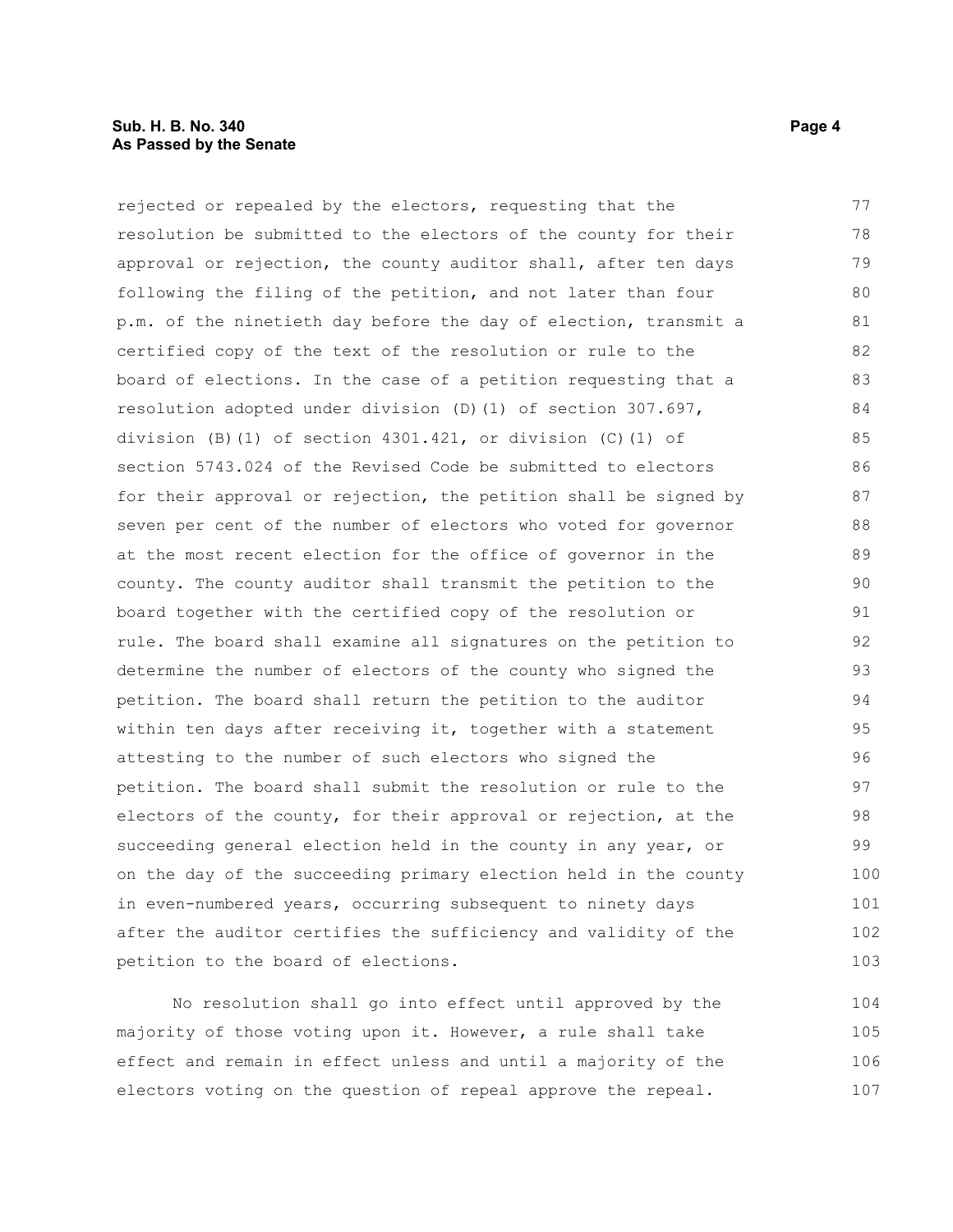#### **Sub. H. B. No. 340 Page 5 As Passed by the Senate**

Sections 305.31 to 305.41 of the Revised Code do not prevent a county, after the passage of any resolution or adoption of any rule, from proceeding at once to give any notice or make any publication required by the resolution or rule. 108 109 110 111

The board of county commissioners shall make available to any person, upon request, a certified copy of any resolution or rule subject to the procedure for submitting a referendum under sections 305.31 to 305.42 of the Revised Code beginning on the date the resolution or rule is adopted by the board. The board may charge a fee for the cost of copying the resolution or rule. 112 113 114 115 116 117

As used in this section, "certified copy" means a copy containing a written statement attesting that it is a true and exact reproduction of the original resolution or rule. 118 119 120

**Sec. 940.01.** As used in this chapter:

(A) "Soil and water conservation district" means a district organized in accordance with this chapter. 122 123

(B) "Supervisor" means one of the members of the governing body of a district. 124 125

(C) "Landowner," "owner," or "owner of land" means an owner of record as shown by the records in the office of the county recorder. With respect to an improvement or a proposed improvement, "landowner," "owner," or "owner of land" also includes any public corporation and the director of any department, office, or institution of the state that is affected by the improvement or that would be affected by the proposed improvement, but that does not own any right, title, estate, or interest in or to any real property. 126 127 128 129 130 131 132 133 134

(D) "Land occupier" or "occupier of land" means any person, firm, or corporation that controls the use of land 135 136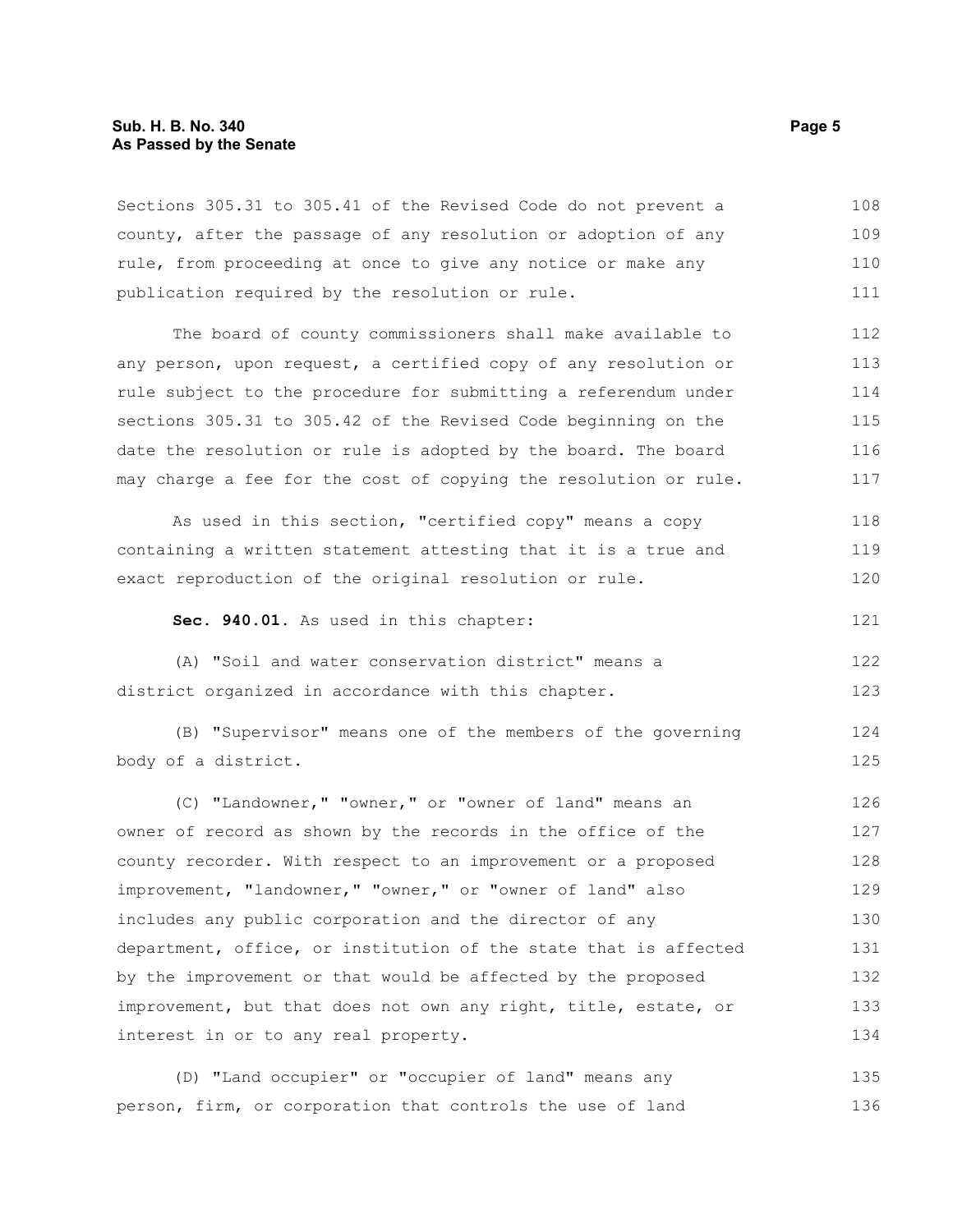following:

whether as landowner, lessee, renter, or tenant.

| (E) "Due notice" means notice published at least twice,          | 138 |
|------------------------------------------------------------------|-----|
| stating time and place, with an interval of at least thirteen    | 139 |
| days between the two publication dates, in a newspaper of        | 140 |
| general circulation within a soil and water conservation         | 141 |
| district.                                                        | 142 |
| (F) "Agricultural pollution" means failure to use                | 143 |
| management or conservation practices in farming or silvicultural | 144 |
| operations to abate wind or water erosion of the soil or to      | 145 |
| abate the degradation of the waters of the state by residual     | 146 |
| farm products, manure, or soil sediment, including substances    | 147 |
| attached thereto.                                                | 148 |
| (G) "Urban sediment pollution" means failure to use              | 149 |
| management or conservation practices to abate wind or water      | 150 |
| erosion of the soil or to abate the degradation of the waters of | 151 |
| the state by soil sediment in conjunction with land grading,     | 152 |
| excavating, filling, or other soil disturbing activities on land | 153 |
| used or being developed for nonfarm commercial, industrial,      | 154 |
| residential, or other nonfarm purposes, except lands being used  | 155 |
| in a strip mine operation as defined in section 1513.01 of the   | 156 |
| Revised Code and except lands being used in a surface mining     | 157 |
| operation as defined in section 1514.01 of the Revised Code.     | 158 |
| (H) "Uniform assessment" means an assessment that is both        | 159 |
| of the following:                                                | 160 |
| (1) Based upon a complete appraisal of each-both of the          | 161 |

(a) Each parcel of land, together with all improvements thereon, within a project-the area that will benefit from a proposed improvement; and of the 163 164 165

137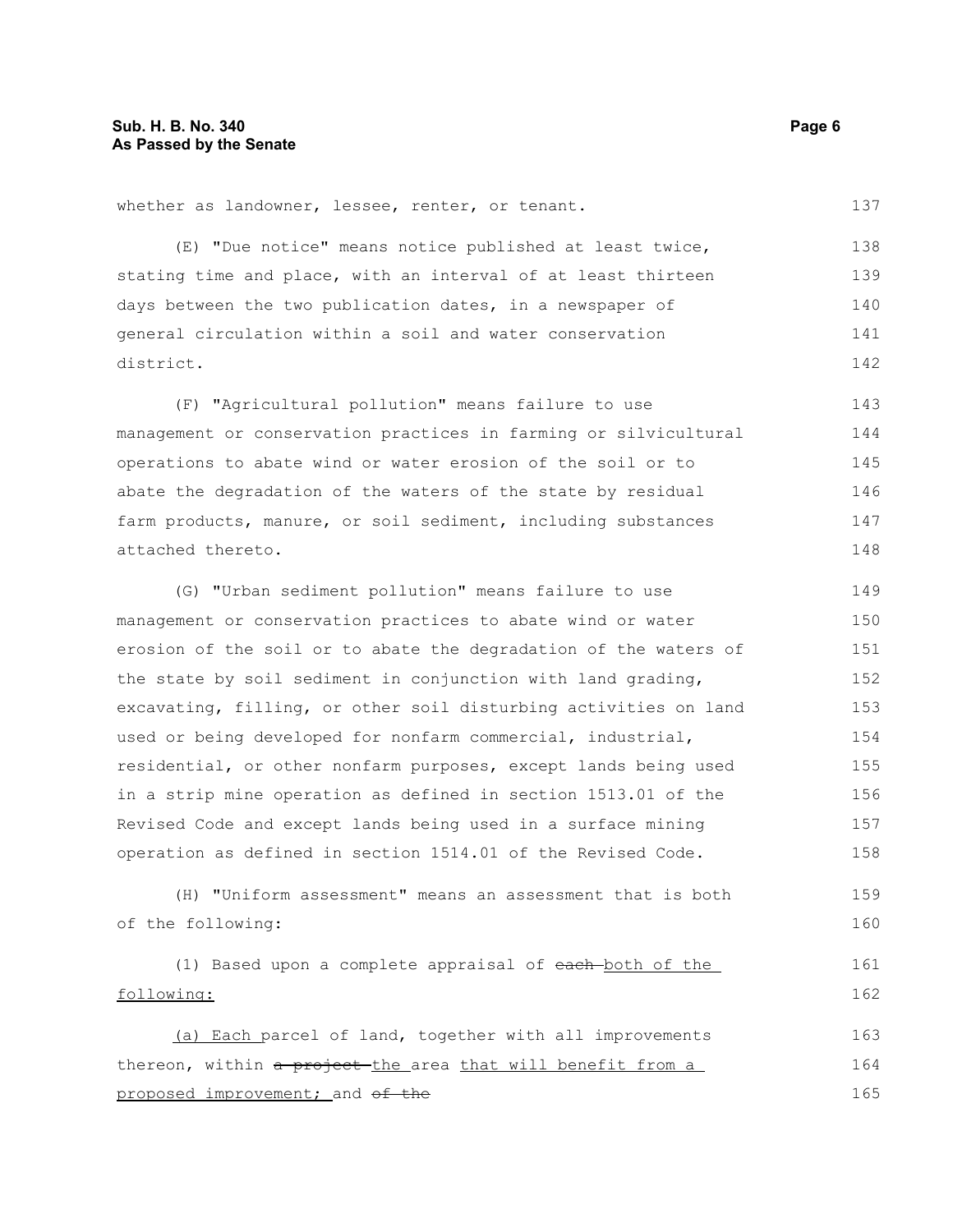| (b) The benefits or damages brought about as a result of                             | 166 |
|--------------------------------------------------------------------------------------|-----|
| the project proposed improvement that is determined by criteria                      | 167 |
| applied equally to all parcels within the <del>project a</del> rea <del>; that</del> | 168 |
| will benefit from the proposed improvement.                                          | 169 |
|                                                                                      |     |
| (2) Levied upon the parcels at a uniform rate on the basis                           | 170 |
| of the appraisal.                                                                    | 171 |
| (I) "Varied assessment" means any assessment that does not                           | 172 |
| meet the criteria established in division (H) of this section.                       | 173 |
| (J) <del>"Project area" means an area determined and certified-</del>                | 174 |
| by the supervisors of a soil and water conservation district-                        | 175 |
| under section 940.25 of the Revised Code.                                            | 176 |
| (K)-"Benefit" or "benefits" means advantages to land and                             | 177 |
| owners, to public corporations, and to the state resulting from                      | 178 |
| drainage, conservation, control, and management of water and                         | 179 |
| from environmental, wildlife, and recreational improvements.                         | 180 |
| "Benefit" or "benefits" includes, but is not limited to, any of                      | 181 |
| the following factors:                                                               | 182 |
|                                                                                      |     |
| (1) Elimination or reduction of damage from flooding;                                | 183 |
| (2) Removal of water conditions that jeopardize public                               | 184 |
| health, safety, or welfare;                                                          | 185 |
| (3) Increased value of land resulting from an improvement;                           | 186 |
| (4) Use of water for irrigation, storage, regulation of                              | 187 |
| stream flow, soil conservation, water supply, or any other                           | 188 |
| incidental purpose;                                                                  | 189 |
| (5) Providing an outlet for the accelerated runoff from                              |     |
|                                                                                      | 190 |
| artificial drainage if a stream, watercourse, channel, or ditch                      | 191 |

that is under improvement is called upon to discharge functions

for which it was not designed. Uplands that have been removed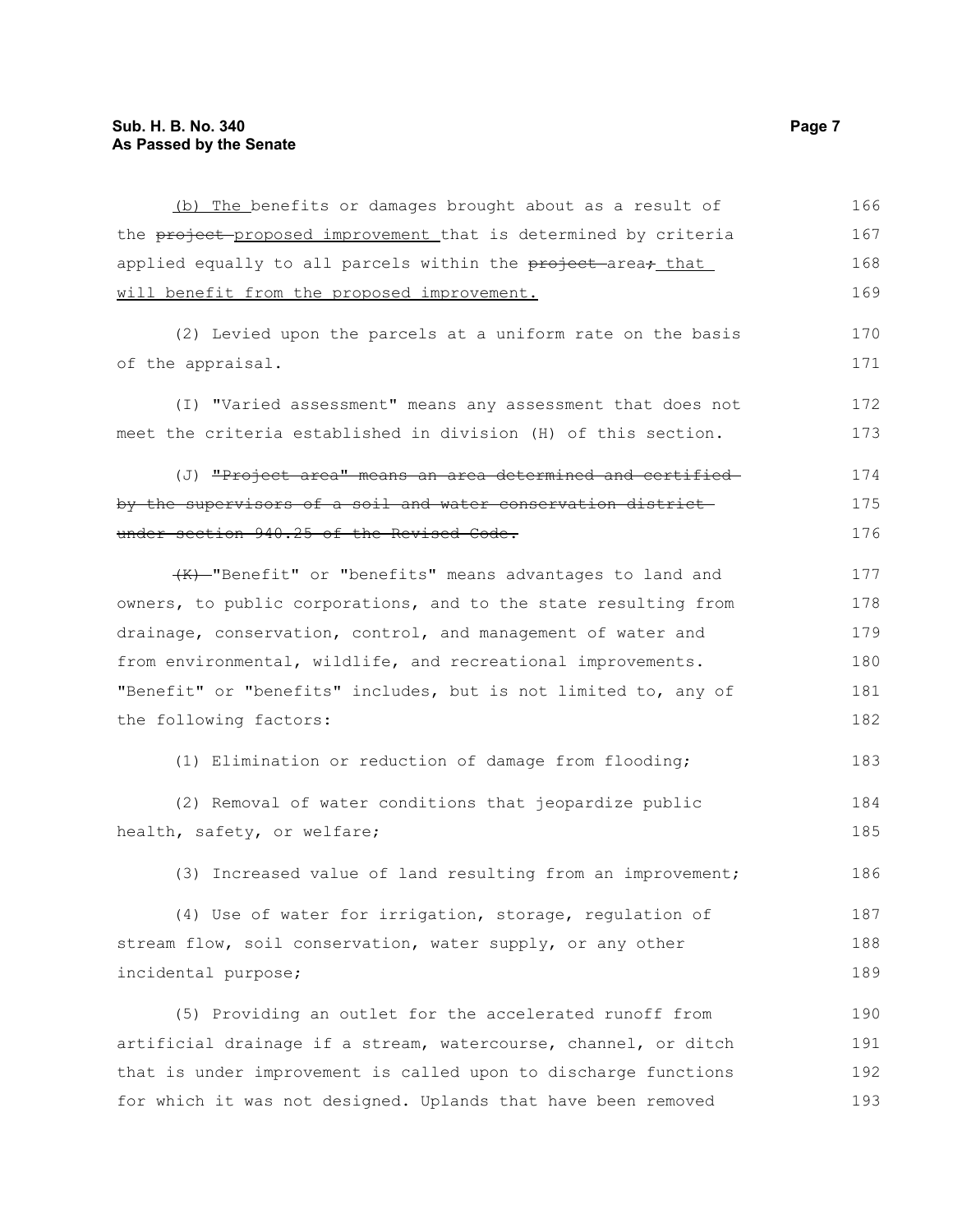#### **Sub. H. B. No. 340 Page 8 As Passed by the Senate**

from their natural state by deforestation, cultivation, artificial drainage, urban development, or other human methods shall be considered to be benefited by an improvement that is required to dispose of the accelerated flow of water from the uplands. 194 195 196 197 198

 $\overline{(L)}$  (K) "Improvement" or "conservation works of improvement" means an improvement that is made under the authority established in division (C) of section 940.06 of the Revised Code. 199 200 201 202

 $(H)$  (L) "Land" has the same meaning as in section 6131.01 of the Revised Code.

 $+$ (M)  $(M)$  "Manure," "operation and management plan," and "residual farm products" have the same meanings as in section 939.01 of the Revised Code.

 $(0)$  (N) "Voluntary nutrient management plan" has the same meaning as in section 905.31 of the Revised Code. 208 209

(O) "Lead county" means the county in which the majority of the initial length of a proposed improvement would be located, as set forth in a petition, when the proposed improvement would be located in two or more counties. 210 211 212 213

(P) "Day" means calendar day.

**Sec. 940.02.** There is hereby established in the department of agriculture the Ohio soil and water conservation commission. The commission shall consist of seven members of equal status and authority, six of whom shall be appointed by the governor with the advice and consent of the senate, and one of whom shall be designated by resolution of the board of directors of the Ohio federation of soil and water conservation districts. The directors of agriculture, environmental protection, and natural 215 216 217 218 219 220 221 222

214

203 204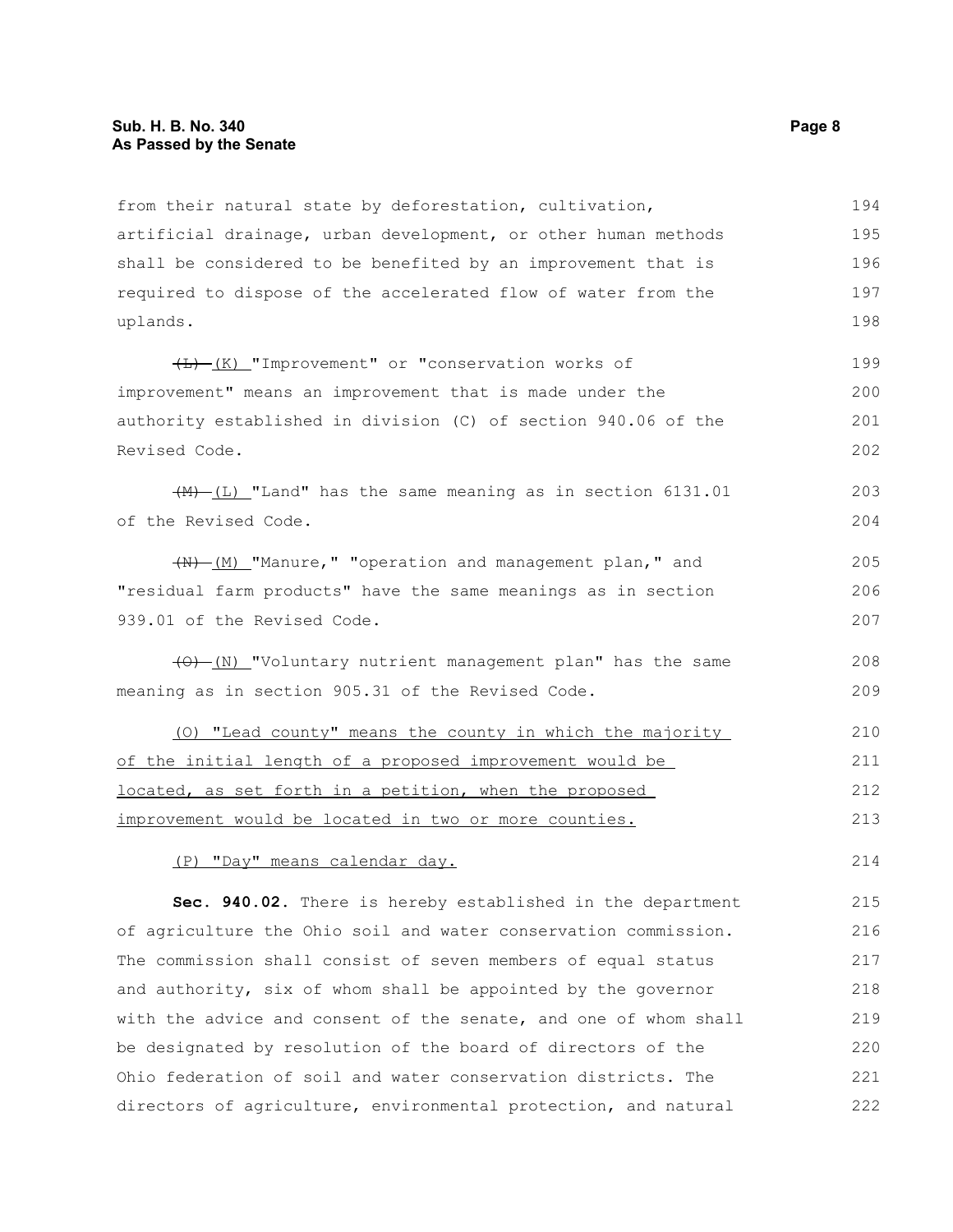#### **Sub. H. B. No. 340 Page 9 As Passed by the Senate**

resources, the vice-president for agricultural administration of the Ohio state university, and an officer of the Ohio federation of soil and water conservation districts, or their designees, may serve as ex officio members of the commission, but without the power to vote. A vacancy in the office of an appointed member shall be filled by the governor, with the advice and consent of the senate. Any member appointed to fill a vacancy occurring prior to the expiration of the term for which the member's predecessor was appointed shall hold office for the remainder of that term. Of the appointed members, four shall be persons who have a knowledge of or interest in agricultural production and the natural resources of the state. One member shall represent rural interests and one member shall represent urban interests. Not more than three of the appointed members shall be members of the same political party. 223 224 225 226 227 228 229 230 231 232 233 234 235 236 237

Terms of office of the member designated by the board of directors of the federation and the members appointed by the governor shall be for four years, commencing on the first day of July and ending on the thirtieth day of June. 238 239 240 241

Each appointed member shall hold office from the date of appointment until the end of the term for which the member was appointed. Any appointed member shall continue in office subsequent to the expiration date of the member's term until the member's successor takes office, or until a period of sixty days has elapsed, whichever occurs first. 242 243 244 245 246 247

The commission shall organize by selecting from its members a chairperson and a vice-chairperson. The commission shall hold at least one regular meeting in each quarter of each calendar year and shall keep a record of its proceedings, which shall be open to the public for inspection. Special meetings may 248 249 250 251 252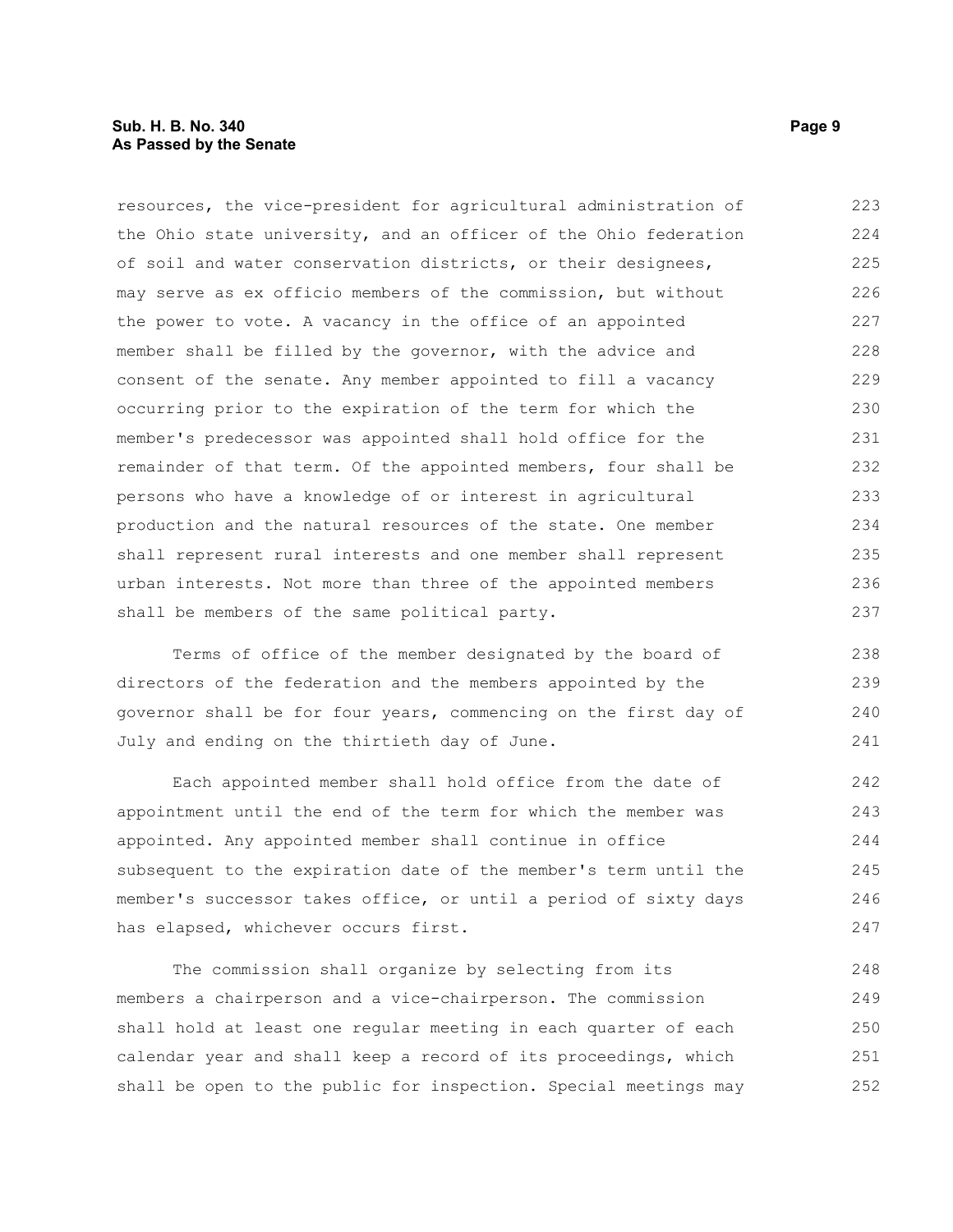#### **Sub. H. B. No. 340 Page 10 As Passed by the Senate**

be called by the chairperson and shall be called by the chairperson upon receipt of a written request signed by two or more members of the commission. Written notice of the time and place of each meeting shall be sent to each member of the commission. A majority of the commission shall constitute a quorum. 253 254 255 256 257 258

The commission may adopt rules as necessary to carry out the purposes of this chapter, subject to Chapter 119. of the Revised Code.

The governor may remove any appointed member of the commission at any time for inefficiency, neglect of duty, or malfeasance in office, after giving to the member a copy of the charges against the member and an opportunity to be heard publicly in person or by counsel in the member's defense. Any such act of removal by the governor is final. A statement of the findings of the governor, the reason for the governor's action, and the answer, if any, of the member shall be filed by the governor with the secretary of state and shall be open to public inspection. 262 263 264 265 266 267 268 269 270 271

All members of the commission shall be reimbursed for the necessary expenses incurred by them in the performance of their duties as members.

Upon recommendation by the commission, the director of agriculture shall designate an executive secretary and provide staff necessary to carry out the powers and duties of the commission. 275 276 277 278

The commission shall do all of the following:

(A) Determine distribution of funds under section 940.15 of the Revised Code, recommend to the director and other 280 281

259 260 261

272 273 274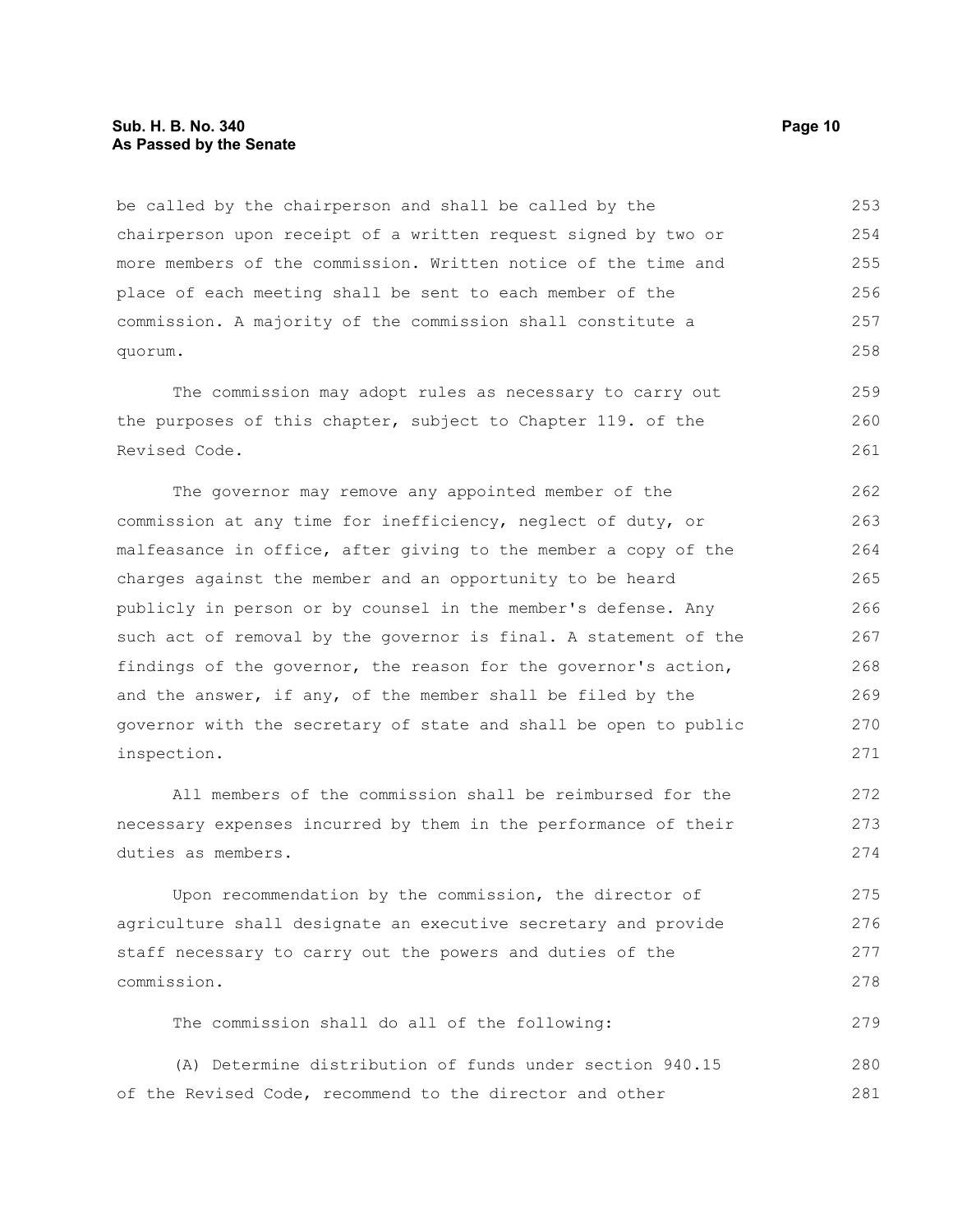#### **Sub. H. B. No. 340 Page 11 As Passed by the Senate**

agencies the levels of appropriations to special funds established to assist soil and water conservation districts, and recommend the amount of federal funds to be requested and policies for the use of such funds in support of soil and water conservation district programs; 282 283 284 285 286

(B) Assist in keeping the board of supervisors of soil and water conservation districts informed of their-its powers and duties, program opportunities, and the activities and experience of all other districts, and facilitate the interchange of advice, experience, and cooperation between the districts; 287 288 289 290 291

(C) Seek the cooperation and assistance of the federal government or any of its agencies, and of agencies of this state, in the work of the districts; 292 293 294

(D) Adopt appropriate rules governing the conduct of elections provided for in this chapter, subject to Chapter 119. of the Revised Code, provided that only owners and occupiers of lands situated within the boundaries of the districts or proposed districts to which the elections apply shall be eligible to vote in the elections; 295 296 297 298 299 300

(E) Recommend to the director priorities for planning and construction of small watershed projects, and make recommendations to the director concerning coordination of programs as proposed and implemented in agreements with soil and water conservation districts;

(F) Recommend to the director, the governor, and the general assembly programs and legislation with respect to the operations of soil and water conservation districts that will encourage proper soil, water, and other natural resource management and promote the economic and social development of 306 307 308 309 310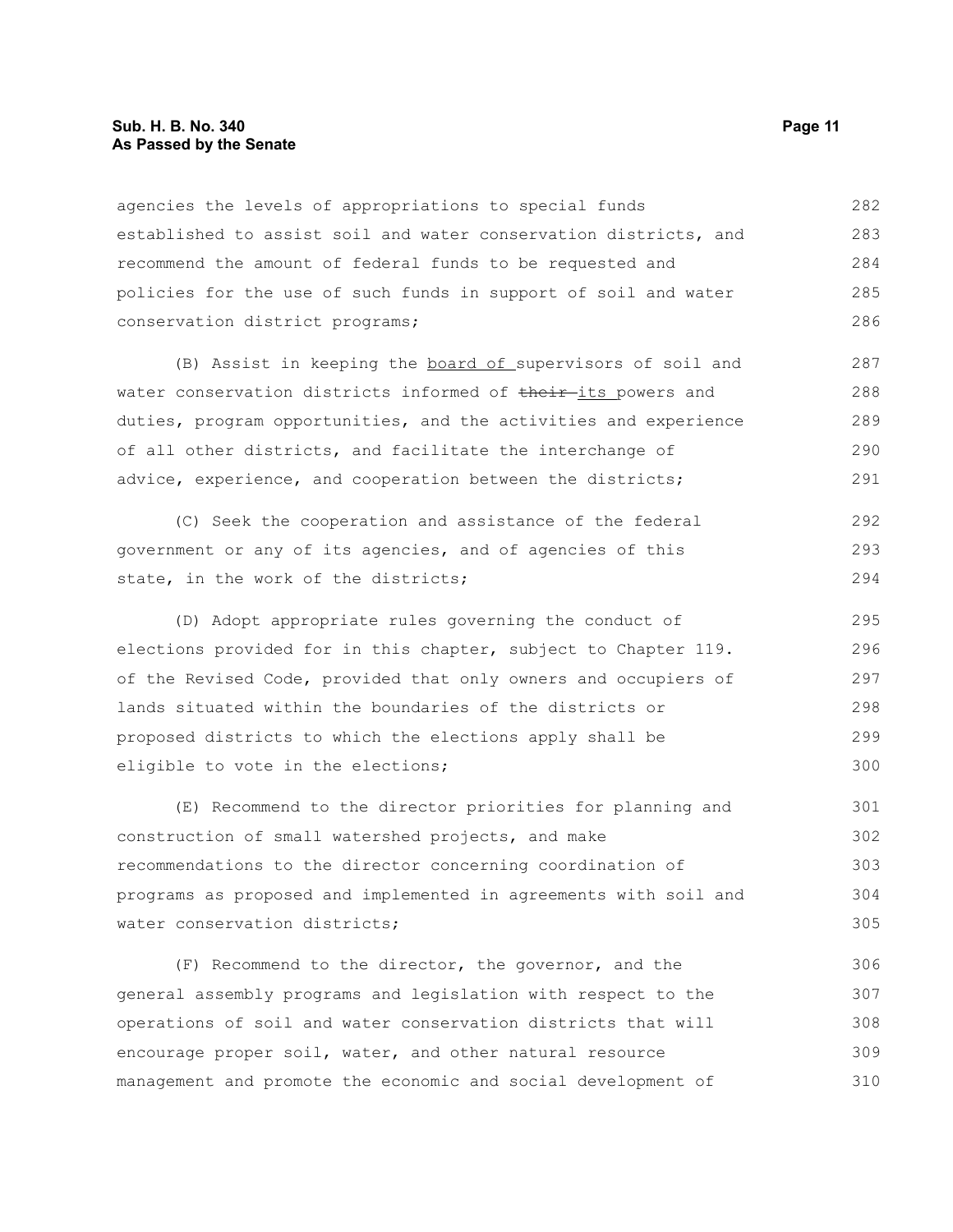#### the state;

311

| (G) Recommend to the director of agriculture a procedure        | 312 |
|-----------------------------------------------------------------|-----|
| for coordination of a program of agricultural pollution         | 313 |
| abatement. Implementation of such a program shall be based on   | 314 |
| water quality standards adopted pursuant to section 6111.041 of | 315 |
| the Revised Code. The director of environmental protection may  | 316 |
| coordinate with the division of soil and water conservation in  | 317 |
| the department of agriculture and soil and water conservation   | 318 |
| districts for the abatement of agricultural pollution.          | 319 |

Sec. 940.05. The governing body-board of supervisors of a soil and water conservation district shall consist of five supervisors, as provided for in section 940.04 of the Revised Code. 320 321 322 323

The supervisors board shall organize annually by selecting a chairperson, a secretary, and a treasurer. They-It shall designate one of their-its members as fiscal agent. A majority of the five supervisors board shall constitute a quorum. The concurrence of a majority of the five supervisors-board in any matter shall be required for its determination. A supervisor shall receive no compensation for the supervisor's services, except when both of the following occur: 324 325 326 327 328 329 330 331

(A) A district board of supervisors designates one or more of its supervisors to represent the district on a joint district board or if an agency or instrumentality of the United States, of this state, or of a political subdivision of this state requires or requests district board representation; 332 333 334 335 336

(B) Such compensation is provided for by public moneys other than moneys in the special fund of the local district created pursuant to section 940.12 of the Revised Code. 337 338 339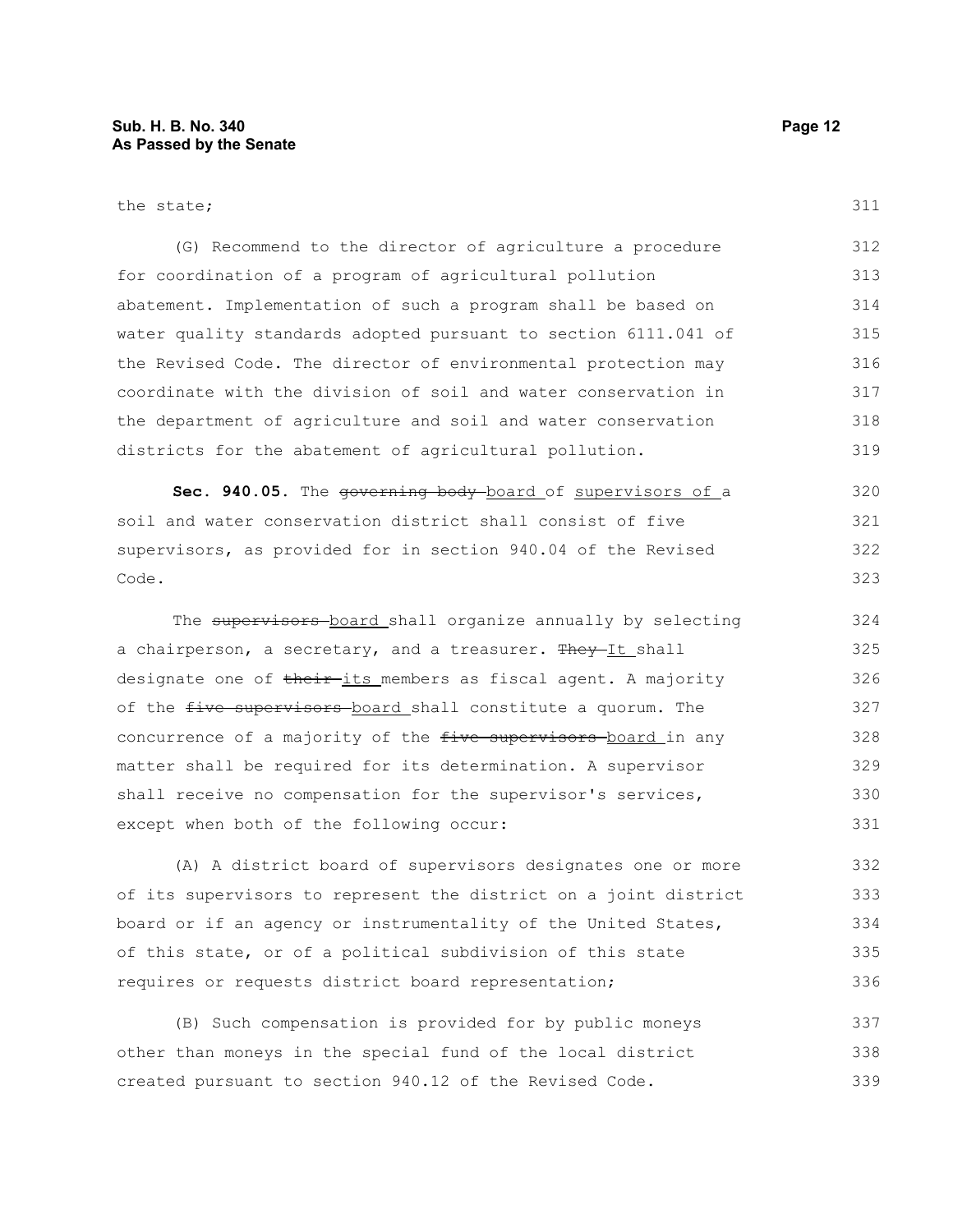#### **Sub. H. B. No. 340 Page 13 As Passed by the Senate**

A supervisor is entitled to be reimbursed for the necessary expenses incurred in the discharge of official duties. 340 341

The supervisors board of supervisors shall furnish to the Ohio soil and water conservation commission, upon its request, copies of rules, orders, contracts, forms, and other documents they adopt or employ it adopts or employs and other information concerning their-its activities as it requires in the performance of its duties under this chapter. 342 343 344 345 346 347

At least once each year, a district shall submit to the commission a report of progress and operations, including a summary of receipts and disbursements during the period covered by the report. A district shall submit additional financial reports as requested by the commission.

The supervisors board shall provide for the execution of surety bonds for all employees and officers who are entrusted with funds and shall provide for the keeping of a full and accurate record of all proceedings and of all resolutions and orders issued or adopted. Any supervisor may be removed by the commission upon notice and hearing for neglect of duty or malfeasance in office. 353 354 355 356 357 358 359

Sec. 940.06. The board of supervisors of a soil and water conservation district have the following powers in addition to their-its other powers: 360 361 362

(A) To conduct surveys, investigations, and research relating to the character of soil erosion, floodwater and sediment damages, and the preventive and control measures and works of improvement for flood prevention and the conservation, development, utilization, and disposal of water needed within the district, and to publish the results of those surveys, 363 364 365 366 367 368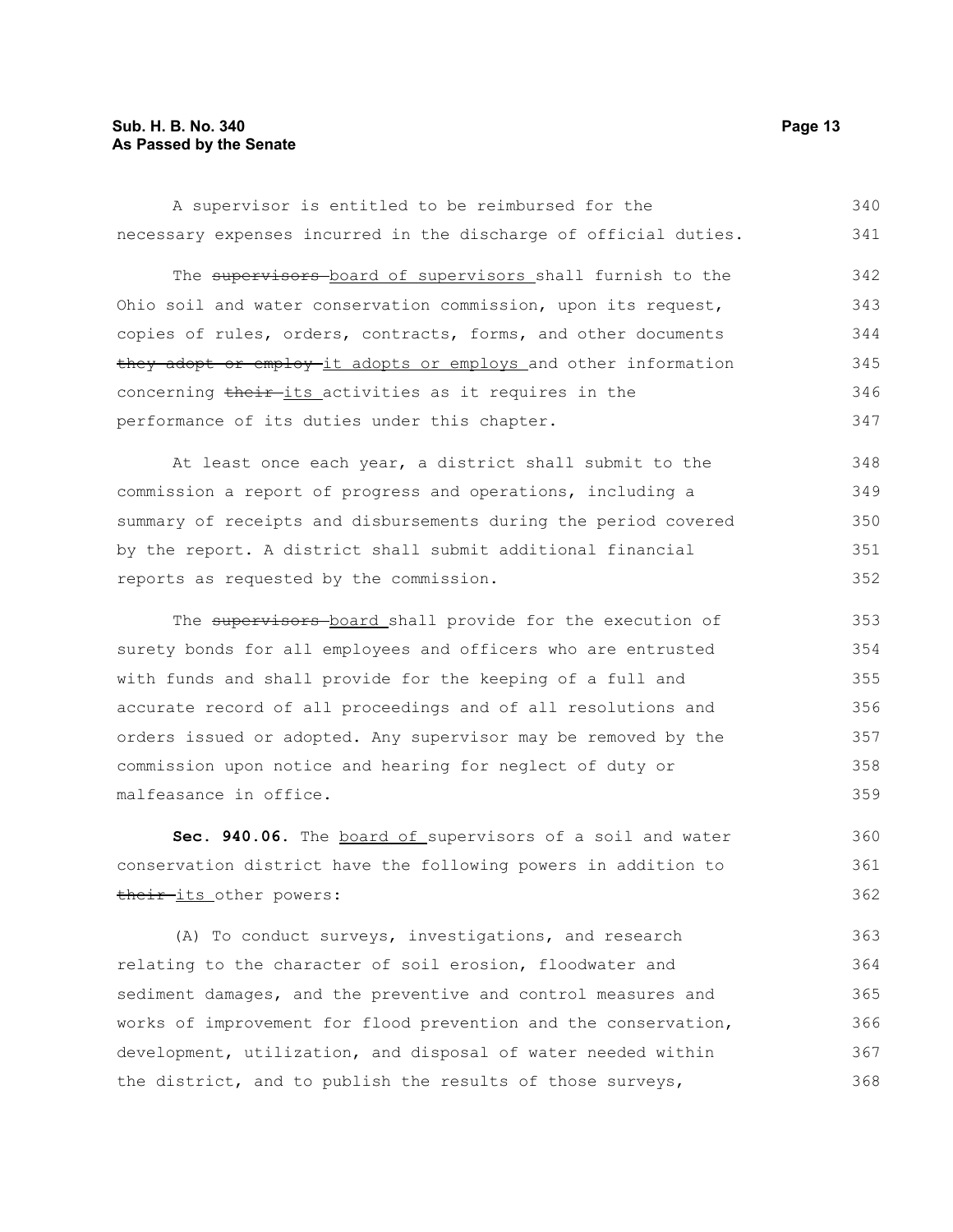investigations, or research, provided that no district shall initiate any research program except in cooperation or after consultation with the Ohio agricultural research and development center; 369 370 371 372

(B) To develop plans for the conservation of soil resources, for the control and prevention of soil erosion, and for works of improvement for flood prevention and the conservation, development, utilization, and disposal of water within the district, and to publish those plans and information; 373 374 375 376 377

(C) To implement, construct, repair, maintain, and operate preventive and control measures and other works of improvement for natural resource conservation and development and flood prevention, and the conservation, development, utilization, and disposal of water within the district on lands owned or controlled by this state or any of its agencies and on any other lands within the district, which works may include any facilities authorized under state or federal programs, and to acquire, by purchase or gift, to hold, encumber, or dispose of, and to lease real and personal property or interests in such property for those purposes; 378 379 380 381 382 383 384 385 386 387 388

(D) To cooperate or enter into agreements with any occupier of lands within the district in the carrying on of natural resource conservation operations and works of improvement for flood prevention and the conservation, development, utilization, and management of natural resources within the district, subject to such conditions as the supervisors consider necessary; 389 390 391 392 393 394 395

(E) To accept donations, gifts, grants, and contributions in money, service, materials, or otherwise, and to use or expend them according to their terms; 396 397 398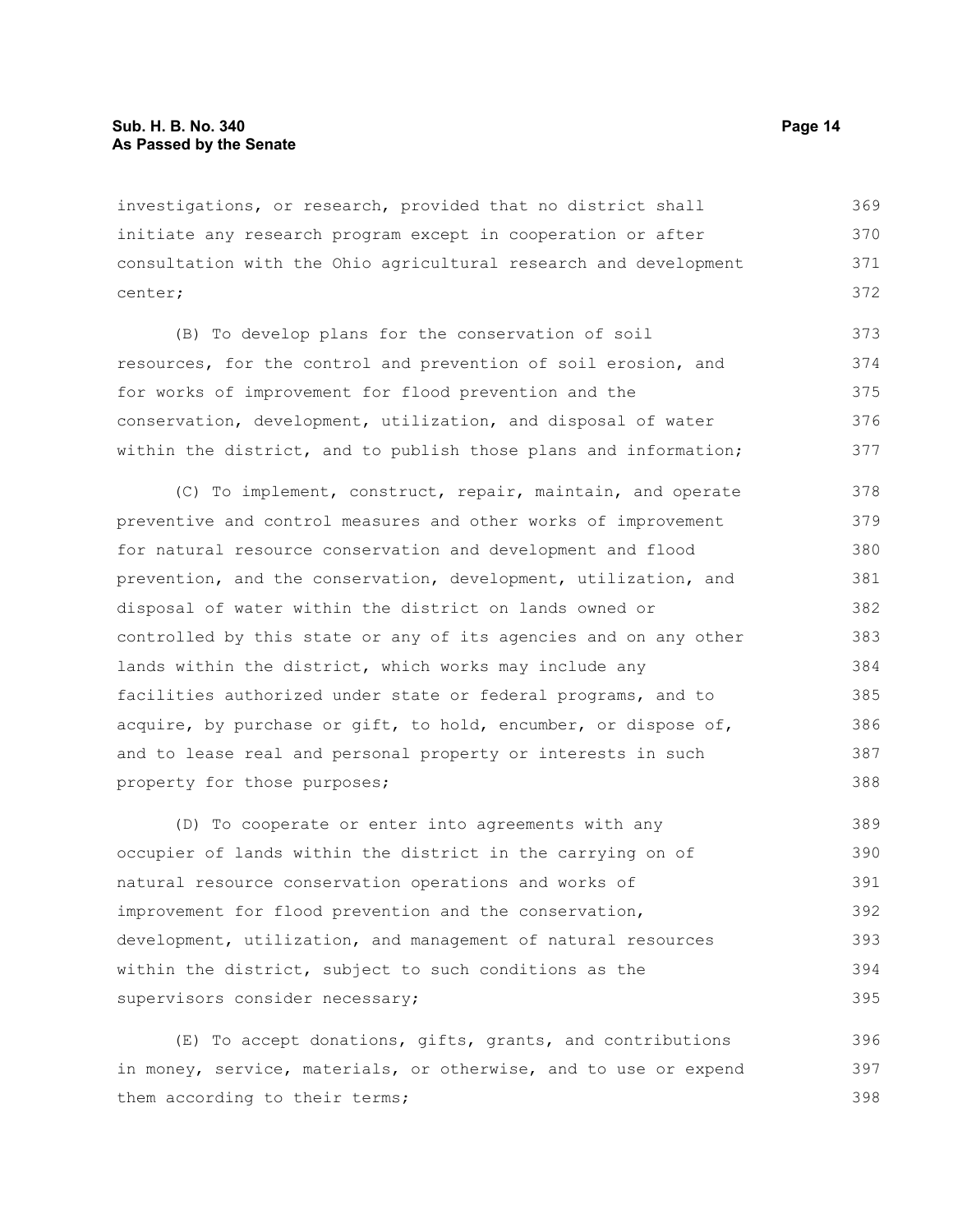#### **Sub. H. B. No. 340 Page 15 As Passed by the Senate**

(F) To adopt, amend, and rescind rules to carry into effect the purposes and powers of the district; 399 400

(G) To sue and plead in the name of the district, and be sued and impleaded in the name of the district, with respect to its contracts and, as indicated in section 940.07 of the Revised Code, certain torts of its officers, employees, or agents acting within the scope of their employment or official responsibilities, or with respect to the enforcement of its obligations and covenants made under this chapter; 401 402 403 404 405 406 407

(H) To make and enter into all contracts, leases, and agreements and execute all instruments necessary or incidental to the performance of the duties and the execution of the powers of the district under this chapter, provided that all of the following apply: 408 409 410 411 412

(1) Except as provided in section 307.86 of the Revised Code regarding expenditures by boards of county commissioners, when the cost under any such contract, lease, or agreement, other than compensation for personal services or rental of office space, involves an expenditure of more than the amount established in that section regarding expenditures by boards of county commissioners, the supervisors-board shall make a written contract with the lowest and best bidder after advertisement, for not less than two nor more than four consecutive weeks preceding the day of the opening of bids, in a newspaper of general circulation within the district or as provided in section 7.16 of the Revised Code and in such other publications as the supervisors determine. The notice shall state the general character of the work and materials to be furnished, the place where plans and specifications may be examined, and the time and place of receiving bids. 413 414 415 416 417 418 419 420 421 422 423 424 425 426 427 428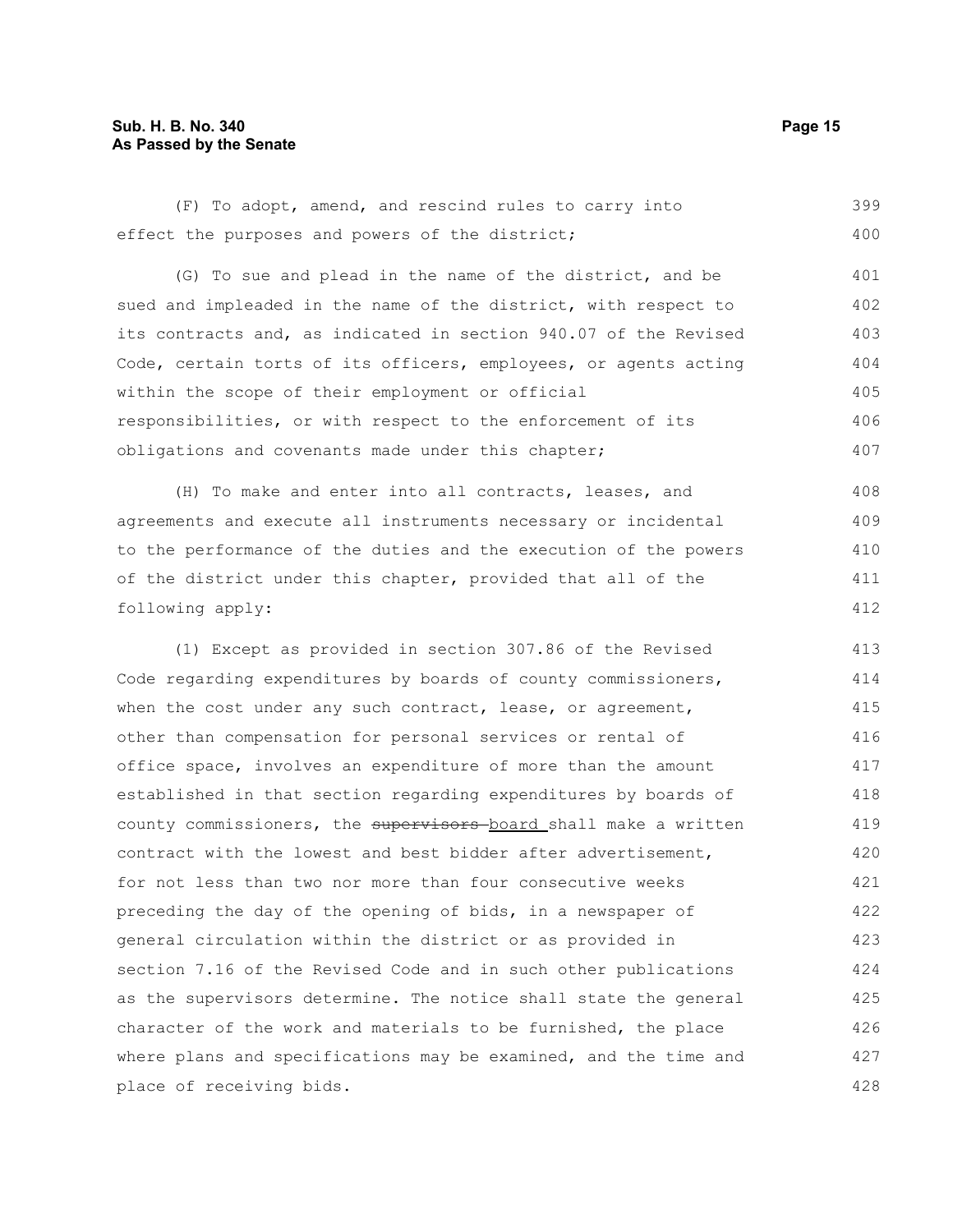(2) Each bid for a contract shall contain the full name of every person interested in it. (3) Each bid for a contract for the construction, demolition, alteration, repair, or reconstruction of an improvement shall meet the requirements of section 153.54 of the Revised Code. (4) Each bid for a contract, other than a contract for the construction, demolition, alteration, repair, or reconstruction of an improvement, at the discretion of the **supervisors** board, may be accompanied by a bond or certified check on a solvent bank in an amount not to exceed five per cent of the bid, conditioned that, if the bid is accepted, a contract shall be entered into. (5) The supervisors board may reject any and all bids. (I) To charge, alter, and collect rentals and other charges for the use or services of any works of the district; (J) To enter, either in person or by designated representatives, upon lands, private or public, in the necessary discharge of their duties; (K) To enter into agreements or contracts with the department of agriculture for the determination, implementation, inspection, and funding of agricultural pollution abatement measures whereby landowners, operators, managers, and developers may meet adopted state standards for a quality environment, except that failure of a district-board of supervisors-to negotiate an agreement or contract with the department authorizes the department to implement the required program; 429 430 431 432 433 434 435 436 437 438 439 440 441 442 443 444 445 446 447 448 449 450 451 452 453 454 455

(L) To conduct demonstrations and provide information to the public regarding practices and methods for natural resource 456 457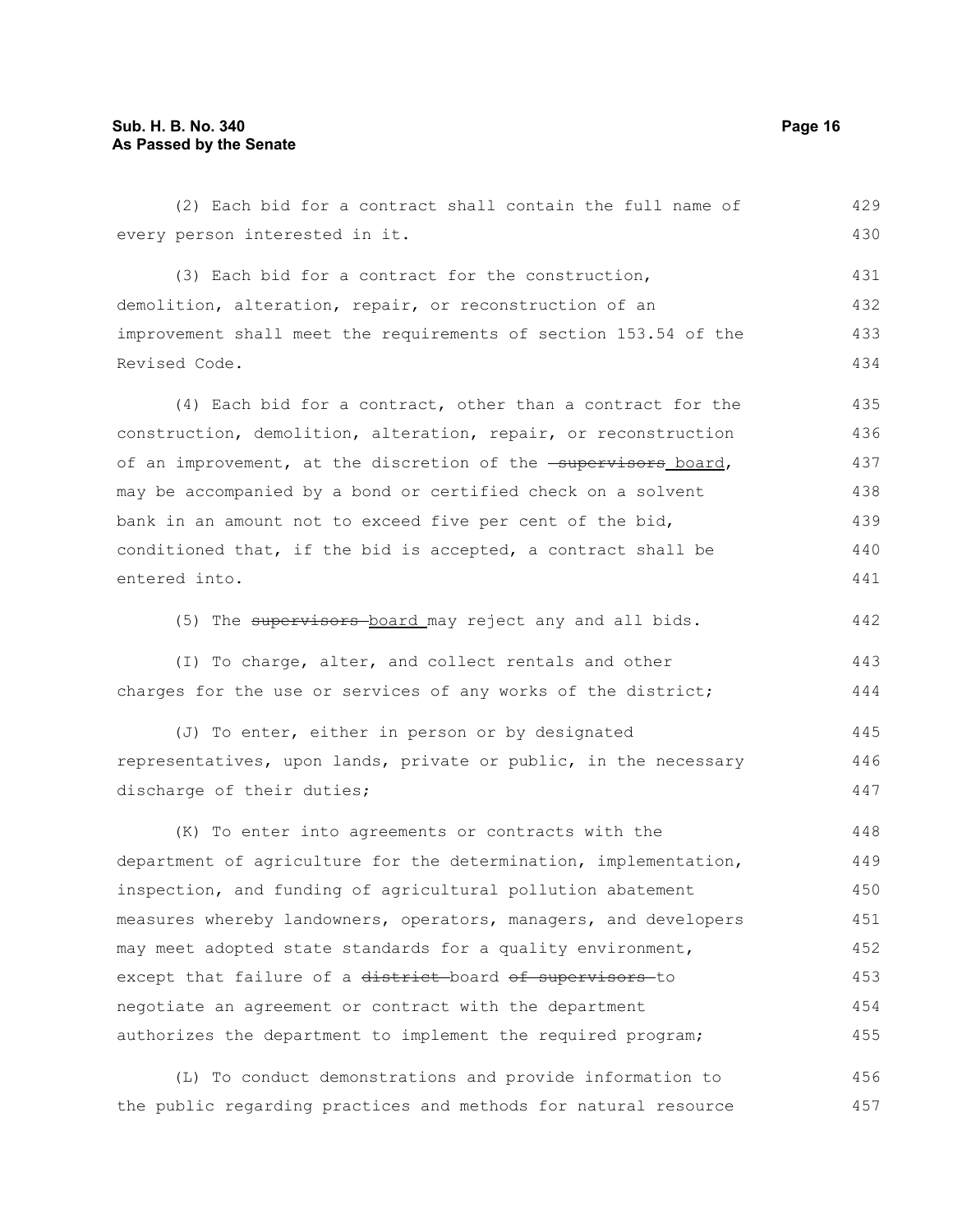| conservation, development, and utilization;                         | 458 |
|---------------------------------------------------------------------|-----|
| (M) To enter into contracts or agreements with the                  | 459 |
| director of environmental protection in furtherance of actions      | 460 |
| to abate urban sediment pollution;                                  | 461 |
| (N) To develop operation and management plans as                    | 462 |
| necessary;                                                          | 463 |
| (0) To determine whether operation and management plans             | 464 |
| developed under division (A) of section 939.03 of the Revised       | 465 |
| Code comply with the standards established under division $(E)$ (1) | 466 |
| of section 939.02 of the Revised Code and to approve or             | 467 |
| disapprove the plans, based on such compliance. If an operation     | 468 |
| and management plan is disapproved, the board shall provide a       | 469 |
| written explanation to the person who submitted the plan. The       | 470 |
| person may appeal the plan disapproval to the director of           | 471 |
| agriculture or the director's designee, who shall afford the        | 472 |
| person a hearing. Following the hearing, the director or the        | 473 |
| director's designee shall uphold the plan disapproval or reverse    | 474 |
| it. If the director or the director's designee reverses the plan    | 475 |
| disapproval, the plan shall be deemed approved under this           | 476 |
| division. In the event that any person operating or owning          | 477 |
| agricultural land or an animal feeding operation in accordance      | 478 |
| with an approved operation and management plan who, in good         | 479 |
| faith, is following that plan, causes agricultural pollution,       | 480 |
| the plan shall be revised in a fashion necessary to mitigate the    | 481 |
| agricultural pollution, as determined and approved by the board     | 482 |
| <u>of supervisors of the soil and water conservation district.</u>  | 483 |

(P) To develop timber harvest plans;

(Q) To determine whether timber harvest plans developed under division (A) of section 1503.52 of the Revised Code comply 485 486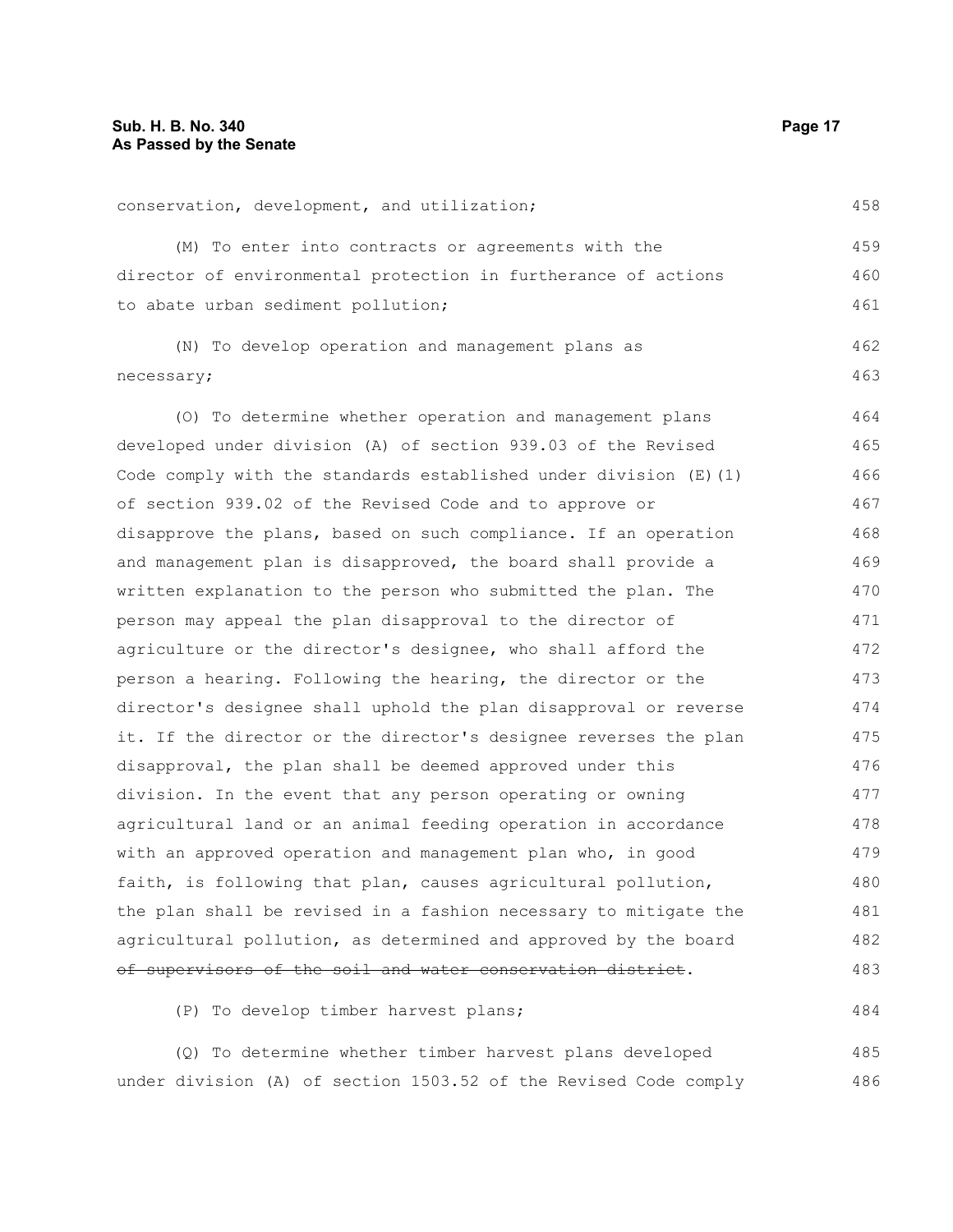#### **Sub. H. B. No. 340 Page 18 As Passed by the Senate**

with the standards established under division (A)(1) of section 1503.51 of the Revised Code and to approve or disapprove the plans based on such compliance. If a timber harvest plan is disapproved, the board shall provide a written explanation to the person who submitted the plan. The person may appeal the plan disapproval to the chief of the division of forestry or the chief's designee, who shall afford the person a hearing. Following the hearing, the chief or the chief's designee shall uphold the plan disapproval or reverse it. If the chief or the chief's designee reverses the plan disapproval, the plan shall be deemed approved under this division. 487 488 489 490 491 492 493 494 495 496 497

(R) With regard to composting conducted in conjunction with agricultural operations, to do all of the following:

(1) Upon request or upon their own initiative, inspect composting at any such operation to determine whether the composting is being conducted in accordance with section 939.04 of the Revised Code; 500 501 502 503

(2) If the board determines that composting is not being so conducted, request the director to take corrective actions under section 939.07 of the Revised Code that require the person who is conducting the composting to prepare a composting plan in accordance with rules adopted under division (E)(5)(a) of section 939.02 of the Revised Code and to operate in accordance with that plan or to operate in accordance with a previously prepared plan, as applicable; 504 505 506 507 508 509 510 511

(3) In accordance with rules adopted under division (E)(5) (b) of section 939.02 of the Revised Code, review and approve or disapprove any such composting plan. If a plan is disapproved, the board shall provide a written explanation to the person who submitted the plan. 512 513 514 515 516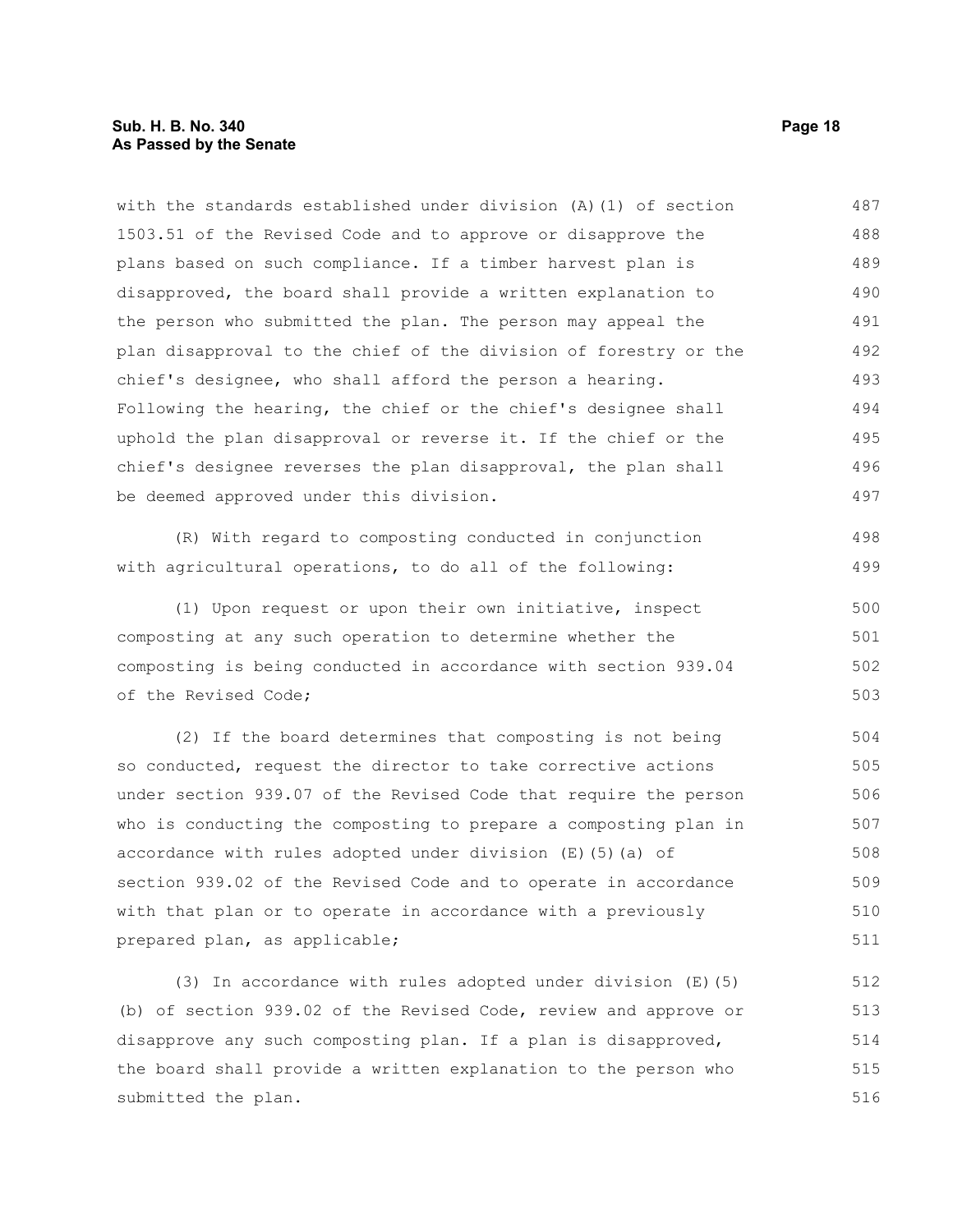#### **Sub. H. B. No. 340 Page 19 As Passed by the Senate**

As used in division (R) of this section, "composting" has the same meaning as in section 939.01 of the Revised Code. (S) With regard to conservation activities that are conducted in conjunction with agricultural operations, to assist the county auditor, upon request, in determining whether a conservation activity is a conservation practice for purposes of Chapter 929. or sections 5713.30 to 5713.37 and 5715.01 of the Revised Code. As used in this division, "conservation practice" has the same meaning as in section 5713.30 of the Revised Code. (T) To develop and approve or disapprove voluntary nutrient management plans in accordance with section 905.323 of the Revised Code; (U) To do all acts necessary or proper to carry out the powers granted in this chapter. The director shall make recommendations to reduce the adverse environmental effects of each project that a soil and water conservation district plans to undertake under division (A), (B), (C), or (D) of this section and that will be funded in whole or in part by moneys authorized under section 940.17 of the Revised Code and shall disapprove any such project that the director finds will adversely affect the environment without equal or greater benefit to the public. The director's disapproval or recommendations, upon the request of the district filed in accordance with rules adopted by the Ohio soil and water conservation commission, shall be reviewed by the commission, which may confirm the director's decision, modify it, or add recommendations to or approve a project the director has disapproved. 517 518 519 520 521 522 523 524 525 526 527 528 529 530 531 532 533 534 535 536 537 538 539 540 541 542 543 544 545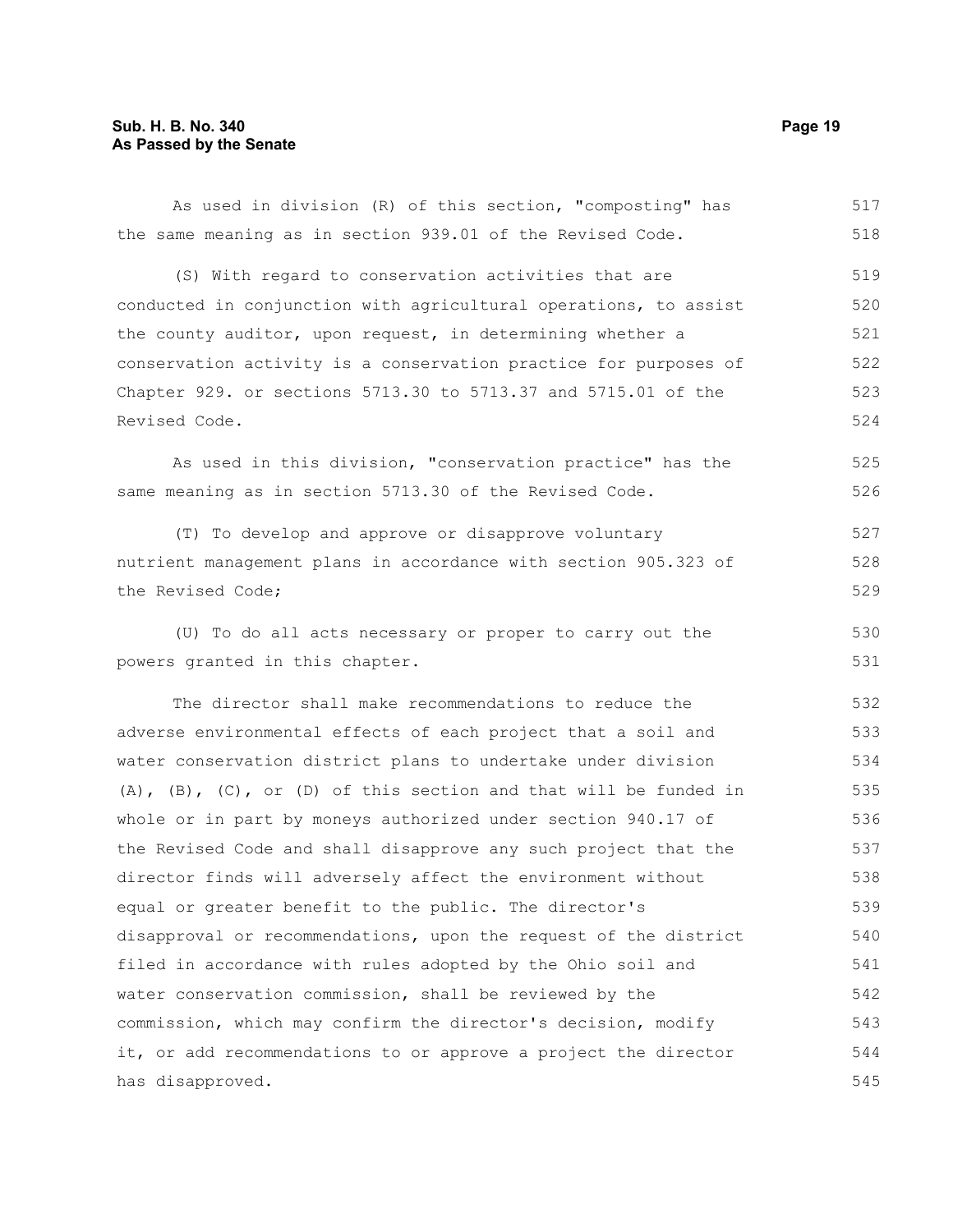Any instrument by which real property is acquired pursuant to this section shall identify the agency of the state that has the use and benefit of the real property as specified in section 5301.012 of the Revised Code. 546 547 548 549

|  |  |  |  |  |  |  | Sec. 940.07. (A) As used in this section: | 550 |
|--|--|--|--|--|--|--|-------------------------------------------|-----|
|--|--|--|--|--|--|--|-------------------------------------------|-----|

(1) "Judgment" includes a consent judgment. 551

(2) "Tort action" means a civil action for damages for injury, death, or loss to person or property, other than a civil action for damages for a breach of contract or another agreement between persons. 552 553 554 555

(B) Except as provided in divisions (C) and (D) of this section, the provisions of Chapter 2744. of the Revised Code apply to soil and water conservation districts as political subdivisions of the state and to their boards of supervisors and other officers, employees, and agents as employees of political subdivisions of the state. 556 557 558 559 560 561

(C)(1) The attorney general, an assistant attorney general, or special counsel appointed by the attorney general shall defend a soil and water conservation district in any tort action that is commenced against the district as a political subdivision of the state under or pursuant to Chapter 2744. of the Revised Code, if a written request for the legal representation is submitted to the attorney general by the Ohio soil and water conservation commission. If a request is so submitted, the prosecuting attorney of the county associated with the district does not have legal representation duties in connection with the tort action under section 940.13 of the Revised Code. 562 563 564 565 566 567 568 569 570 571 572 573

(2) The attorney general, an assistant attorney general, 574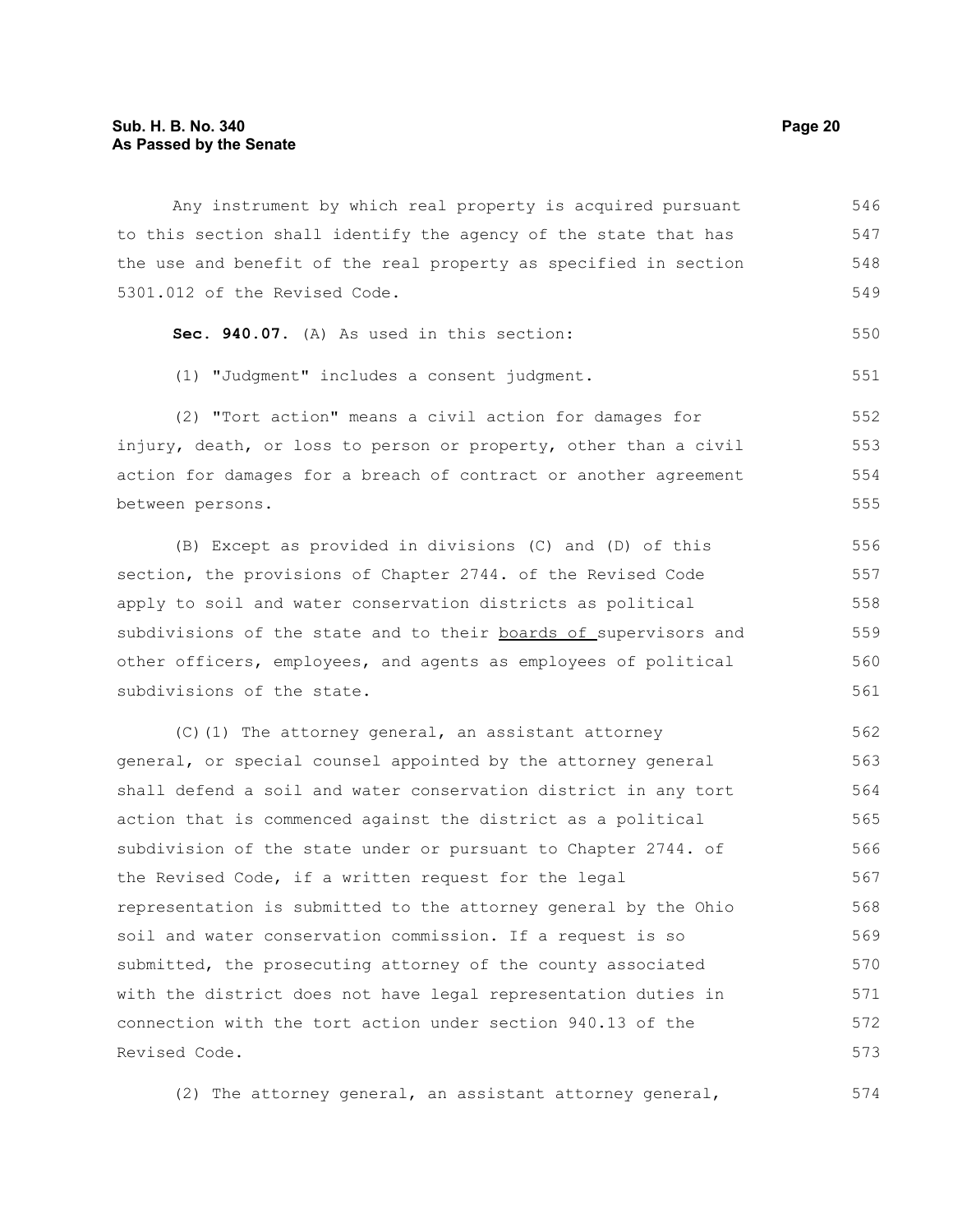#### **Sub. H. B. No. 340 Page 21 As Passed by the Senate**

or special counsel appointed by the attorney general shall defend a supervisor or other officer, employee, or agent of a soil and water conservation district in any tort action that is commenced against that person and based upon an action or omission allegedly associated with that person's employment or official responsibilities for the district, if both of the following apply: 575 576 577 578 579 580 581

(a) At the time of the action or omission, the person was not acting manifestly outside the scope of the person's employment or official responsibilities for the district or acting with malicious purpose, in bad faith, or in a wanton or reckless manner; 582 583 584 585 586

(b) A written request for the legal representation is submitted to the attorney general by the Ohio soil and water conservation commission. 587 588 589

(3) If a request for legal representation is submitted to the attorney general pursuant to division (C)(2) of this section, divisions (A) and (D) of section 2744.07 of the Revised Code do not apply to the soil and water conservation district and the defense of its supervisor or other officer, employee, or agent. 590 591 592 593 594 595

(D)(1) The state shall indemnify and hold harmless a soil and water conservation district as follows: 596 597

(a) In the amount of any judgment that is rendered against the district in a tort action that is commenced under or pursuant to Chapter 2744. of the Revised Code; 598 599 600

(b) In the amount of any settlement of a tort action against the district as described in division  $(D)$  (1)(a) of this section, or of a claim for damages for injury, death, or loss to 601 602 603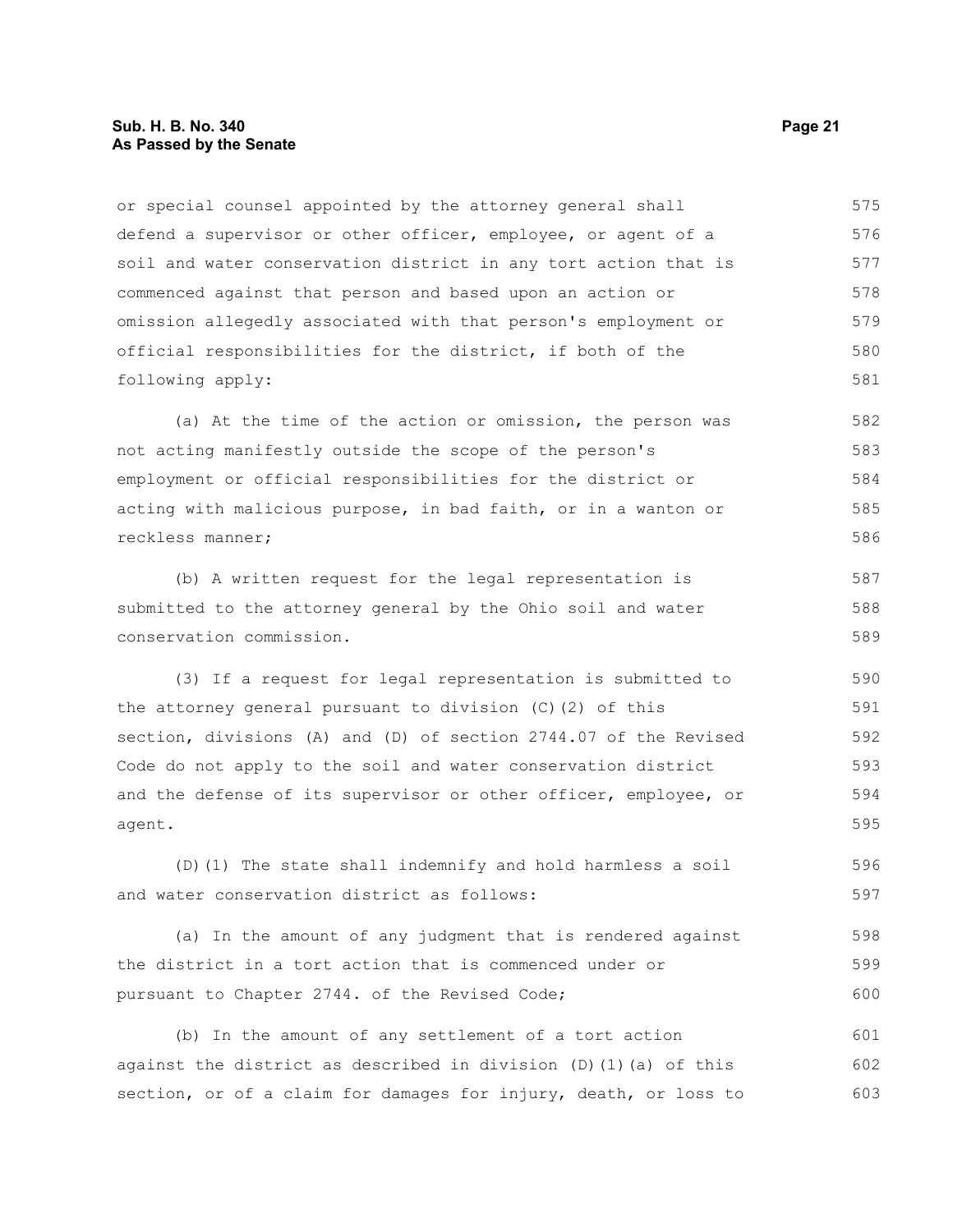person or property that could become a basis of a tort action against the district as described in division  $(D)$  (1)(a) of this section.

(2) The state shall indemnify and hold harmless a supervisor or other officer, employee, or agent of a soil and water conservation district as follows: 607 608 609

(a) Subject to the limitations specified in division (D) (3) of this section, in the amount of any judgment that is rendered against that person in a tort action based upon an action or omission allegedly associated with the person's employment or official responsibilities for the district; 610 611 612 613 614

(b) Subject to the limitations specified in division (D) (3) of this section, in the amount of any settlement of a tort action as described in division  $(D)$   $(2)$   $(a)$  of this section or of any settlement of a claim for damages for injury, death, or loss to person or property that could become a basis of a tort action as described in division (D)(2)(a) of this section. 615 616 617 618 619 620

(3)(a) The maximum aggregate amount of indemnification paid directly from state funds to or on behalf of any supervisor or other officer, employee, or agent of a soil and water conservation district pursuant to divisions (D)(2)(a) and (b) of this section shall be one million dollars per occurrence, regardless of the number of persons who suffer injury, death, or loss to person or property as a result of the action or omission of that person. 621 622 623 624 625 626 627 628

(b) An indemnification may be made pursuant to division (D)(2)(a) or (b) of this section only if, at the time of the action or omission, the supervisor or other officer, employee, or agent of a soil and water conservation district was not 629 630 631 632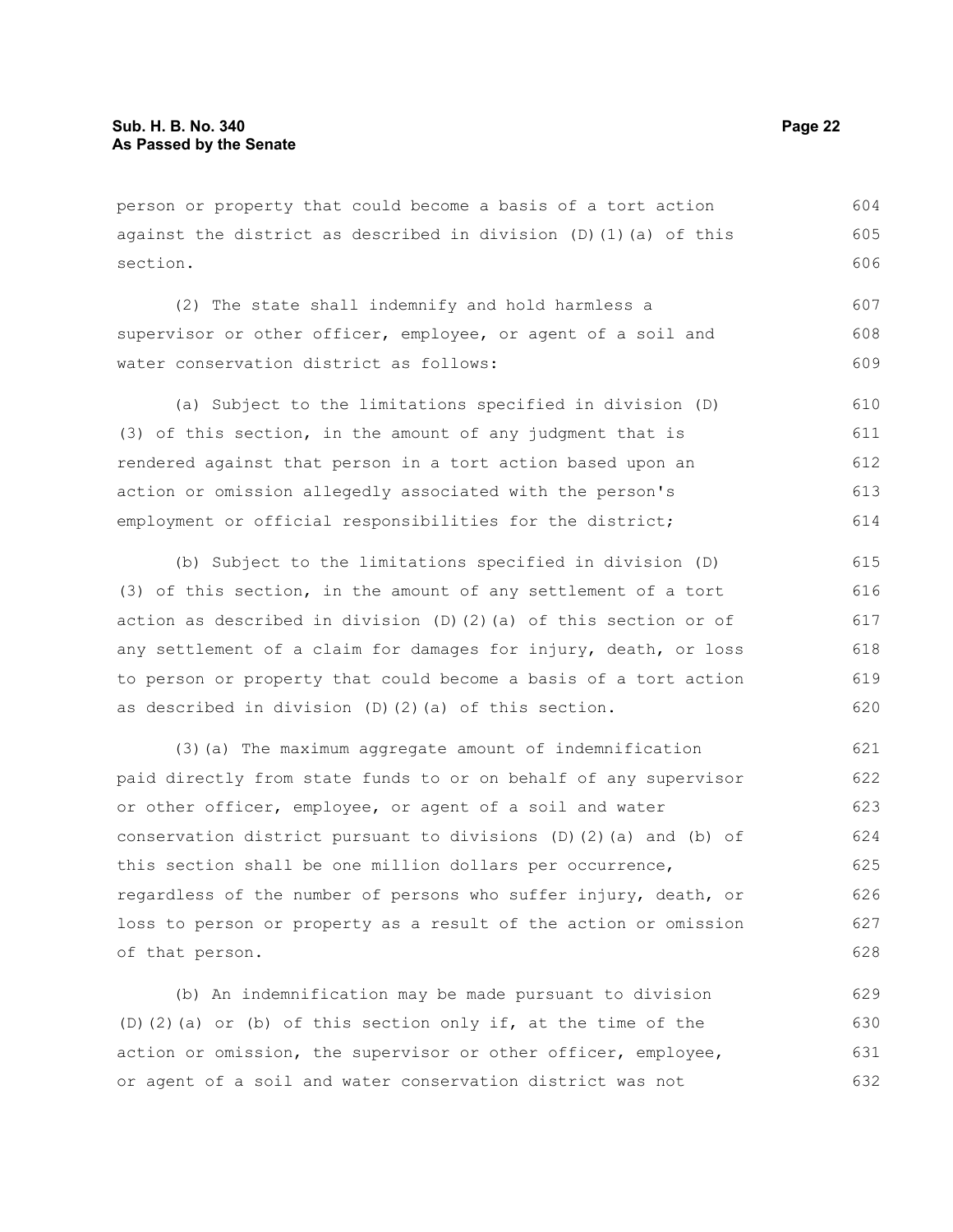#### **Sub. H. B. No. 340 Page 23 As Passed by the Senate**

acting manifestly outside the scope of the supervisor's or other officer's, employee's, or agent's employment or official responsibilities for the district or acting with malicious purpose, in bad faith, or in a wanton or reckless manner. 633 634 635 636

(c) An indemnification shall not be made pursuant to division (D)(2)(a) or (b) of this section for any portion of a consent judgment or settlement that is unreasonable or for any portion of a judgment that represents punitive or exemplary damages. 637 638 639 640 641

(4) Division (B) of section 2744.07 of the Revised Code does not apply to a soil and water conservation district, or to any of its supervisors or other officers, employees, or agents, to the extent that division (D) of this section requires the state to indemnify and hold harmless a supervisor or other officer, employee, or agent of that district. 642 643 644 645 646 647

Sec. 940.08. The board of supervisors of a soil and water conservation district may employ assistants and such other employees as they consider-it considers necessary and may provide for the payment of the reasonable compensation of such assistants and employees and expenses incurred by them in the discharge of their duties from the special fund established for the district pursuant to section 940.12 of the Revised Code. 648 649 650 651 652 653 654

District employees are entitled to the sick leave benefits that are provided in section 124.38 of the Revised Code and the vacation leave benefits that are provided in section 325.19 of the Revised Code and are entitled to participate in the sick leave donation program established under section 940.09 of the Revised Code. 655 656 657 658 659 660

The supervisors board may designate the amounts and forms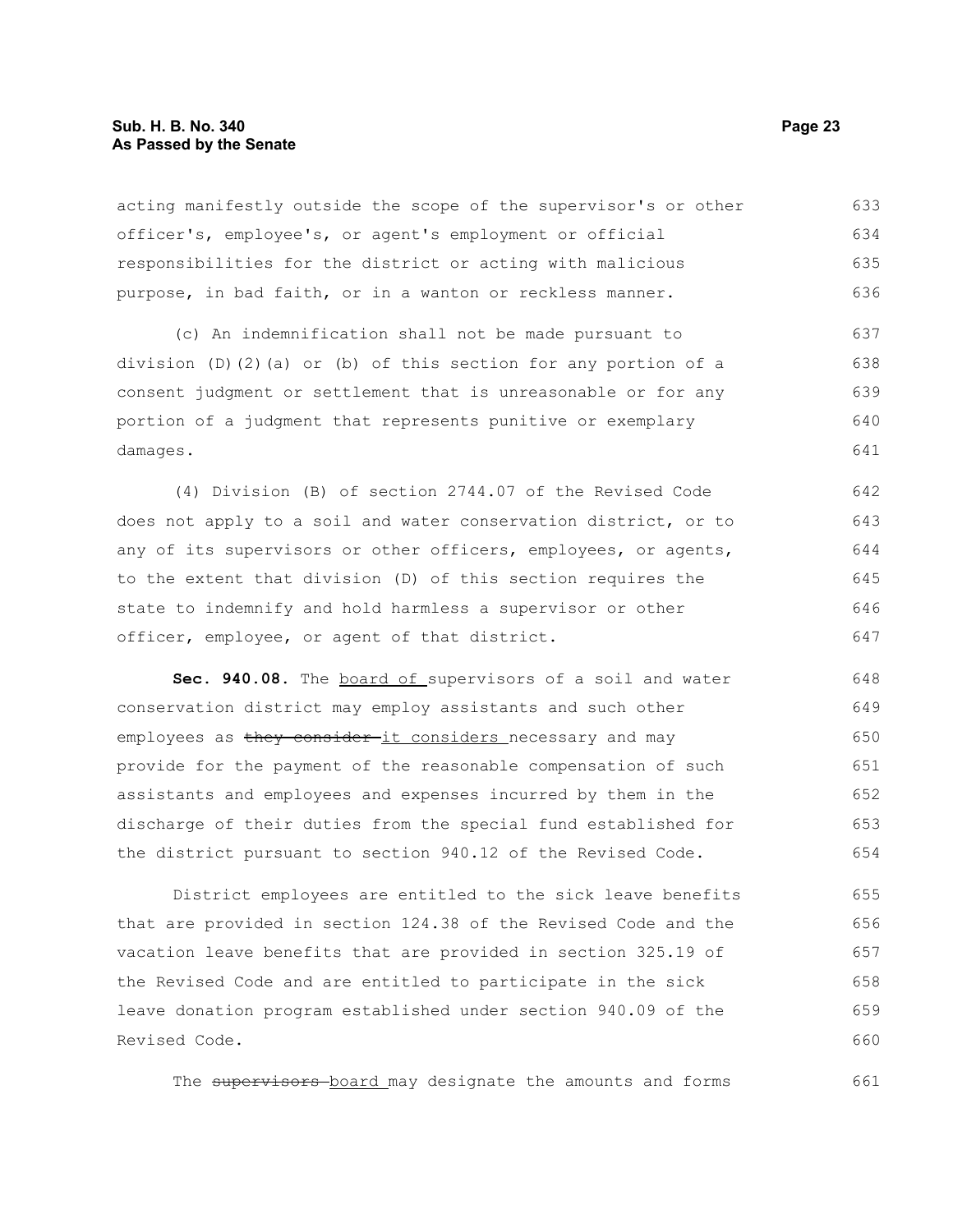#### **Sub. H. B. No. 340 Page 24 As Passed by the Senate**

of other benefits, including insurance protection, to be provided to employees and may make payments of benefits from the district fund that is created with moneys accepted by the supervisors in accordance with division (E) of section 940.06 of the Revised Code or from the special fund created pursuant to section 940.12 of the Revised Code. The board of county commissioners may make payments of benefits that are provided under this section. 662 663 664 665 666 667 668 669

The board of supervisors may purchase such materials, equipment, and supplies, may lease such equipment, and may rent, purchase, or construct, and maintain, such offices, and provide for such equipment and supplies therefor, as they consider it considers necessary and may pay for the same from the special fund established for the district pursuant to section 940.12 of the Revised Code.

**Sec. 940.10.** (A) When the board of supervisors of a soil and water conservation district find, by resolution, that the district has personal property, including motor vehicles acquired for the use of district officers, road machinery, equipment, tools, or supplies, that is not needed for public use, or is obsolete or unfit for the use for which it was acquired, the supervisors board may sell such property at public auction or by sealed bid to the highest bidder $\tau$ . The board may sell the property after giving at least ten days' notice of the time, place, and manner of sale by posting a typewritten or printed notice in the office of the board of county commissioners. If the fair market value of the property to be sold pursuant to this division is, in the opinion of the **board** of supervisors, in excess of two thousand dollars, notice of the time, place, and manner of the sale shall also be published in a newspaper of general circulation in the district at least ten 677 678 679 680 681 682 683 684 685 686 687 688 689 690 691 692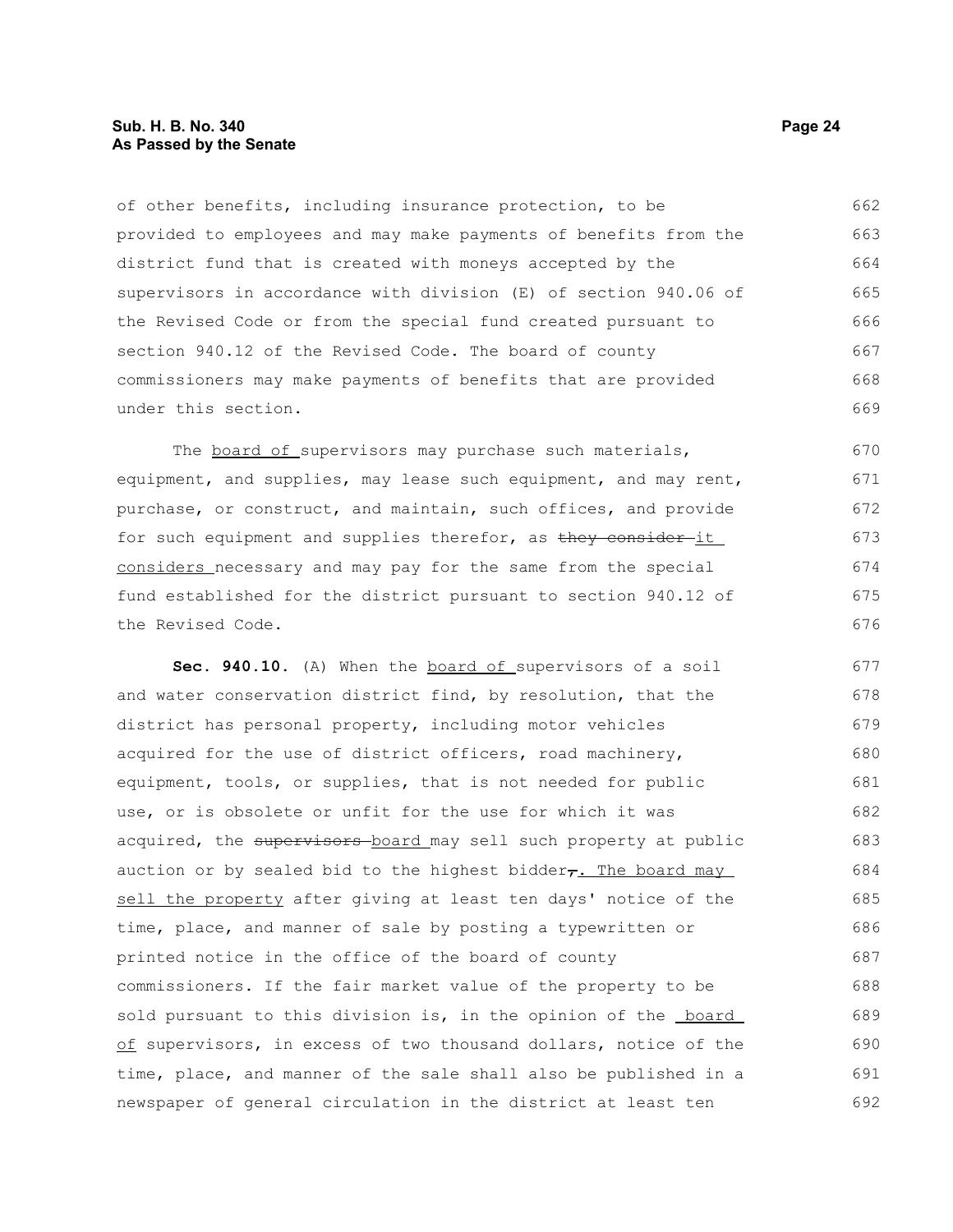#### **Sub. H. B. No. 340 Page 25 As Passed by the Senate**

days prior to such sale. The supervisors board may authorize the sale of such personal property without advertisement or public notification and competitive bidding to the federal government, the state, or any political subdivision of the state. 693 694 695 696

If the supervisors conduct-board conducts a sale of personal property by sealed bid, the form of the bid shall be as prescribed by the -supervisors board, and each bid shall contain the name of the person submitting it. Bids received shall be opened and tabulated at the time stated in the notice. The property shall be sold to the highest bidder, except that the supervisors-board may reject all bids and hold another sale, by public auction or sealed bid, in the manner prescribed by this section. 697 698 699 700 701 702 703 704 705

(B) Where the supervisors find board finds, by resolution, that the district has vehicles, equipment, or machinery that is not needed, or is unfit for public use, and the supervisors desire-board desires to sell such vehicles, equipment, or machinery to the person or firm from which they propose it proposes to purchase other vehicles, equipment, or machinery, the supervisors board may offer to sell do both of the following: 706 707 708 709 710 711 712 713

(1) Sell the vehicles, equipment, or machinery to such person or firm<sub>7</sub>; and to have

(2) Have such selling price credited to the person or firm against the purchase price of other vehicles, equipment, or machinery. 716 717 718

(C) Where the supervisors advertise board advertises for bids for the sale of new vehicles, equipment, or machinery to the district, they it may include in the same advertisement a 719 720 721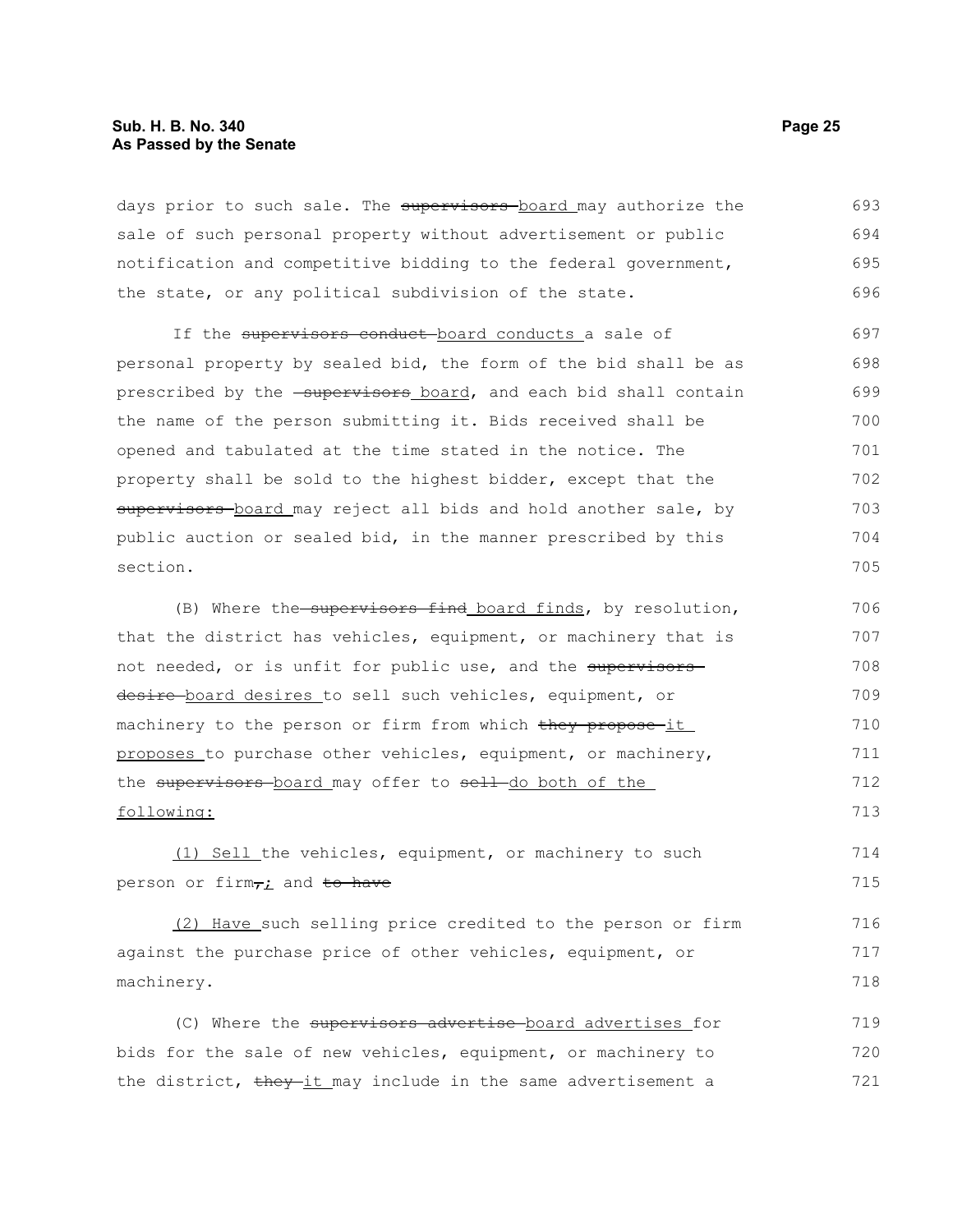notice of their its willingness to accept do both of the following: (1) Accept bids for the purchase of district-owned vehicles, equipment, or machinery that is obsolete or not needed for public use $\tau$ *i* and to have (2) Have the amount of such bids subtracted from the selling price of the other vehicles, equipment, or machinery as a means of determining the lowest responsible bidder. **Sec. 940.11.** (A) Not later than three months after-theeffective date of this amendment November 2, 2018, the board of supervisors of a soil and water conservation district that hold a credit card account on the effective date of this amendment November 2, 2018, shall adopt a written policy for the use of credit card accounts. Otherwise, the supervisors-board shall adopt a written policy before first holding a credit card account. The policy shall include provisions addressing all of the following: (1) The supervisors members of the board or positions authorized to use a credit card account; (2) The types of expenses for which a credit card account may be used; (3) The procedure for acquisition, use, and management of a credit card account and presentation instruments related to the account including cards and checks; (4) The procedure for submitting itemized receipts to the fiscal agent or the fiscal agent's designee; (5) The procedure for credit card issuance, credit card 722 723 724 725 726 727 728 729 730 731 732 733 734 735 736 737 738 739 740 741 742 743 744 745 746 747 748 749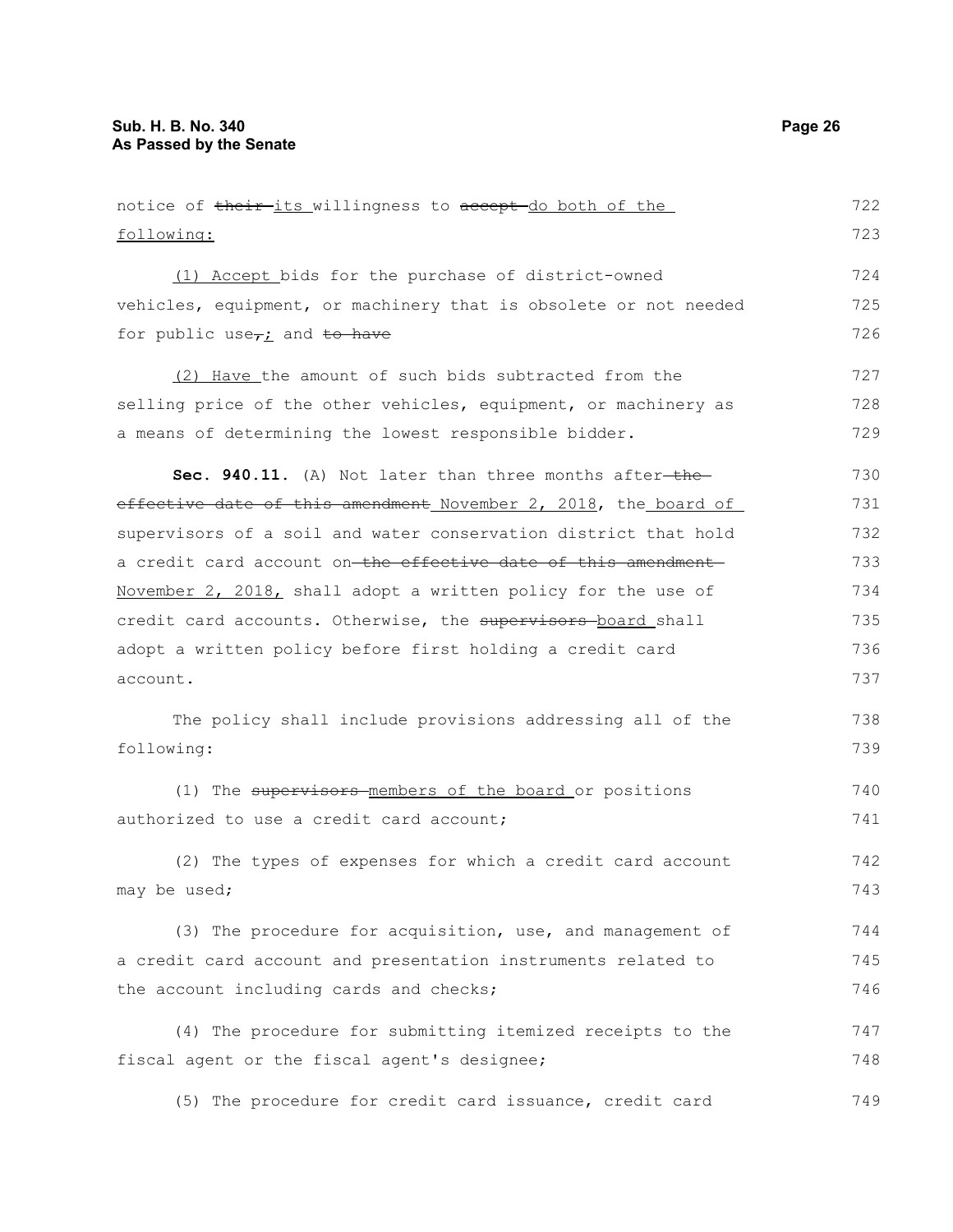reissuance, credit card cancellation, and the process for reporting lost or stolen credit cards; (6) The district's credit card account's maximum credit limit or limits; (7) The actions or omissions by an officer or employee that qualify as misuse of a credit card account. (B) The name of the soil and water conservation district shall appear on each presentation instrument related to the account including cards and checks. 750 751 752 753 754 755 756 757 758

(C) If the fiscal agent of the district does not retain general possession and control of the credit card account and presentation instruments related to the account including cards and checks, the supervisors board shall appoint a compliance officer to perform the duties enumerated under division (D) of this section. The compliance officer may not use a credit card account and may not authorize a supervisor board member or employee to use a credit card account. The fiscal agent is not eligible for appointment as compliance officer. 759 760 761 762 763 764 765 766 767

(D) The compliance officer, if applicable, and the supervisors-board at least quarterly shall review the number of cards and accounts issued, the number of active cards and accounts issued, the cards' and accounts' expiration dates, and the cards' and accounts' credit limits. 768 769 770 771 772

(E) If the fiscal agent retains general possession and control of the credit card account and presentation instruments related to the account including cards and checks, and the supervisors board authorize a supervisor board member or employee to use a credit card, the fiscal agent may use a system to sign out credit cards to the authorized users. The supervisor 773 774 775 776 777 778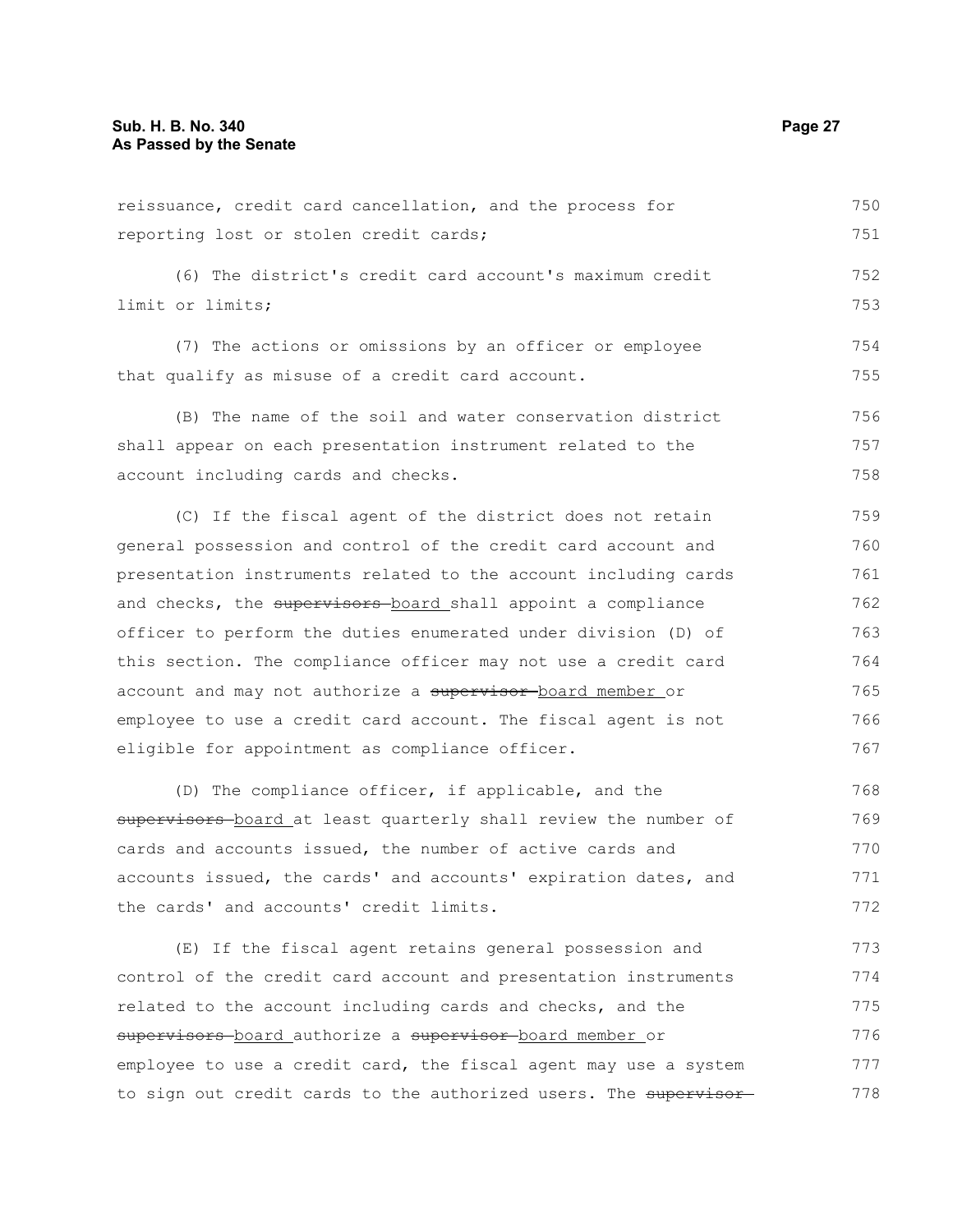board member or employee is liable in person and upon any official bond the supervisor member or employee has given to the district to reimburse the district treasury the amount for which the supervisor member or employee does not provide itemized receipts in accordance with the policy described in division (A) of this section. 779 780 781 782 783 784

(F) The use of a credit card account for expenses beyond those authorized by the supervisors board constitutes misuse of a credit card account. A supervisor board member or employee of a soil and water conservation district or a public servant as defined under section 2921.01 of the Revised Code who knowingly misuses a credit card account held on behalf of a soil and water conservation district violates section 2913.21 of the Revised Code. 785 786 787 788 789 790 791 792

(G) The fiscal agent or the fiscal agent's designee annually shall file a report with the supervisors-board detailing all rewards received based on the use of the soil and water conservation district's credit card account. 793 794 795 796

(H) As used in this section, "credit card account" means any bank-issued credit card account, store-issued credit card account, financial institution-issued credit card account, financial depository-issued credit card account, affinity credit card account, or any other card account allowing the holder to purchase goods or services on credit or to transact with the account, and any debit or gift card account related to the receipt of grant moneys. "Credit card account" does not include a procurement card account, gasoline or telephone credit card account, or any other card account where merchant category codes are in place as a system of control for use of the card account. 797 798 799 800 801 802 803 804 805 806 807

**Sec. 940.12.** The board of county commissioners of each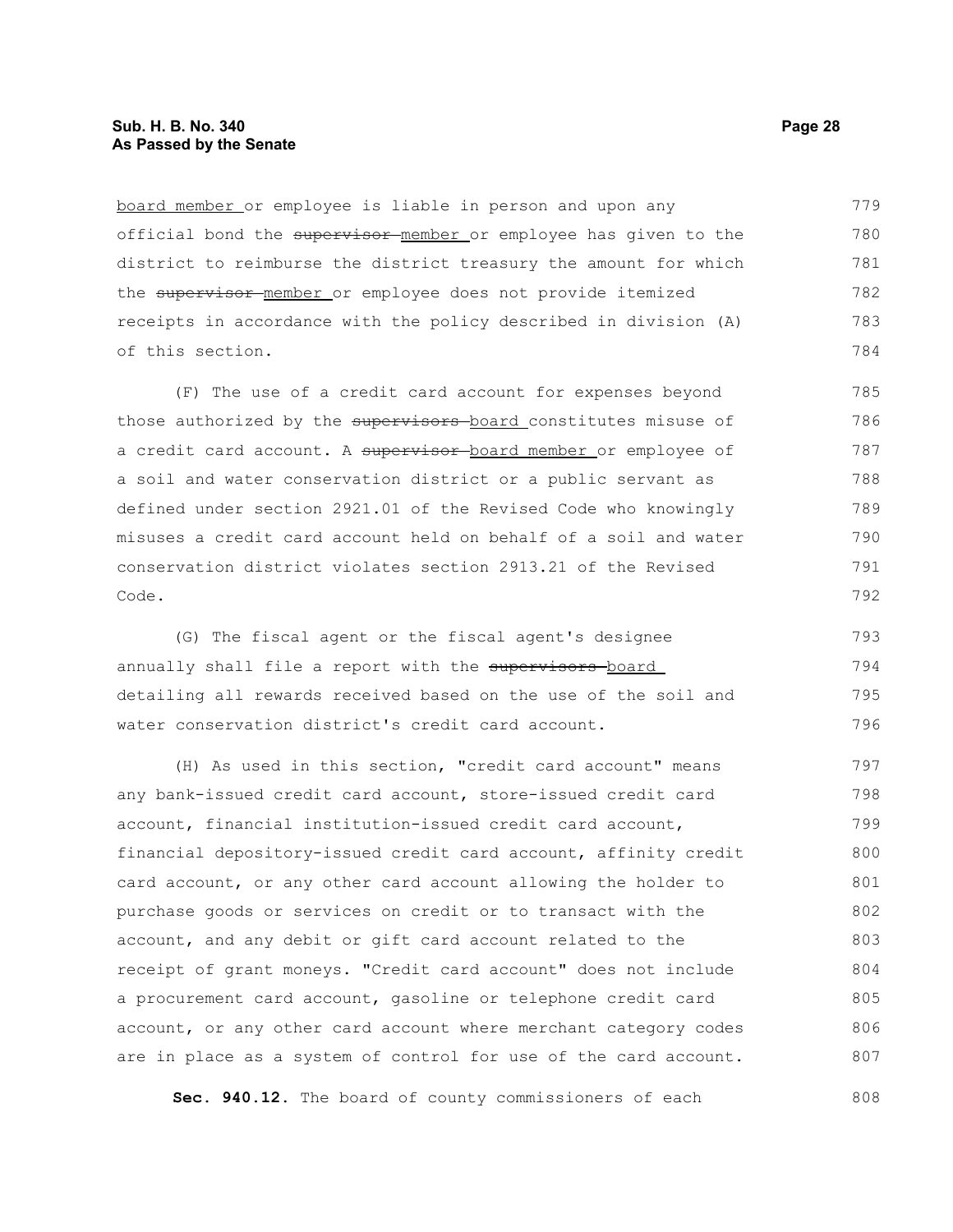county in which there is a soil and water conservation district may levy a tax within the ten-mill limitation and may appropriate money from the proceeds of the levy or from the general fund of the county. The money shall be held in a special fund for the credit of the district, to be expended for the purposes prescribed in section 940.08 of the Revised Code or under the policy adopted under section 940.11 of the Revised Code, for construction and maintenance of improvements by the district, and for other expenses incurred in carrying out the program of the district upon the written order of the fiscal agent for the district after authorization by a majority of the board of supervisors of the district. 809 810 811 812 813 814 815 816 817 818 819 820

**Sec. 940.13.** (A) The prosecuting attorney of a county in which there is a soil and water conservation district shall beis the legal adviser of the district. The prosecuting attorney shall be-is the legal counsel of such district in all civil actions brought by or against it and shall conduct all such actions in the prosecuting attorney's official capacity. The board of supervisors of a district may also employ such attorneys as may be necessary or desirable in the operations of the district. 821 822 823 824 825 826 827 828 829

(B) The prosecuting attorney of a lead county that is represented on a joint board of supervisors created under section 940.34 of the Revised Code is the legal advisor of the joint board in all civil actions brought by or against the joint board. The prosecuting attorney shall conduct all such actions in the prosecuting attorney's official capacity. The joint board may employ other attorneys as may be necessary or desirable in the operations of the joint board. 830 831 832 833 834 835 836 837

Sec. 940.19. (A) An owner of land that is located in a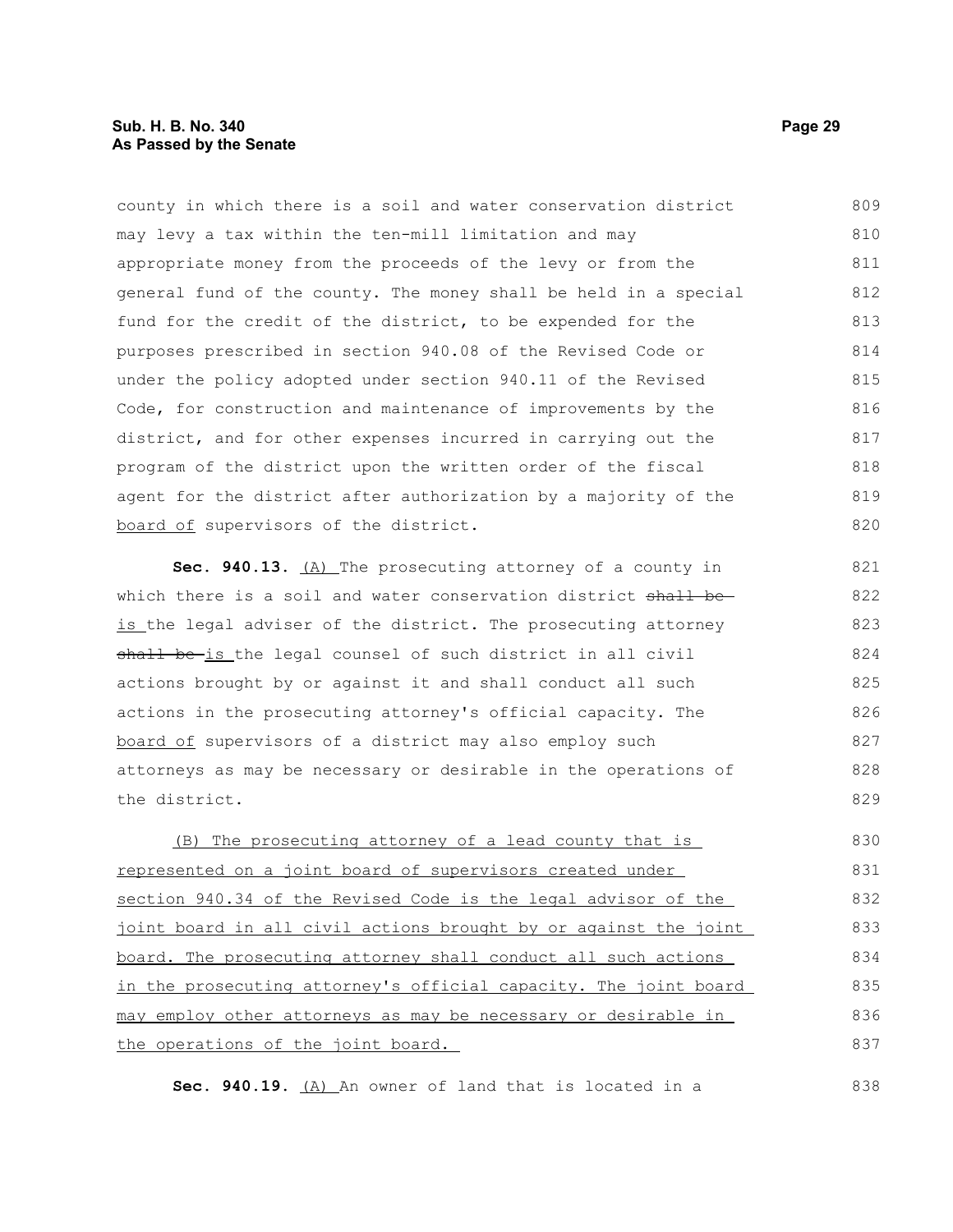| soil and water conservation district may file a petition with    | 839 |
|------------------------------------------------------------------|-----|
| the board of supervisors of the district requesting the          | 840 |
| construction of a conservation work of improvement. Upon the     | 841 |
| receipt of such a petition, the supervisors shall make a         | 842 |
| preliminary determination to accept or reject the petition.      | 843 |
| A petition may be rejected if the supervisors determine.         | 844 |
| Prior to filing a petition, the petitioner shall consult with    | 845 |
| the district to discuss the proposed drainage improvement and to | 846 |
| determine the proper forms and procedures for filing the         | 847 |
| petition.                                                        | 848 |
| (B) The petition shall include all of the following:             | 849 |
| (1) A statement of the nature of the work for which a            | 850 |
| petition is filed, including locating, cleaning, removing        | 851 |
| obstructions from, constructing, reconstructing, straightening,  | 852 |
| deepening, widening, altering, boxing, tiling, filling, walling, | 853 |
| or arching any ditch, drain, watercourse, floodway, creek, run,  | 854 |
| or river; changing the course, location, or terminus thereof; or | 855 |
| constructing a levee, wall, embankment, jetty, dike, dam,        | 856 |
| sluice, revetment, reservoir, holding basin, control gate,       | 857 |
| breakwater, or other structure for the control of water;         | 858 |
| (2) A description, including location, of the course and         | 859 |
| termini of the proposed improvement and the branches, spurs, or  | 860 |
| laterals, if any are petitioned for;                             | 861 |
| (3) A statement that the construction of the improvement         | 862 |
| is necessary and will benefit the petitioner; and                | 863 |
| (4) A statement that all costs of engineering,                   | 864 |
| construction, and future maintenance will be assessed to the     | 865 |
| benefiting parcels of land.                                      | 866 |
| (C) The board shall make a preliminary determination to          | 867 |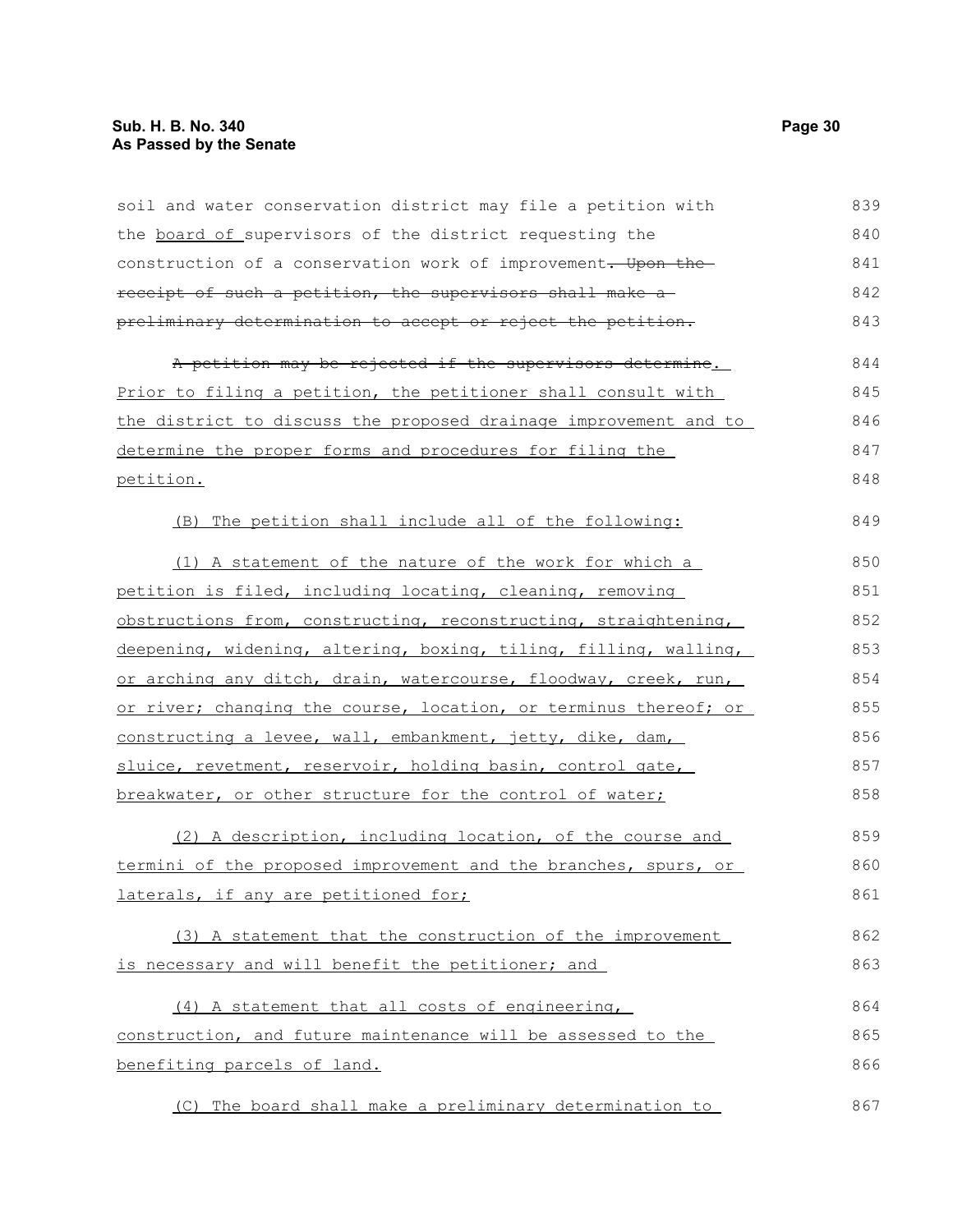| meeting.                                                         | 869 |
|------------------------------------------------------------------|-----|
| (D)(1) The board may reject the petition for any of the          | 870 |
| following reasons:                                               | 871 |
| (a) The board determines that the information that it the        | 872 |
| petition contains about the proposed improvement is insufficient | 873 |
| to enable the supervisors board to proceed with the petition     | 874 |
| under this chapter-or if the-.                                   | 875 |
| (b) The petition appears to be frivolous. The supervisors        | 876 |
| also may reject a petition on the grounds that the .             | 877 |
| (c) The district lacks sufficient staff or other resources       | 878 |
| to proceed with the improvement in accordance with this chapter. | 879 |
| ±€                                                               | 880 |
| (2) If the supervisors reject a board rejects the                | 881 |
| petition, they-it shall notify the petitioner in writing of the  | 882 |
| reasons for the rejection. A The petitioner may amend a petition | 883 |
| that was-is rejected due to insufficient information may be-     | 884 |
| supplemented with additional information and filed again may     | 885 |
| subsequently file the amended petition with the board.           | 886 |
| (E) If the supervisors accept a board accepts the petition       | 887 |
| for a proposed improvement, they the board shall establish do    | 888 |
| both of the following:                                           | 889 |
| (1) Establish a date and time for a view of the proposed         | 890 |
| improvement, which . The date shall be not fewer than twenty-    | 891 |
| five thirty nor more than ninety days after the date on which    | 892 |
| the petition was-filed accepted. The supervisors board shall     | 893 |
| designate a convenient place near the proposed improvement       | 894 |
| location at which the view shall-start occur.                    | 895 |

accept or reject the petition at the board's next scheduled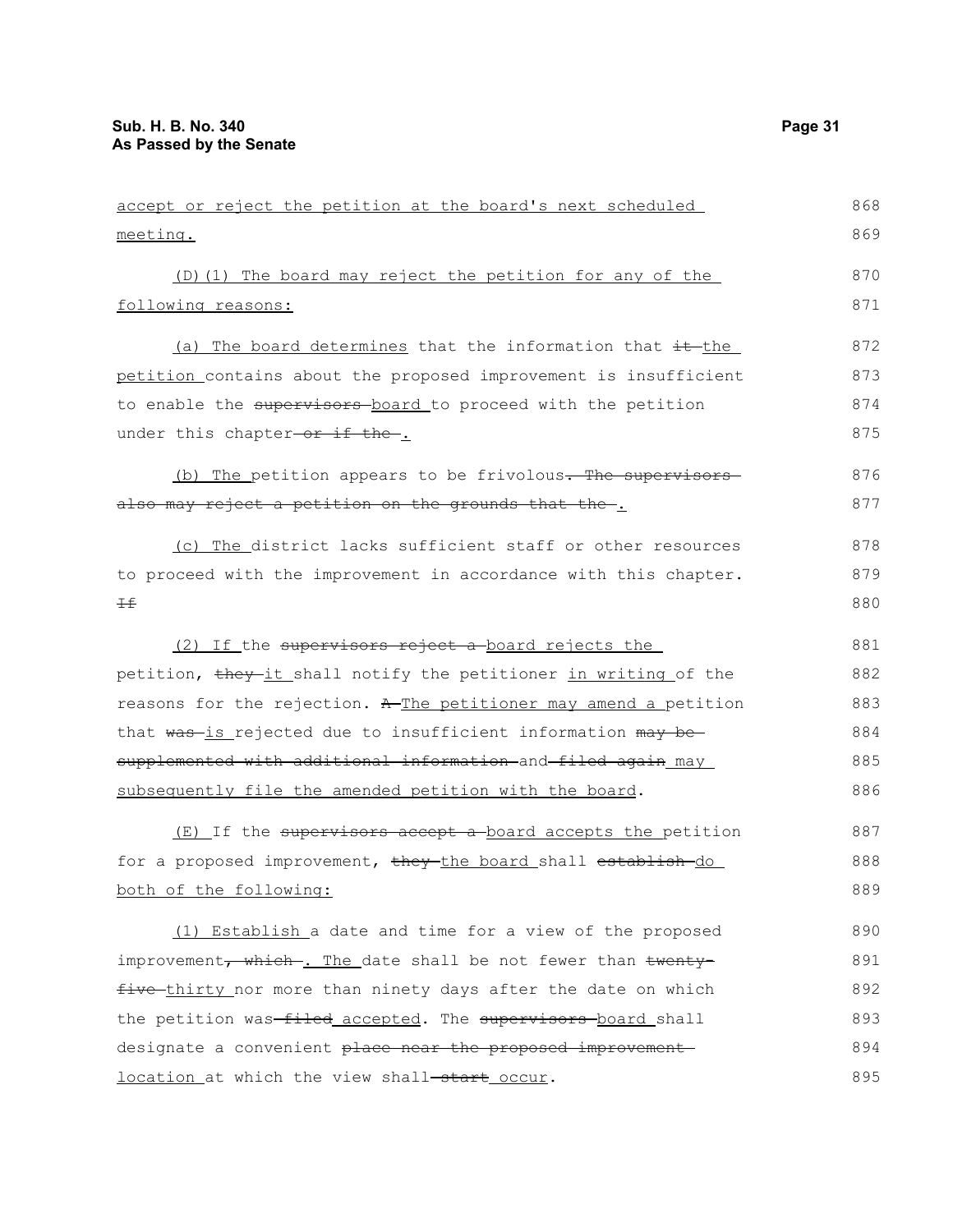Upon receipt of a petition, the supervisors also shall establish (2) Establish a date and time on and at which and designate a location at which they the board will hold a hearing on the proposed improvement. The hearing shall occur not  $\frac{1}{1}$ fewer than thirty nor more than ninety days after the date established for the view. 896 897 898 899 900 901

(F) If a petitioner proposes an improvement that would be located in two or more adjoining soil and water conservation districts, the board of supervisors that receives the petition shall provide notice of the petition to the board of supervisors of each other county in which the proposed improvement would be located. The boards then shall create a joint board of supervisors under section 940.34 of the Revised Code and proceed in accordance with that section. 902 903 904 905 906 907 908 909

**Sec. 940.20.** As soon as the supervisors of a soil and water conservation district have established the dates, times, and locations of the view and the hearing concerning a proposed improvement, they shall send, at (A) At least twenty-twenty-one days prior to the date established for the view, the board of supervisors of a soil and water conservation district shall send a written notice of the view and the hearing to the-all landowners within the area to be benefited by the proposed improvement and to the board of county commissioners and the county engineer. The board shall ensure that the notice contains all of the following: 910 911 912 913 914 915 916 917 918 919 920

(1) The date, time, and location for the view and the subsequent hearing; (2) A description of the proposed improvement and its 921 922 923

location as stated in the petition, a map indicating the location of the proposed improvement or information on where to 924 925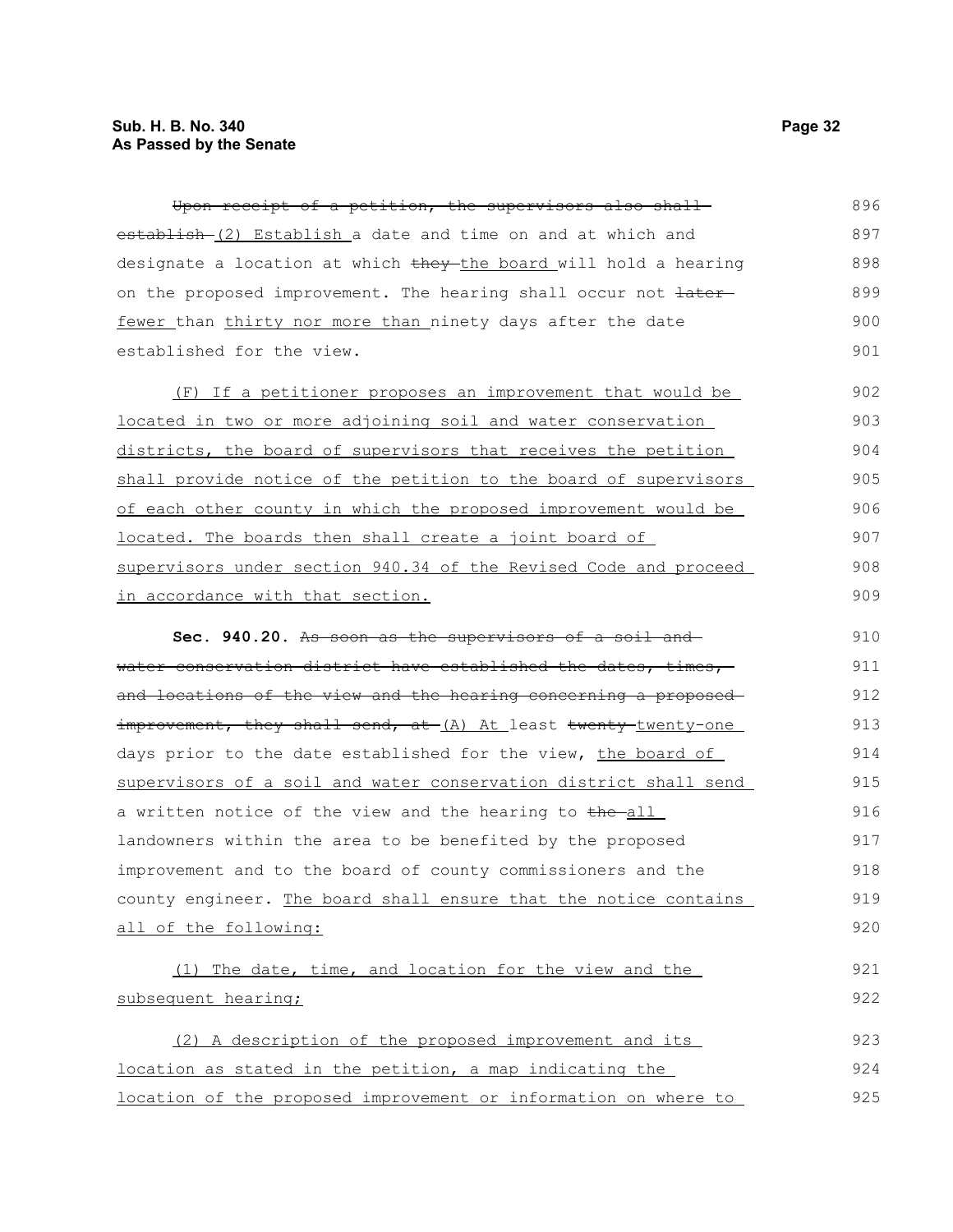| access the map, and an explanation of how to obtain additional            | 926 |
|---------------------------------------------------------------------------|-----|
| information or ask questions about the proposed improvement;              | 927 |
| (3) A statement that all costs of engineering,                            | 928 |
| construction, and future maintenance will be assessed to the              | 929 |
| benefiting parcels of land;                                               | 930 |
| (4) A statement that a landowner may file, not more than                  | 931 |
| twenty-one days after the date of the view, an amendment to the           | 932 |
| <u>original petition that expands the length of the proposed</u>          | 933 |
| improvement, provided that the amendment does not expand the              | 934 |
| area to be benefited by the proposed improvement;                         | 935 |
| (5) A statement that any landowner receiving the notice                   | 936 |
| may comment on the proposed improvement in writing before or in           | 937 |
| person at the hearing on the petition;                                    | 938 |
| (6) The address at which to file an amendment to the                      | 939 |
| petition or submit written comments on the proposed improvement.          | 940 |
| (B) The supervisors board shall notify all landowners that                | 941 |
| are adjacent to the proposed improvement either by certified              | 942 |
| mail or, if the supervisors have board has record of an internet          | 943 |
| identifier of record associated with such a landowner, by                 | 944 |
| ordinary mail and by that internet identifier of record, and              | 945 |
| shall notify all others by certified mail or first class                  | 946 |
| mailings. Any such-The written notice shall have the words                | 947 |
| "Legal Notice" printed in plain view on the face of the envelope          | 948 |
| or, in the case of service by an internet identifier of record,           | 949 |
| in conspicuous typeface at the top of the notice. <del>In addition,</del> | 950 |
| the supervisors                                                           | 951 |
| $(0)$ The board shall invite to the view and the bearing the              | 952 |

(C) The board shall invite to the view and the hearing the staff of the soil and water conservation district and the staff of the natural resources conservation service in the United 952 953 954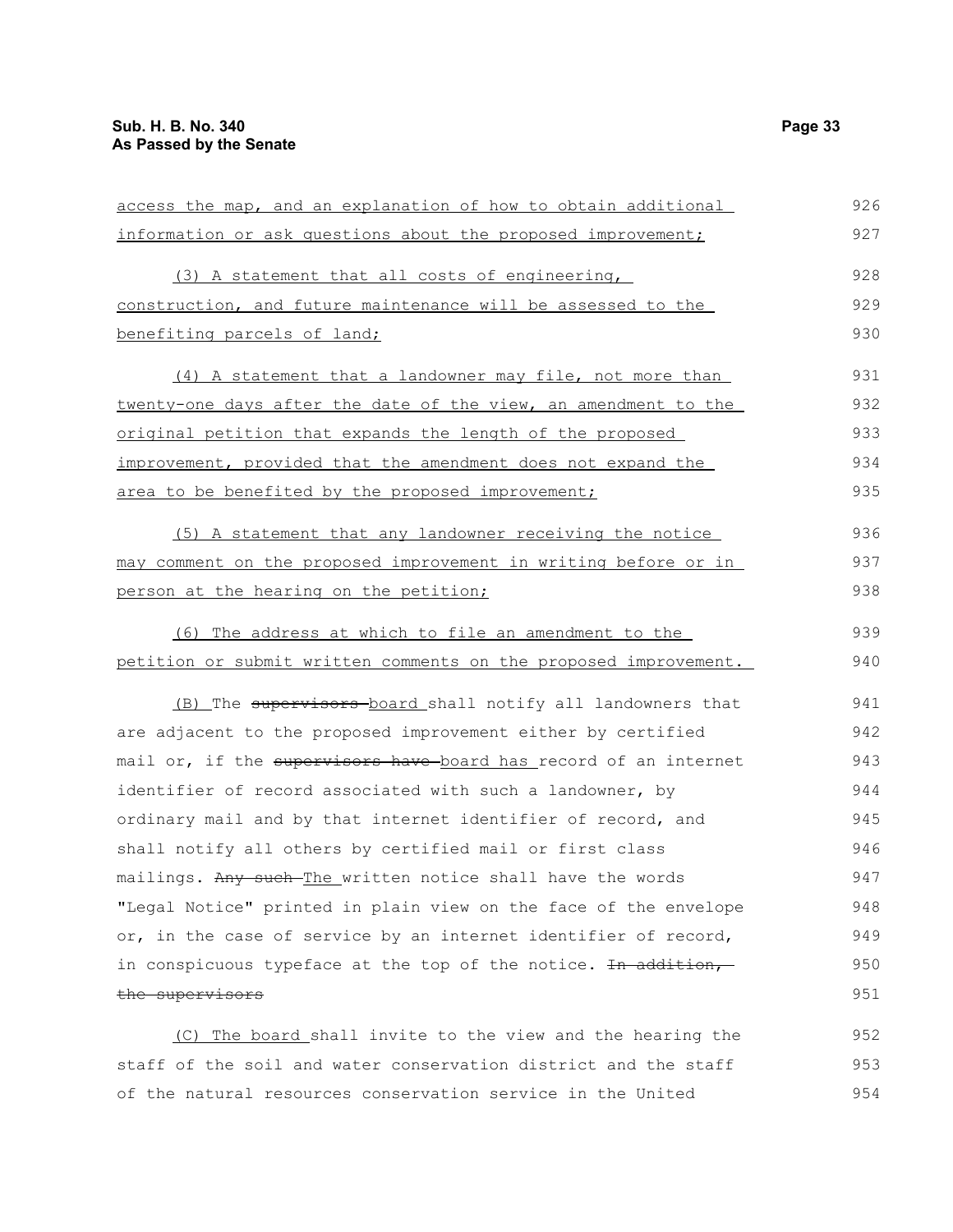States department of agriculture that is involved with the district together with any other people that the supervisorseonsider-board considers to be necessary to the proceedings.

(D) As used in this section, "internet identifier of record" has the same meaning as in section 9.312 of the Revised Code. 958 959 960

**Sec. 940.21.** (A) On the date established for the view of a proposed improvement, the board of supervisors of a soil and water conservation district or its designee shall meet at the designated location near the proposed improvement at the established time. At that time, they shall hear proof of the need for the proposed improvement offered by any landowner that is affected by it. 961 962 963 964 965 966 967

The supervisors shall view the area in which the proposedimprovement is to be constructed. If the proposed improvement is a ditch, the view shall include the line of the proposed ditchand each branch, lateral, or spur of the ditch that is mentioned in the petition. If present an overview of the proposed improvement. In the presentation, the board or its designee shall use methods and means that the board determines will adequately inform those attending the view about the proposed improvement's location and the drainage issues intended to be addressed by the proposed improvement. 968 969 970 971 972 973 974 975 976 977

(B) Upon the request made at the view of a member of the board or of a landowner in the area to be benefited by the proposed improvement, the board or its designee shall recess the view and reconvene at a site along the proposed improvement for the purpose of gaining additional information about the drainage issue intended to be addressed by the proposed improvement. If the area to be viewed is extensive, the supervisors-board or its 978 979 980 981 982 983 984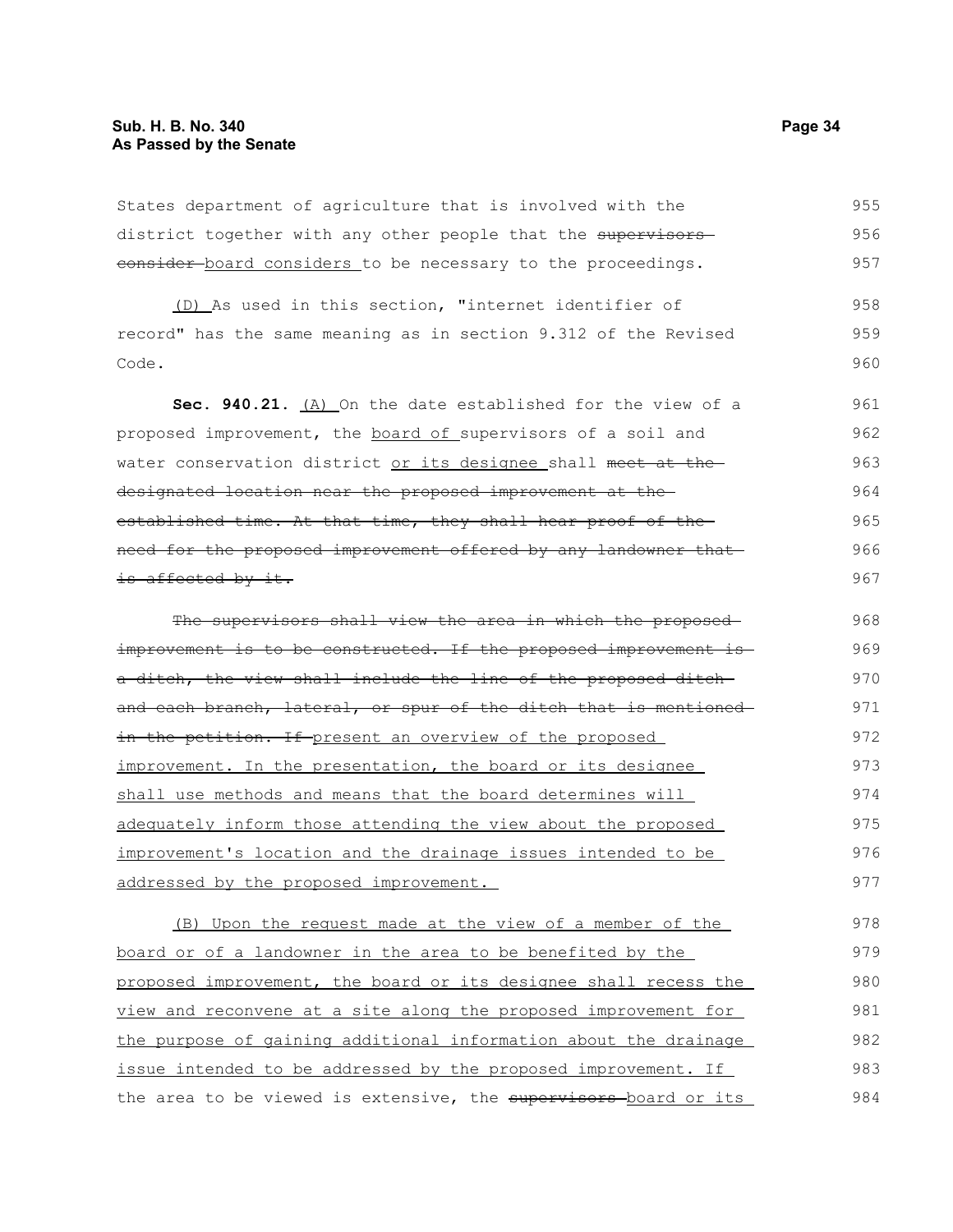designee may conduct the view on more than one day and may adjourn from day to day, or a longer period, until the view is completed. 985 986 987

Sec. 940.22. (A) Upon acceptance of a petition requesting the construction of an improvement, the board of supervisors of a soil and water conservation district shall begin to prepare, as a guide to the board of county commissioners and the petitioners, a preliminary report regarding the proposed improvement. The supervisors board shall present the completed preliminary report at the hearing that is held on the proposed improvement. 988 989 990 991 992 993 994 995

|                                                |  |  | (B) The board shall ensure that the preliminary report |  | 996 |
|------------------------------------------------|--|--|--------------------------------------------------------|--|-----|
| shall include a-includes all of the following: |  |  |                                                        |  | 997 |

|                                            | (1) A preliminary estimate of the cost <del>, comments</del> of | 998 |
|--------------------------------------------|-----------------------------------------------------------------|-----|
| construction for the proposed improvement; |                                                                 | 999 |

(2) Comments on the feasibility of the project, and a proposed improvement; 1000 1001

(3) A statement of the supervisors<sup>1</sup> board's opinion as to whether the benefits from the project proposed improvement are likely to exceed the estimated cost. The preliminary reportshall identify; 1002 1003 1004 1005

(4) A list of all factors-that are apparent to thesupervisors identified by the board, both favorable and unfavorable to the proposed improvement, so that the petitioners may be informed concerning what is involved with the construction of the proposed improvement. 1006 1007 1008 1009 1010

(C) In addition to reporting preparing a preliminary report on the improvement as petitioned, the supervisors-board may submit alternate proposals to accomplish the intent of the 1011 1012 1013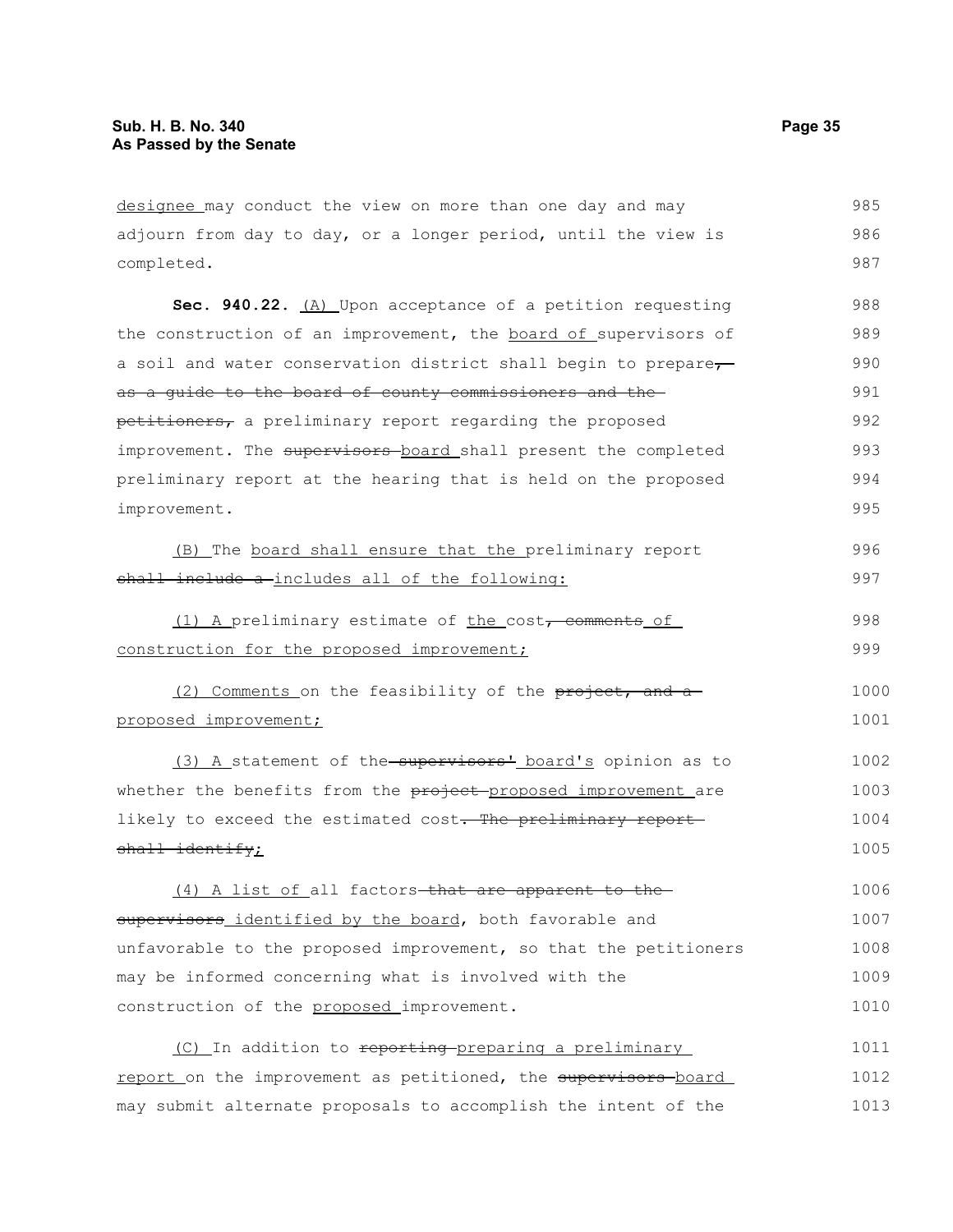| petition. The                                                     | 1014 |  |
|-------------------------------------------------------------------|------|--|
| (D) The preliminary report and all alternate proposals            | 1015 |  |
| shall be reviewed and receive concurrence from an engineer who    |      |  |
| is employed by the department of agriculture or by the natural    | 1017 |  |
| resources conservation service in the United States department    | 1018 |  |
| of agriculture and who is responsible for providing technical     |      |  |
| assistance to the district or from any other registered           |      |  |
| professional engineer whom selected by the board of supervisors   |      |  |
| <del>choose</del> .                                               | 1022 |  |
| Sec. 940.23. (A) On the date and at the time established          | 1023 |  |
| by the board of supervisors for the hearing on a petition for a   | 1024 |  |
| proposed improvement, the supervisors of a soil and water-        |      |  |
| eonservation district board shall conduct the hearing. Prior to   | 1026 |  |
| the hearing, landowners affected by the proposed improvement may  | 1027 |  |
| file objections to it with the supervisors, and at the hearing    | 1028 |  |
| the supervisors shall hear any objections so filed. In addition   | 1029 |  |
| At the hearing, the supervisors-board shall present their-do      |      |  |
| both of the following:                                            | 1031 |  |
| (1) Present the board's preliminary report on the proposed        | 1032 |  |
| improvement <del>-and shall hear</del> ;                          |      |  |
| (2) Hear any comments or evidence offered by any landowner        | 1034 |  |
| for or against construction of the proposed improvement. If       | 1035 |  |
| (B) If necessary, the hearing may occur on more than one          | 1036 |  |
| day and may be adjourned from day to day or for a longer time     |      |  |
| that board may recess and continue the hearing on subsequent      |      |  |
| days as may be reasonable to consider additional information      |      |  |
| about the proposed improvement or so that all interested          |      |  |
| landowners may have an opportunity to be heard in favor of or in- |      |  |
| opposition to comment on the proposed improvement.                |      |  |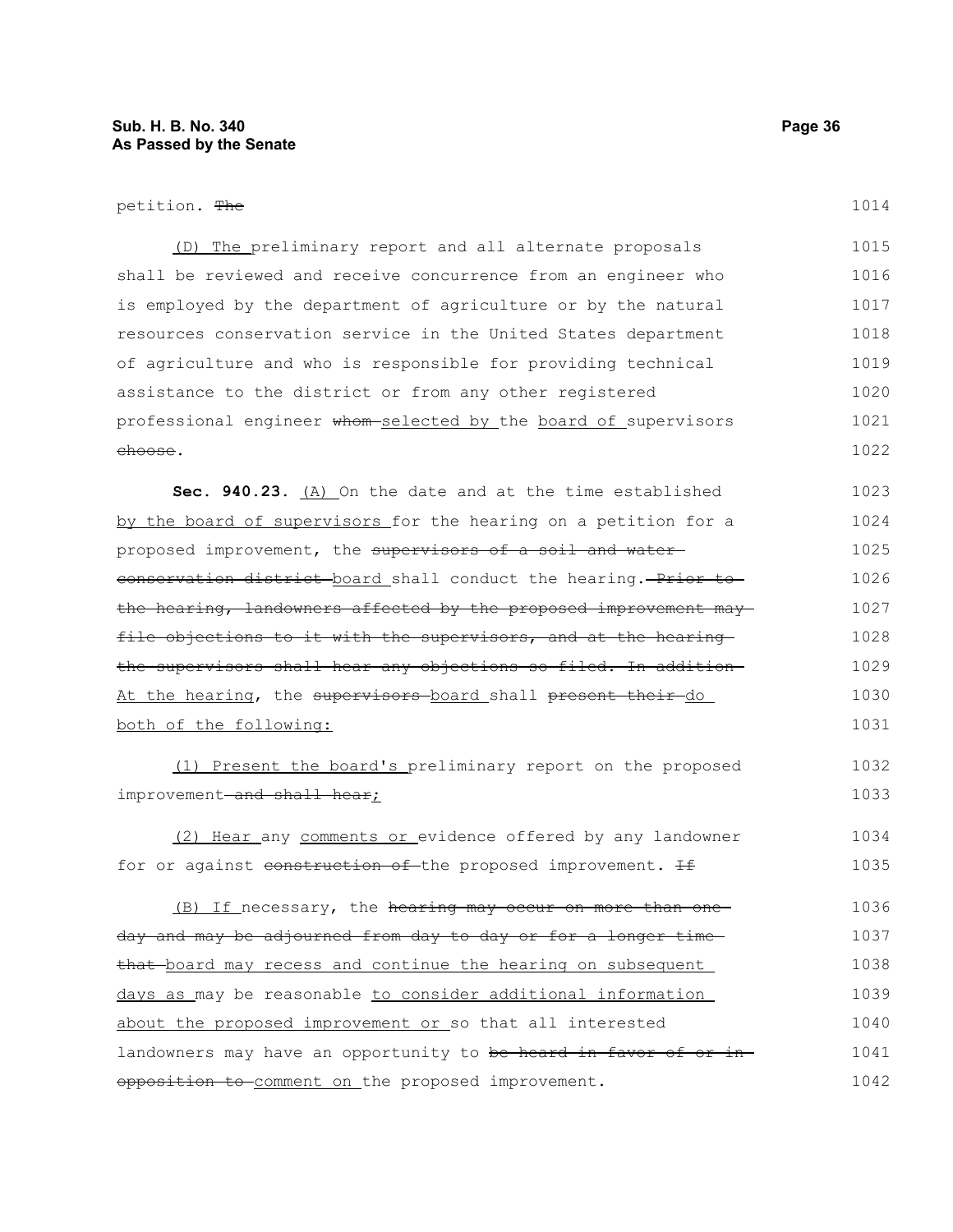| (C) At the conclusion of the hearing, the board shall vote       | 1043 |
|------------------------------------------------------------------|------|
| to decide whether to proceed with a project survey and design or | 1044 |
| to dismiss the petition. In making its decision, the board shall | 1045 |
| take into consideration all of the following:                    | 1046 |
| (1) The petition;                                                | 1047 |
| (2) The preliminary report;                                      | 1048 |
| (3) Comments on the proposed improvement;                        | 1049 |
| (4) The protection of environmentally significant areas          | 1050 |
| when those areas could be adversely affected by the construction | 1051 |
| of the proposed improvement and, if necessary, alternative plans | 1052 |
| providing for that protection and for construction of the        | 1053 |
| proposed improvement.                                            | 1054 |
| (D) The board may proceed with the project survey and            | 1055 |
| design for a proposed improvement if both of the following       | 1056 |
| apply:                                                           | 1057 |
| (1) The board finds that a proposed improvement is               | 1058 |
| necessary and is conducive to the public welfare.                | 1059 |
| (2) The board is reasonably certain that the benefits of         | 1060 |
| the proposed improvement will outweigh its costs.                | 1061 |
| Sec. -940.26 940.24. Upon approval by After a vote of the        | 1062 |
| board of supervisors of a soil and water conservation district   | 1063 |
| of a petition to proceed with a project survey and design for a  | 1064 |
| proposed improvement, the supervisors-board or their-its         | 1065 |
| designee shall conduct all necessary surveys for the proposed    | 1066 |
| improvement. In addition, the supervisors board or their-its     | 1067 |
| designee shall prepare plans for constructing the improvement    | 1068 |
| and shall prepare maps showing the location of the land that is  | 1069 |
| proposed to be assessed in accordance with section 940.33 of the | 1070 |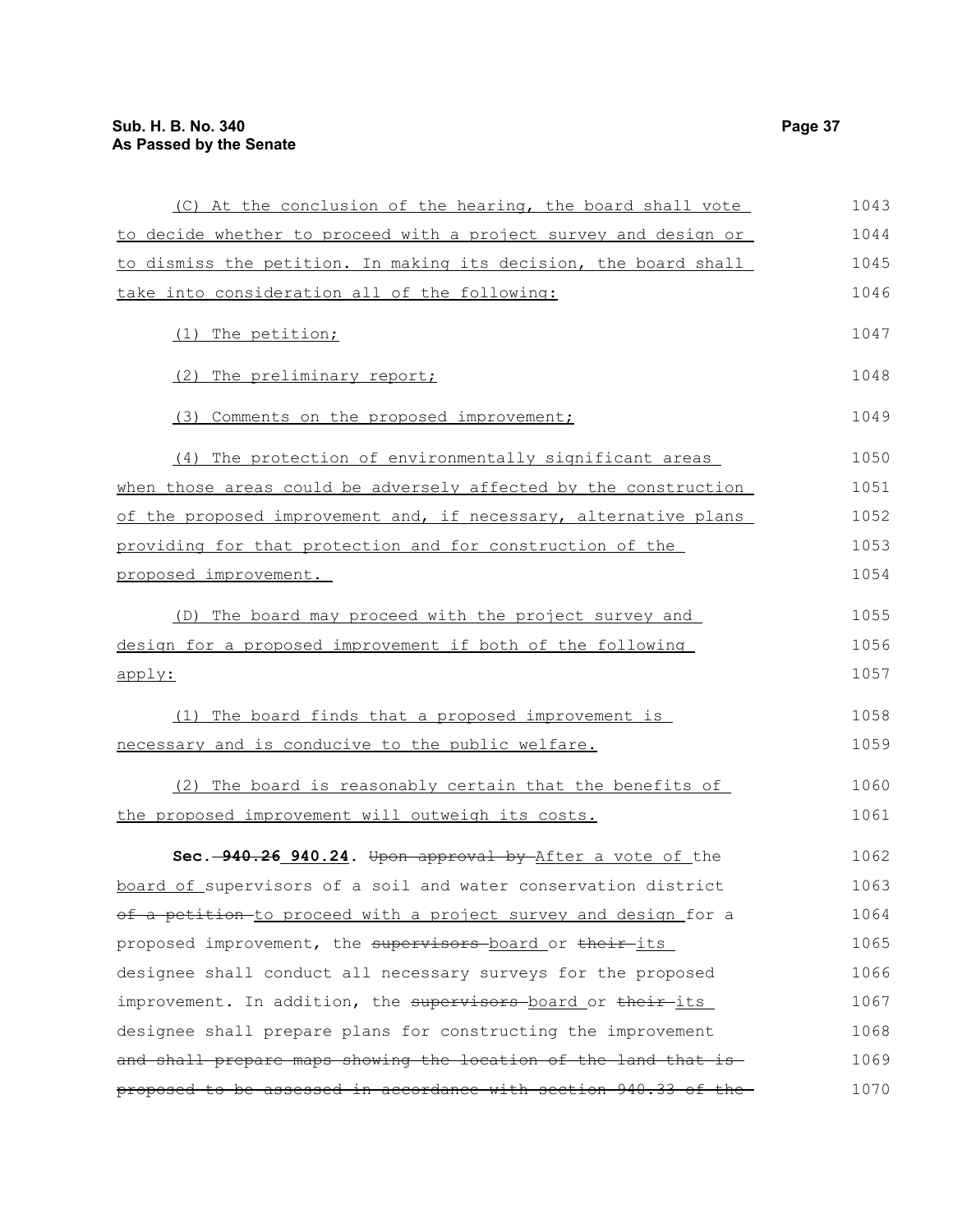Revised Code for the improvement. The supervisors or their designee shall preparespecifications -. The plans shall include all of the following: (A) Specifications for construction of the improvement-andshall specify dimensions; (B) Dimensions of any temporary easement that is necessary for construction purposes. In addition, the supervisors or theirdesignee shall make estimates of the cost of material and any excavation costs. The construction of the improvement may be divided into construction areas if that would be expedient.; (C) In the case of an improvement that is a ditch or similar structure for the disposal of water, the specificationsfor its construction that the supervisors or their designee must prepare shall provide for spreading provisions for all of the following: (1) Spreading and leveling of spoil banks-and shallprovide for erosion; (2) Erosion and sediment control through the establishment of a sod or seeded strip or other such controls if suitable vegetative cover is not present. With regard to sod or seeded strips, the board shall ensure that the plan provides that such strips will be not fewer than four-ten feet nor more than fifteen feet wide, measured at right angles to the top of the ditch bank on both sides of the ditch, except where suitable vegetative cover exists. The strip Sod or seeded strips or other such controls shall be are considered to be part of the 1071 1072 1073 1074 1075 1076 1077 1078 1079 1080 1081 1082 1083 1084 1085 1086 1087 1088 1089 1090 1091 1092 1093 1094 1095 1096 1097

permanent improvement. Sod-The board or its designee shall report to the county auditor the total acreage of sod or seeded strips or other such controls that are established and 1098 1099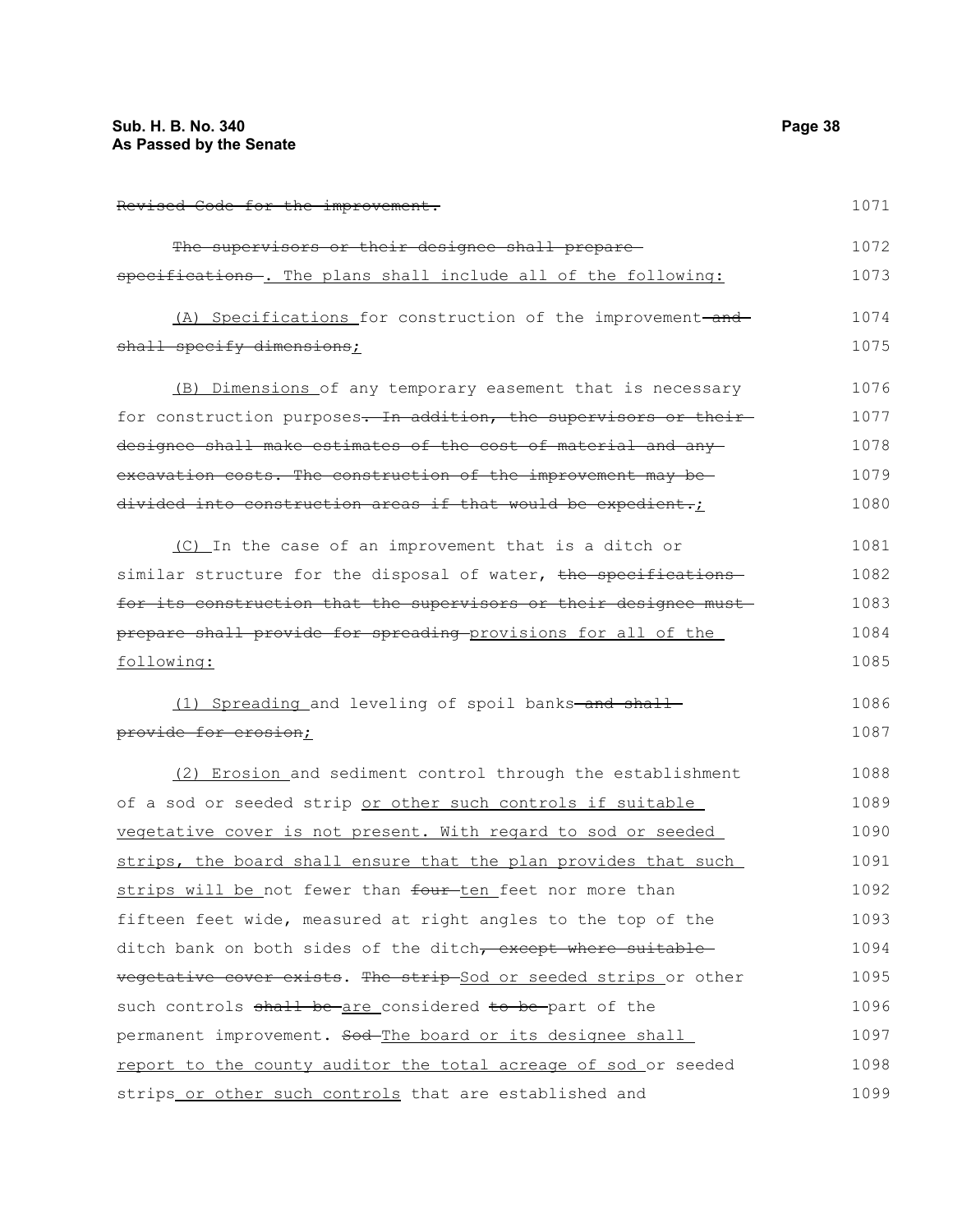| maintained in <del>excess of four feet shall be compensated for by-</del> | 1100 |
|---------------------------------------------------------------------------|------|
| their removal accordance with this chapter. The county auditor            | 1101 |
| shall remove the total acreage of sod or seeded strips or other           | 1102 |
| such controls from the taxable valuation of the property of               | 1103 |
| which they are a part.                                                    | 1104 |
| The supervisors or their designee shall make note (D) An                  | 1105 |
| analysis of all fences, floodgates, culverts, bridges, and other          | 1106 |
| structures that will be removed or adjusted in constructing the           | 1107 |
| improvement. The supervisors or their designee also shall make            | 1108 |
| <del>note</del> ;                                                         | 1109 |
| (E) An analysis of any gates that need to be installed in                 | 1110 |
| existing fences in order to provide access to the improvement             | 1111 |
| for maintenance purposes. The plan shall require gates shall-to           | 1112 |
| be locked when requested by the owner of the fence-and shall be-          | 1113 |
| considered to be a . Gates are part of the original improvement           | 1114 |
| and subject to maintenance along with the improvement.                    | 1115 |
| The supervisors shall submit the plans, specifications,                   | 1116 |
| and other information prepared in accordance with this section-           | 1117 |
| to the board of county commissioners of each county in which the          | 1118 |
| proposed improvement is to be located.                                    | 1119 |
| Sec. 940.25. (A) After preparing the project survey,                      | 1120 |
| design, and plans for constructing the proposed improvement, the          | 1121 |
| <u>board of supervisors of a soil and water conservation district</u>     | 1122 |
| shall prepare a schedule of damages as part of the estimate of            | 1123 |
| the total cost of constructing the proposed improvement.                  | 1124 |
| (B) The schedule of damages shall include both of the                     | 1125 |
| following:                                                                | 1126 |
| (1) An estimate of the value of land or other property                    | 1127 |

necessary to be acquired through purchase or voluntary transfer 1128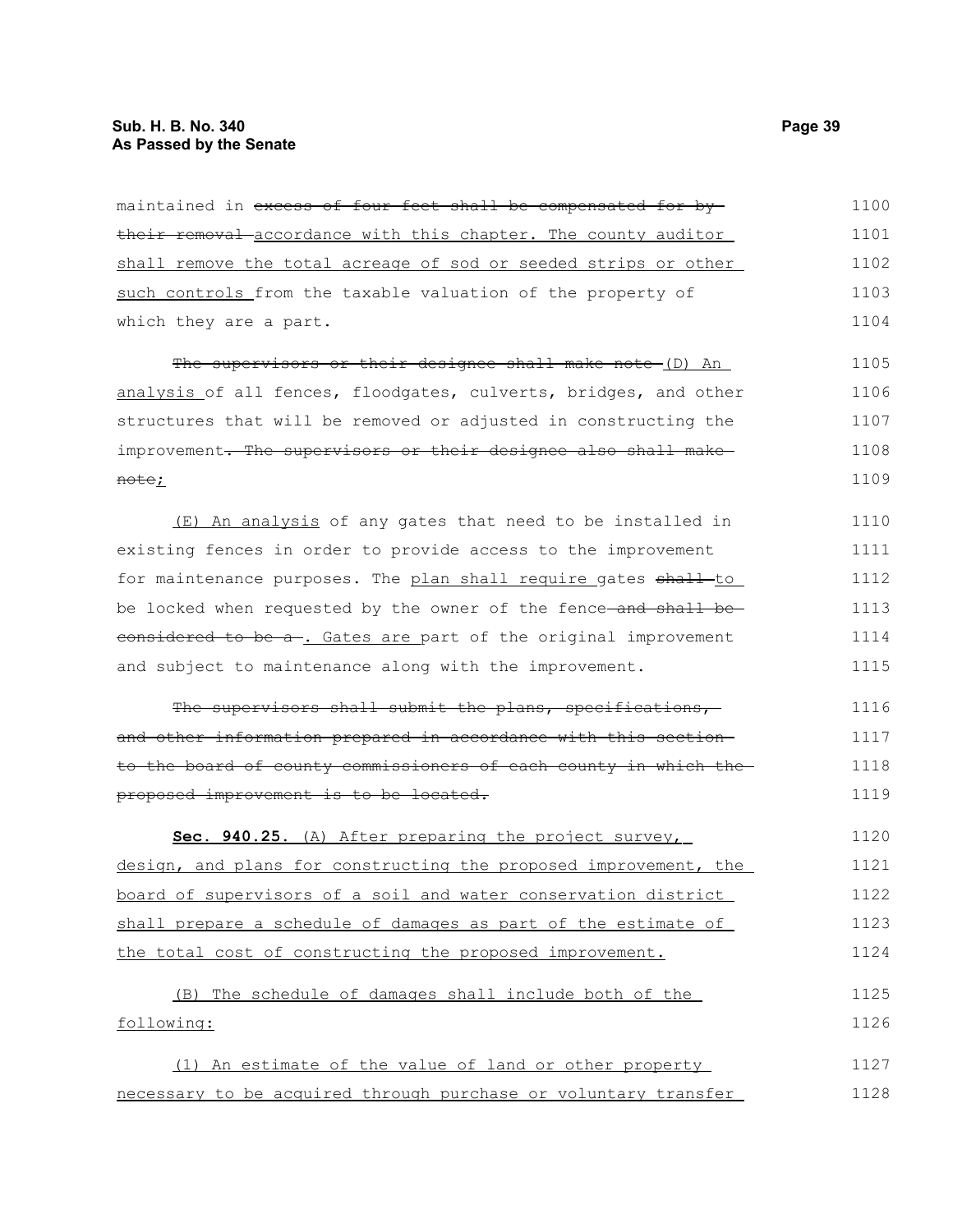| or appropriated in accordance with sections 163.01 to 163.62 of  | 1129 |
|------------------------------------------------------------------|------|
| the Revised Code and a description of that land or other         | 1130 |
| property;                                                        | 1131 |
| (2) An estimate of the total damages to be sustained by          | 1132 |
| any landowner as a result of the construction and subsequent     | 1133 |
| maintenance of a proposed improvement, along with the name and   | 1134 |
| address of each landowner that is alleged to be damaged, the     | 1135 |
| amount of each landowner's estimated damages, and an explanation | 1136 |
| of each landowner's damages.                                     | 1137 |
| Sec. 940.26. After preparing a schedule of damages, the          | 1138 |
| board of supervisors of a soil and water conservation district   | 1139 |
| or its designee shall make an estimate of the cost of the        | 1140 |
| proposed improvement. The estimate shall include all of the      | 1141 |
| following:                                                       | 1142 |
| (A) Actual construction costs, including costs of                | 1143 |
| addressing the construction specifications set forth in section  | 1144 |
| 940.24 of the Revised Code;                                      | 1145 |
| (B) The estimated costs included in the schedule of              | 1146 |
| damages prepared under section 940.25 of the Revised Code;       | 1147 |
| (C) Any expenses incurred in investigations, consulting          | 1148 |
| services, and notifications related to the proposed improvement, | 1149 |
| and any other incidental costs.                                  | 1150 |
| Sec. 940.27. (A) After preparing an estimate of the cost         | 1151 |
| of a proposed improvement, the board of supervisors of a soil    | 1152 |
| and water conservation district or its designee shall prepare a  | 1153 |
| schedule of estimated assessments on land within the area that   | 1154 |
| will be benefited by a proposed improvement. The board shall     | 1155 |
| include in the schedule the name and address of each landowner   | 1156 |
| whose parcel of land will be benefited by the proposed           | 1157 |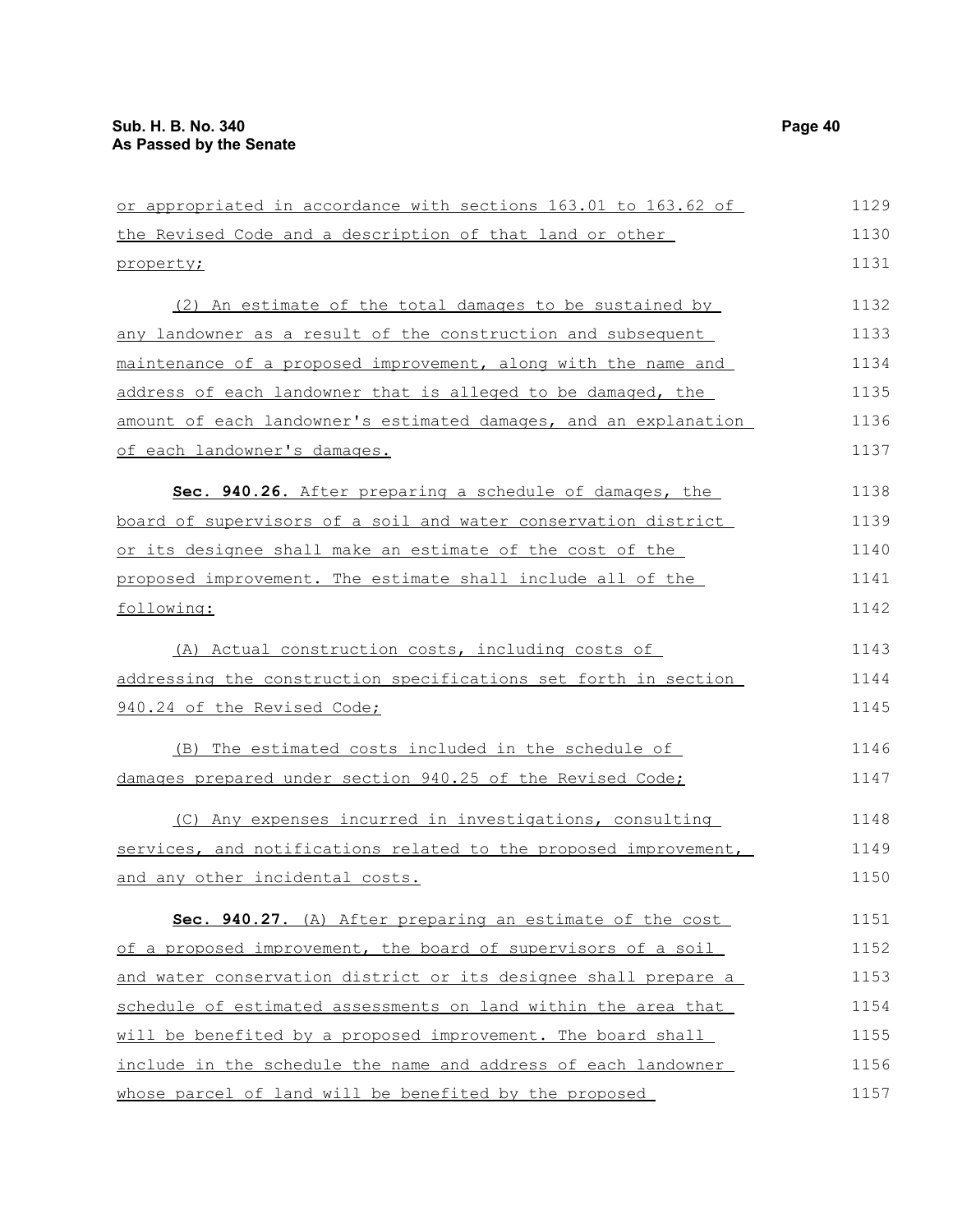| improvement and a description of each landowner's parcel. The   | 1158 |
|-----------------------------------------------------------------|------|
| board shall obtain the names and addresses from the tax         | 1159 |
| duplicates of the county. The board shall obtain the            | 1160 |
| descriptions from the county recorder's office. For purposes of | 1161 |
| the description the county recorder shall not require a metes   | 1162 |
| and bounds survey.                                              | 1163 |
| (B) In determining the estimated assessment on a parcel of      | 1164 |
| land, the board or its designee shall do both of the following: | 1165 |
| (1) Use the information compiled in accordance with             | 1166 |
| sections 940.24 to 940.26 of the Revised Code;                  | 1167 |
| (2) Consider, and incorporate when applicable, the              | 1168 |
| following factors in the calculations:                          | 1169 |
| (a) Acreage of the parcel;                                      | 1170 |
| (b) Volume of water produced by the parcel;                     | 1171 |
| (c) Distance of the parcel from the proposed improvement;       | 1172 |
| (d) Percentage of the proposed improvement to be used by        | 1173 |
| the parcel;                                                     | 1174 |
| (e) The construction of works that are determined to            | 1175 |
| solely benefit the particular parcel;                           | 1176 |
| (f) Soil types of the parcel;                                   | 1177 |
| (q) The county auditor's land value or current                  | 1178 |
| agricultural use value, if applicable, of the parcel;           | 1179 |
| (h) Existing drainage infrastructure that can be                | 1180 |
| incorporated into the proposed improvement and associated cost  | 1181 |
| savings;                                                        | 1182 |
| (i) Any other factors pertinent to the proposed                 | 1183 |
| improvement and the watershed that will be affected by the      | 1184 |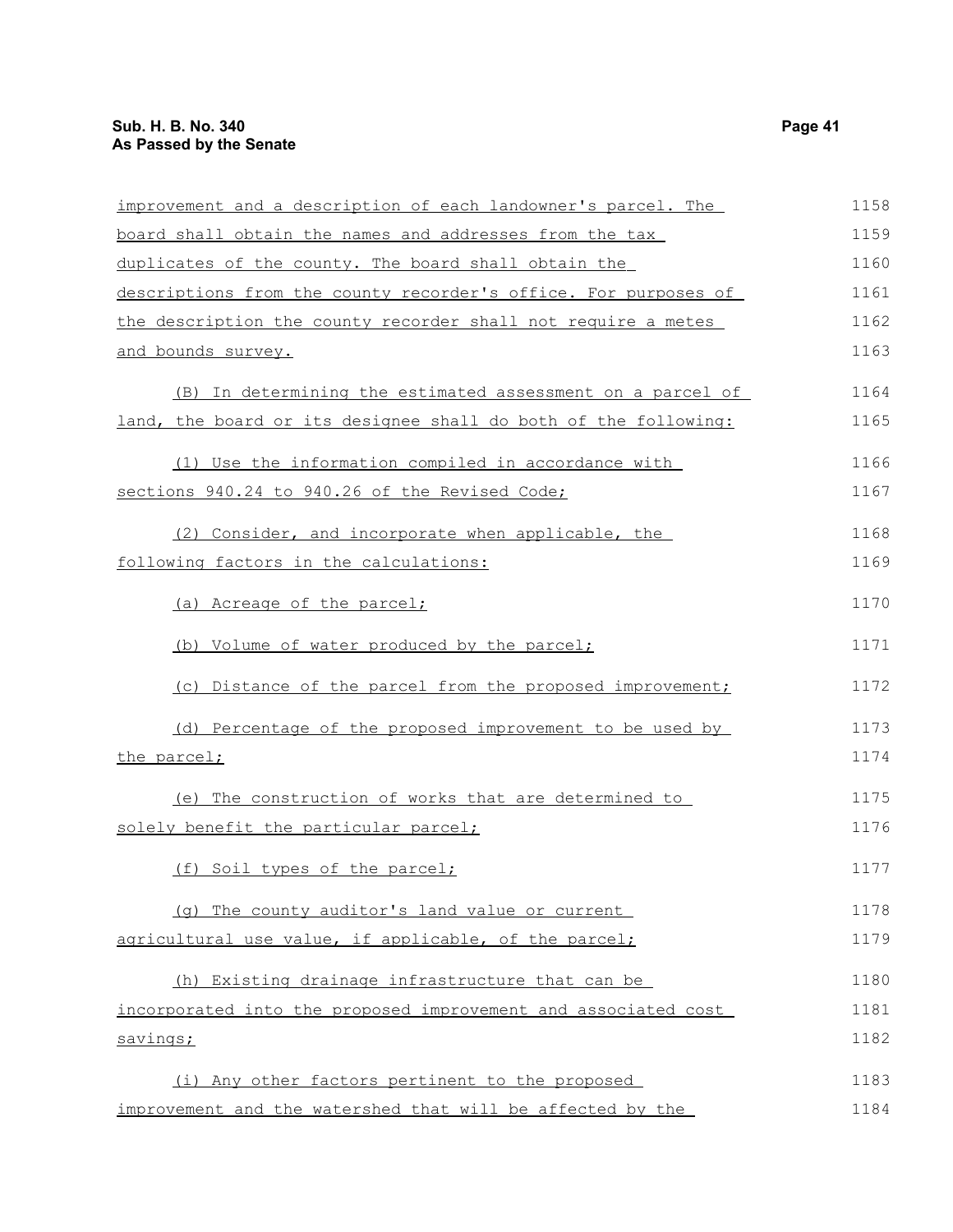| proposed improvement;                                            | 1185 |
|------------------------------------------------------------------|------|
| (j) Any benefits as defined in section $6131.01$ of the          | 1186 |
| Revised Code.                                                    | 1187 |
| (C) Unless the board determines for good cause that a            | 1188 |
| lower amount is appropriate, the board shall not establish an    | 1189 |
| estimated assessment for a parcel of land in an amount less than | 1190 |
| twenty-five dollars, including the cost of preparing and mailing | 1191 |
| the notice required under section 940.32 of the Revised Code. If | 1192 |
| a dwelling is located on a lot that comprises two or more        | 1193 |
| contiguous parcels of land, the board may establish an estimated | 1194 |
| assessment of not less than twenty-five dollars for all of the   | 1195 |
| parcels, including the cost of preparing and mailing the notice  | 1196 |
| required under section 940.32 of the Revised Code.               | 1197 |
| (D) The board shall ensure that the total of the estimated       | 1198 |
| assessments, including the total estimated assessments allocated | 1199 |
| to public corporations and the state, is not greater than the    | 1200 |
| estimated cost of the proposed improvement.                      | 1201 |
| Sec. 940.28. After a board of supervisors of a soil and          | 1202 |
| water conservation district completes the schedule of estimated  | 1203 |
| assessments, the board shall submit the petition, preliminary    | 1204 |
| report, surveys, plans, specifications, schedule of damages,     | 1205 |
| cost estimates, estimated assessments, and any other information | 1206 |
| obtained or prepared for the petition to the board of county     | 1207 |
| commissioners of the county in which the proposed improvement is | 1208 |
| to be located.                                                   | 1209 |
| Sec. 940.29. (A) Upon receiving the information submitted        | 1210 |
| by a board of supervisors of a soil and water conservation       | 1211 |
| district under section 940.28 of the Revised Code, the board of  | 1212 |
| county commissioners shall establish the date, time, and         | 1213 |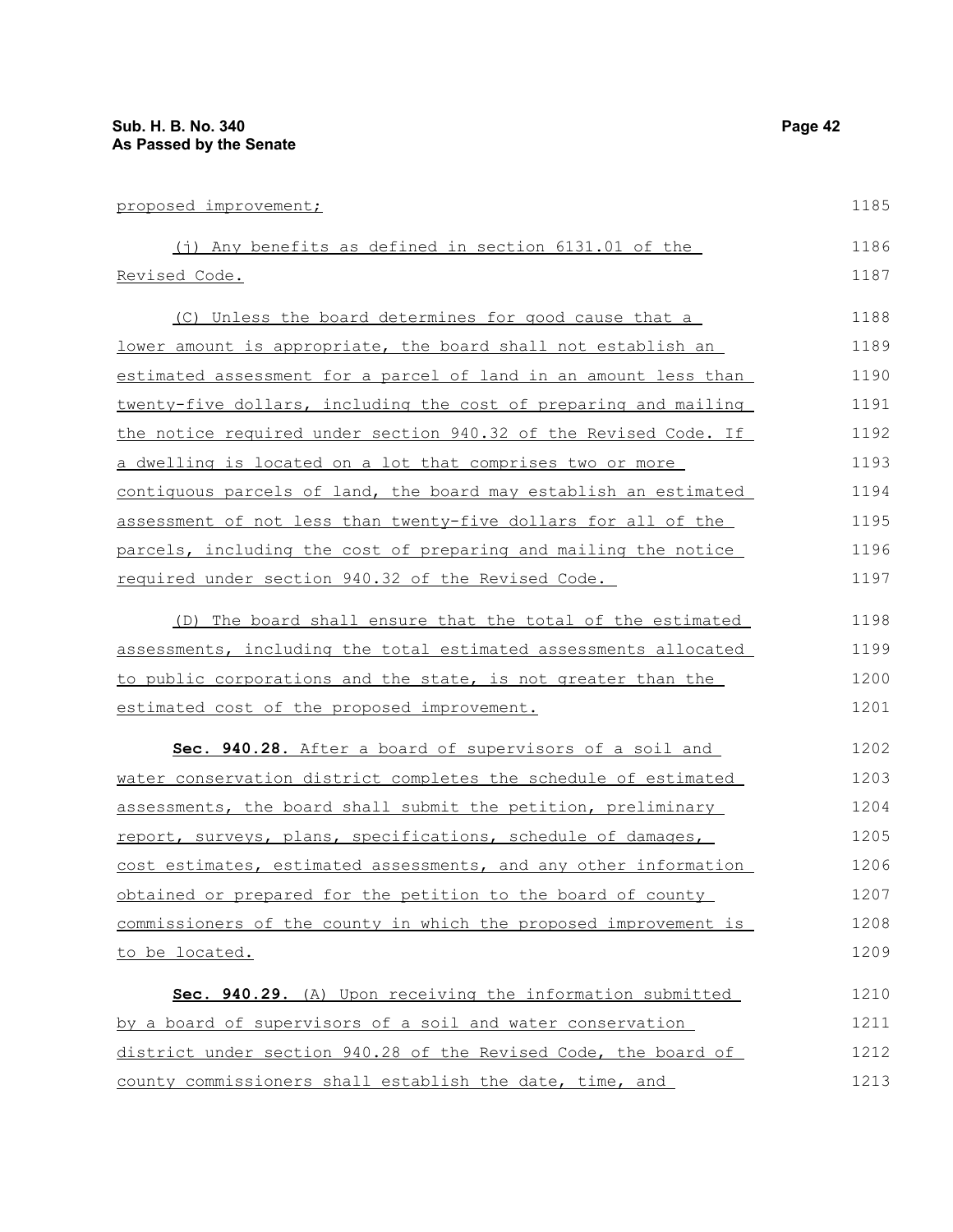| location of a hearing regarding the proposed improvement.        | 1214 |
|------------------------------------------------------------------|------|
| (B) At least twenty-one days prior to the date established       | 1215 |
| for the hearing, the clerk of the board of county commissioners  | 1216 |
| shall send a written notice of the hearing by certified mail to  | 1217 |
| all landowners that are adjacent to the proposed improvement.    | 1218 |
| The clerk shall send such notice by certified or first class     | 1219 |
| mail to all other landowners within the area to be benefited by  | 1220 |
| the proposed improvement, the board of supervisors of the        | 1221 |
| applicable soil and water conservation district, and the county  | 1222 |
| engineer. The clerk shall include all of the following in the    | 1223 |
| notice:                                                          | 1224 |
| (1) The date, time, and location of the hearing;                 | 1225 |
| (2) A description of any easement on the landowner's             | 1226 |
| property that is necessary for purposes of the improvement;      | 1227 |
| (3) A landowner's estimated assessment;                          | 1228 |
| (4) A statement that a landowner may file comments on the        | 1229 |
| proposed improvement and exceptions to the estimated assessment  | 1230 |
| in writing before the hearing or in person at the hearing;       | 1231 |
| (5) The address at which to submit written comments on the       | 1232 |
| proposed improvement and exceptions to the estimated assessment. | 1233 |
| (C) The clerk shall include printed words in plain view on       | 1234 |
| the envelope containing the notice that read "Legal Notice of    | 1235 |
| Proposed Drainage Improvement."                                  | 1236 |
| Sec. 940.30. (A) On the date established for the hearing,        | 1237 |
| the board of county commissioners shall conduct the hearing by   | 1238 |
| doing both of the following:                                     | 1239 |
| (1) Presenting the project design, construction plans,           | 1240 |
| schedule of damages, cost estimates, and estimated assessments   | 1241 |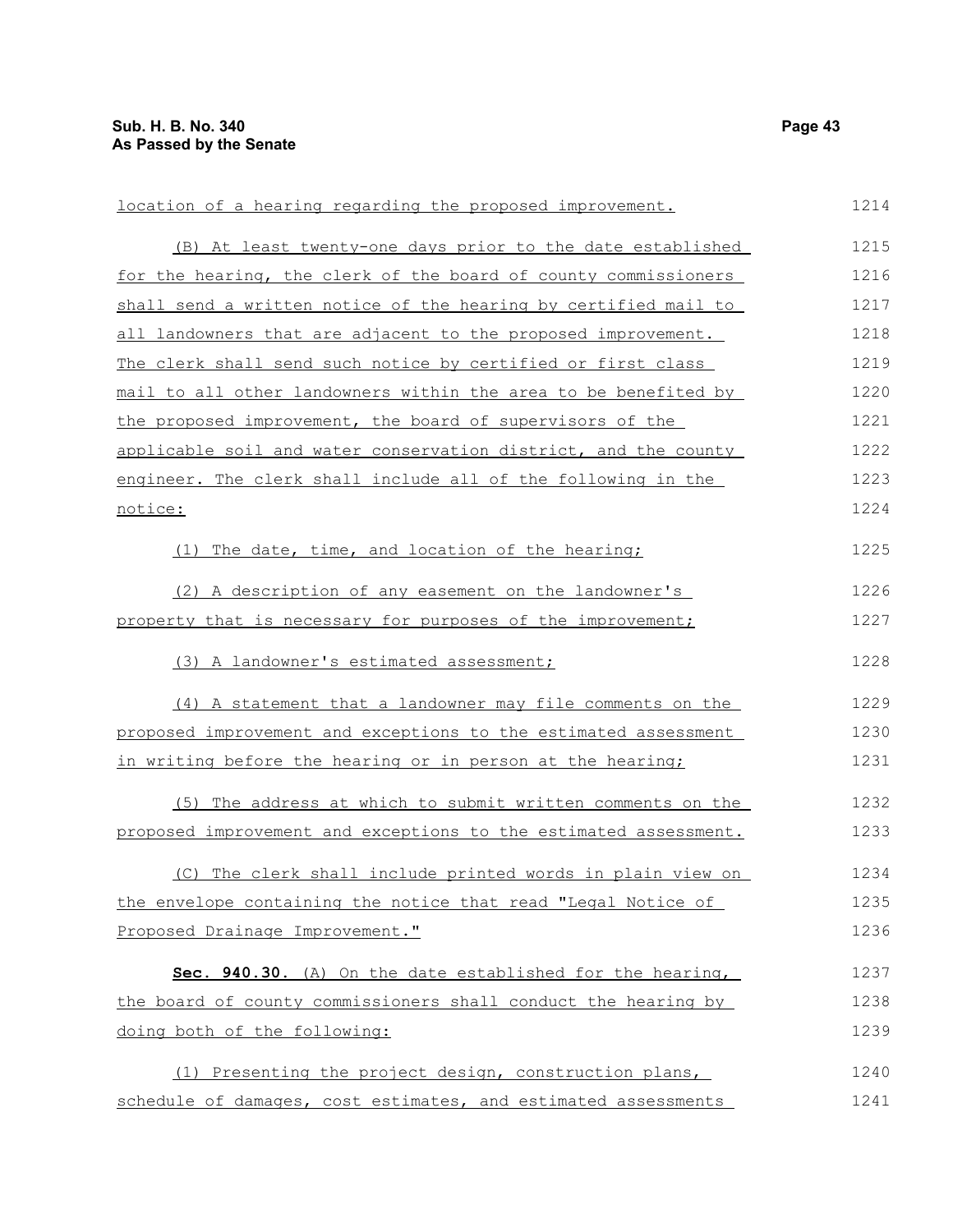| for the proposed improvement as submitted by the board of         | 1242 |
|-------------------------------------------------------------------|------|
| supervisors of the applicable soil and water conservation         | 1243 |
| district;                                                         | 1244 |
| (2) Hear any comments offered by any landowner regarding          | 1245 |
| the estimated assessments and proposed improvement.               | 1246 |
| (B) If necessary, the board of county commissioners may           | 1247 |
| adjourn and continue the hearing on subsequent days as may be     | 1248 |
| reasonable to consider additional information about the proposed  | 1249 |
| improvement, make changes that will better accomplish the         | 1250 |
| purpose and object of the proposed improvement, or allow all      | 1251 |
| interested landowners to have an opportunity to comment on the    | 1252 |
| proposed improvement.                                             | 1253 |
| Sec. -940.29 940.31. Upon receipt of a certification under-       | 1254 |
| section 940.25 of the Revised Code, the board of county           | 1255 |
| commissioners shall, within sixty days, approve or disapprove-    | 1256 |
| construction of the improvement. If a board disapproves           | 1257 |
| construction of the improvement, the supervisors may revise the   | 1258 |
| plan for the improvement and again proceed under section 940.25-  | 1259 |
| of the Revised Code. If the board of county commissioners of      | 1260 |
| each county containing any of the territory included in the       | 1261 |
| project area approves construction of the improvement, the        | 1262 |
| board, or if there is more than one such county, the joint board  | 1263 |
| formed under section 940.31 of the Revised Code, has in addition- | 1264 |
| to its other powers, the powers of a soil and water conservation- | 1265 |
| district granted by division (C) of section 940.06 of the         | 1266 |
| Revised Code.                                                     | 1267 |
| When considering whether to approve or disapprove-                | 1268 |
| eonstruction of an improvement, the board shall consider all of-  | 1269 |
| the following factors:                                            | 1270 |
|                                                                   |      |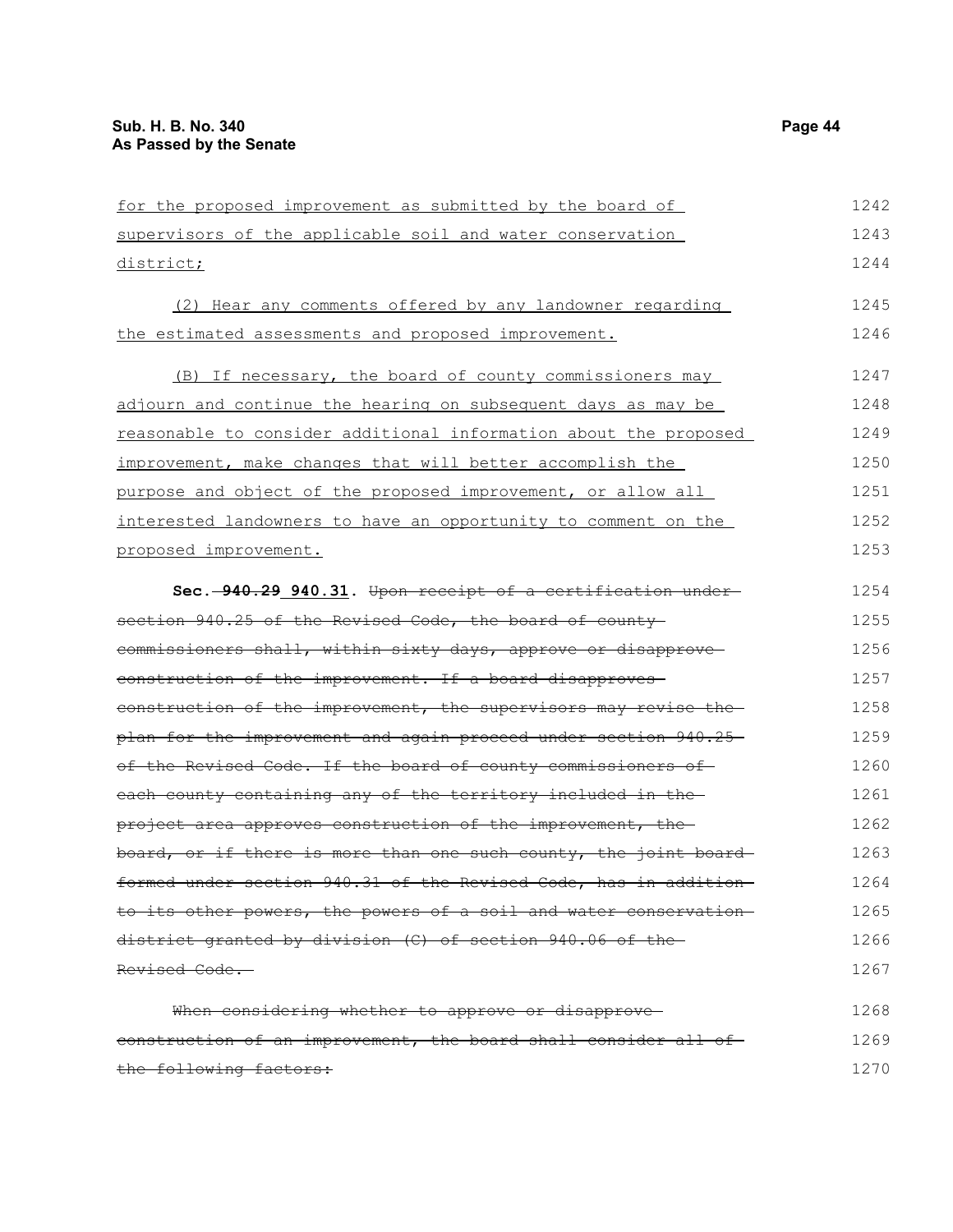| (A) The cost of location and construction:                       | 1271 |
|------------------------------------------------------------------|------|
| (B) The compensation for land or other property that must-       | 1272 |
| be taken;                                                        | 1273 |
| (C) The benefits to the public welfare;                          | 1274 |
| (D) The benefits to land, public corporations, and the           | 1275 |
| state needing the improvement;                                   | 1276 |
| (E) In the case of an improvement involving the drainage         | 1277 |
| of water, the effect on land below the improvement that may be-  | 1278 |
| eaused by constructing the improvement and the sufficiency or    | 1279 |
| insufficiency of the outlet that receives flow from the-         | 1280 |
| improvement;                                                     | 1281 |
| (F) Any other proper matter that will assist the board in-       | 1282 |
| approving or disapproving construction of the improvement.       | 1283 |
| (A) At the conclusion of the hearing conducted under             | 1284 |
| section 940.30 of the Revised Code, the board of county          | 1285 |
| commissioners shall vote to approve or dismiss the petition.     | 1286 |
| (B) The board may approve the petition if the board is           | 1287 |
| reasonably certain that:                                         | 1288 |
| (1) The benefits of the proposed improvement outweigh the        | 1289 |
| costs.                                                           | 1290 |
| (2) The proposed improvement is necessary.                       | 1291 |
| (3) The proposed improvement will be conducive to the            | 1292 |
| public welfare.                                                  | 1293 |
| (4) The proposed route and mode of construction of the           | 1294 |
| improvement will improve water management and development in the | 1295 |
| county in which the district is located to the advantage of      | 1296 |
| lands located in it.                                             | 1297 |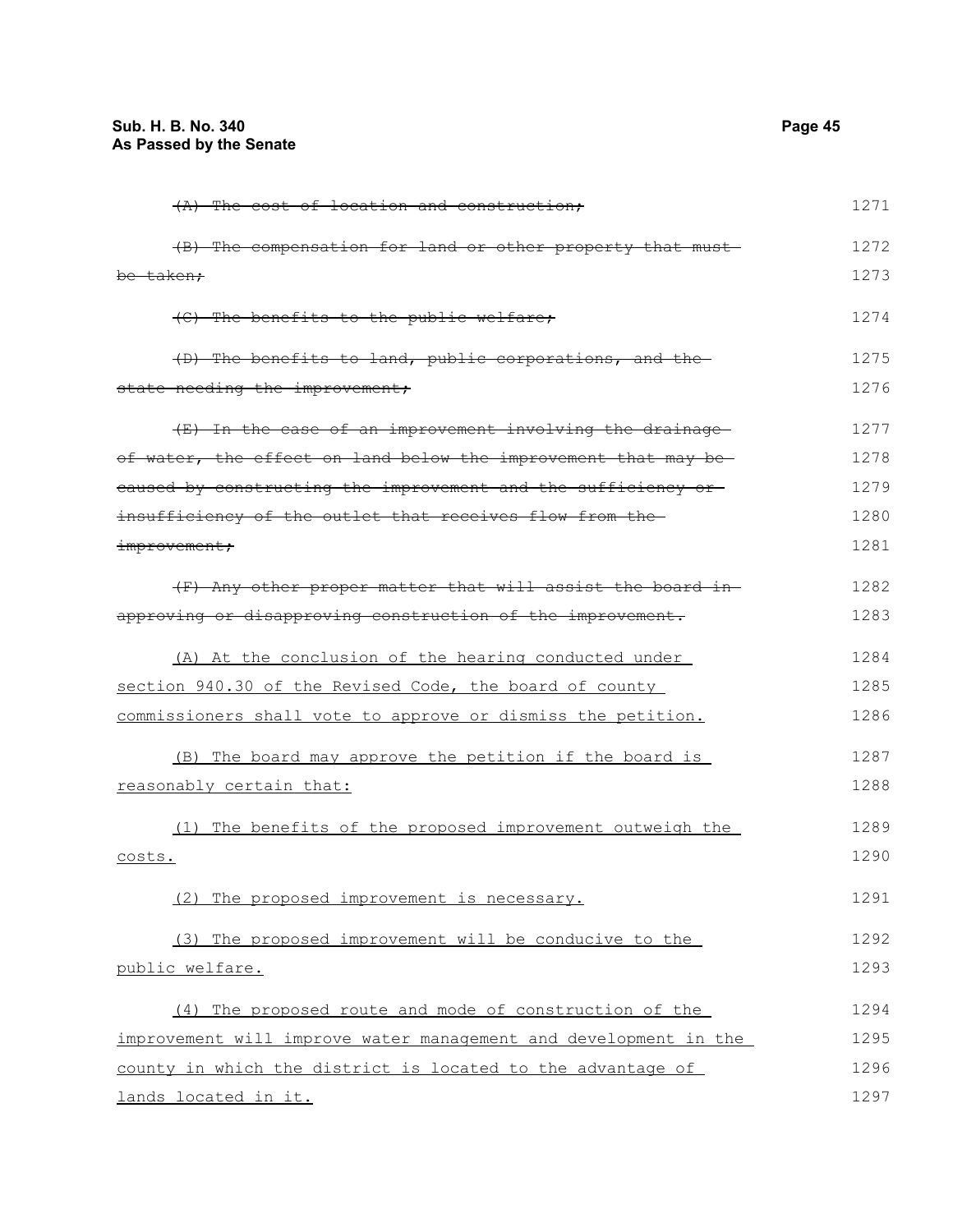(5) The proposed improvement will aid lands in the area by promoting the economic, environmental, or social development of the area. (C) When, in the opinion of the board of county commissioners, it is necessary for the board to acquire real property or a right-of-way or other easement for a conservationworks of an improvement project under this chapter, the board may make the acquisition through purchase or voluntary transfer, or the board may appropriate the real property or right-of-way or other easement in accordance with sections 163.01 to 163.62 of the Revised Code. (D) If the board approves construction of the a petition for an improvement, the county engineer shall file with the county recorder  $a$ -all of the following: (1) A property plat showing the general-landowners of record and parcel numbers along the improvement; (2) The location of the improvement-and a statementdescribing the dimensions; (3) The width of any permanent easement that is necessary for maintenance of the improvement granted in section 6137.12 of the Revised Code; (4) An affidavit listing the landowners of record, complete property descriptions, and parcel numbers subject to the permanent easement. The county engineer shall note the property plat in the affidavit. The county engineer shall include the permanent easement in the county's geographic information systems or other mapping system, if available. In-1298 1299 1300 1301 1302 1303 1304 1305 1306 1307 1308 1309 1310 1311 1312 1313 1314 1315 1316 1317 1318 1319 1320 1321 1322 1323 1324 1325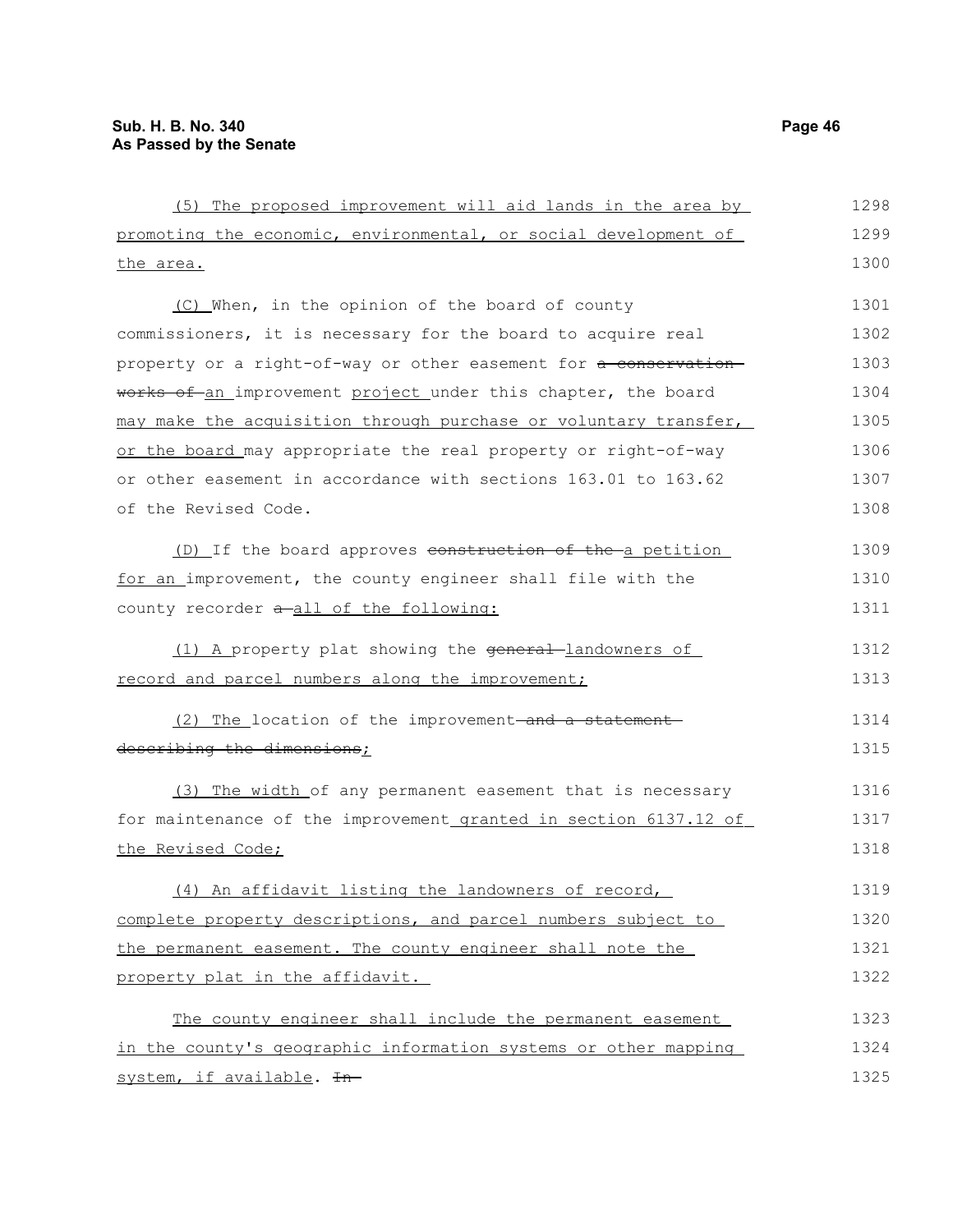In the case of an improvement that is an open ditch, provisions that govern the permanent easement for maintenance of the ditch that are established in section 6137.12 of the Revised Code shall apply. 1326 1327 1328 1329

(E) A board of county commissioners shall follow competitive bidding requirements in sections 307.86 to 307.91 of the Revised Code, except that in constructing an improvement. However, the board may designate the board of supervisors of a soil and water conservation district as the contracting agency and it. The board of supervisors shall follow division (H) of section 940.06 of the Revised Code, or except that if. If the improvement is being undertaken through the joint efforts and cooperation of the board of county commissioners or board of supervisors and another state or federal agency, and if the state or federal regulations or procedures are in conflict with those sections with respect to the procedures for the preparing of contracts, the issuing of bids, the making of awards, and generally the administering of the contracts, the board of county commissioners or board of supervisors may adopt the state or federal regulations or procedures in those areas where conflict exists and proceed with the improvement in accordance with the requirements of the state or federal regulations or procedures. 1330 1331 1332 1333 1334 1335 1336 1337 1338 1339 1340 1341 1342 1343 1344 1345 1346 1347 1348

(F) If a board of county commissioners does not approve a petition for a proposed improvement, the applicable board of supervisors may revise the proposed improvement and submit the revision to the board of county commissioners for reconsideration of the petition. 1349 1350 1351 1352 1353

**Sec. 940.33 940.32.** (A) Following receipt of a certification made by the supervisors of a soil and water 1354 1355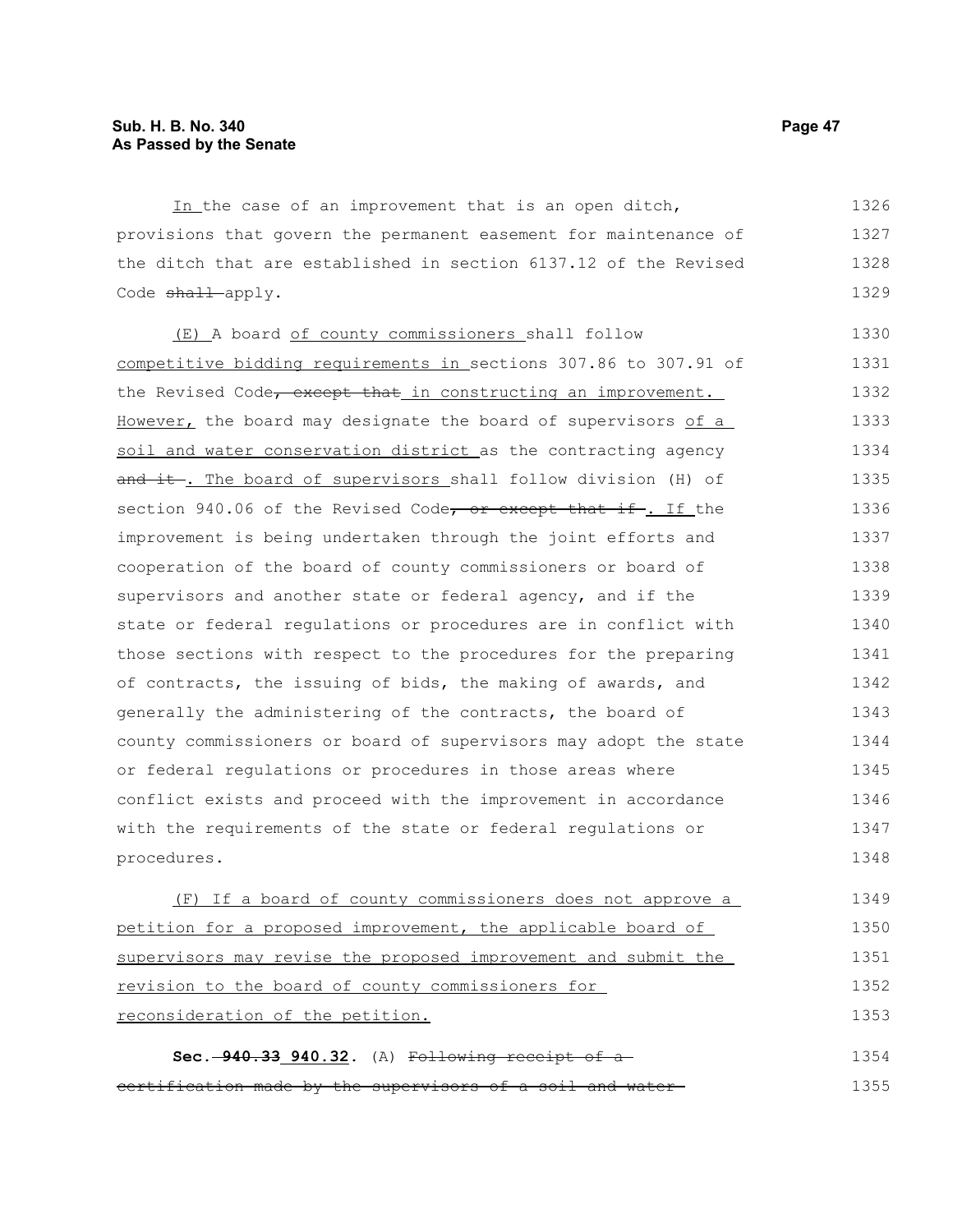# **Sub. H. B. No. 340 Page 48 As Passed by the Senate**

| conservation district pursuant to section 940.25 of the Revised   | 1356 |
|-------------------------------------------------------------------|------|
| Code together with receipt of all plans, specifications, and      | 1357 |
| estimates submitted under that section and upon completion of a   | 1358 |
| schedule of estimated assessments in accordance with section-     | 1359 |
| 940.30 of the Revised Code, If the board of county commissioners  | 1360 |
| may approves a petition under section 940.31 of the Revised       | 1361 |
| Code, the board shall adopt a resolution levying upon the         | 1362 |
| property within the project area an to be benefited by an         | 1363 |
| improvement a uniform or varied assessment at a uniform or-       | 1364 |
| varied-rate based upon the benefit to the area certified by the-  | 1365 |
| supervisors, as necessary to pay the cost of construction of the  | 1366 |
| improvement not otherwise funded and to repay advances made for   | 1367 |
| purposes of the improvement from the fund created by section      | 1368 |
| 940.16 of the Revised Code. In adopting the resolution, the       | 1369 |
| board shall take into consideration the estimated assessments     | 1370 |
| prepared by the board of supervisors of the soil and water        | 1371 |
| conservation district under section 940.27 of the Revised Code.   | 1372 |
| The board of county commissioners shall direct the person or      | 1373 |
| authority preparing assessments to give primary consideration,    | 1374 |
| in determining a parcel's estimated assessments relating to the   | 1375 |
| disposal of water, to the potential increase in productivity      | 1376 |
| that the parcel may experience as a result of the improvement     | 1377 |
| and also to give consideration to the amount of water disposed-   | 1378 |
| of, the location of the property relative to the project, the     | 1379 |
| value of the project to the watershed, and benefits. The part of- | 1380 |
| the assessment that is found to benefit state, county, or-        | 1381 |
| township roads or highways or municipal streets shall be-         | 1382 |
| assessed against the state, county, township, or municipal        | 1383 |
| corporation, respectively, payable from motor vehicle revenues.   | 1384 |
| The part of the assessment that is found to benefit property      | 1385 |
| owned by any public corporation, any political subdivision of     | 1386 |
| the state, or the state shall be assessed against the public-     | 1387 |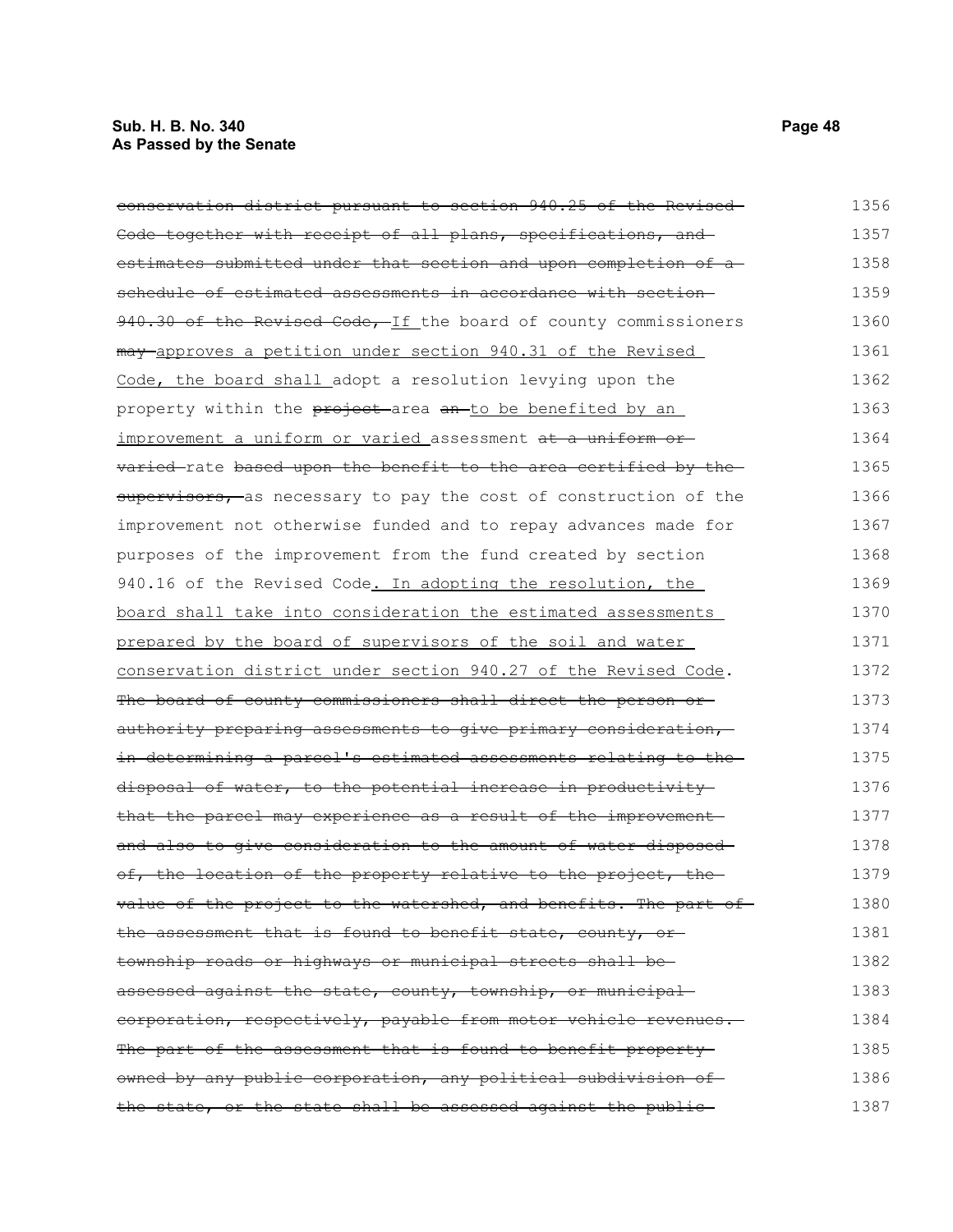# **Sub. H. B. No. 340 Page 49 As Passed by the Senate**

| corporation, the political subdivision, or the state and shall-   | 1388 |
|-------------------------------------------------------------------|------|
| be paid out of the general funds or motor vehicle revenues of     | 1389 |
| the public corporation, the political subdivision of the state,   | 1390 |
| or the state, except as otherwise provided by law.                | 1391 |
| (B) The assessment shall be certified to the county-              | 1392 |
| auditor and by the county auditor to the county treasurer. The    | 1393 |
| collection of the assessment shall conform in all matters to      | 1394 |
| Chapter 323, of the Revised Code,                                 | 1395 |
| (C) Any land owned and managed by the department of               | 1396 |
| natural resources for wildlife, recreation, nature preserve, or   | 1397 |
| forestry purposes is exempt from assessments if the director of   | 1398 |
| natural resources determines that the land derives no benefit-    | 1399 |
| from the improvement. In making such a determination, the         | 1400 |
| director shall consider the purposes for which the land is owned- | 1401 |
| and managed and any relevant articles of dedication or existing-  | 1402 |
| management plans for the land. If the director determines that-   | 1403 |
| the land derives no benefit from the improvement, the director-   | 1404 |
| shall notify the board of county commissioners, within thirty-    | 1405 |
| days after receiving the assessment notification required by-     | 1406 |
| this section, indicating that the director has determined that-   | 1407 |
| the land is to be exempt and explaining the specific reason for-  | 1408 |
| making this determination. The board of county commissioners,     | 1409 |
| within thirty days after receiving the director's exemption       | 1410 |
| notification, may appeal the determination to the court of        | 1411 |
| common pleas. If the court of common pleas finds in favor of the  | 1412 |
| board of county commissioners, the department of natural          | 1413 |
| resources shall pay all court costs and legal fees.               | 1414 |
| (D) (1) (B) The board of county commissioners shall give          | 1415 |
| notice by first class mail to every public and private property   | 1416 |
| owner whose property is subject to assessment, at the tax         | 1417 |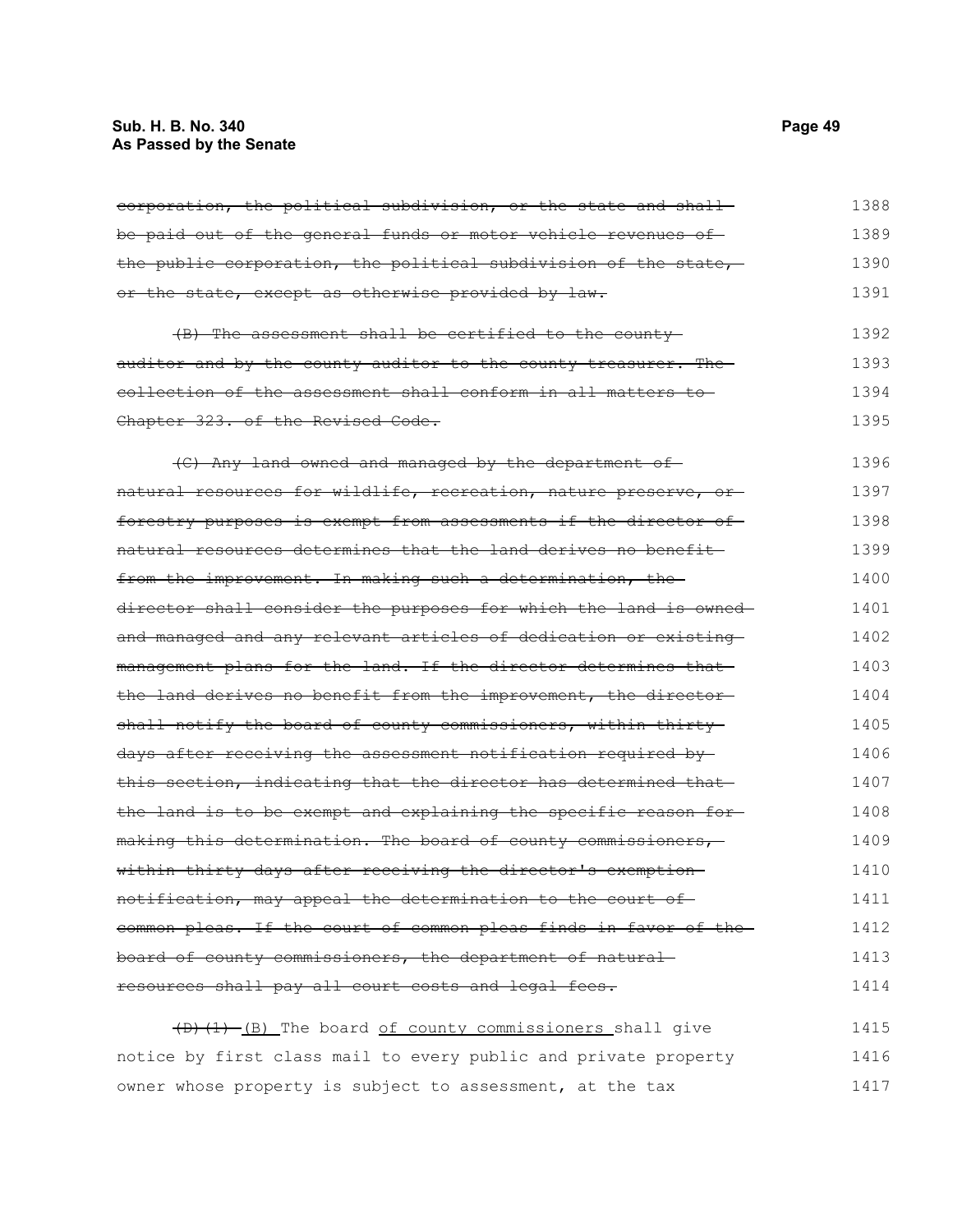mailing or other known address of the owner. The notice shall contain  $a$ -all of the following: (1) A statement of the amount to be assessed against the property of the addressee,  $a_i$ 1418 1419 1420 1421

(2) A description of the method used to determine the necessity for and the amount of the proposed assessment,  $a$ ; 1422 1423

(3) A description of any easement on the property that is necessary for purposes of the improvement, and a statement that the addressee may file an objection in writing at the office ofthe board of county commissioners within thirty days after the mailing of notice. If; 1424 1425 1426 1427 1428

(4) A statement that an owner may file written exceptions to the amount of the assessments with the clerk of the board of county commissioners within thirty days of the date of the notice. 1429 1430 1431 1432

(C) If the residence of any owner cannot be ascertained, or if any mailed notice is returned undelivered, the board shall publish the notice to all such owners in a newspaper of general circulation within the project area to be benefited by the improvement, once each week for three weeks or as provided in section 7.16 of the Revised Code. The notice shall include the information contained in the mailed notice, but shall state that the owner may file an objection in writing at the office of the board of county commissioners within thirty days after the last publication of the notice. 1433 1434 1435 1436 1437 1438 1439 1440 1441 1442

(2) Upon receipt of objections as provided in this section, the board shall proceed within thirty days to hold a final hearing on the objections by fixing a date and giving notice by first class mail to the objectors at the address 1443 1444 1445 1446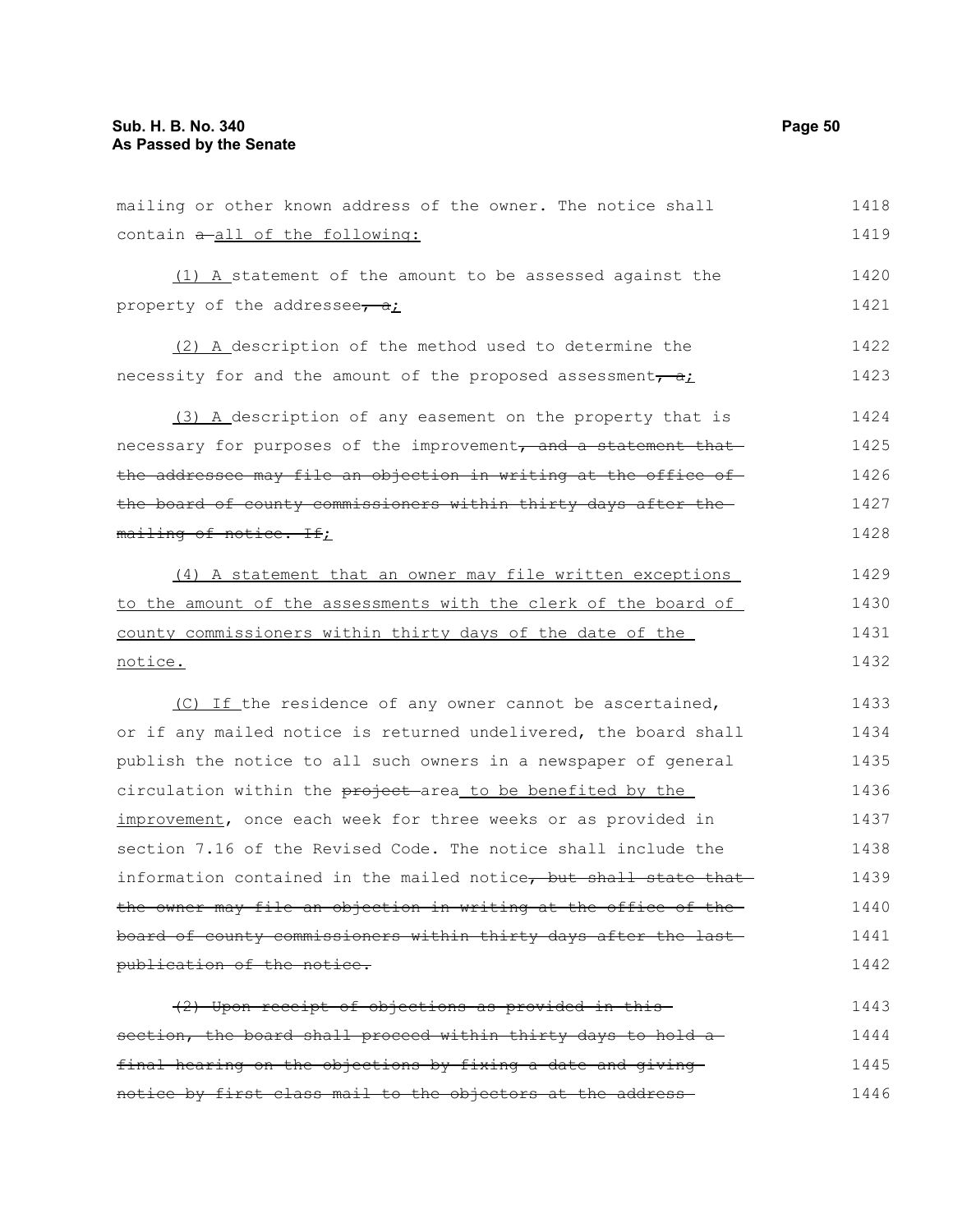# **Sub. H. B. No. 340 Page 51 As Passed by the Senate**

| provided in filing the objection. If any mailed notice is        | 1447 |
|------------------------------------------------------------------|------|
| returned undelivered, the board shall give due notice to the     | 1448 |
| objectors in a newspaper of general circulation in the project-  | 1449 |
| area or as provided in section 7.16 of the Revised Code, stating | 1450 |
| the time, place, and purpose of the hearing. Upon hearing the    | 1451 |
| objectors, the board may adopt a resolution amending and         | 1452 |
| approving the final schedule of assessments and shall enter it-  | 1453 |
| in the journal.                                                  | 1454 |
| (3) Any owner whose objection is not allowed may appeal          | 1455 |
| within thirty days to the court of common pleas of the county in | 1456 |
| which the property is located.                                   | 1457 |
| (4) The board of county commissioners shall make an order-       | 1458 |
| approving the levying of the assessment and shall proceed under- | 1459 |
| section 6131.23 of the Revised Code after one of the following   | 1460 |
| has occurred, as applicable:                                     | 1461 |
| (a) Final notice is provided by mail or publication.             | 1462 |
| (b) The imposition of assessments is upheld in the final         | 1463 |
| disposition of an appeal that is filed pursuant to division (D)  | 1464 |
| $(3)$ of this section.                                           | 1465 |
| (e) The resolution levying the assessments is approved in-       | 1466 |
| a referendum that is held pursuant to section 305.31 of the-     | 1467 |
| Revised Code.                                                    | 1468 |
| (5) The (D) If an owner files an exception to the                | 1469 |
| estimated assessment, the board, within thirty days of the date  | 1470 |
| of the filing, shall establish a date and time for hearing the   | 1471 |
| exception to the estimated assessments. The board may hear each  | 1472 |
| owner's exception in an individual hearing or hear all           | 1473 |
| exceptions in a single hearing. Not less than fourteen days      | 1474 |
| prior to the hearing date, the clerk of the board shall notify   | 1475 |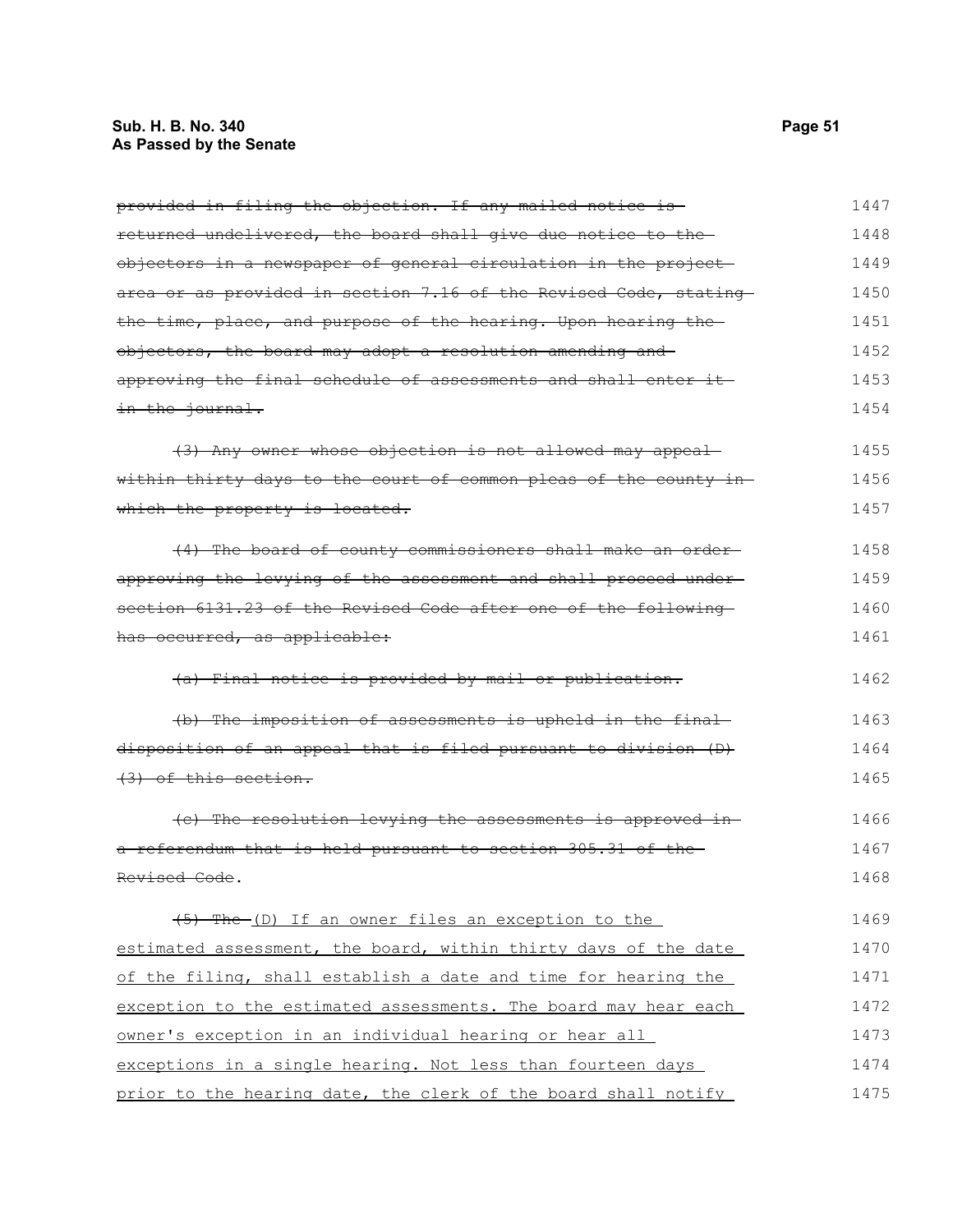| each owner who filed an exception of the date and time of the            | 1476 |
|--------------------------------------------------------------------------|------|
| owner's exception hearing. Upon hearing the objector's                   | 1477 |
| exceptions, the board may adopt a resolution amending and                | 1478 |
| approving the final schedule of estimated assessments and shall          | 1479 |
| enter it in the journal.                                                 | 1480 |
| If the board amends the final schedule of estimated                      | 1481 |
| assessments after hearing exceptions, the clerk of the board             | 1482 |
| shall send by certified or first class mail a written notice of          | 1483 |
| the revised final schedule of estimated assessments to all               | 1484 |
| <u>owners within the area to be benefited by the improvement. The </u>   | 1485 |
| notice shall contain both of the following:                              | 1486 |
| (1) The amount of the final estimated assessment for the                 | 1487 |
| owner's property;                                                        | 1488 |
| (2) A statement that an owner may appeal the final                       | 1489 |
| estimated assessment to the applicable court of common pleas             | 1490 |
| pursuant to section 940.38 of the Revised Code within twenty-one         | 1491 |
| days of the notice of final estimated assessment.                        | 1492 |
| (E) The board shall certify the schedule of final                        | 1493 |
| estimated assessments to the county auditor, who shall certify           | 1494 |
| the assessments to the county treasurer. The collection of the           | 1495 |
| <u>assessments shall be made in accordance with Chapter 323. of the </u> | 1496 |
| Revised Code.                                                            | 1497 |
| (F) The county treasurer shall deposit the proceeds of the               | 1498 |
| assessment in the fund designated by the board and shall report          | 1499 |
| to the county auditor the amount of money from the assessment            | 1500 |
| that is collected by the treasurer. Moneys shall be expended             | 1501 |
| from the fund for purposes of the improvement.                           | 1502 |
| $(E)$ (G) Any moneys collected in excess of the amount                   | 1503 |
| needed for construction of the improvement and the subsequent            | 1504 |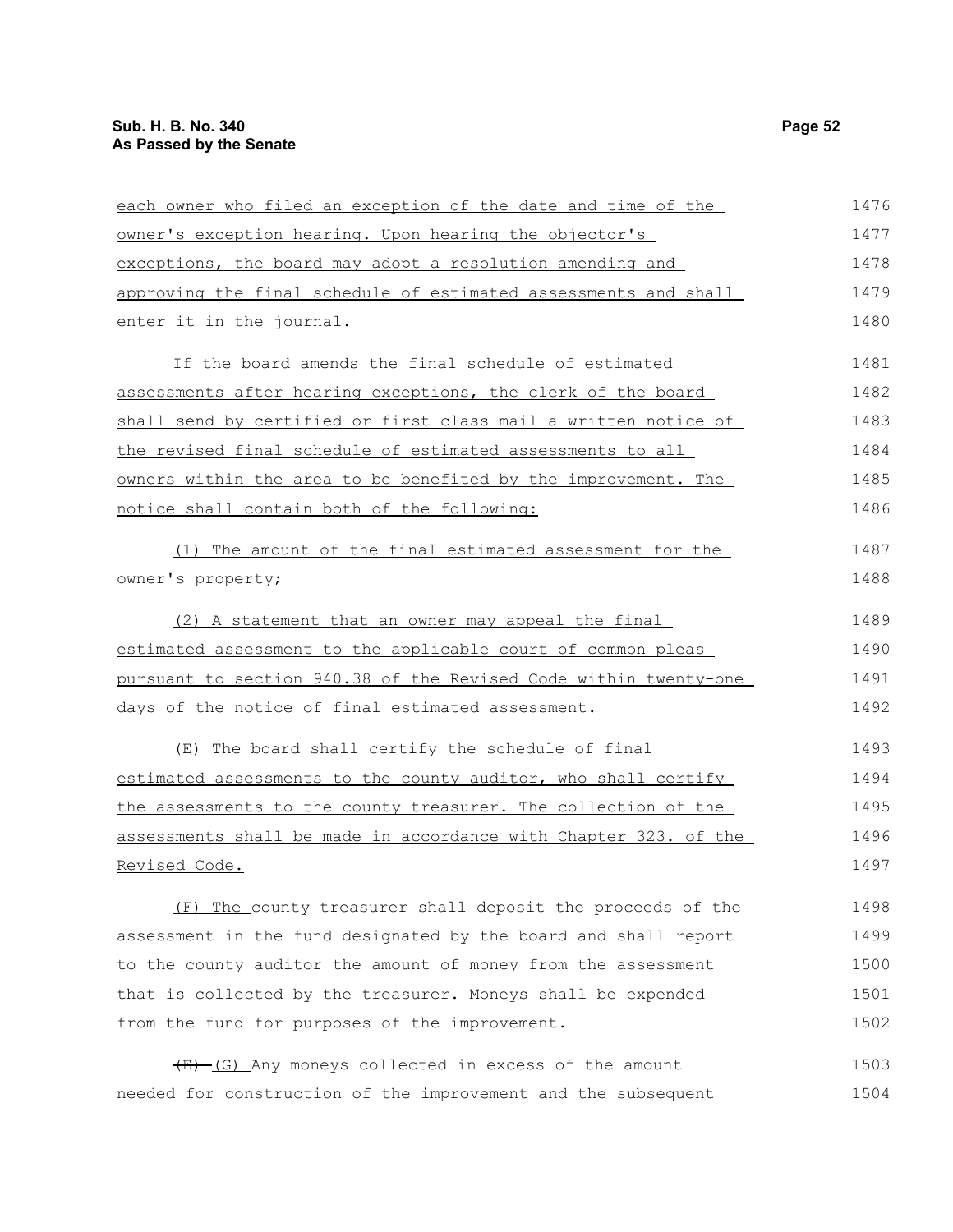### **Sub. H. B. No. 340 Page 53 As Passed by the Senate**

first year's maintenance may be maintained in a fund to be used for maintenance of the improvement. In any year subsequent to a year in which an assessment for construction of an improvement levied under this section has been collected, and upon determination by the board of county commissioners that funds are not otherwise available for maintenance or repair of the improvement, the board shall levy on the property within the project area to be benefited by the improvement an assessment for maintenance at a uniform percentage of all construction costs based upon the assessment schedule used in determining the construction assessment. The assessment is not subject to the provisions concerning notice and petition contained in this section. An assessment for maintenance shall not be levied in any year in which the unencumbered balance of funds available for maintenance of the improvement exceeds twenty per cent of the cost of construction of the improvement, except that the board may adjust the level of assessment within the twenty per cent limitation, or suspend temporarily the levying of an assessment, for maintenance purposes as maintenance funds are needed. 1505 1506 1507 1508 1509 1510 1511 1512 1513 1514 1515 1516 1517 1518 1519 1520 1521 1522 1523 1524

(H) For the purpose of levying an assessment for maintenance of an improvement, a board may use the procedures established in Chapter 6137. of the Revised Code regarding maintenance of improvements as defined in section 6131.01 of the Revised Code in lieu of using the procedures established under this section. 1525 1526 1527 1528 1529 1530

 $(F)$  (J) The board of county commissioners may issue bonds and notes as authorized by section 131.23 or 133.17 of the Revised Code. 1531 1532 1533

**Sec. 940.34940.33.** (A) A board of county commissioners may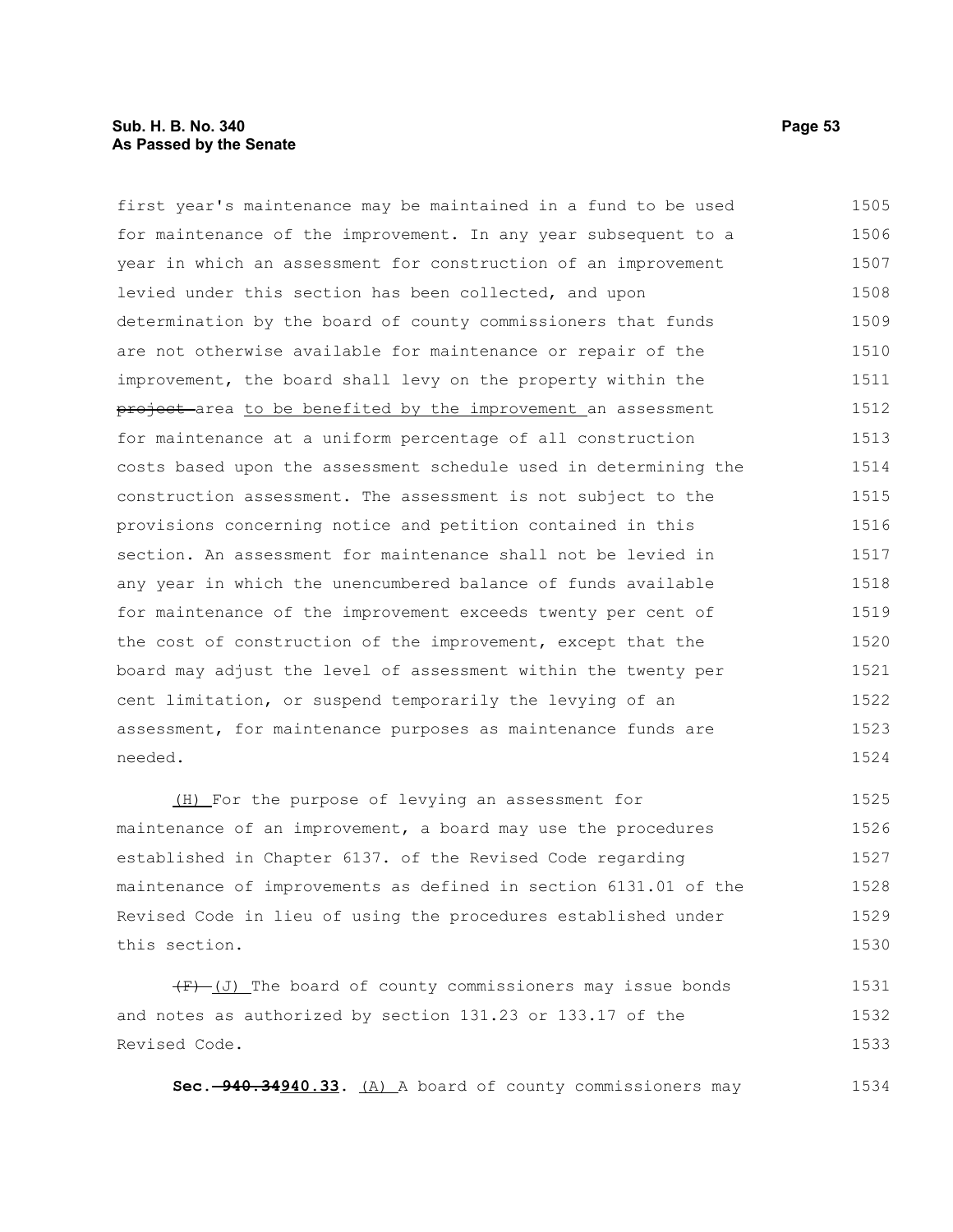| declare by resolution that it is necessary to levy a tax upon    | 1535 |
|------------------------------------------------------------------|------|
| the property within the project area to be benefited by an       | 1536 |
| improvement in order to pay the costs of the improvement not     | 1537 |
| otherwise funded.                                                | 1538 |
| Such-The resolution shall specify the all of the                 | 1539 |
| following:                                                       | 1540 |
| $(1)$ The rate that it is necessary to levy, the purpose-        | 1541 |
| thereof, and the;                                                | 1542 |
| (2) The purpose of the tax levy;                                 | 1543 |
| (3) The number of years during which such-the increase           | 1544 |
| shall be is in effect, which levy may include a levy upon the    | 1545 |
| duplicate of the current year.                                   | 1546 |
| (B) A copy of the resolution shall be certified to the           | 1547 |
| board of elections for the county not less than ninety days      | 1548 |
| before the general election in any year and the board shall      | 1549 |
| submit the proposal to the electors within the project area to   | 1550 |
| be benefited by an improvement at the succeeding November        | 1551 |
| election in accordance with section 5705.25 of the Revised Code. | 1552 |
| For purposes of that section, the subdivision is the project     | 1553 |
| area_to be benefited by an improvement.                          | 1554 |
| (C) If the per cent required for approval of a levy as set       | 1555 |
| forth in section 5705.26 of the Revised Code vote in favor       | 1556 |
| thereof, the board of county commissioners may levy a tax within | 1557 |
| the project area to be benefited by an improvement, outside the  | 1558 |
| ten-mill limitation, during the period and for the purpose       | 1559 |
| stated in the resolution, or at any less rate or for any less    | 1560 |
| number of years.                                                 | 1561 |
| (D) The board may issue bonds and notes in anticipation of       | 1562 |
| the collection of taxes levied under this section, and notes in  | 1563 |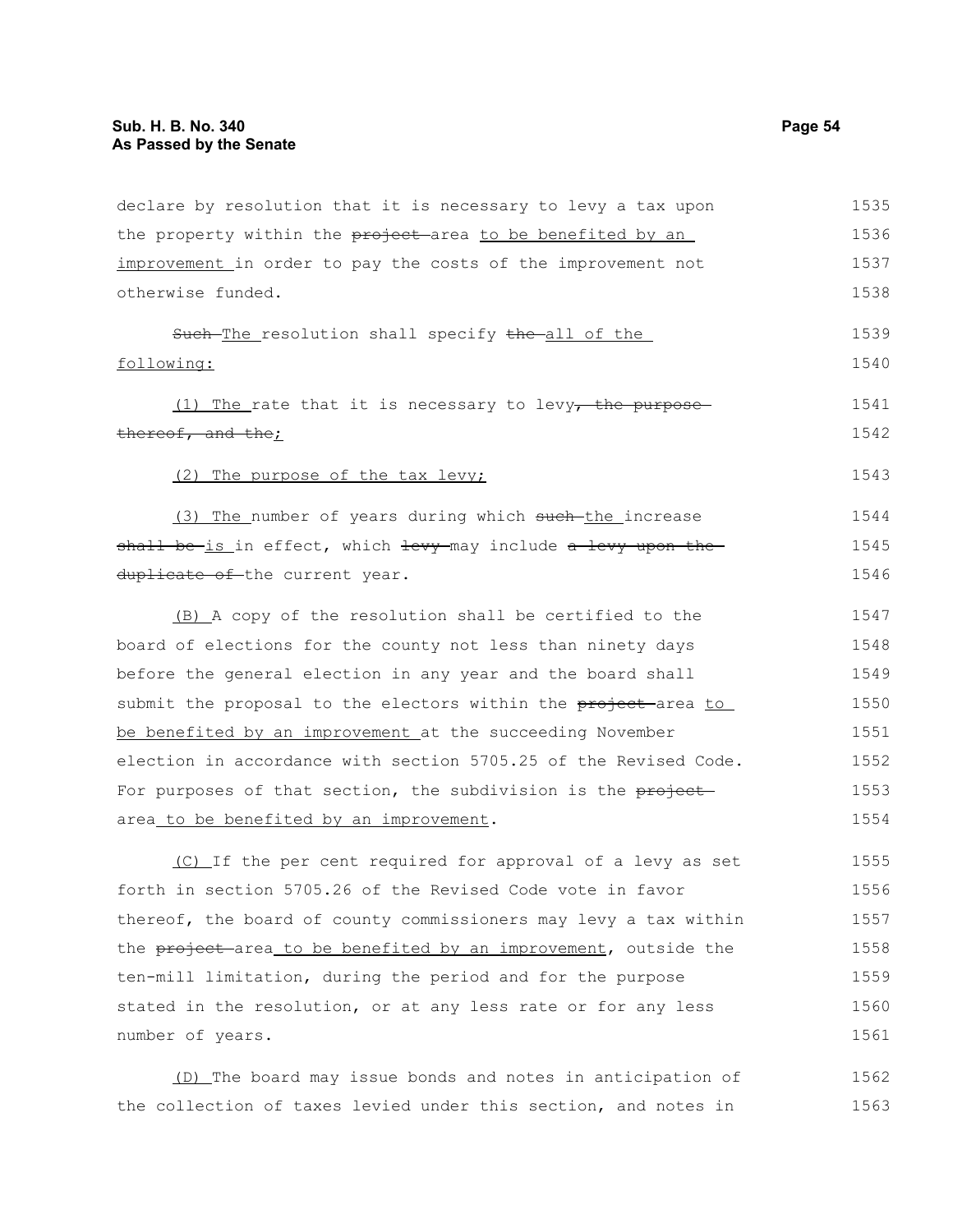anticipation of the issuance of bonds.

| Sec. 940.34. (A) Upon receiving a petition pursuant to               | 1565  |
|----------------------------------------------------------------------|-------|
| section 940.19 of the Revised Code for a proposed improvement        | 1566  |
| <u>that would be located in two or more adjoining soil and water</u> | 1567  |
| conservation districts, the board of supervisors of the              | 1568  |
| adjoining districts shall, with approval of the Ohio soil and        | 1569  |
| water conservation commission, create a joint board of               | 1570  |
| supervisors. Each district shall have the same number of             | 1.571 |
| supervisors on the joint board. However, if the membership of        | 1572  |
| the joint board would be an even number, an additional               | 1573  |
| supervisor from the lead county shall be designated.                 | 1574  |
| (B) A joint board of supervisors shall exercise the same             | 1575  |
| powers, execute the same duties, and follow the same procedures      | 1576  |
| in connection with an improvement under this chapter as the          | 1577  |
| board of supervisors of a single soil and water conservation         | 1578  |
| district with the following conditions:                              | 1579  |
| (1) For purposes of making a preliminary determination to            | 1580  |
| accept or reject a petition in accordance with section 940.19 of     | 1581  |
| the Revised Code, the joint board shall make the determination       | 1582  |
| within sixty days of the approval of the creation of the joint       | 1583  |
| board.                                                               | 1584  |
| (2) For purposes of a petition, the joint board shall do             | 1585  |
| both of the following:                                               | 1586  |
| (a) Send the petition and accompanying information to the            | 1587  |
| board of county commissioners of the lead county; and                | 1588  |
| (b) Send notification of the need for the creation of a              | 1589  |
| joint board of county commissioners under section 940.35 of the      | 1590  |
| Revised Code to the board of county commissioners of each county     | 1591  |
| in the area to be benefited by the proposed improvement.             | 1592  |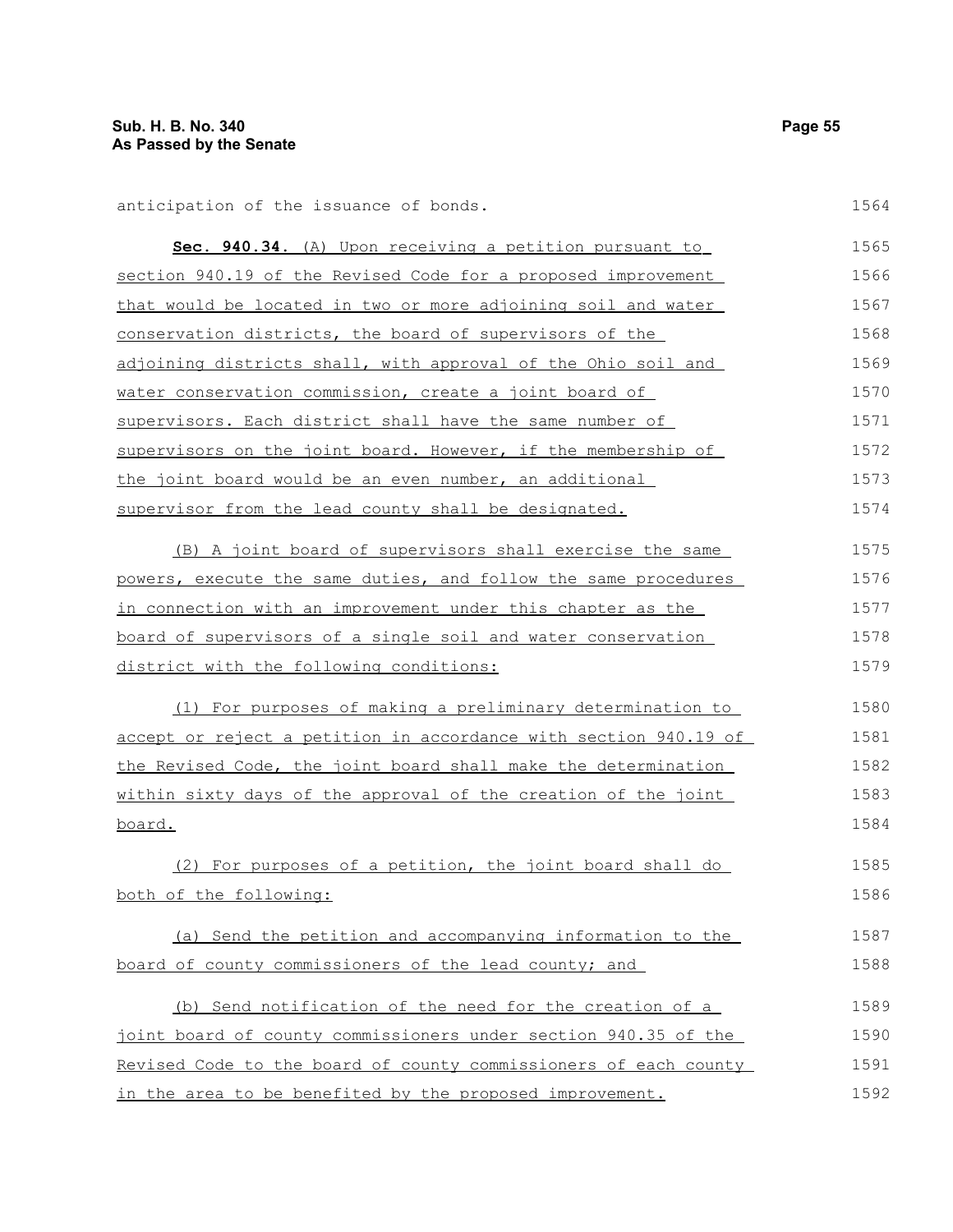| (C) Upon the creation of a joint board of supervisors, the        | 1593 |
|-------------------------------------------------------------------|------|
| elected officials in the lead county, including the engineer,     | 1594 |
| recorder, auditor, prosecutor, treasurer, judges, and clerk of    | 1595 |
| the board of county commissioners, shall serve as the             | 1596 |
| administrative officers for the joint board of supervisors.       | 1597 |
| Sec. -940.31 940.35. The boards of county commissioners of        | 1598 |
| all the counties containing any of the territory included in the  | 1599 |
| project area, if all such counties have approved construction of  | 1600 |
| an improvement under section 940.29 of the Revised Code, are a    | 1601 |
| joint board of county commissioners for the improvement. (A) If   | 1602 |
| a proposed improvement would affect more than one county, the     | 1603 |
| board of county commissioners from each of the counties that      | 1604 |
| would be affected by the proposed improvement shall meet on a     | 1605 |
| date fixed by the clerk of the board of county commissioners of   | 1606 |
| the lead county. The boards shall meet in the lead county to      | 1607 |
| organize a joint board of county commissioners and elect a        | 1608 |
| president, which shall be the first order of business at the      | 1609 |
| hearing.                                                          | 1610 |
| (B) A joint board of county commissioners-may do all the-         | 1611 |
| things that a board of county commissioners may do in connection- | 1612 |
| with the improvement and shall proceed as if it were a board of-  | 1613 |
| county commissioners representing a county that included all the  | 1614 |
| territory within the project area shall exercise the same         | 1615 |
| powers, execute the same duties, and follow the same procedures   | 1616 |
| in connection with an improvement under this chapter as the       | 1617 |
| board of county commissioners of a single county.                 | 1618 |

The joint board may agree to apportion any cost of theimprovement, or expenses incurred in connection therewith, notpaid by assessments or taxes levied for the improvement, or funds other than county funds, among the participating counties. 1619 1620 1621 1622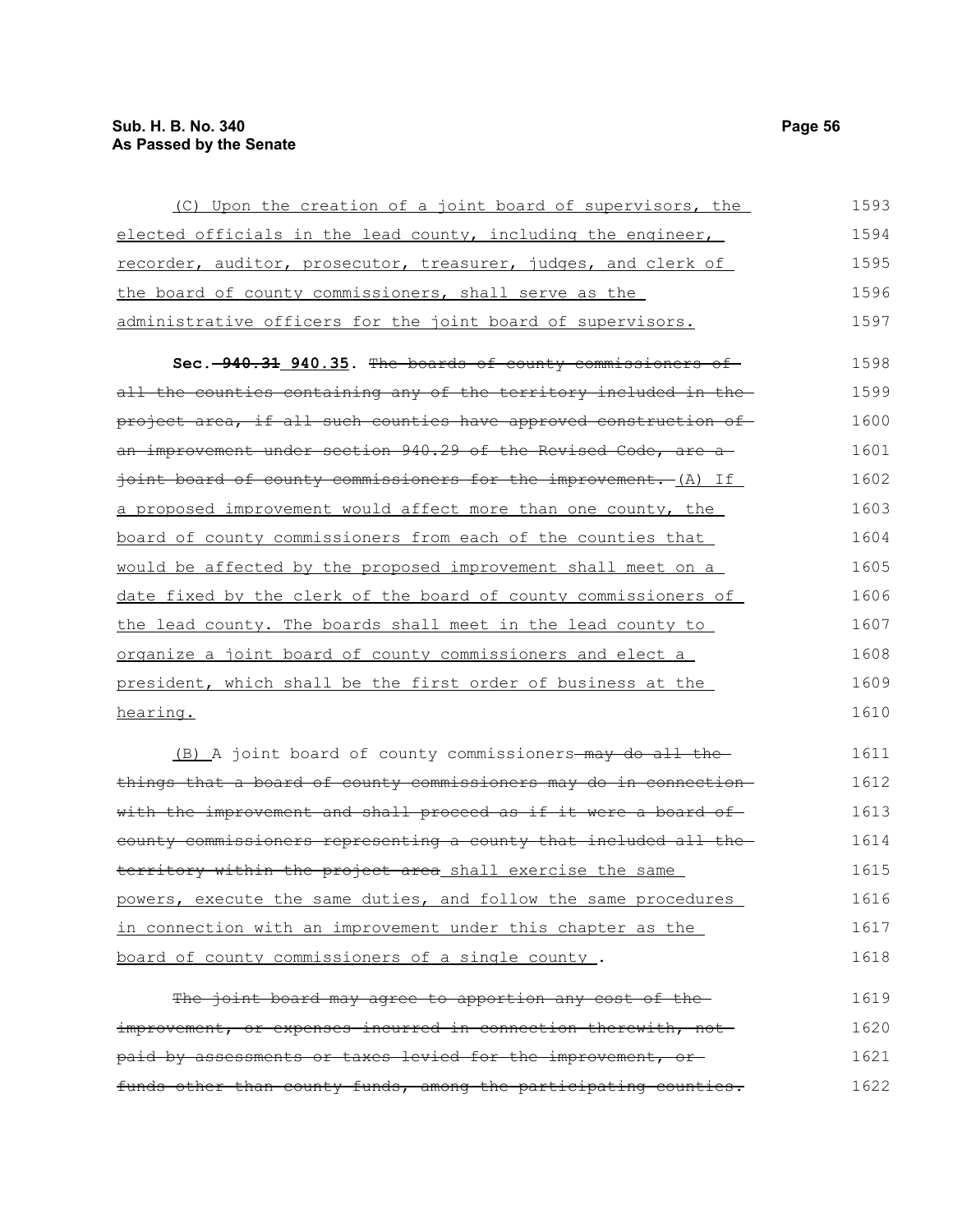# **Sub. H. B. No. 340 Page 57 As Passed by the Senate**

| The joint board shall elect one of its members president          | 1623 |
|-------------------------------------------------------------------|------|
| and designate a clerk of one of the boards of county-             | 1624 |
| commissioners of the participating counties as clerk of the-      | 1625 |
| joint board. A majority of the county commissioners constituting  | 1626 |
| the joint board constitutes a quorum. All decisions of the joint  | 1627 |
| board shall be made by a majority vote of the county-             | 1628 |
| commissioners constituting the joint board.                       | 1629 |
| For the purpose of bringing a referendum petition against         | 1630 |
| a soil and water conservation project under section 305.31 of     | 1631 |
| the Revised Code, a resolution adopted by a joint board of        | 1632 |
| county commissioners shall be considered to be a resolution-      | 1633 |
| adopted by the board of county commissioners of each county in-   | 1634 |
| the project area. The electors of any county in the project area- | 1635 |
| may file a petition for referendum under that section against a-  | 1636 |
| resolution adopted by the joint board of county commissioners as  | 1637 |
| if it had been adopted by the board of county commissioners for-  | 1638 |
| that county. The referendum shall be conducted only in the        | 1639 |
| county in which the referendum petition was filed. The electors-  | 1640 |
| of any county in the project area in which no referendum-         | 1641 |
| petition was filed shall not be eligible to vote in the-          | 1642 |
| referendum, and the outcome of a referendum shall have effect-    | 1643 |
| only in the county in which the referendum was held. Any county-  | 1644 |
| in the project area in which a referendum is not held remains     | 1645 |
| subject to the provisions of the resolution adopted by the joint  | 1646 |
| board of county commissioners for the soil and water-             | 1647 |
| conservation district.                                            | 1648 |
| (C) The clerk of the board of county commissioners of the         | 1649 |
| lead county shall do all of the following:                        | 1650 |
| (1) Act as clerk and administrator of the joint board;            | 1651 |
| Enter the findings of the joint board in the journal<br>(2)       | 1652 |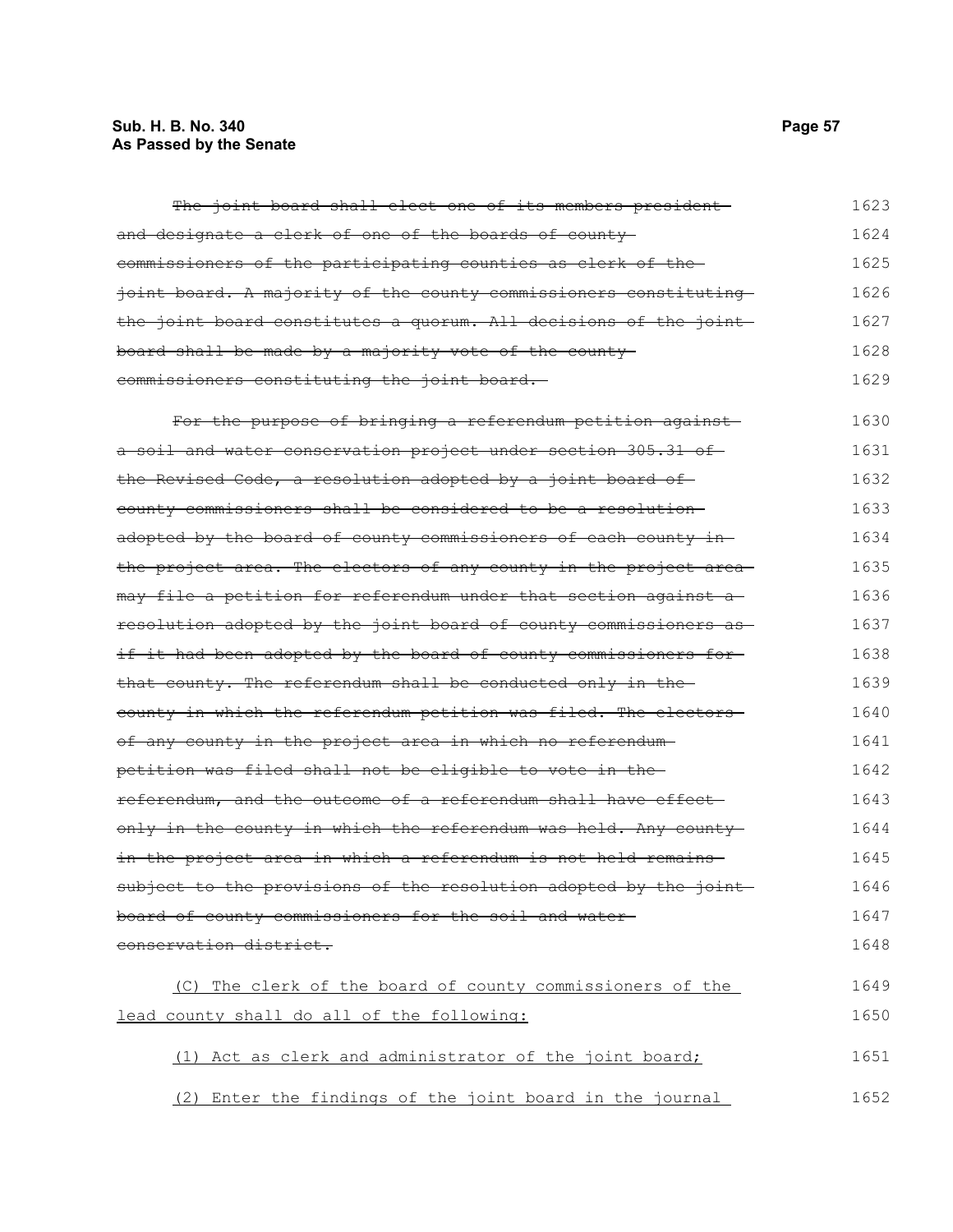| of the board of county commissioners of the lead county;         | 1653 |
|------------------------------------------------------------------|------|
| (3) Make the final record of the improvement in the lead         | 1654 |
| county;                                                          | 1655 |
| (4) Provide copies of all proceedings to the clerks of the       | 1656 |
| boards of all affected counties.                                 | 1657 |
| (D) A majority of the county commissioners constituting          | 1658 |
| the joint board shall constitute a quorum. All decisions of the  | 1659 |
| joint board shall be made by a majority vote of the quorum       | 1660 |
| present at a meeting of the joint board.                         | 1661 |
| (E) The director of natural resources shall be an ex             | 1662 |
| officio member of the joint board and may participate, in person | 1663 |
| or through a designated representative, in deliberations and     | 1664 |
| proceedings of the joint board. The director shall have no vote  | 1665 |
| on any proceedings of the joint board except in the case of a    | 1666 |
| tie for or against an improvement. If the director or the        | 1667 |
| director's designee is not present at the proceeding, the        | 1668 |
| director shall review the proceedings and cast the deciding vote | 1669 |
| within thirty days of the proceeding. A failure to cast a vote   | 1670 |
| for or against the improvement within thirty days constitutes an | 1671 |
| affirmative vote for the improvement. The clerk shall record the | 1672 |
| final resolution of the tie.                                     | 1673 |
| (F) Upon the creation of a joint board of county                 | 1674 |
| commissioners, the elected officials in the lead county,         | 1675 |
| including the engineer, recorder, auditor, prosecutor,           | 1676 |
| treasurer, judges, and clerk of the board of county              | 1677 |
| commissioners, shall serve as the administrative officers for    | 1678 |
| the joint board of county commissioners.                         | 1679 |
| Sec. 940.32 940.36. The county auditor and county-               | 1680 |
| treasurer of one of the counties represented by a joint board of | 1681 |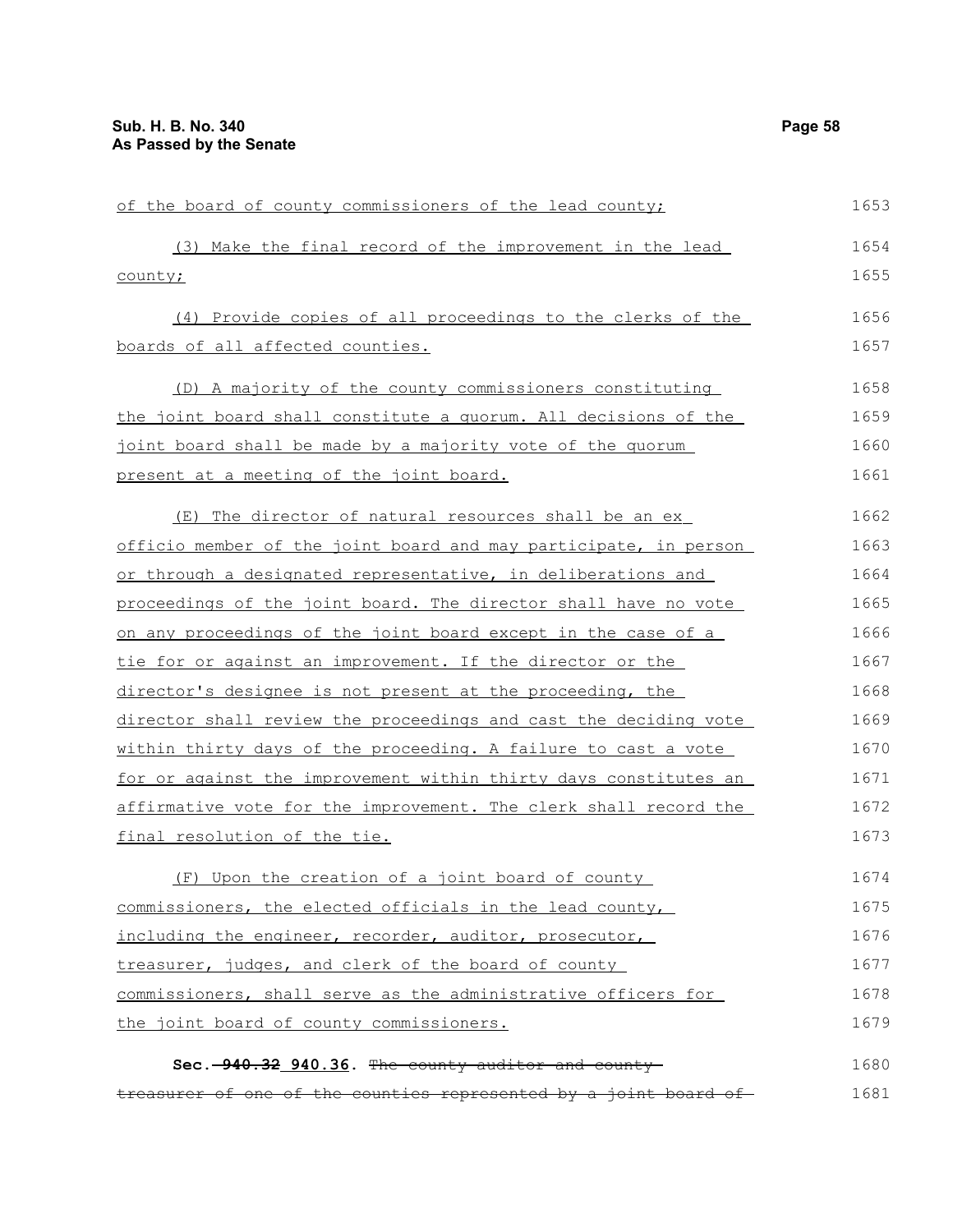#### **Sub. H. B. No. 340 Page 59 As Passed by the Senate**

| county commissioners under section 940.31 of the Revised Code,       | 1682 |
|----------------------------------------------------------------------|------|
| to be designated by the joint board, shall ex officio become the     | 1683 |
| fiscal agents of all the participating counties. Such-(A) The        | 1684 |
| auditor of the lead county shall certify to the auditor of the       | 1685 |
| other counties a schedule of any taxes or assessments to be          | 1686 |
| levied for the improvement, and the auditor of such other county     | 1687 |
| immediately shall <del>proceed forthwith to </del> place such tax or | 1688 |
| assessment upon the duplicates. Taxes or assessments so              | 1689 |
| certified for collection to an auditor of another county are a       | 1690 |
| lien on the land within such county from the date such               | 1691 |
| certificate is received by the auditor of such other county. The     | 1692 |
| (B) The treasurer of each county shall proceed to collect            | 1693 |
| the same any taxes or assessments levied for the improvement         | 1694 |
| pursuant to the orders made in the proceedings of the joint          | 1695 |
| board of county commissioners, and such taxes or assessments         | 1696 |
| when collected shall be paid to the treasurer for the joint          | 1697 |
| board. <del>The</del>                                                | 1698 |
| (C) The auditor and treasurer of the lead county shall               | 1699 |
| receive and account for such funds any taxes or assessments          | 1700 |

levied for the improvement in the same manner as they would for taxes or assessments collected within their county. The treasurer and auditor of the lead county with their bondspersons are liable on their official bonds for any misappropriation of such funds. All warrants for the payment of costs in connection with the improvement shall be drawn by the auditor-designatedunder this section of the lead county, on the treasurer of the lead county, payable out of the fund designated by the joint board to receive moneys for the improvement. 1701 1702 1703 1704 1705 1706 1707 1708 1709

**Sec. 940.35 940.37.** The board of county commissioners, or, if a joint board of county commissioners has been created under 1710 1711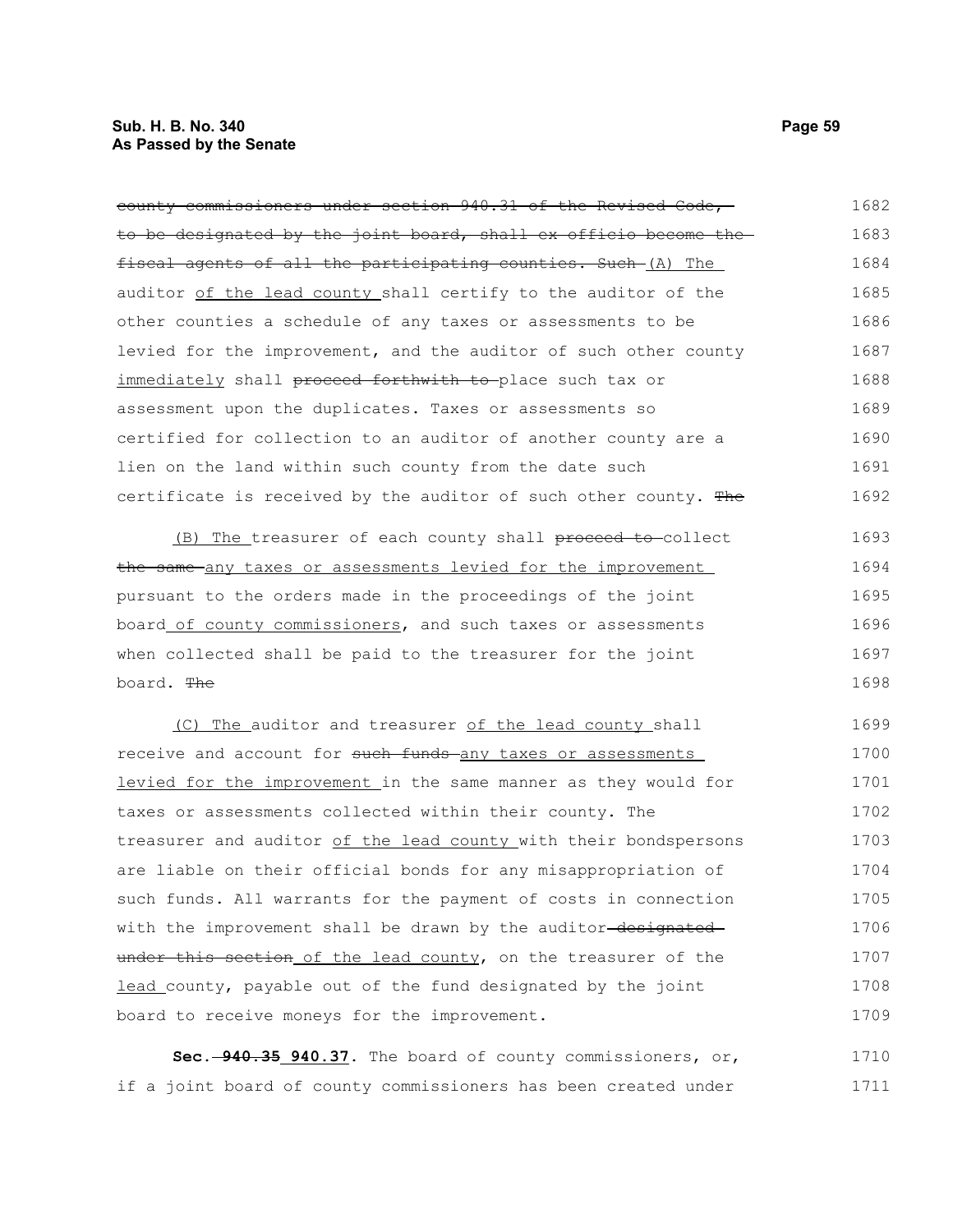| section 940.31 940.35 of the Revised Code, the joint board,      | 1712 |
|------------------------------------------------------------------|------|
| shall maintain the works of improvement improvements constructed | 1713 |
| by the board for a soil and water conservation district under    | 1714 |
| this chapter. For that purpose, the board of county              | 1715 |
| commissioners or joint board may use procedures and requirements | 1716 |
| established in sections 6137.08 to 6137.14 Chapter 6137. of the  | 1717 |
| Revised Code and may contract with or authorize the board of     | 1718 |
| supervisors or joint board of supervisors of a soil and water    | 1719 |
| conservation district to perform maintenance of such works of    | 1720 |
| improvement.                                                     | 1721 |
| Sec. 940.38. Any affected landowner may appeal to the            | 1722 |
| appropriate court of common pleas any action or determination of | 1723 |
| a board of supervisors, joint board of supervisors, board of     | 1724 |
| county commissioners, or joint board of county commissioners     | 1725 |
| under this chapter. The affected landowner shall make the appeal | 1726 |
| within thirty days of the date of the action or determination.   | 1727 |
| The appeal may be based on, but is not limited to, any of the    | 1728 |
| following questions:                                             | 1729 |
| (A) Is the improvement necessary?                                | 1730 |
| Will the improvement be conducive to the public<br>(B)           | 1731 |
| welfare?                                                         | 1732 |
| (C) Is the cost of the improvement greater than the              | 1733 |
| benefits conferred?                                              | 1734 |
| (D) Is the route, termini, or mode of construction the           | 1735 |
| best to accomplish the purpose of the improvement?               | 1736 |
| (E) Are the assessments levied according to benefits?            | 1737 |
| (F) Is the award for compensation or damages just?               | 1738 |
| Sec. 940.39. (A) For purposes of this section, references        | 1739 |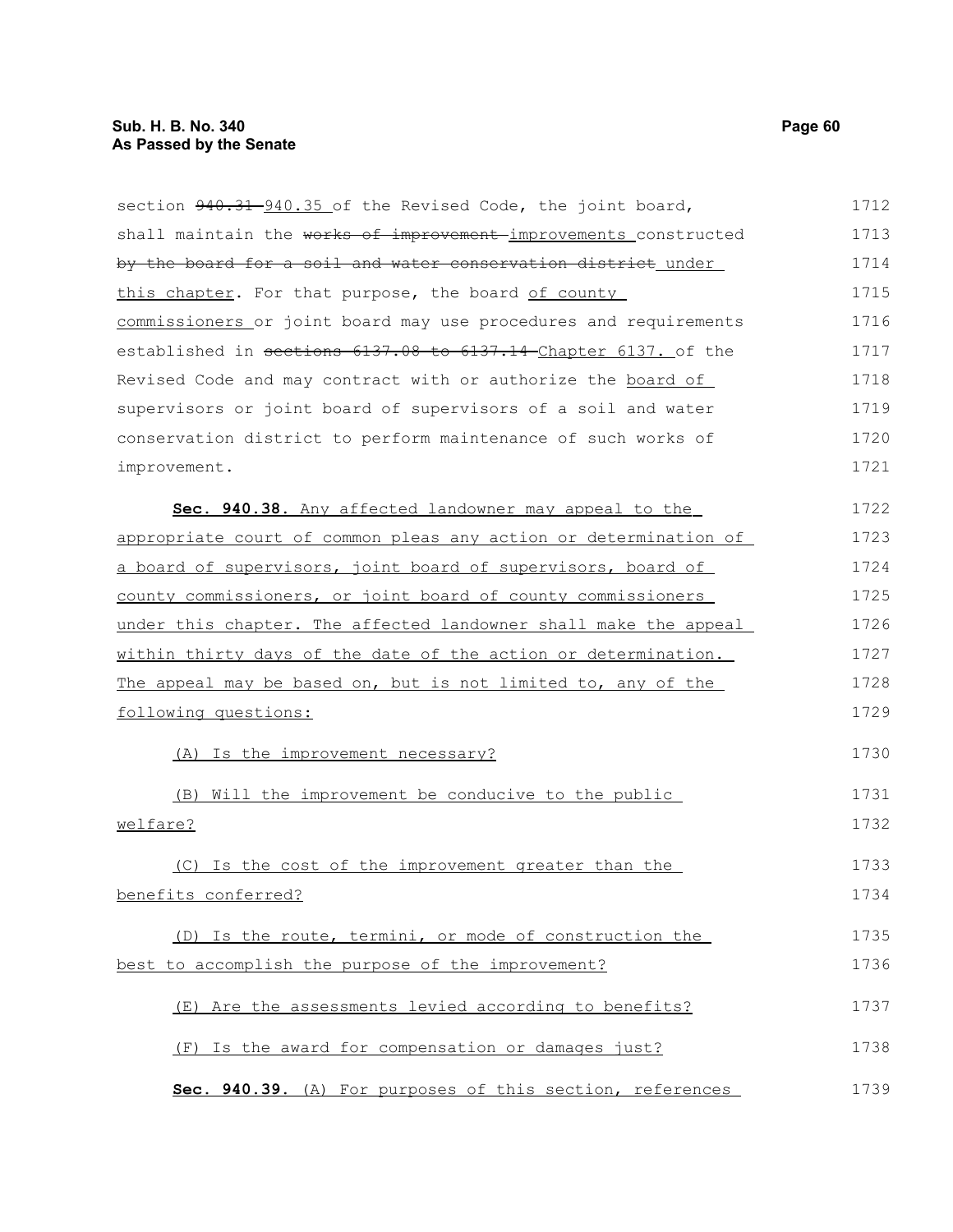| to a "board of supervisors of a soil and water conservation      | 1740 |
|------------------------------------------------------------------|------|
| district" or a "board" includes a joint board of supervisors of  | 1741 |
| a soil and water conservation district.                          | 1742 |
| (B) Notwithstanding any other provision of law to the            | 1743 |
| contrary, a board of supervisors of a soil and water             | 1744 |
| conservation district, when practicable, may conduct meetings by | 1745 |
| video conference or, if video conference is not available, by    | 1746 |
| teleconference. The board of supervisors shall make provisions   | 1747 |
| for public attendance at any location involved in such a         | 1748 |
| meeting. The board shall establish the board's main office or    | 1749 |
| board room as the primary meeting location for the video         | 1750 |
| conference or teleconference. The conference shall be held at    | 1751 |
| that location in an open meeting at which the public is allowed  | 1752 |
| to attend.                                                       | 1753 |
| (C) Before convening a meeting of a board of supervisors         | 1754 |
| by video conference or by teleconference, designated staff shall | 1755 |
| send, via electronic mail, facsimile, or United States postal    | 1756 |
| service, a copy of meeting-related documents to each member of   | 1757 |
| the board.                                                       | 1758 |
| (D) The minutes of each drainage improvement meeting shall       | 1759 |
| specify who was attending by teleconference, who was attending   | 1760 |
| by video conference, and who was physically present. Any vote    | 1761 |
| taken in a meeting held by teleconference that is not unanimous  | 1762 |
| shall be recorded as a roll call vote.                           | 1763 |
| (E) Nothing in section 121.22 of the Revised Code                | 1764 |
| prohibits a board of supervisors from conducting a meeting in a  | 1765 |
| manner authorized by this section.                               | 1766 |
| Sec. 6131.01. As used in sections 6131.01 to 6131.64 of          | 1767 |
| the Revised Code:                                                | 1768 |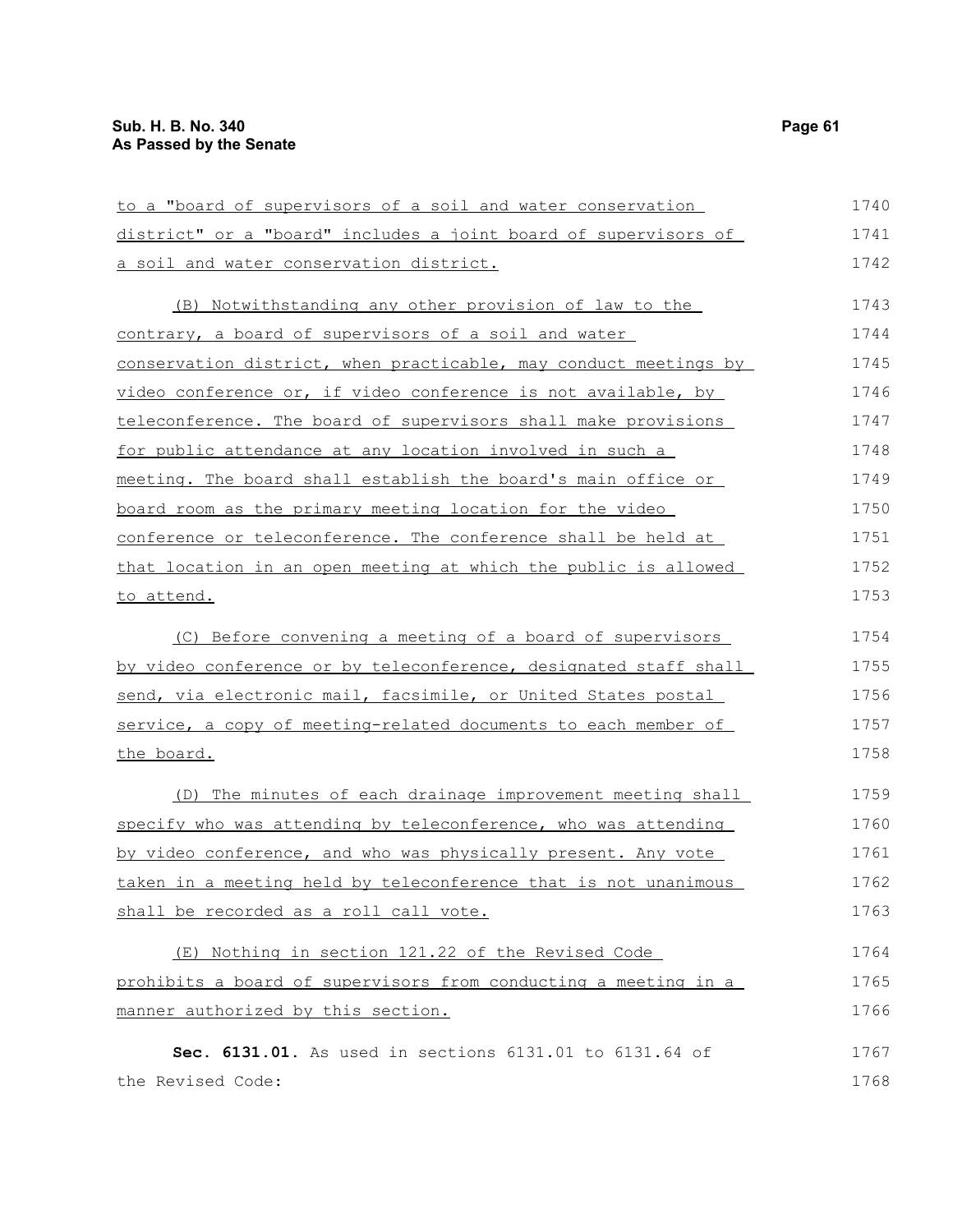### **Sub. H. B. No. 340 Page 62 As Passed by the Senate**

(A) "Owner" means any owner of any right, title, estate, or interest in or to any real property and includes persons, partnerships, associations, private corporations, public corporations, boards of township trustees, boards of education of school districts, the mayor or legislative authority of a municipal corporation, the director of any department, office, or institution of the state, and the trustees of any state, county, or municipal public institution. "Owner" also includes any public corporation and the director of any department, office, or institution of the state affected by an improvement but not owning any right, title, estate, or interest in or to any real property. 1769 1770 1771 1772 1773 1774 1775 1776 1777 1778 1779 1780

(B) "Land" includes any estate or interest, of any nature or kind, in or to real property, or any easement in or to real property, or any right to the use of real property, and all structures or fixtures attached to real property, including but not restricted to all railroads, roads, electric railroads, street railroads, streets and street improvements, telephone, telegraph, and transmission lines, underground cables, gas, sewage, and water systems, pipe lines and rights of way of public service corporations, and all other real property whether public or private. 1781 1782 1783 1784 1785 1786 1787 1788 1789 1790

(C) "Improvement" includes:

(1) The location, construction, reconstruction, reconditioning, widening, deepening, straightening, altering, boxing, tiling, filling, walling, arching, or any change in the course, location, or terminus of any ditch, drain, watercourse, or floodway; 1792 1793 1794 1795 1796

(2) The deepening, widening, or straightening or any other change in the course, location, or terminus of a river, creek, 1797 1798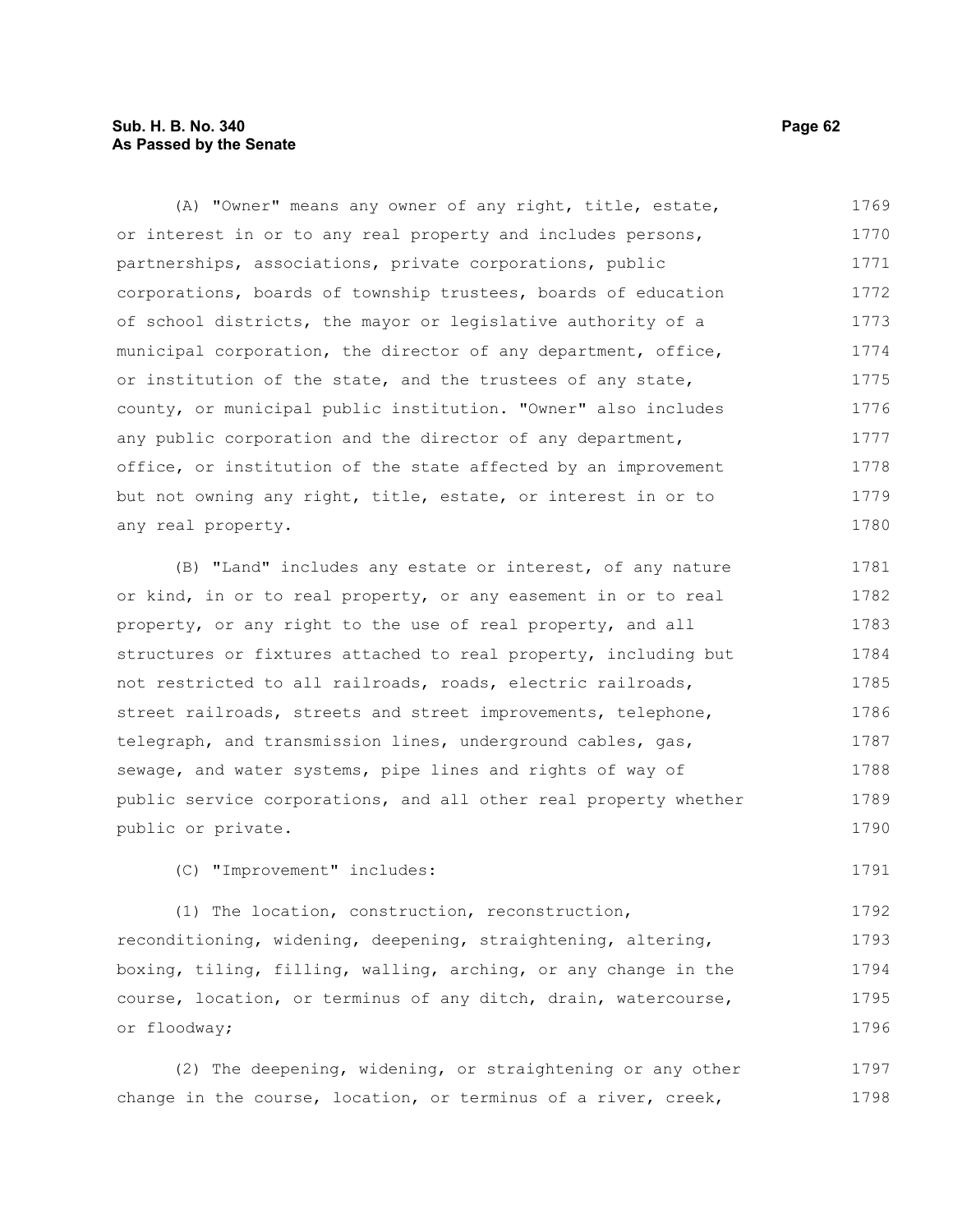| or run;                                                          | 1799 |
|------------------------------------------------------------------|------|
| (3) A levee or any wall, embankment, jetty, dike, dam,           | 1800 |
| sluice, revetment, reservoir, holding basin, control gate,       | 1801 |
| breakwater, or other structure for the protection of lands from  | 1802 |
| the overflow from any stream, lake, or pond, or for the          | 1803 |
| protection of any outlet, or for the storage or control of       | 1804 |
| water;                                                           | 1805 |
| (4) The removal of obstructions such as silt bars, log           | 1806 |
| jams, debris, and drift from any ditch, drain, watercourse,      | 1807 |
| floodway, river, creek, or run;                                  | 1808 |
| (5) The vacating of a ditch or drain.                            | 1809 |
| (D) "Person" means natural person, firm, partnership,            | 1810 |
| association, or corporation, other than public corporations.     | 1811 |
| (E) "Public corporation" or "political subdivision" means        | 1812 |
| counties, townships, municipal corporations, school districts,   | 1813 |
| park districts, turnpikes, toll bridges, conservancy districts,  | 1814 |
| and all other governmental agencies clothed with the power of    | 1815 |
| levying general or special taxes.                                | 1816 |
| $(F)$ (1) "Benefit" or "benefits," except as ordered in          | 1817 |
| section 6131.31 of the Revised Code, means advantages to land    | 1818 |
| and owners, to public corporations as entities, and to the state | 1819 |
| resulting from drainage, conservation, control and management of | 1820 |
| water, and environmental, wildlife, and recreational             | 1821 |
| improvements. Factors relevant to whether such advantages result | 1822 |
| include:                                                         | 1823 |
| $\frac{1}{1}$ (a) The watershed or entire land area drained or   | 1824 |
| affected by the improvement;                                     | 1825 |
| $(2)$ (b) The total volume of water draining into or through     | 1826 |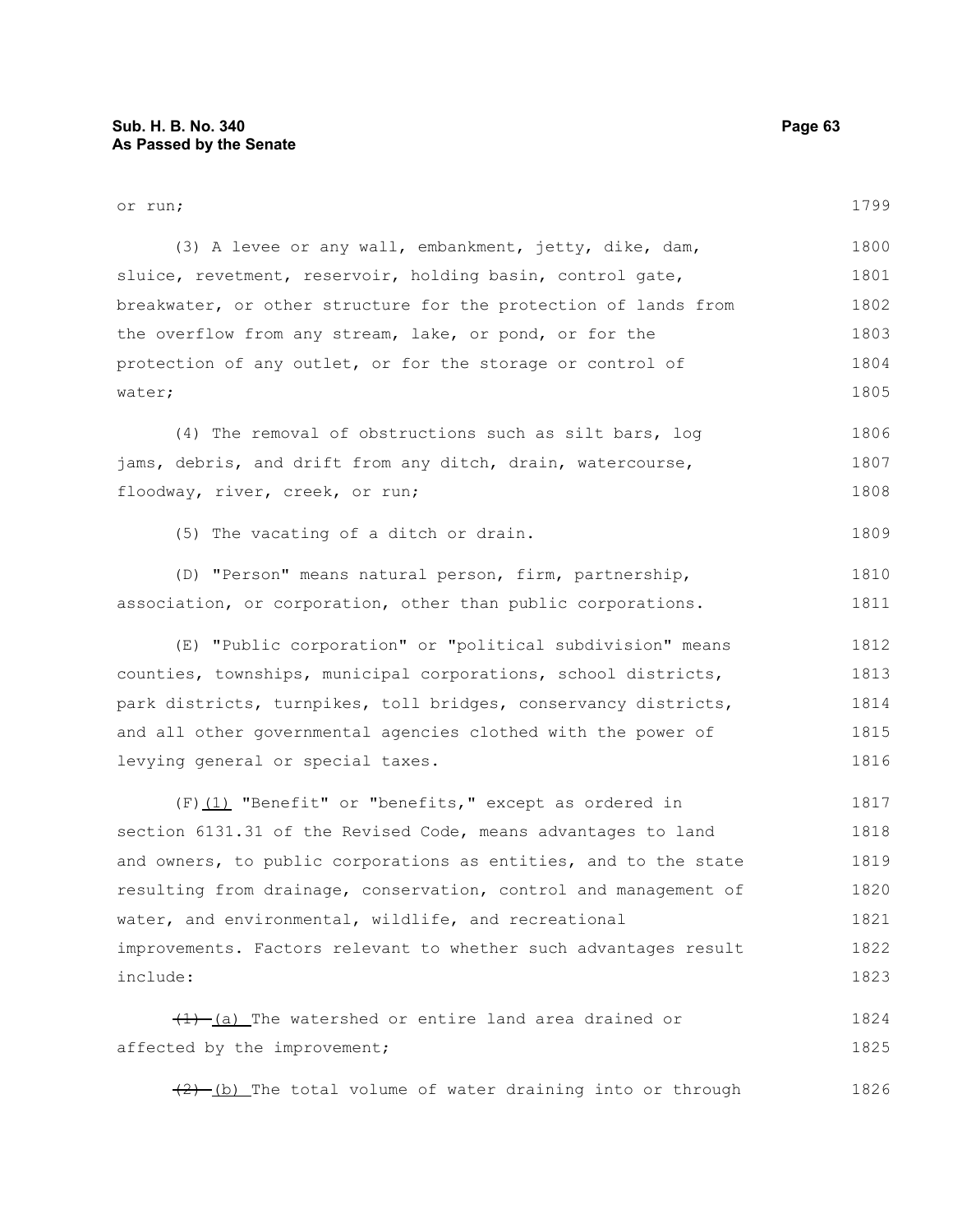| the improvement and the amount of water contributed by each land                    | 1827 |
|-------------------------------------------------------------------------------------|------|
| owner;                                                                              | 1828 |
| $\frac{1}{2}$ (c) The use to be made of the improvement by any                      | 1829 |
| owner, public corporation, or the state.                                            | 1830 |
| (2) "Benefit" or "benefits" includes, but is not limited                            | 1831 |
| to, any or all of the following factors: elimination                                | 1832 |
| (a) Elimination or reduction of damage from-flood-                                  | 1833 |
| flooding; removal                                                                   | 1834 |
| (b) Removal of water conditions that jeopardize public                              | 1835 |
| health, safety, or welfare; increased                                               | 1836 |
| (c) Increased value of land resulting from the an                                   | 1837 |
| improvement; use                                                                    | 1838 |
| (d) The use of water for irrigation, storage, regulation                            | 1839 |
| of stream flow, soil conservation, water supply, or any other                       | 1840 |
| incidental purpose-incidental thereto; providing                                    | 1841 |
| (e) Providing an outlet for the accelerated runoff from                             | 1842 |
| artificial drainage whenever the if a stream, watercourse,                          | 1843 |
| channel, or ditch that is under improvement is called upon to                       | 1844 |
| discharge functions for which it was not designed-by nature; it                     | 1845 |
| being the legislative intent that uplands . Uplands that have                       | 1846 |
| been removed from their natural state by deforestation,                             | 1847 |
| cultivation, artificial drainage, urban development, or other                       | 1848 |
| <del>man-made causes h</del> uman methods shall be considered <del>as to be l</del> | 1849 |
| benefited by an improvement that is required to dispose of the                      | 1850 |
| accelerated flow of water from the uplands.                                         | 1851 |
| (G) "Environmentally significant areas" mean natural land                           | 1852 |

or water areas that in some degree retain or have reestablished 1853 their natural character or have other features of scientific or 1854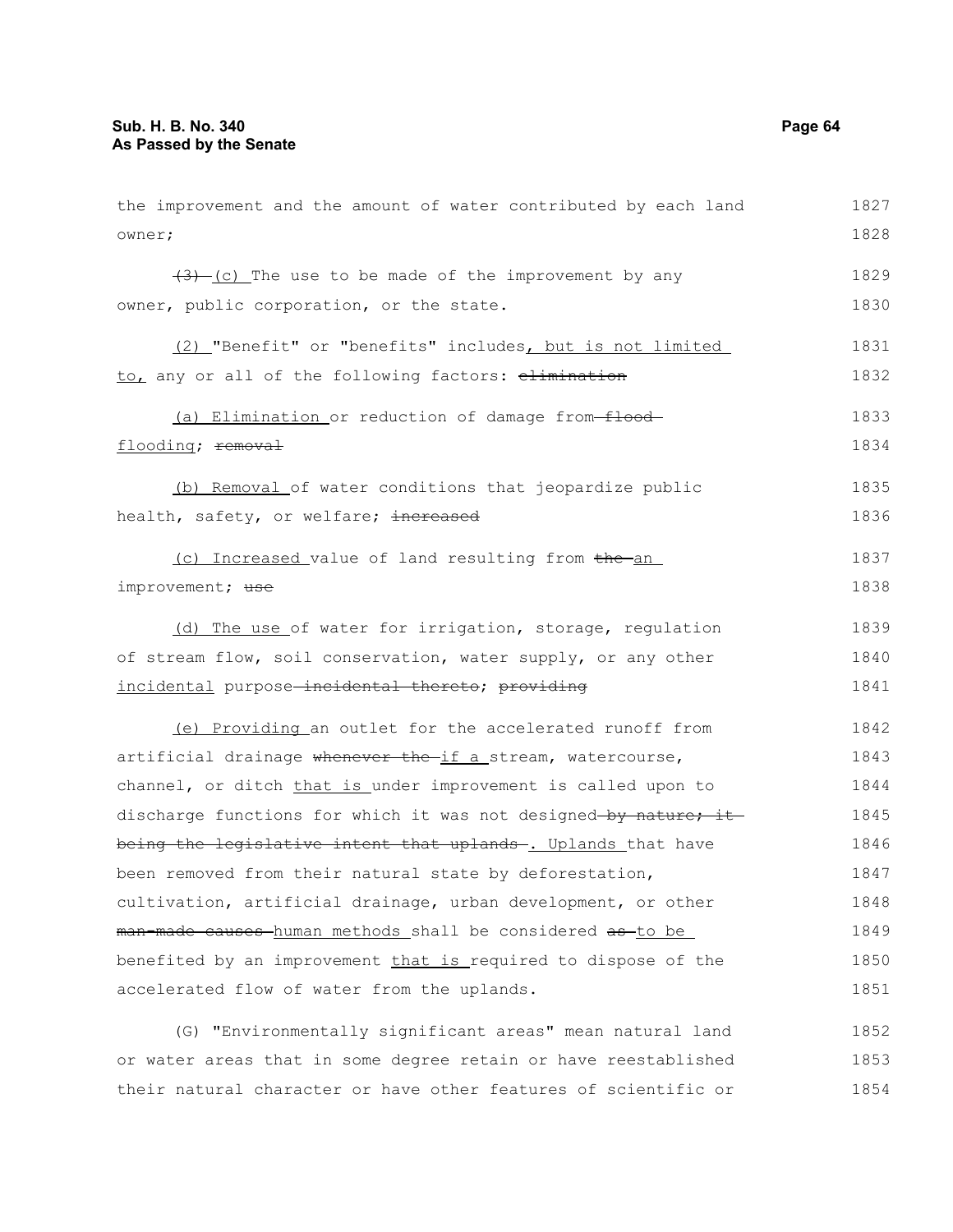educational interest such as rare or endangered plant and animal populations or geologic, scenic, or other natural features and, because of their values and functions, contribute to the community's general welfare. 1855 1856 1857 1858

### (H) "Days" means calendar days.

Sec. 6131.04. (A) Any owner may file a petition for the construction of a drainage improvement with the clerk of the board of county commissioners of the county in which is located a part of the land that is averred-proposed to be benefited bybenefit from the construction of a proposed improvement. Prior to filing a petition, the petitioner shall consult with the county engineer of the county in which the petition will be filed to discuss the proposed drainage improvement and to determine the proper forms and procedures for filing the petition. 1860 1861 1862 1863 1864 1865 1866 1867 1868 1869

(B) The petition shall state that the construction of the improvement is necessary, will benefit the petitioner, and willbe conducive to the public welfare; shall state the all of the following: 1870 1871 1872 1873

(1) The\_nature of the work petitioned for $\frac{1}{2}$  and may ask tolocate, clean, remove, which may include locating, cleaning, removing obstructions from, construct, reconstruct, straighten, deepen, widen, alter, box, tile, fill, wall constructing, reconstructing, straightening, deepening, widening, altering, boxing, tiling, filling, walling, or arch arching any ditch, drain, watercourse, floodway, creek, run, or river-or to change; changing the course, location, or terminus thereof<sub>r</sub>; or  $m$ ay askto construct-constructing a levee, wall, embankment, jetty, dike, dam, sluice, revetment, reservoir, holding basin, control gate, breakwater, or other structure for control of water. The 1874 1875 1876 1877 1878 1879 1880 1881 1882 1883 1884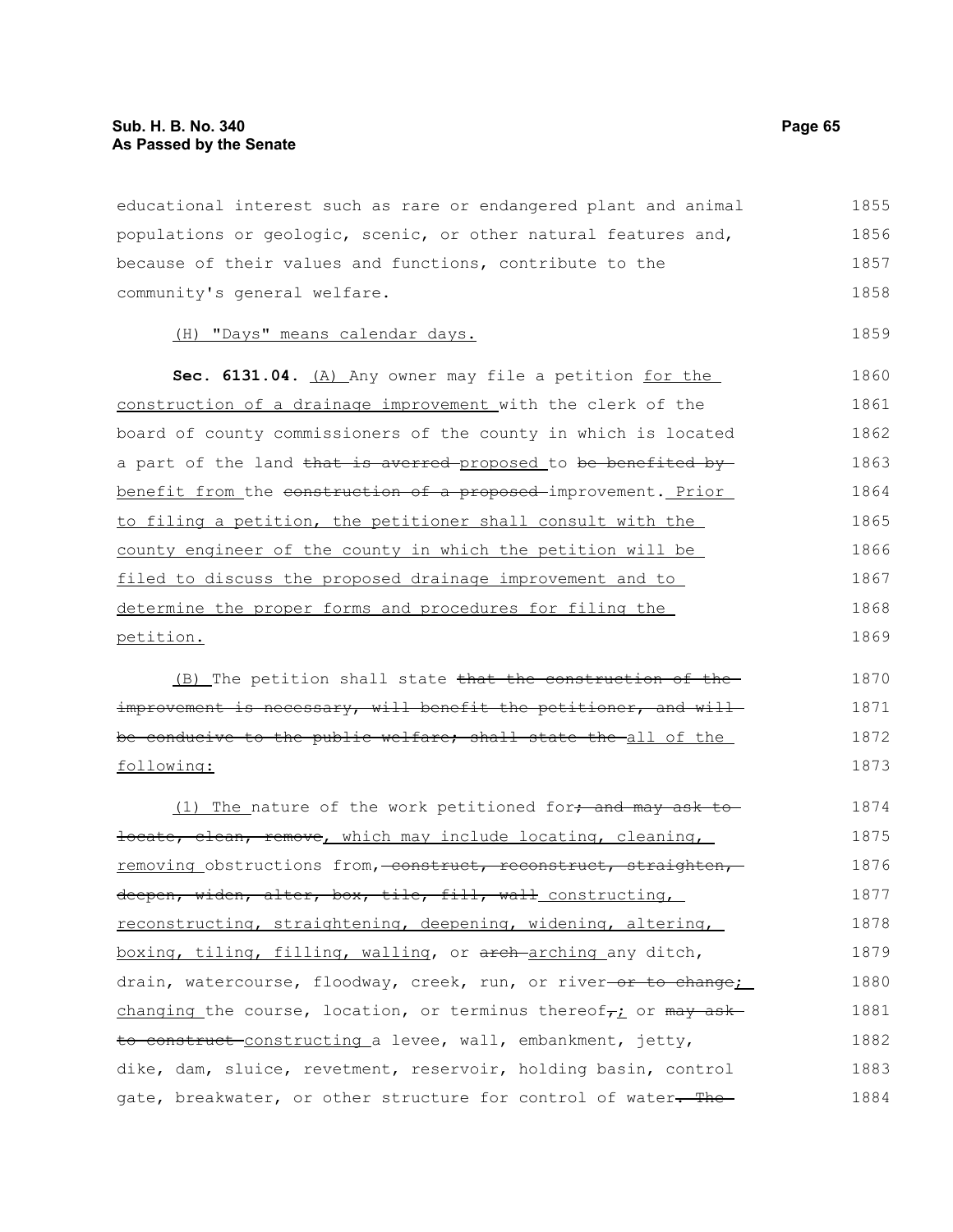1911

| petition shall state the;                                               | 1885 |
|-------------------------------------------------------------------------|------|
| (2) The course and termini of the proposed improvement and              | 1886 |
| the branches, spurs, or laterals, if any are petitioned for.            | 1887 |
| Except as ordered under section 6131.31 of the Revised Code, the        | 1888 |
| petition shall state that;                                              | 1889 |
| (3) That the construction of the improvement is necessary               | 1890 |
| and will benefit the petitioner;                                        | 1891 |
| (4) That all costs of engineering, construction, and                    | 1892 |
| future maintenance will be assessed to the benefiting parcels of        | 1893 |
| land. The petition shall contain a, except as ordered under an          | 1894 |
| appeal filed in accordance with section 6131.31 of the Revised          | 1895 |
| Code;                                                                   | 1896 |
| (5) A list of the names and addresses, where known, of all              | 1897 |
| the owners of the land that the petitioner or the county                | 1898 |
| engineer claims will be benefited or damaged by the construction        | 1899 |
| of the proposed improvement, as determined by the county                | 1900 |
| engineer. The petition shall be signed by one                           | 1901 |
| (C) One or more owners must sign the petition as the                    | 1902 |
| petitioners. If the petitioner is a public corporation or the           | 1903 |
| state, the petition shall be signed by its authorized                   | 1904 |
| representative_must_sign_the_petition.                                  | 1905 |
| (D) If the petitioner is the county, the petition shall                 | 1906 |
| <u>must</u> be filed with the clerk of the court of common pleas        | 1907 |
| without the bond required under section 6131.06 of the Revised          | 1908 |
| <u>Code</u> , the matters in the petition shall be heard by the common- | 1909 |
| pleas court as if the petition had come to the court on appeal,         | 1910 |

6131.01 to 6131.64 of the Revised Code provide that the county commissioners shall do. The court of common pleas may appoint a 1912 1913

and the clerk and the court shall do all things that sections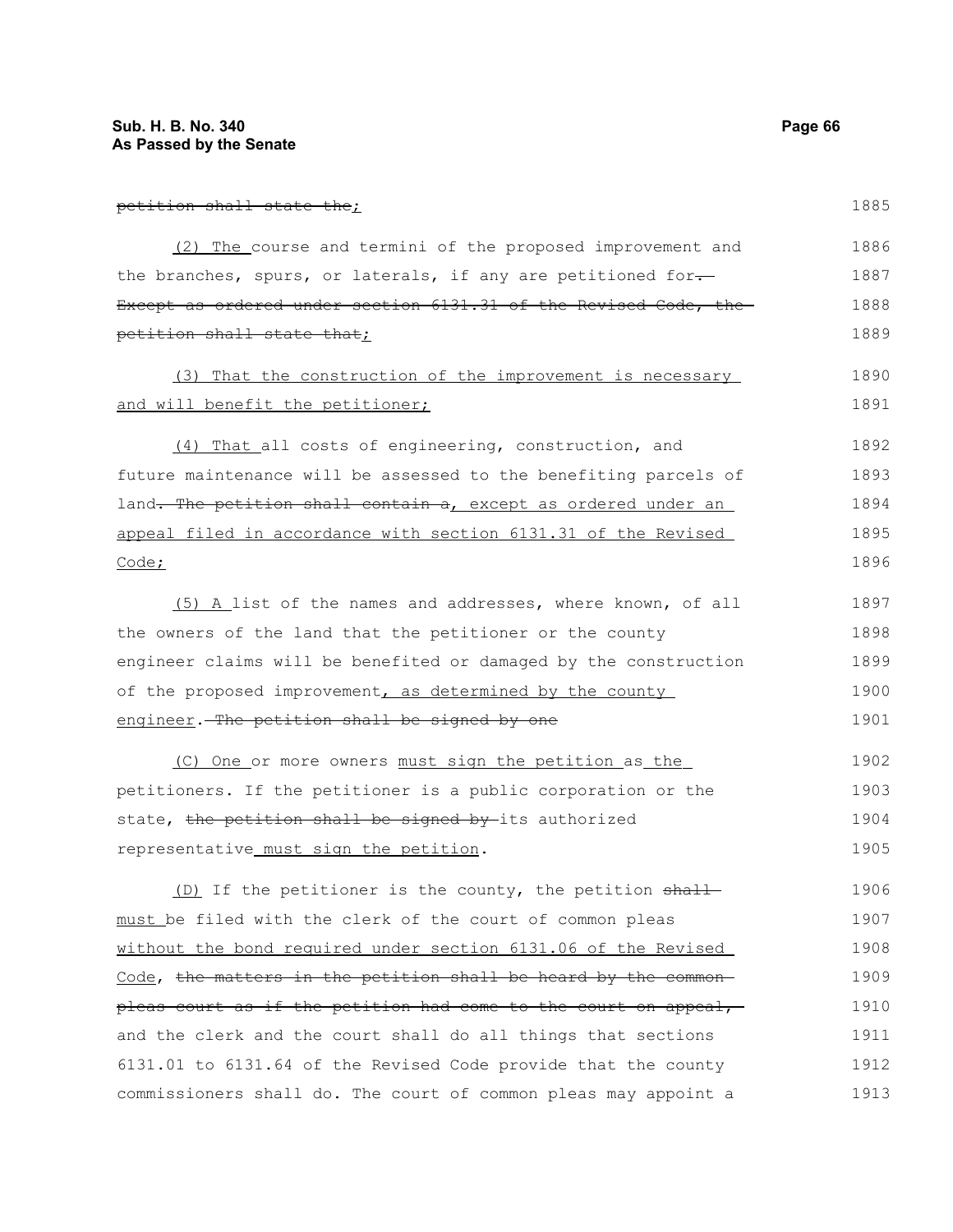# **Sub. H. B. No. 340 Page 67 As Passed by the Senate**

| board of arbitrators to assume the duties of the judge. The       | 1914 |
|-------------------------------------------------------------------|------|
| board shall be comprised of three disinterested persons chosen-   | 1915 |
| by the judge, who owners in the county and shall designate one    | 1916 |
| of the persons to be-chairman chairperson. A decision of the      | 1917 |
| board shall require approval of a majority of the members The     | 1918 |
| appointed board shall hear and act on the petition in accordance  | 1919 |
| with this chapter. Either party may appeal the board's decision   | 1920 |
| to the court of common pleas, which shall decide the case on the  | 1921 |
| record of arbitration.                                            | 1922 |
| Sec. 6131.05. The petition referred to in section 6131.04         | 1923 |
| of the Revised Code may be amended upon the written application-  | 1924 |
| of any (A) Any benefiting owner filed may file an amendment to a  | 1925 |
| petition for a drainage improvement that expands the length of    | 1926 |
| the proposed improvement, provided that such amendment does not   | 1927 |
| expand the area to be benefited by the proposed improvement. An   | 1928 |
| owner shall file the amendment not more than twenty-one days      | 1929 |
| after the date of the view. Such owner shall not propose an       | 1930 |
| amendment that expands either the area or number of parcels to    | 1931 |
| be benefited by the proposed improvement, but shall file a new    | 1932 |
| petition regarding the proposal in accordance with section        | 1933 |
| 6131.04 of the Revised Code.                                      | 1934 |
| (B) A benefiting owner shall file an amendment with the           | 1935 |
| clerk of the board of county commissioners-and upon the-          | 1936 |
| allowance of the application by the board of county-              | 1937 |
| commissioners, by an order entered on its journal.                | 1938 |
| The petition may be amended while the proceedings are-            | 1939 |
| pending on appeal in the court of common pleas, pursuant to the   | 1940 |
| rules and laws relating to civil procedure. If the petitioner is- | 1941 |
| the county, the application for amendment shall be filed with-    | 1942 |
| the clerk of the court of common pleas and shall be heard-        | 1943 |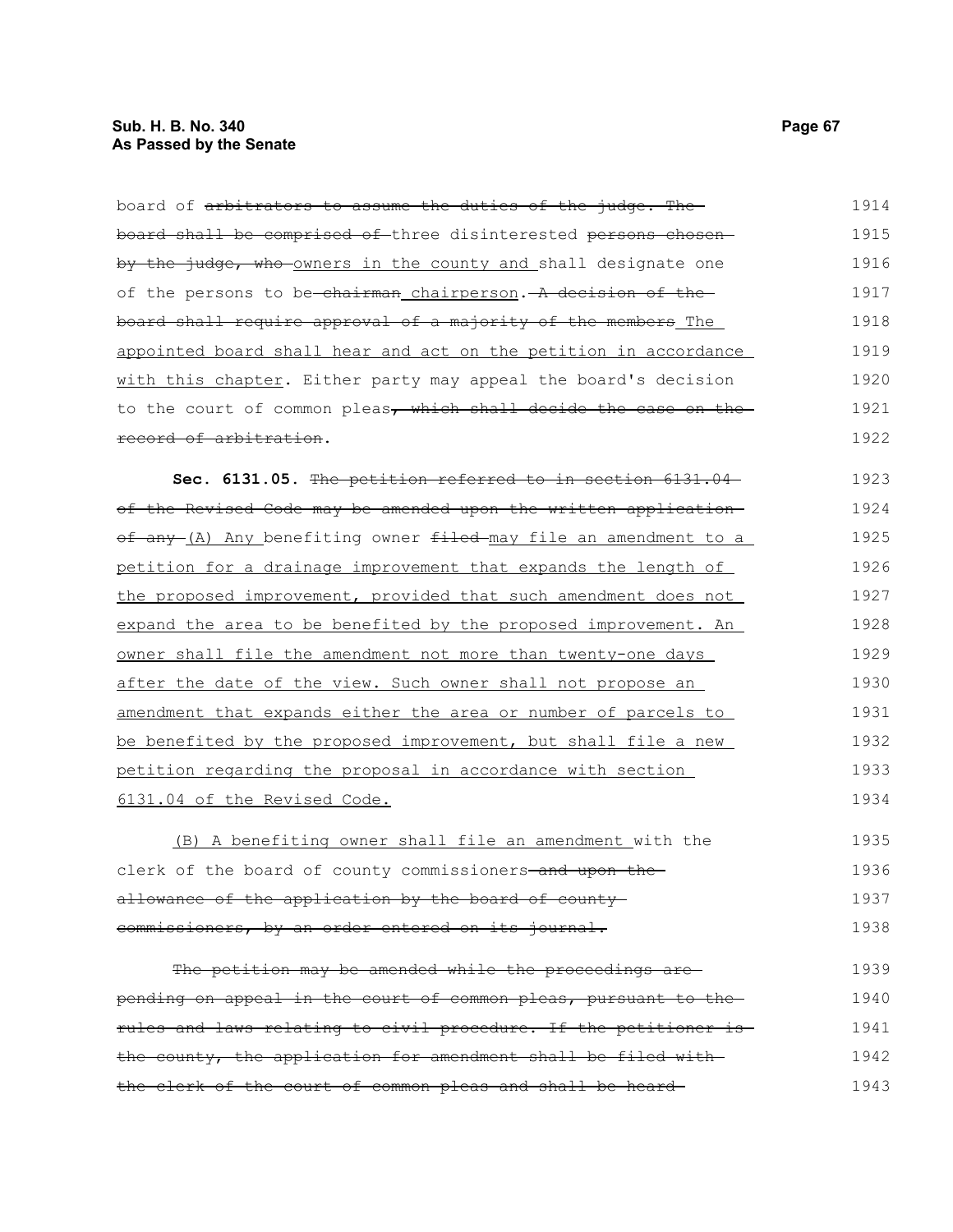### **Sub. H. B. No. 340 Page 68 As Passed by the Senate**

| pursuant to the rules and laws relating to civil procedure. Any- | 1944 |
|------------------------------------------------------------------|------|
| written application for amendment of the petition shall include- | 1945 |
| the information required for the petition in section 6131.04 of  | 1946 |
| the Revised Code, including names and addresses of the-          | 1947 |
| additional owners that the petitioner seeking amendment or the   | 1948 |
| county engineer claims will be benefited or damaged by the-      | 1949 |
| proposed improvement. Any application, remonstrance, statement,  | 1950 |
| report, or schedule filed in any improvement proceedings may be- | 1951 |
| amended as a petition may be amended, as provided in this-       | 1952 |
| section- not more than twenty-one days after the view required   | 1953 |
| by section 6131.07 of the Revised Code and shall include the     | 1954 |
| information required by section 6131.04 of the Revised Code      | 1955 |
| along with the amendment.                                        | 1956 |
| (C) If the petition was filed by the county under division       | 1957 |
| (D) of section 6131.04 of the Revised Code, any proposed         | 1958 |
| amendment to the petition shall be filed with the clerk of the   | 1959 |
| court of common pleas or with the board appointed under that     | 1960 |
| division. If the amendment is filed with the clerk of the court  | 1961 |
| of common pleas, the court shall hear the amendment pursuant to  | 1962 |

Sec. 6131.06. (A) The petitioner shall file with the petition referred to in section 6131.04 of the Revised Code a bond in the penal sum of one thousand five hundred dollars, plus the sum of two-five dollars for each parcel of land in excess of two hundred parcels-averred in the petition to be benefited, with at least two sureties who are freeholders of the county, orwith surety by a surety company authorized to do business inthis state, or with cash\_that are listed in the petition as lands that will benefit from the improvement. 1964 1965 1966 1967 1968 1969 1970 1971 1972

(B) The bond shall be made payable to the county, to the

the rules and laws relating to civil procedure.

1963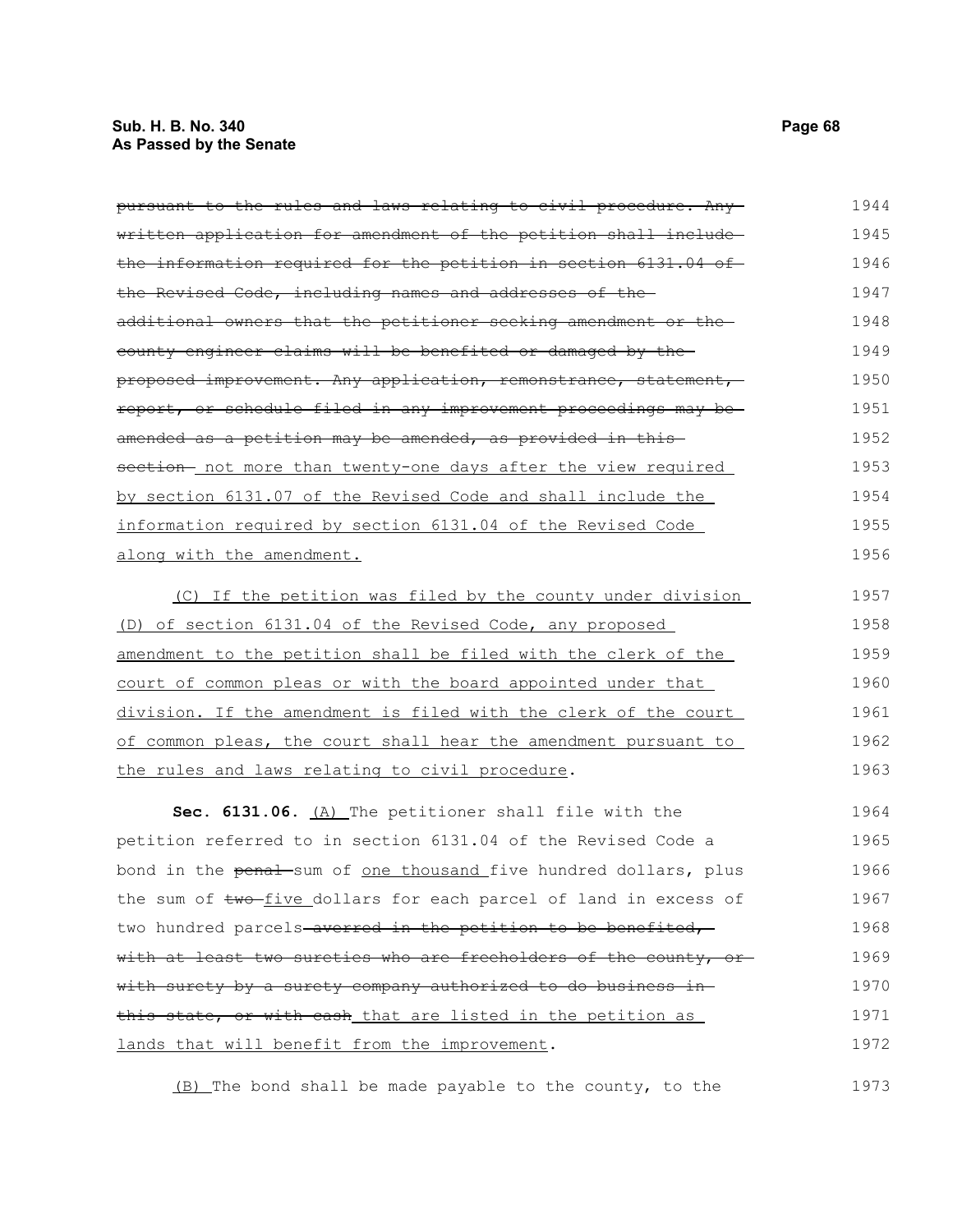credit of the general drainage improvement fund or a special fund created for the proposed improvement, and conditioned to pay the cost of notices, plus any other incidental expenses, except the costs incurred by the engineer in makinghispreliminary reports all costs associated in preparing for the view and first hearing if the prayer of the petition is not granted or if the petition is for any cause dismissed unless the board of county commissioners decides to pay the engineer's costs from the petitioners' bond in accordance with section 6131.09 of the Revised Code. (C) The bond-clerk of the board of county commissioners shall be released-release the bond at the expiration of the twenty-one day thirty-day appeal period provided for in section 6131.25 of the Revised Code after an order  $\theta$ f to proceed with the project by the commissioners board at the first hearing or at the termination of the appeal. **Sec. 6131.57 6131.061.** (A) The clerk of the board of county commissioners and the county engineer-shall maintain a permanent file for the proposed improvement containing a record of the petition, the applications and remonstrances filed, the amendments, comments, notices, proceedings, resolutions, orders made by the board, the preliminary estimates, and preliminaryreport of the county engineer, the reports of review by the director of natural resources, the director of transportation, and the directors of any conservancy district, the reports of the engineer as to the construction of the improvement, and suchother matter as is proper for any other record regarding the proposed improvement that is filed with the board. A record of the assessments levied, pursuant to the order of the board, as corrected after the completion of the contract, and the schedules of payments for compensation and damages shall be kept-1974 1975 1976 1977 1978 1979 1980 1981 1982 1983 1984 1985 1986 1987 1988 1989 1990 1991 1992 1993 1994 1995 1996 1997 1998 1999 2000 2001 2002 2003 2004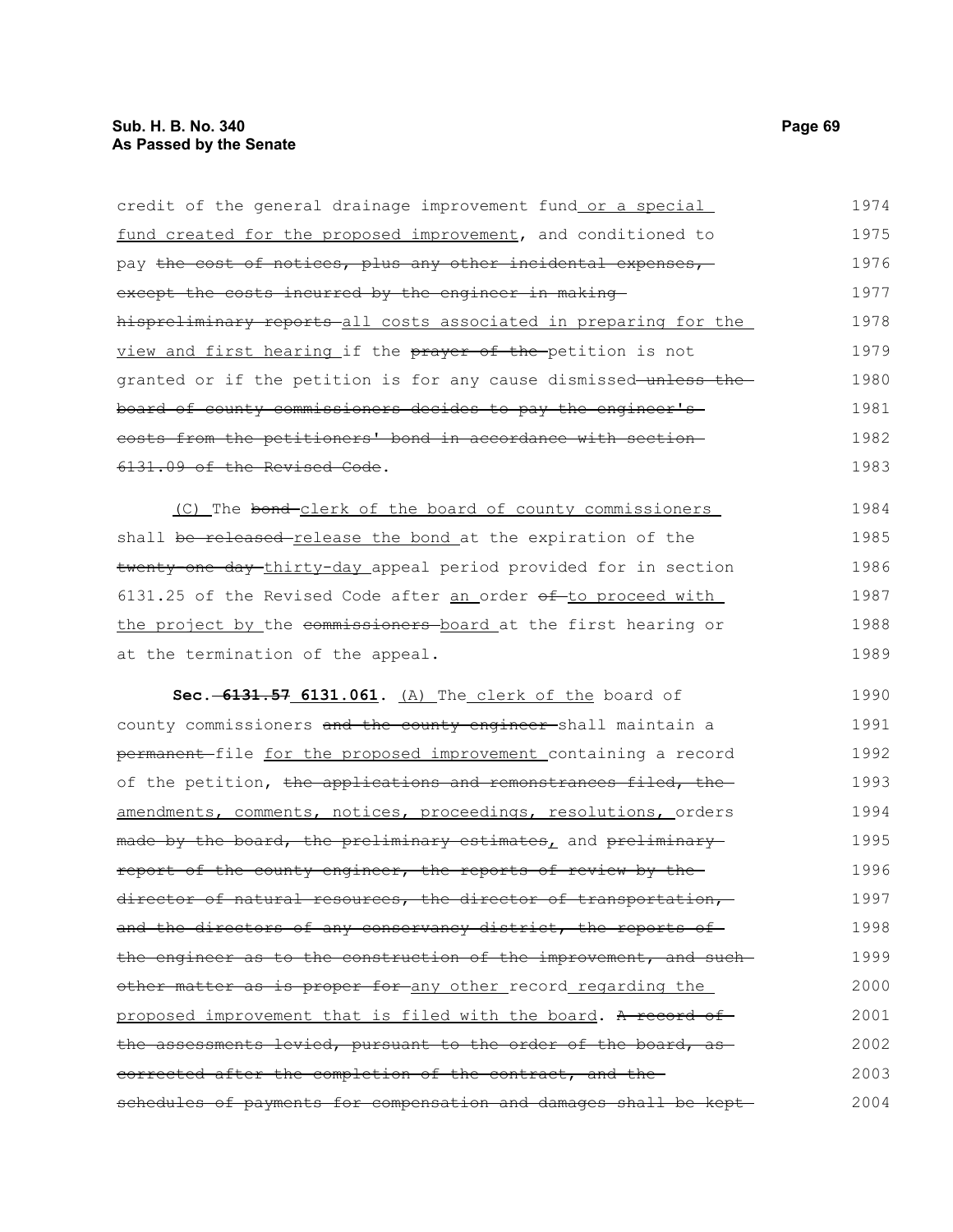and to the county engineer.

2005

| (B) The county auditor engineer shall maintain a file for        | 2006 |
|------------------------------------------------------------------|------|
| the proposed improvement that contains a record of the petition, | 2007 |
| amendments to the petition, all reports, estimates, surveys,     | 2008 |
| maps, plans, drawings, schedules, and other documents prepared   | 2009 |
| for the proposed improvement by the engineer or the engineer's   | 2010 |
| designee, and any reports of the director of natural resources,  | 2011 |
| director of transportation, and directors of any conservancy     | 2012 |
| districts. The clerk of                                          | 2013 |
| (C) After the final hearing of the board of county               | 2014 |
| commissioners-shall, after the final hearing of the board of     | 2015 |
| county commissioners or after the final judgment, order, or      | 2016 |
| decree has been rendered upon any appeal, the clerk of the board | 2017 |
| of county commissioners shall file with the county engineer all  | 2018 |
| maps, profiles, and plans of the improvement, which shall be-    | 2019 |
| filed together with an annual record of maintenance and repair,  | 2020 |
| and may transfer to, the county engineer the file maintained     | 2021 |
| pursuant to division (A) of this section. Upon receiving the     | 2022 |
| file, the county engineer shall maintain the file as the         | 2023 |
| permanent project file, together with an annual record of        | 2024 |
| maintenance and repairs for the improvement.                     | 2025 |
| (D) The county auditor shall maintain a record of the            | 2026 |
| estimated and final assessments levied for the improvement, and  | 2027 |
| the schedules of payments for compensation and damages.          | 2028 |
| Sec. 6131.07. (A) When the a petition authorized by is           | 2029 |
| filed under section 6131.04 of the Revised Code is filed-with    | 2030 |
| the clerk of the board of county commissioners, the clerk shall  | 2031 |
| give notice of the petition to the board of county commissioners | 2032 |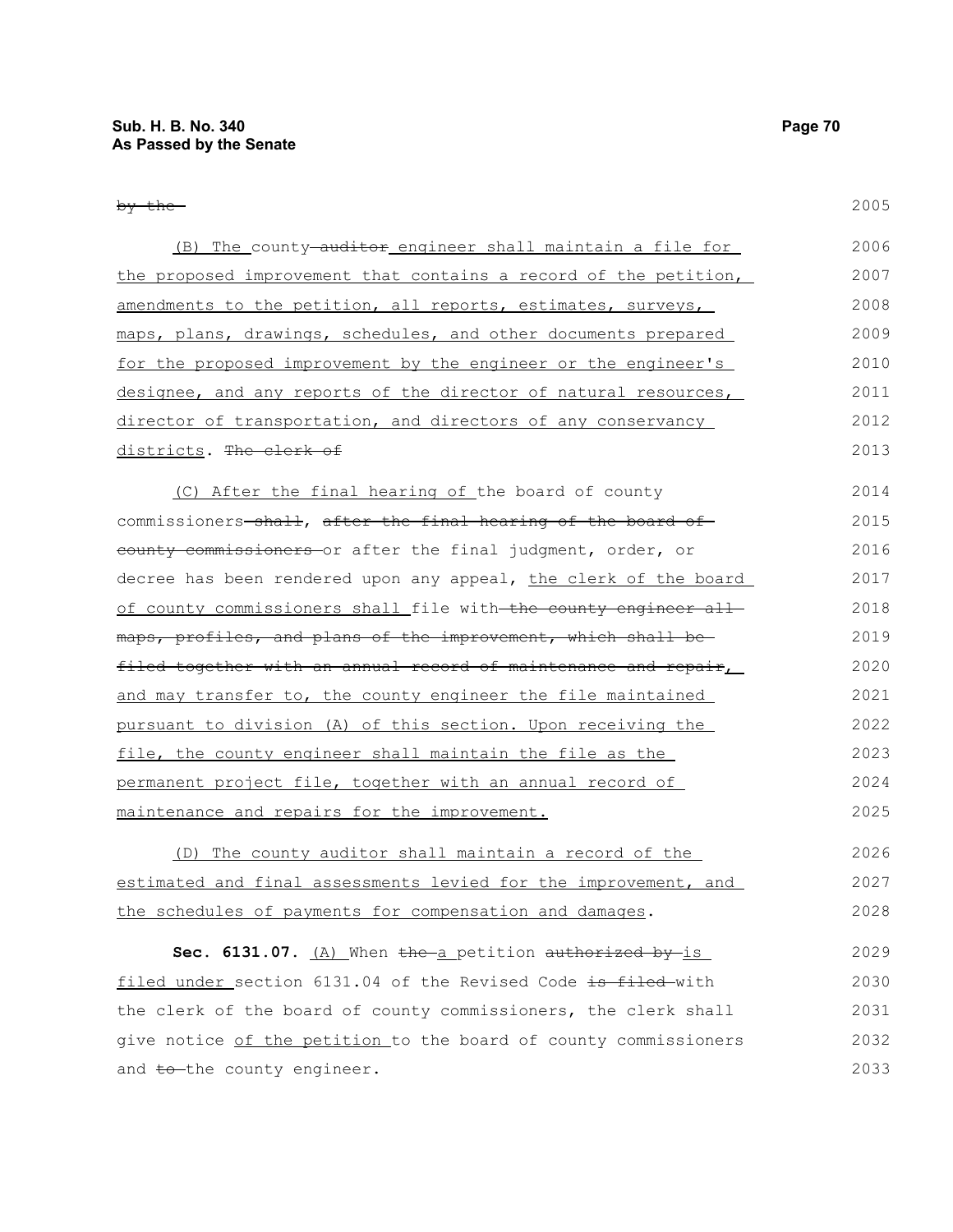upon its journal, fix do both of the following: (1) Establish a date and hour for  $the-a$  view of the proposed improvement, which shall be not fewer than twenty-fivenor more than ninety between thirty and one hundred twenty days after the date on which the petition was filed with the clerk-The board shall designate a convenient place near the proposedimprovement at which the view shall start. The board shall alsofix; (2) Establish a date and hour, not fewer than ten nor more than- between thirty and ninety days after the date set for the view, when it will hold its first hearing at a place designated by it. As soon as the dates for the view and first hearing have been fixed by the board, the clerk shall prepare and mail, at on the petition. (C) At least twenty-twenty-one days prior to the date set for the view, the clerk shall send a written notice to the owners named in the petition and of legal record on the date of its filing, setting forth the pendency, substance, and prayer of the petition, -. The clerk shall include all of the following in the notice: (1) The date, time, and location for the view and the first hearing; (2) A description of the proposed improvement and its location as stated in the petition, a map indicating the location of the proposed improvement or information on where to 2035 2036 2037 2038 2039 2040 2041 2042 2043 2044 2045 2046 2047 2048 2049 2050 2051 2052 2053 2054 2055 2056 2057 2058 2059

(B) The board of county commissioners shall, by an order-

access such map, and an explanation of how to access additional information or ask questions about the proposed improvement; 2060 2061

(3) A statement that all costs of engineering,

2034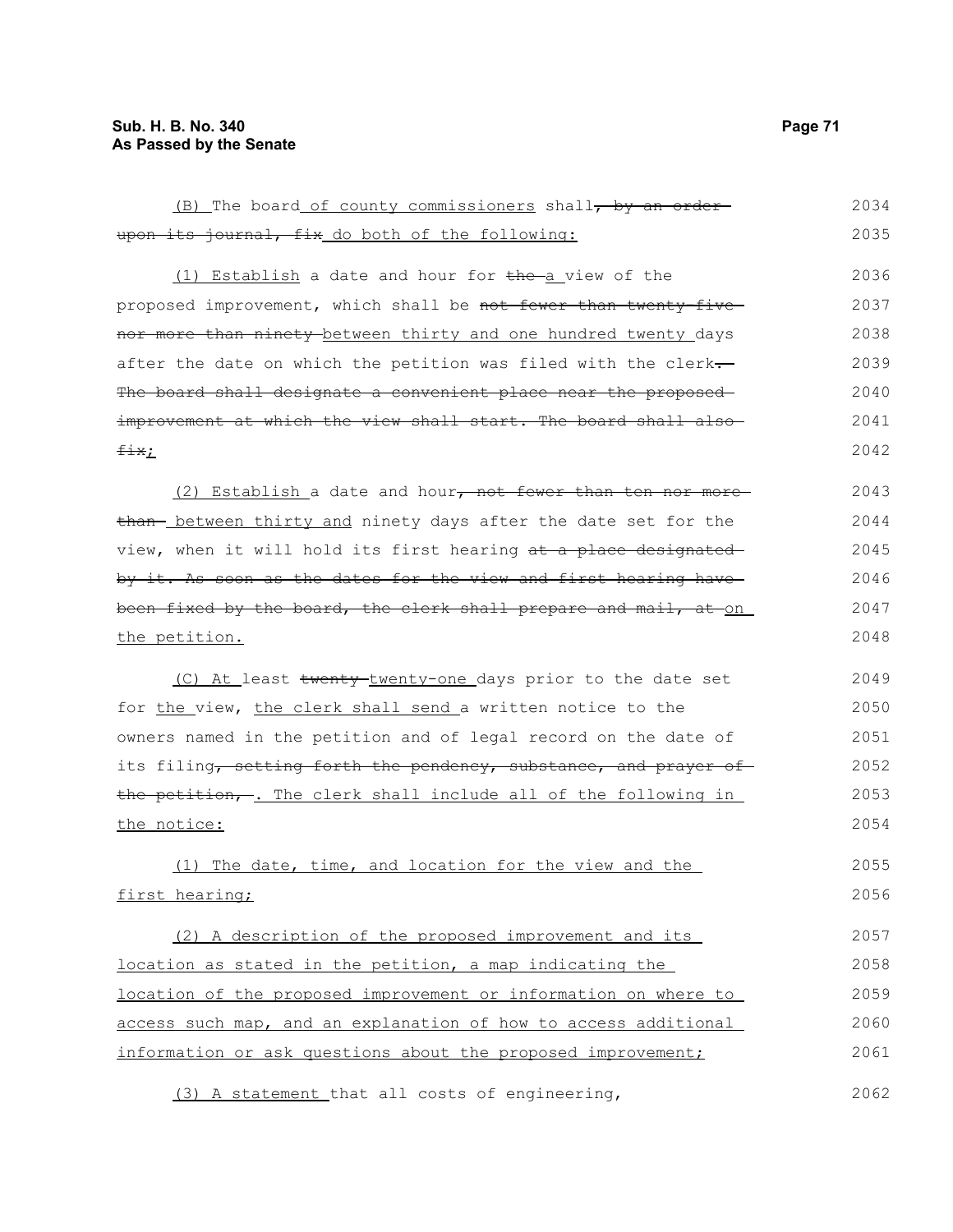construction, and future maintenance will be assessed to the benefiting parcels of land, and the date, hour, and starting place of the view and the date, hour, and location of the first hearing. For each proposed improvement, all individual notices shall be sent by the same type of mail, either certified mail, return receipt requested, or first-class mail in a five-day return envelope. Whichever method the board chooses, the; (4) A statement that an owner may file, not more than twenty-one days after the date of the view, an amendment to the petition that expands the length of the proposed improvement, provided that such amendment does not expand the area to be benefited by the proposed improvement; (5) A statement that an owner receiving the notice may comment on the proposed improvement in writing before or in person at the public hearings on the petition; (6) The address at which to file an amendment to the petition or submit written comments on the proposed amendment or the petition. (D) The clerk shall notify all owners that are adjacent to the proposed improvement by certified mail and shall notify all other owners by certified mail or first class mailings. The words "Legal Notice of Proposed Drainage Improvement" shall be printed in plain view on the face of the envelope. When the owner is not a natural person, the notice shall be mailed to its chief officer or managing agent at the usual place of business in the county. If such an owner is a foreign or domestic railroad company, regardless of whether the charter thereof prescribes the manner or place of service of process thereon, the notice shall be addressed to the property owner of record as listed by the county auditor on the general tax list. If such an 2063 2064 2065 2066 2067 2068 2069 2070 2071 2072 2073 2074 2075 2076 2077 2078 2079 2080 2081 2082 2083 2084 2085 2086 2087 2088 2089 2090 2091 2092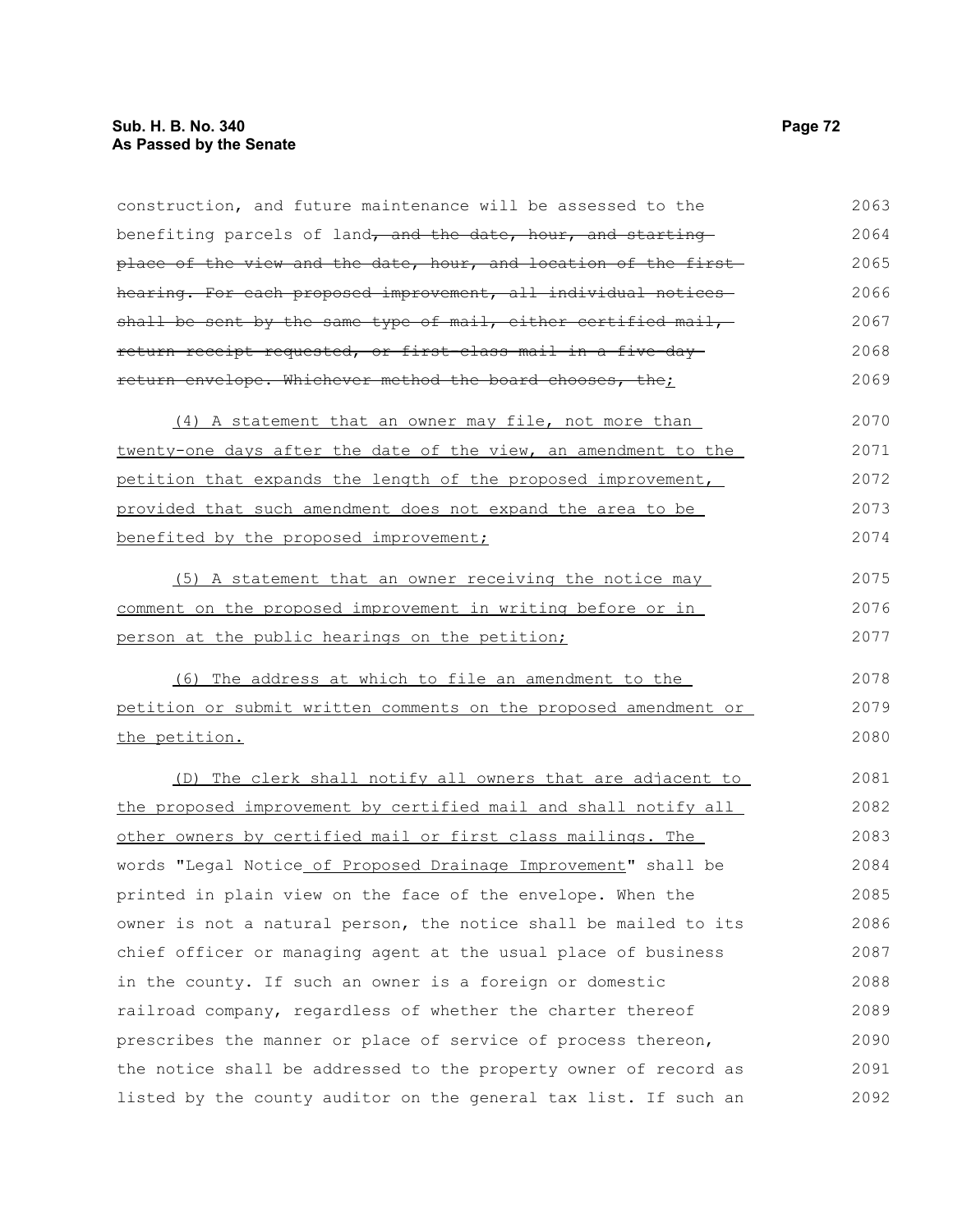### **Sub. H. B. No. 340 Page 73 As Passed by the Senate**

owner other than a railroad company does not maintain a regular place of business in the county, then the notice shall be mailed to the nearest regular place of business of such an owner. The 2093 2094 2095

(E) The clerk shall cause to be published publish a legal notice in at least one newspaper of general circulation in the area affected by the proposed improvement, stating the name and number, if any, of the proposed improvement, the location and nature of the work proposed in the petition, and the date, time, and location of the view and first hearing. If the individual notices are sent by certified mail, the publication-clerk shall be-publish the notice in one issue of such newspaper, and shall not be publish the notice less than thirteen days prior to the date of the view. If the individual notices are sent by firstclass mail in five-day return envelopes, the publication of this clerk shall publish the newspaper notice shall be made in two issues of the newspaper, and the notice shall include a list of the names of all addressees whose individual notices were undelivered. The clerk shall publish the first such publication shall not be less than thirteen days prior to the date of the view, and the second publication shall not be less than six days prior to the date of the view. The publication shall serve as public notice to all owners of the pendency of the improvement whether or not they were individually named and notified. 2096 2097 2098 2099 2100 2101 2102 2103 2104 2105 2106 2107 2108 2109 2110 2111 2112 2113 2114 2115

Proof of notice by publication shall be verified by affidavit of the printer or other person knowing the fact, and the clerk of the board of county commissioners shall prepare a certificate showing the service of the notices by mail, both of which shall be filed with the clerk of the board of county commissioners on or before the day of the first hearing. Notices returned undelivered and receipts shall be kept on file by the clerk as part of the permanent record of the improvement. 2116 2117 2118 2119 2120 2121 2122 2123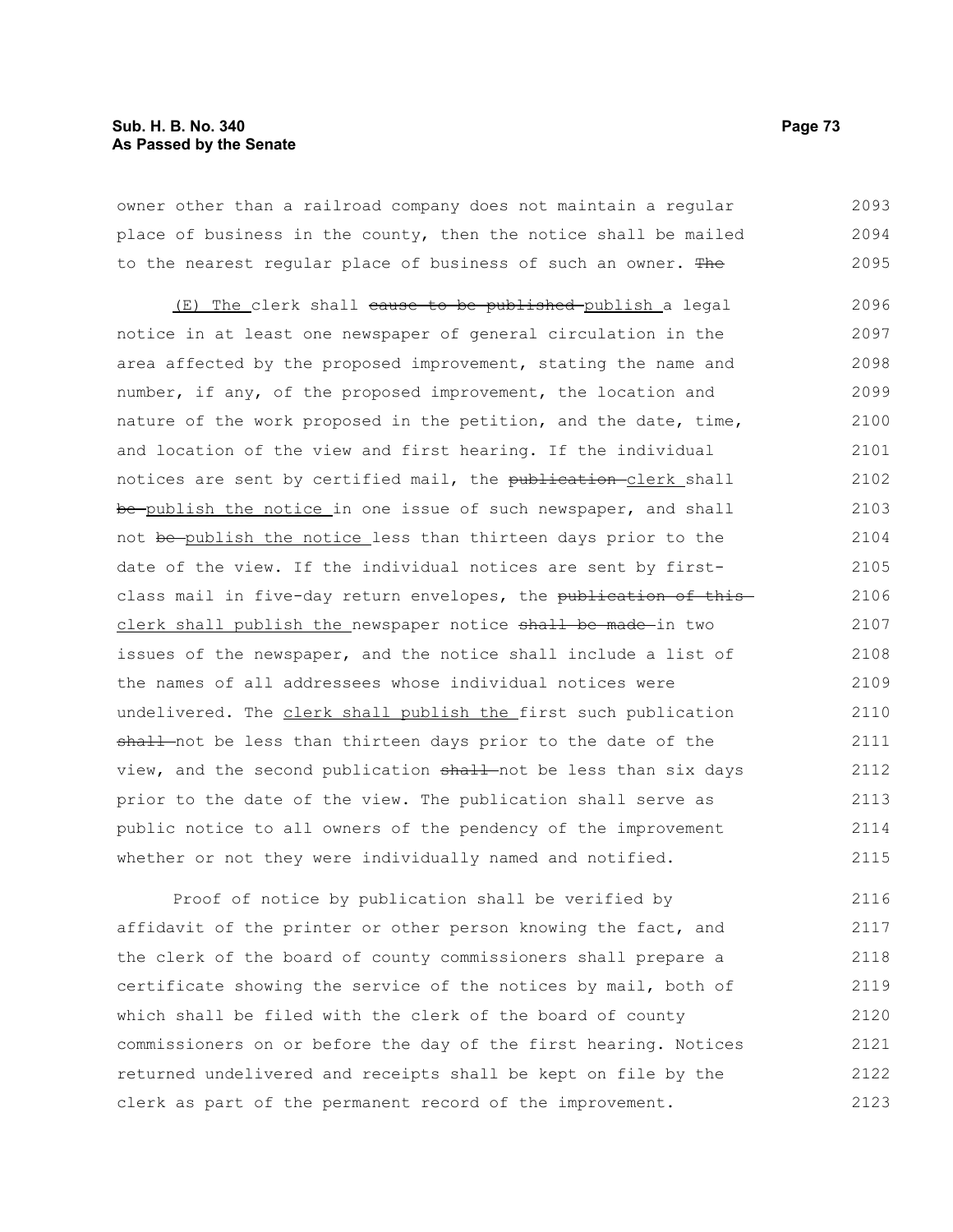# **Sub. H. B. No. 340 Page 74 As Passed by the Senate**

| Sec. 6131.08. Owners Any owner who have has not joined in         | 2124 |
|-------------------------------------------------------------------|------|
| the a petition authorized by filed in accordance with section     | 2125 |
| 6131.04 of the Revised Code and who are in favor of the           | 2126 |
| improvement may file applications requesting that the-            | 2127 |
| improvement be granted and state their reasons therefor. Owners-  | 2128 |
| who are opposed to the improvement may file remonstrances-        | 2129 |
| against the granting of the improvement and state their reasons-  | 2130 |
| therefor. The applications or remonstrances may be filed with     | 2131 |
| the clerk of the board of county commissioners may comment on     | 2132 |
| the proposed improvement at any time before a final order on the  | 2133 |
| petition is made by the board of county commissioners-confirming- | 2134 |
| the assessments and ordering the letting of the contracts for-    | 2135 |
| the construction of the improvement or before a final order is    | 2136 |
| made dismissing the petition. Comments may be made in person at   | 2137 |
| the public hearings on the petition or by filing written          | 2138 |
| comments with the clerk of the board of county commissioners.     | 2139 |
|                                                                   |      |
| Sec. 6131.09. When notified of the filing of a petition           | 2140 |
| authorized by section 6131.04 (A) Upon receiving the notice       | 2141 |
| required under division (A) of section 6131.07 of the Revised     | 2142 |
| Code, the county engineer shall prepare a preliminary estimate-   | 2143 |
| of the cost of report on the proposed improvement. The engineer   | 2144 |
| shall file at the first hearing, as a guide to the commissioners  | 2145 |
| and the petitioners, a preliminary report including his, which    | 2146 |
| shall include all of the following:                               | 2147 |
| (1) A preliminary estimate of the cost, his comment of the        | 2148 |
| proposed improvement;                                             | 2149 |
| (2) Comments on the feasibility of the project, and at            | 2150 |
| (3) A statement of-his the engineer's opinion as to               | 2151 |
| whether benefits from the project are likely to exceed the        | 2152 |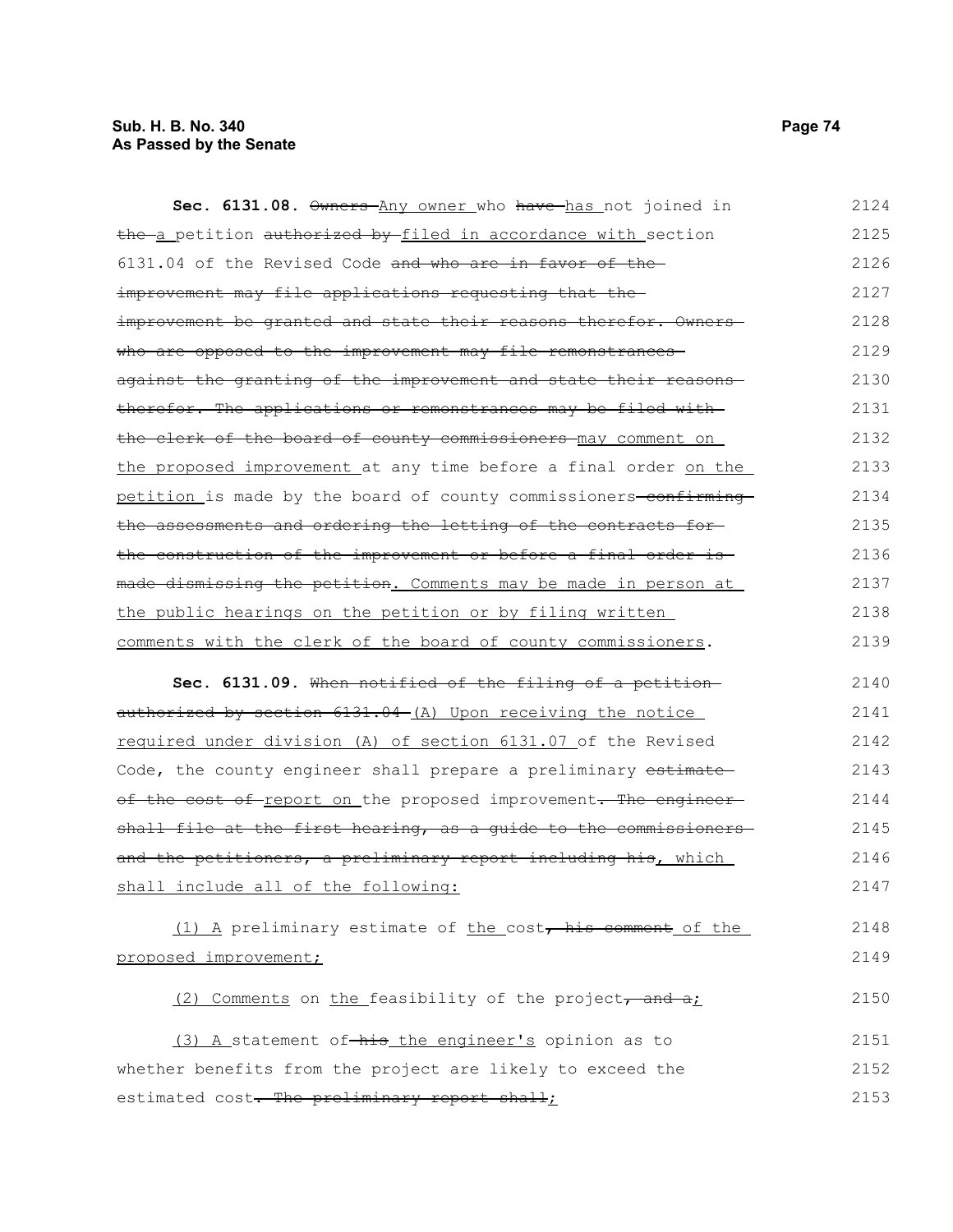# **Sub. H. B. No. 340 Page 75 As Passed by the Senate**

| (4) A list all-of factors apparent to the engineer, both          | 2154 |
|-------------------------------------------------------------------|------|
| favorable and unfavorable to the proposed improvement, so that    | 2155 |
| the petitioners may be informed as to what is involved.           | 2156 |
| (B) In addition to reporting on the improvement as                | 2157 |
| petitioned, the engineer may submit alternate proposals to        | 2158 |
| accomplish the prayer-intent of the petition.                     | 2159 |
| (C) The county commissioners may require the county               | 2160 |
| engineer to file any additional preliminary reports, of whatever  | 2161 |
| nature, that in the opinion of the board will serve as a guide    | 2162 |
| to the board and the petitioners in deciding whether to proceed   | 2163 |
| with the proposed improvement.                                    | 2164 |
| (D) The costs incurred by the engineer in making                  | 2165 |
| preliminary reports may be paid from the bond of the petitioners  | 2166 |
| if the petition is dismissed at the first hearing, and any        | 2167 |
| amount in excess of the bond shall be paid from county funds. If  | 2168 |
| the engineer's costs are not paid from the petitioners' bond,     | 2169 |
| they shall be paid from county funds.                             | 2170 |
| Sec. 6131.10. The board of county commissioners and the           | 2171 |
| (A) On the date established for the view of a proposed            | 2172 |
| improvement, the county engineer or its designated                | 2173 |
| representative shall meet at the designated place near present    | 2174 |
| an overview of the proposed improvement on the day of, using      | 2175 |
| methods and means that the board of county commissioners          | 2176 |
| determines will adequately inform those attending the view fixed- | 2177 |
| as provided in section 6131.07 of the Revised Code and hear the   | 2178 |
| proof offered at that time by any owner affected by about the     | 2179 |
| proposed improvement's location and the drainage issues intended  | 2180 |
| to be addressed by the proposed improvement. The board and the-   | 2181 |
| county engineer or his authorized representative shall go over-   | 2182 |
| and along the line of the proposed improvement and each branch,   |      |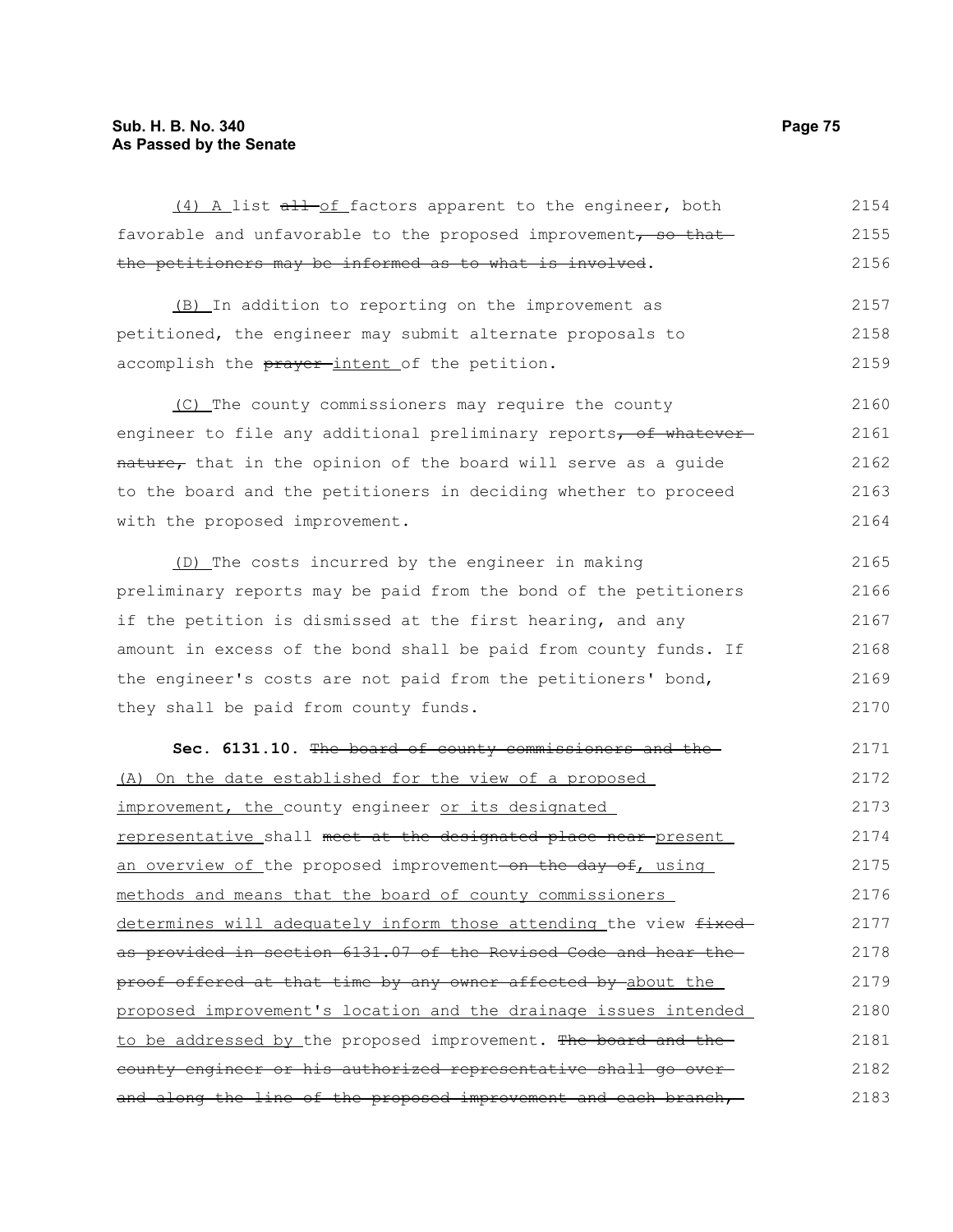# **Sub. H. B. No. 340 Page 76 As Passed by the Senate**

| <del>lateral, or spur mentioned in the petition or in any application-</del> | 2184 |
|------------------------------------------------------------------------------|------|
| filed therefor. The board shall adjourn the view from day to                 | 2185 |
| day, or a longer period, until the view is completed. Upon-                  | 2186 |
| completing the view, the board shall adjourn the further hearing             | 2187 |
| to the place designated by the board, to the day and hour fixed              | 2188 |
| in the notice given. On the day so fixed for the first hearing               | 2189 |
| on the petition, the board shall take up the further hearing on-             | 2190 |
| the petition and on the applications or remonstrances filed. The             | 2191 |
| board shall hear the preliminary report of the county engineer-              | 2192 |
| as provided in section 6131.09 of the Revised Code and shall-                | 2193 |
| hear any evidence offered by any owner for or against the                    | 2194 |
| granting of the proposed improvement or for or against the                   | 2195 |
| granting of any laterals, branches, spurs, or change of route,               | 2196 |
| course, termini, or manner of construction described in the                  | 2197 |
| petition or in any application filed therefor. If any-                       | 2198 |
| applications for branches, laterals, spurs, or change of route-              | 2199 |
| or course are filed after the view, the board shall fix a time               | 2200 |
| to view and shall view them. The first hearing may be adjourned              | 2201 |
| from day to day, or for a longer time that may be reasonable, so             | 2202 |
| that all interested owners may have an opportunity to be heard-              | 2203 |
| <del>for or against</del>                                                    | 2204 |
| (B) Upon a request made by a commissioner or an owner in                     | 2205 |
| <u>the area to be benefited by the proposed improvement, the board</u>       | 2206 |
| of county commissioners shall recess the view and reconvene it               | 2207 |
| at a site along the proposed improvement for the purpose of                  | 2208 |
| gaining additional information about the drainage issues                     | 2209 |
| intended to be addressed by the proposed improvement.                        | 2210 |
| (C) If the area to be viewed is extensive, the board of                      | 2211 |
| commissioners may conduct the view on more than one day and may              | 2212 |
| adjourn from day to day, or a longer period, until the view is               | 2213 |
| completed.                                                                   | 2214 |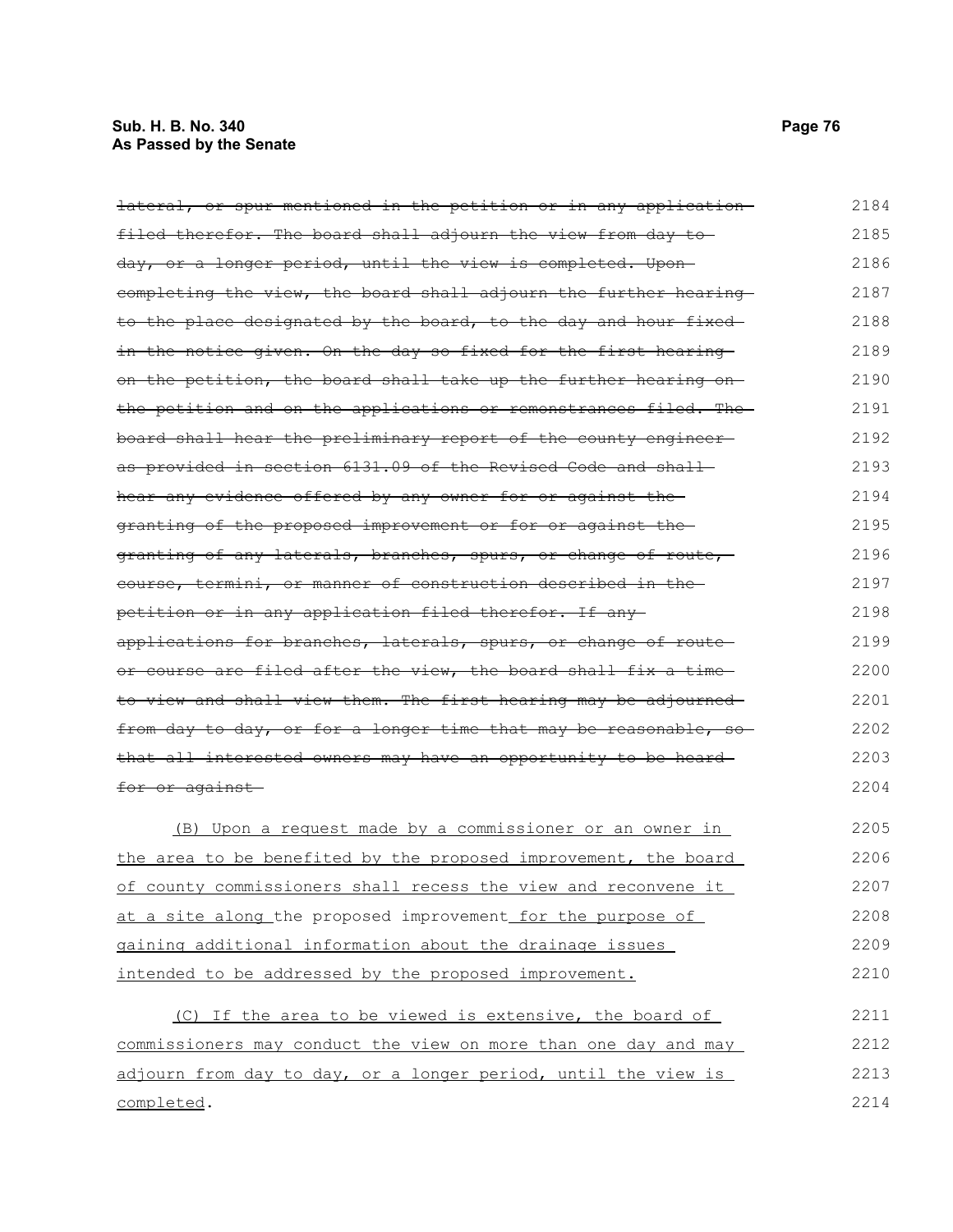| Sec. 6131.101. (A) At the first hearing on a petition for        | 2215 |
|------------------------------------------------------------------|------|
| a proposed improvement, the board of county commissioners shall  | 2216 |
| do both of the following:                                        | 2217 |
|                                                                  |      |
| (1) Hear the preliminary report of the county engineer           | 2218 |
| required under section 6131.09 of the Revised Code;              | 2219 |
| (2) Hear any evidence offered by any owner for or against        | 2220 |
| the granting of the proposed improvement or for or against the   | 2221 |
| granting of any laterals, branches, spurs, or change of route,   | 2222 |
| course, termini, or manner of construction described in the      | 2223 |
| petition or in any amendment.                                    | 2224 |
|                                                                  |      |
| (B) If necessary, the board of county commissioners may          | 2225 |
| recess and continue the hearing on subsequent days as may be     | 2226 |
| reasonable to consider additional information about the proposed | 2227 |
| improvement or so that all interested owners may have an         | 2228 |
| opportunity to comment on the proposed improvement.              | 2229 |
| (C) At the conclusion of the first hearing, the board            | 2230 |
| shall vote to determine whether to proceed with the project      | 2231 |
| survey and design or to dismiss the petition, taking into        | 2232 |
| consideration the petition, the preliminary report, and comments | 2233 |
| on the proposed improvement.                                     | 2234 |
| Sec. 6131.11. (A) If the board of county commissioners, at       | 2235 |
| finds at the conclusion of the first hearing, finds for a        | 2236 |
| proposed improvement that a proposed improvement is not          | 2237 |
| necessary, or finds that a proposed improvement will not be      | 2238 |
| conducive to the public welfare, or finds-that the estimated     | 2239 |
| cost of a-the proposed improvement will exceed the benefits to   | 2240 |
|                                                                  |      |
| be derived if it is constructed, the board shall dismiss the     | 2241 |
| petition for the proposed improvement and enter its findings     | 2242 |
| upon its journal.                                                | 2243 |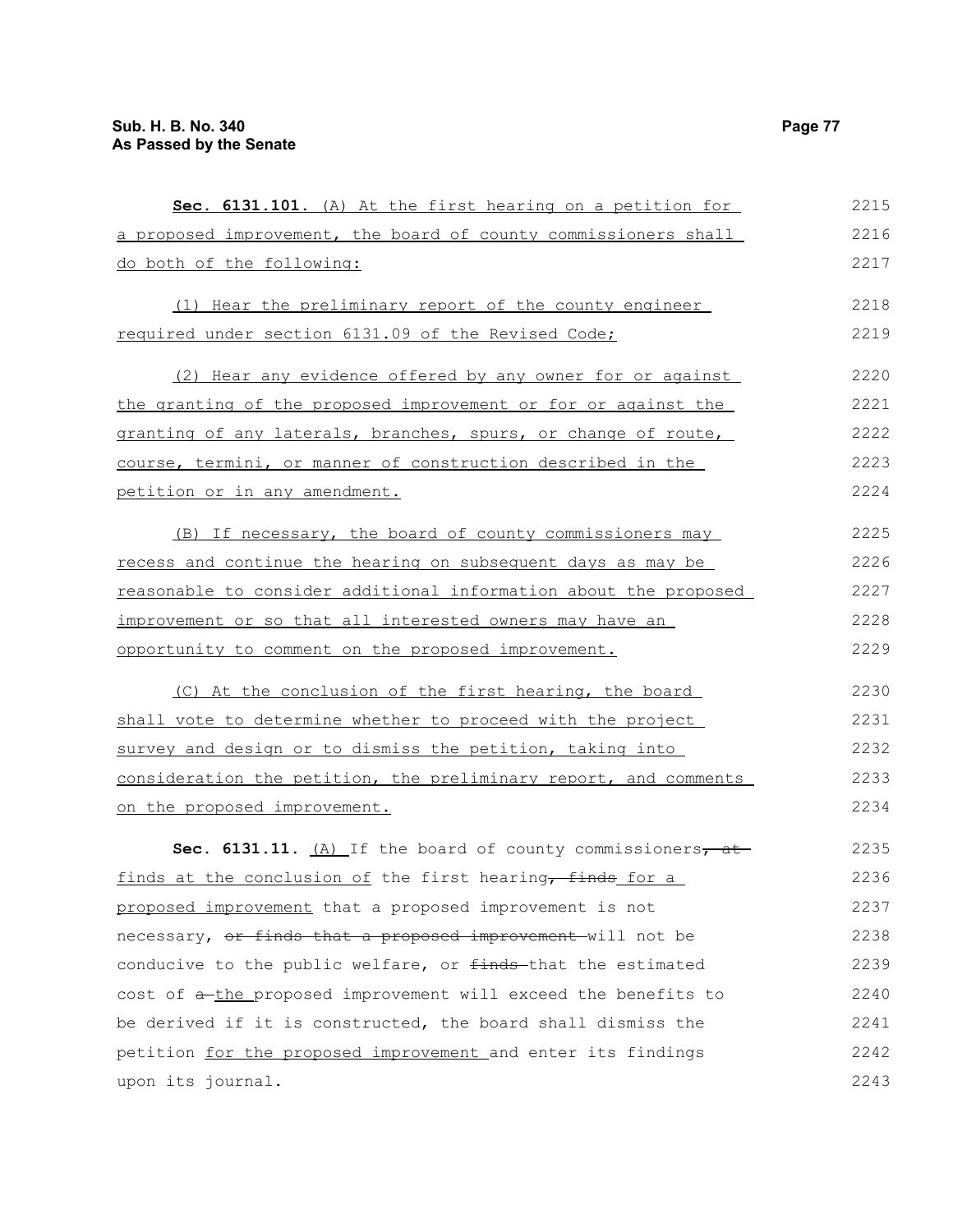### **Sub. H. B. No. 340 Page 78 As Passed by the Senate**

(B) Any owner who is affected by the order of dismissal may appeal to the court of common pleas of the county in which the petition was filed, as provided in sections 6131.12 to 6131.64 of the Revised Code. If no appeal is filed within twenty-one-thirty days<sub> $\tau$ </sub> pursuant to section 6131.25 of the Revised Code, the petitioner bond shall pay cover all the costs incurred in the proceedings and the . Any remaining funds from the bond shall be-released returned to the petitioner. (C) An order issued by the board under this section is effective on the day of the hearing at which the board issued it. **Sec. 6131.12.** If (A) At the conclusion of the first hearing on a petition for a proposed improvement, the board of county commissioners may decide to proceed with the project survey and design for a proposed improvement if the board finds that all of the following: (1) That a proposed improvement is necessary and that it will be; (2) That the proposed improvement is conducive to the public welfare, and if the board is; (3) That it is reasonably certain that the <del>cost thereof</del> benefits of the proposed improvement will be less than the benefits, it may grant the prayer of the petition. When deciding whether to grant the prayer of the petition, the outweigh its costs. (B) The board shall give consideration to the protection of environmentally significant areas when those areas could be adversely affected by the construction of the proposed 2244 2245 2246 2247 2248 2249 2250 2251 2252 2253 2254 2255 2256 2257 2258 2259 2260 2261 2262 2263 2264 2265 2266 2267 2268 2269 2270 2271

improvement and, if necessary, to alternative plans providing 2272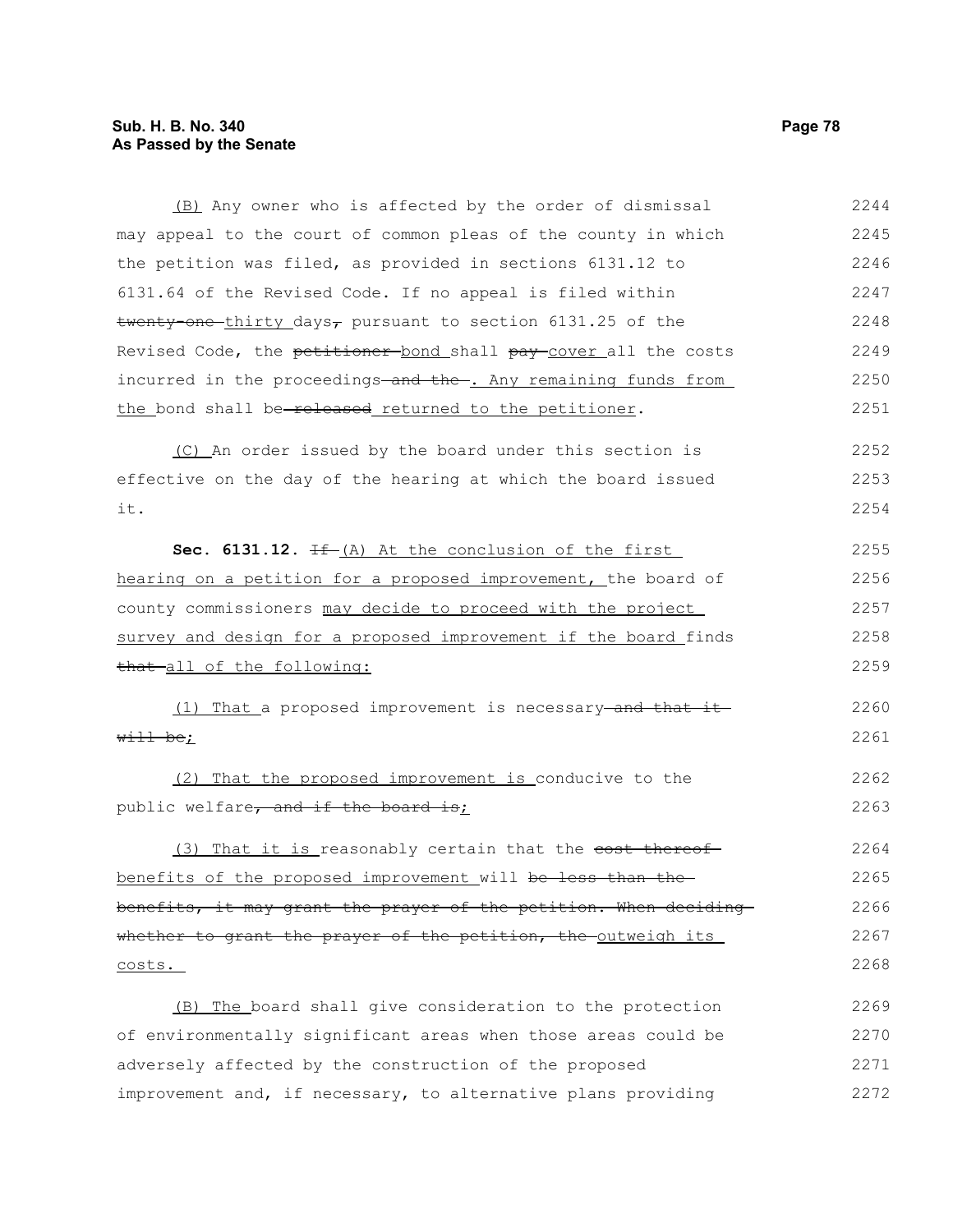for that protection as well as for construction of the proposed improvement. Upon granting the prayer of the (C) After deciding to proceed with a petition for a proposed improvement, the board shall determine do all of the following: (1) Determine the route and termini of the proposed improvement and of the branches, spurs, and laterals thereof and the manner of constructing the same. On any petition for any improvement of a ditch, drain, watercourse, or levee, the The board, without request or application, may by its order change either terminus of the proposed improvement or the route thereof if it finds that the change is necessary to accomplish the purposes of the improvement. An order issued by the board underthis section granting the prayer of the petition is effective on the day of the hearing at which the board issued it. Upon granting the petition, the board shall order the county auditor to transfer from the general revenue funds of the county, not otherwise appropriated, to the general drainage improvement fund an amount not more than twenty-five per cent of the engineer's preliminary estimate. After the twenty-one day period for appeal, as provided in section 6131.25 of the Revised Code, has expired and no appeal has been taken, and as soon as the transfer of funds has been authorized, the board shall order (2) Order the county engineer to prepare the reports, 2273 2274 2275 2276 2277 2278 2279 2280 2281 2282 2283 2284 2285 2286 2287 2288 2289 2290 2291 2292 2293 2294 2295 2296

plans, and schedules as provided in sections 6131.01 to 6131.64 of the Revised Code this chapter. It shall fix 2297 2298

(3) Set a date for the filing of the reports, plans, and schedules by the engineer, allowing such time as is necessary for the preparation of the reports, plans, and schedules by the 2299 2300 2301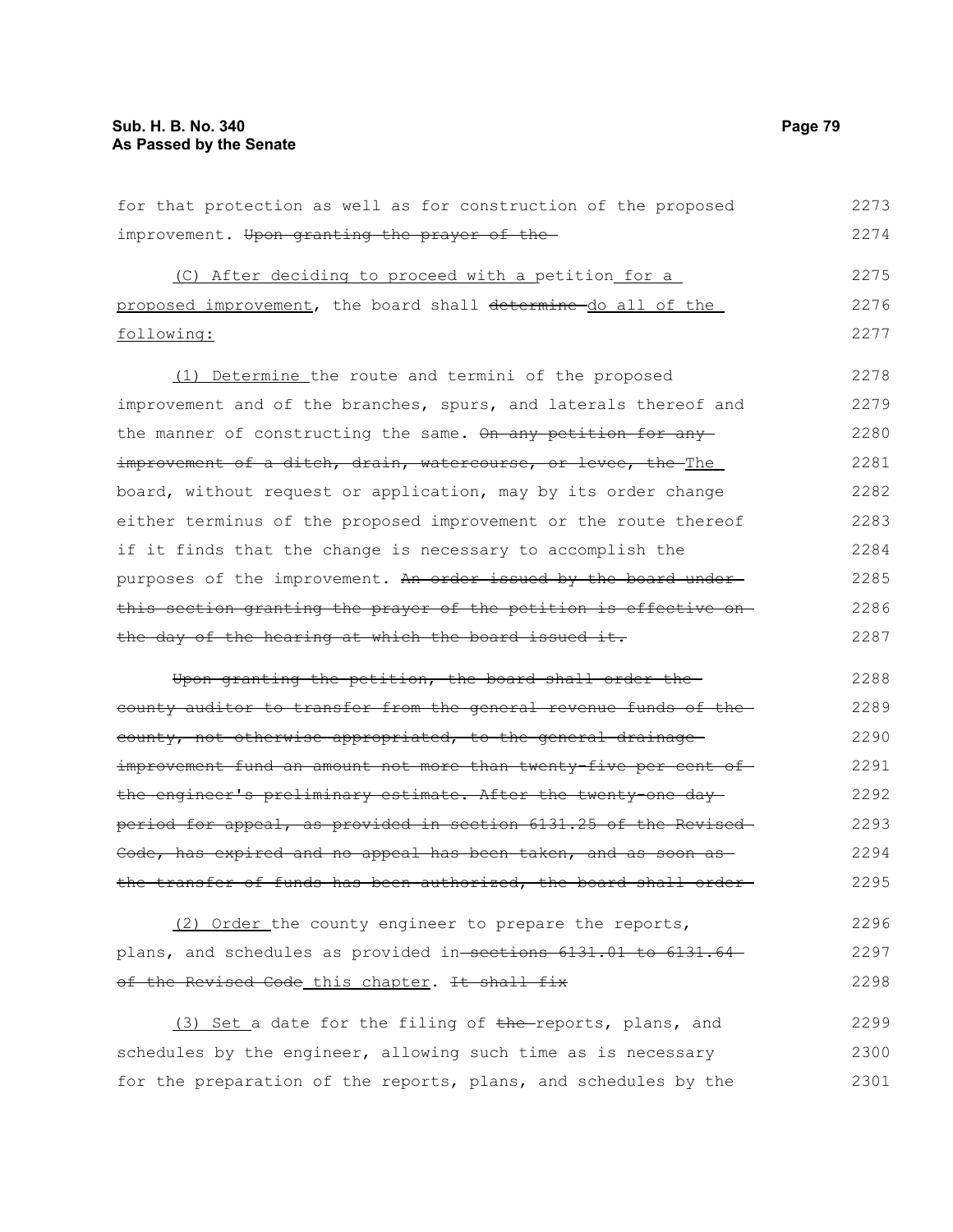engineer, and such time may be extended from time to time by the board. 2302 2303

The board shall adjourn the hearing on the improvement tothe date that it has fixed for the filing of the reports, plans, and schedules by the engineer and adjourn the proceedings fromtime to time, if necessary, thereafter. No change in the routeor termini of any proposed improvement shall be made, nobranches, laterals, or spurs shall be granted, and no change shall be made in the nature of the work proposed after the first hearing is completed, except upon application of an interested owner affected by the proposed improvement and upon notice given to all owners affected by the change, as provided in sections 6131.01 to 6131.64 of the Revised Code. All the findings and orders of the board shall be entered in its journal. The route of an improvement shall so far as practicable be-2304 2305 2306 2307 2308 2309 2310 2311 2312 2313 2314 2315 2316

located so as to avoid running the improvement diagonally across property and shall where practicable follow property lines, section lines, and lines of public highways, but where the lineof a public highway is followed, approval must be obtained from the agency owning the highway. 2317 2318 2319 2320 2321

(D) After the thirty-day period for appeal provided under section 6131.25 of the Revised Code has expired and no appeal has been filed, the board may order the county auditor to transfer funds of the county not otherwise appropriated to the appropriate drainage improvement fund. The board shall not appropriate an amount that exceeds twenty-five per cent of the engineer's preliminary cost estimate. 2322 2323 2324 2325 2326 2327 2328

(E) If the board <del>finds for the d</del>ecides to proceed with a petition for a proposed improvement, and if the improvement is being undertaken through the joint efforts and cooperation of 2329 2330 2331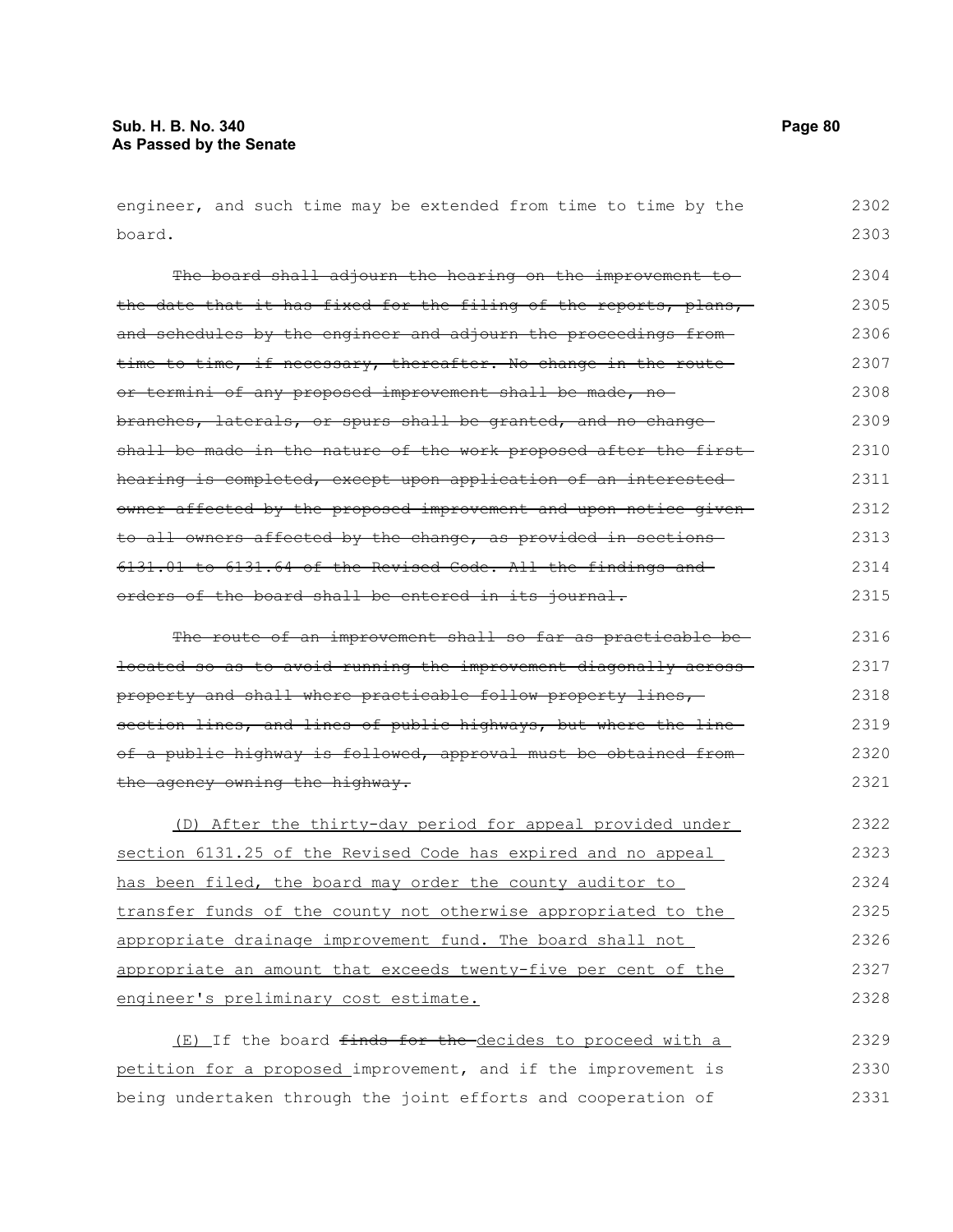the board and any federal or state agency, and if the federal regulations, state agency rules, or other procedures of the cooperating agency are in conflict with Chapter 6131. of the Revised Code with respect to the procedures for the preparing of contracts, the issuing of bids, the making of awards, and generally the administering of the contracts, the board may adopt the federal regulations, state agency rules, or procedures in those areas where conflict exists and proceed with the improvement in accordance with the requirements of the federal regulations, state agency rules, or procedures. 2332 2333 2334 2335 2336 2337 2338 2339 2340 2341

| (F) The board shall enter all of its findings and orders        | 2342 |
|-----------------------------------------------------------------|------|
| in the board's journal. An order issued by the board under this | 2343 |
| section granting the intent of the petition is effective on the | 2344 |
| day of the hearing at which the board issued it.                | 2345 |

Sec. 6131.13. The board of county commissioners-may hearand determine at the same time and under one petition, uponproper averments, the following questions: 2346 2347 2348

(A) The locating of a new ditch, drain, or watercourse, or one partly old and partly new, or one partly open and partly tiled; 2349 2350 2351

(B) The deepening, widening, straightening, boxing, tiling, or changing of the route or course of, or the altering in any manner of, an old ditch, drain, or watercourse; 2352 2353 2354

(C) The connecting into a single system of two or more improvements. 2355 2356

The board, on application of owners interested or at its own discretion, may consolidate and treat as a petition for one improvement petitions pending at the same time for two or more separate improvements which connect with each other, or which 2357 2358 2359 2360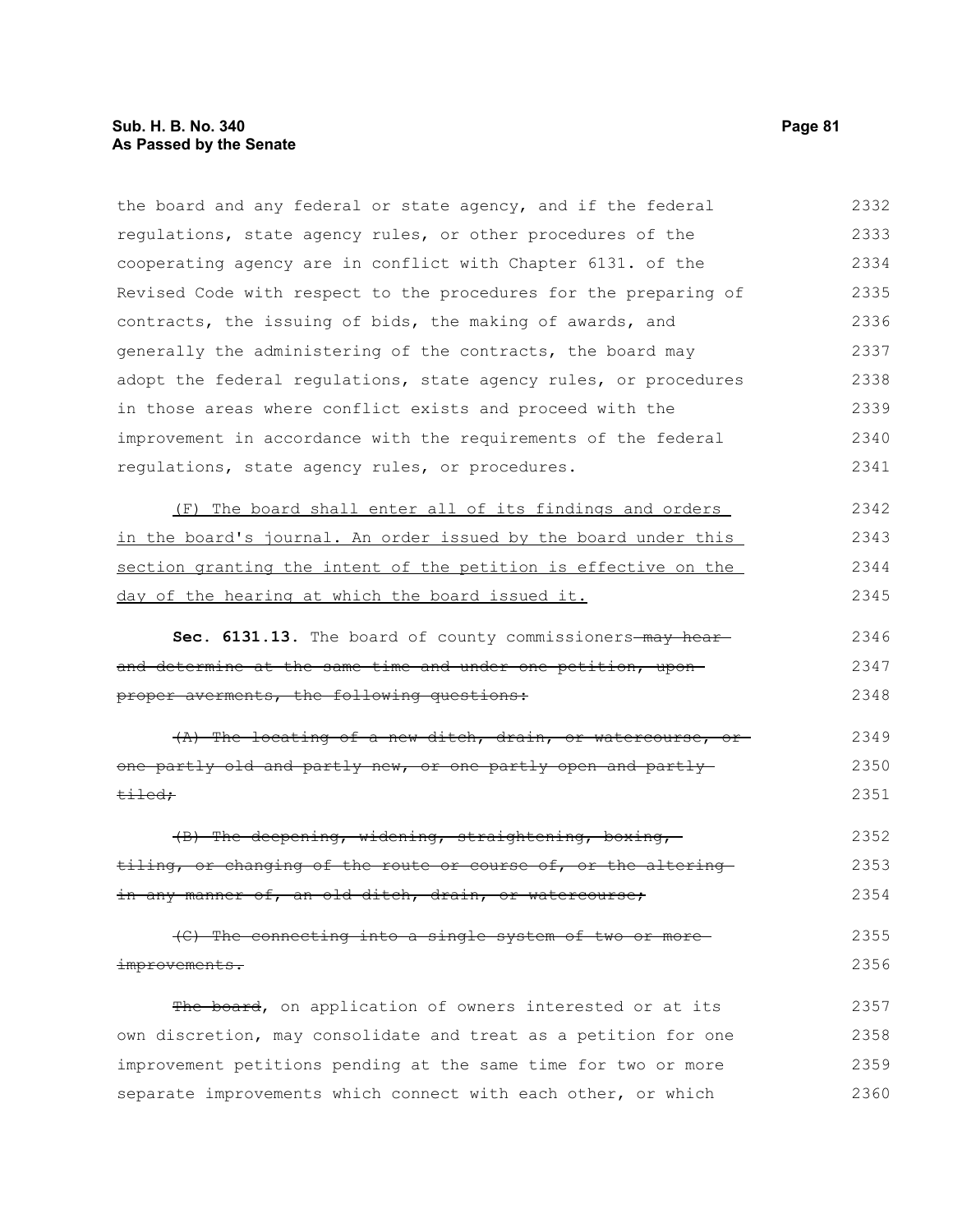serve common territory, or which can readily be combined into one system. In case of such consolidation, the board shall enter its action upon its journal, and if necessary, it shall order the county engineer to re-estimate and make such further reports and schedules as are necessary upon its order consolidating the improvements. If two or more improvements are consolidated, the proceedings after consolidation shall be the same as if all the matters were petitioned for in one petition. Sec. 6131.14. The (A) Upon the board's determination to proceed with the project survey and design on a proposed improvement under section 6131.12 of the Revised Code, the clerk of the board of county commissioners shall contify immediately forward a copy of the board's findings and orders to the county engineer-immediately, after the requirements of section 6131.12 of the Revised Code have been met, a copy of the findings and orders of the board of county commissioners in favor of an improvement. (B) The county engineer shall make the do all of the following: (1) Conduct all necessary survey surveys for the proposed improvement. The engineer shall make; (2) Prepare plans for structures $\tau_L$ (3) Create maps showing the location of the land proposed to be assessed, and profiles showing the cuttings and gradient;  $(4)$  Prepare construction drawings of the improvement-andshall make; (5) Prepare an estimate of the cost of the construction of the improvement, which shall include actual construction cost, 2361 2362 2363 2364 2365 2366 2367 2368 2369 2370 2371 2372 2373 2374 2375 2376 2377 2378 2379 2380 2381 2382 2383 2384 2385 2386 2387 2388

the cost of engineering, the cost of the first year maintenance, 2389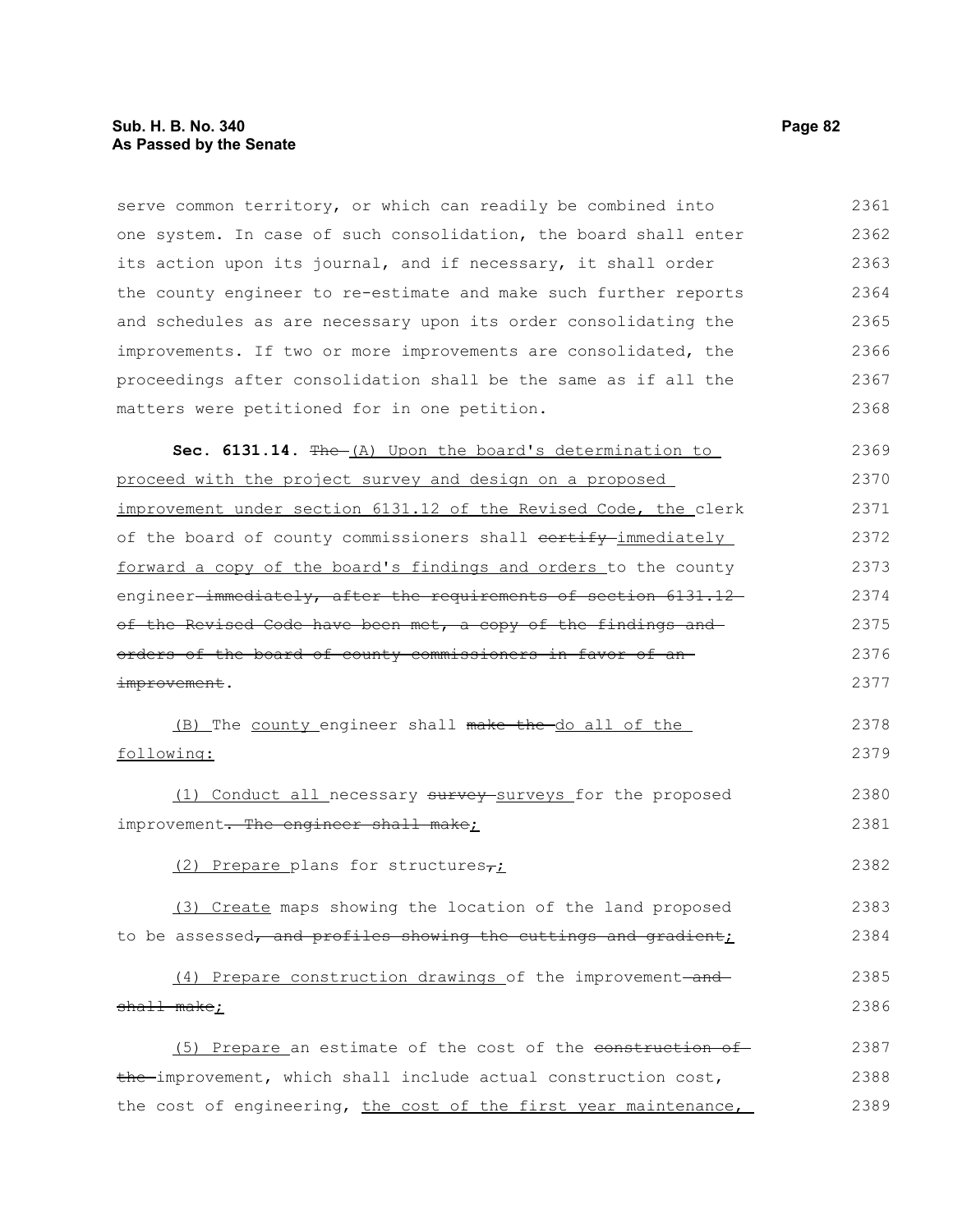| and the cost of notices, publication, and other incidental      | 2390 |
|-----------------------------------------------------------------|------|
| expenses. The If applicable, the engineer shall may recommend   | 2391 |
| the maintenance district in which the improvement shall be      | 2392 |
| placed. The assessment of the improvement for maintenance for   | 2393 |
| one year shall be added to the cost of construction in making   | 2394 |
| the actual assessment and-shall be credited to the maintenance  | 2395 |
| fund of the district.                                           | 2396 |
| (6) Prepare a schedule of damages that includes both of         | 2397 |
| the following:                                                  | 2398 |
| (a) An estimate of the value of land or other property          | 2399 |
| necessary to be acquired through purchase or voluntary transfer | 2400 |
| or appropriated in accordance with section 163.01 to 163.62 of  | 2401 |
| the Revised Code, and a description of that land or other       | 2402 |
| property;                                                       | 2403 |
| (b) An estimate of the total damages to be sustained by         | 2404 |
| owners as a result of the construction and subsequent           | 2405 |
| maintenance of a proposed improvement, along with the name and  | 2406 |
| address of each owner that is alleged to be damaged, the amount | 2407 |
| of each owner's estimated damages, and an explanation of each   | 2408 |
| owner's injury.                                                 | 2409 |
| (C) The county engineer shall set proper construction-          | 2410 |
| stakes and shall note the intersection of the line of the-      | 2411 |
| improvement with the apparent land boundaries of separate-      | 2412 |
| owners, township and county lines, natural landmarks, road-     | 2413 |
| erossings, or other lines or marks. The engineer shall take and | 2414 |
| note any necessary levels off the line of the improvement to    | 2415 |
| determine the area of the land subject to drainage.             | 2416 |
| The engineer shall also establish, at intervals of not-         | 2417 |
| less than one in each mile, in the most practicable permanent-  | 2418 |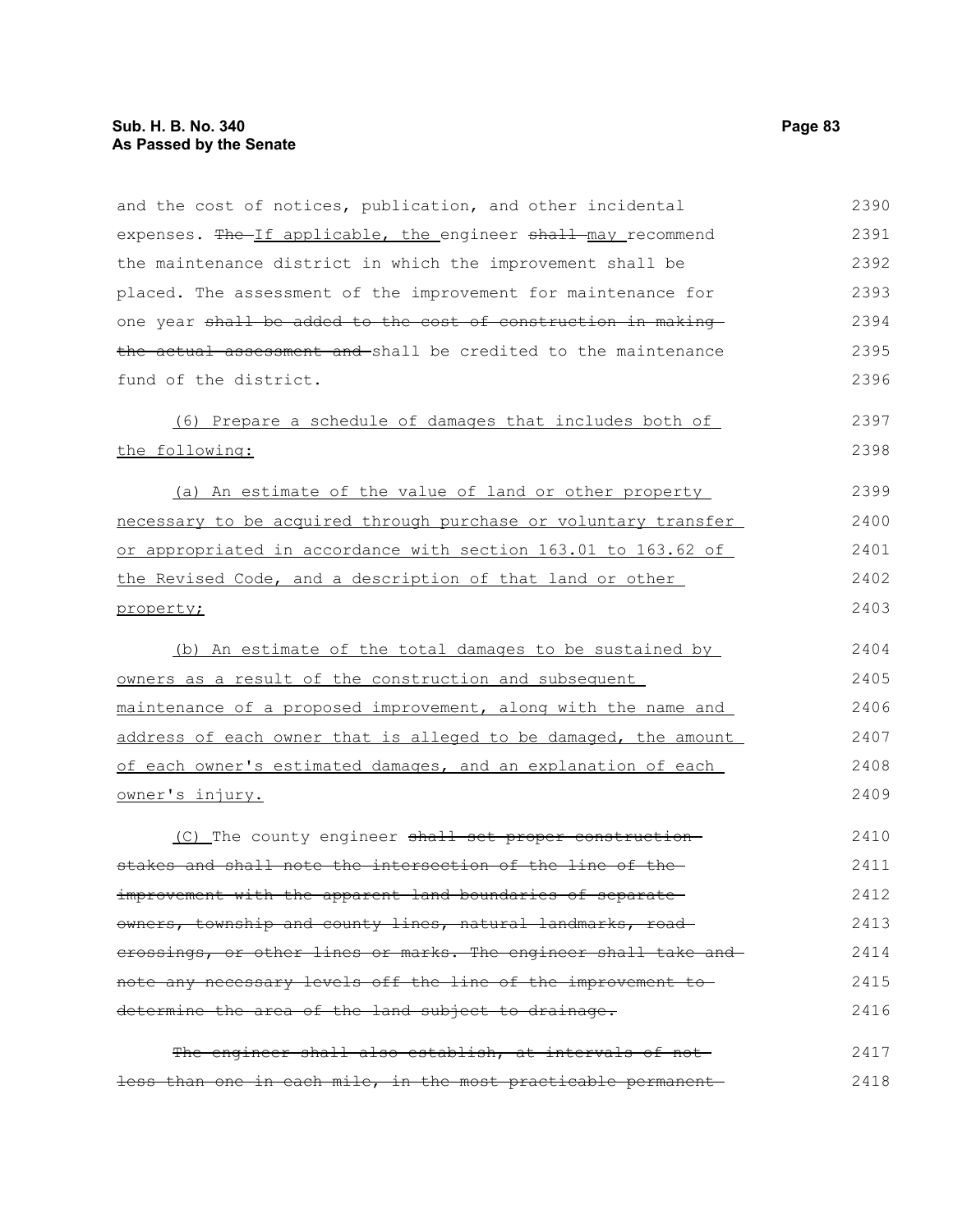#### **Sub. H. B. No. 340 Page 84 As Passed by the Senate**

form, and in locations where destruction or disturbance is improbable, bench marks from which the original levels of the improvement can be established. The bench marks and all levelsof the improvement shall be based upon some established elevation of the geological survey of the United States, if any, in the county, and the relation of any assumed elevation used by the engineer in the work upon any improvement to the elevation established by the geological survey shall be accurately stated in the engineer's report. The engineer shall make a plan of the work proposed to be done, which shall show the grade, the depth, the excavating to be done, the location of the permanent bench marks and their actual elevation based on the most recent United States geological survey data above or below the base elevation used, and such other data as in the judgment of the engineer will aid in retracing lines, levels, or other features of the improvement. The plan shall indicate the profile and the nature of the excavation. 2419 2420 2421 2422 2423 2424 2425 2426 2427 2428 2429 2430 2431 2432 2433 2434 2435

As soon as the engineer has completed the maps, profiles,and plans for the improvement, the (D)(1) The engineer shall transmit copies thereof of the construction drawings to the director of natural resources, the director of transportation when a state highway is affected, and the board of directors of any conservancy district within which any part of the lands or streams affected by the proposed improvement may lie. 2436 2437 2438 2439 2440 2441 2442

(2) The director of natural resources, the director of transportation, and the board of directors of the conservancy district shall review the plans submitted and within thirty days file with the county engineer a report indicating approval or, in case that approval cannot be given, a report with recommendations. 2443 2444 2445 2446 2447 2448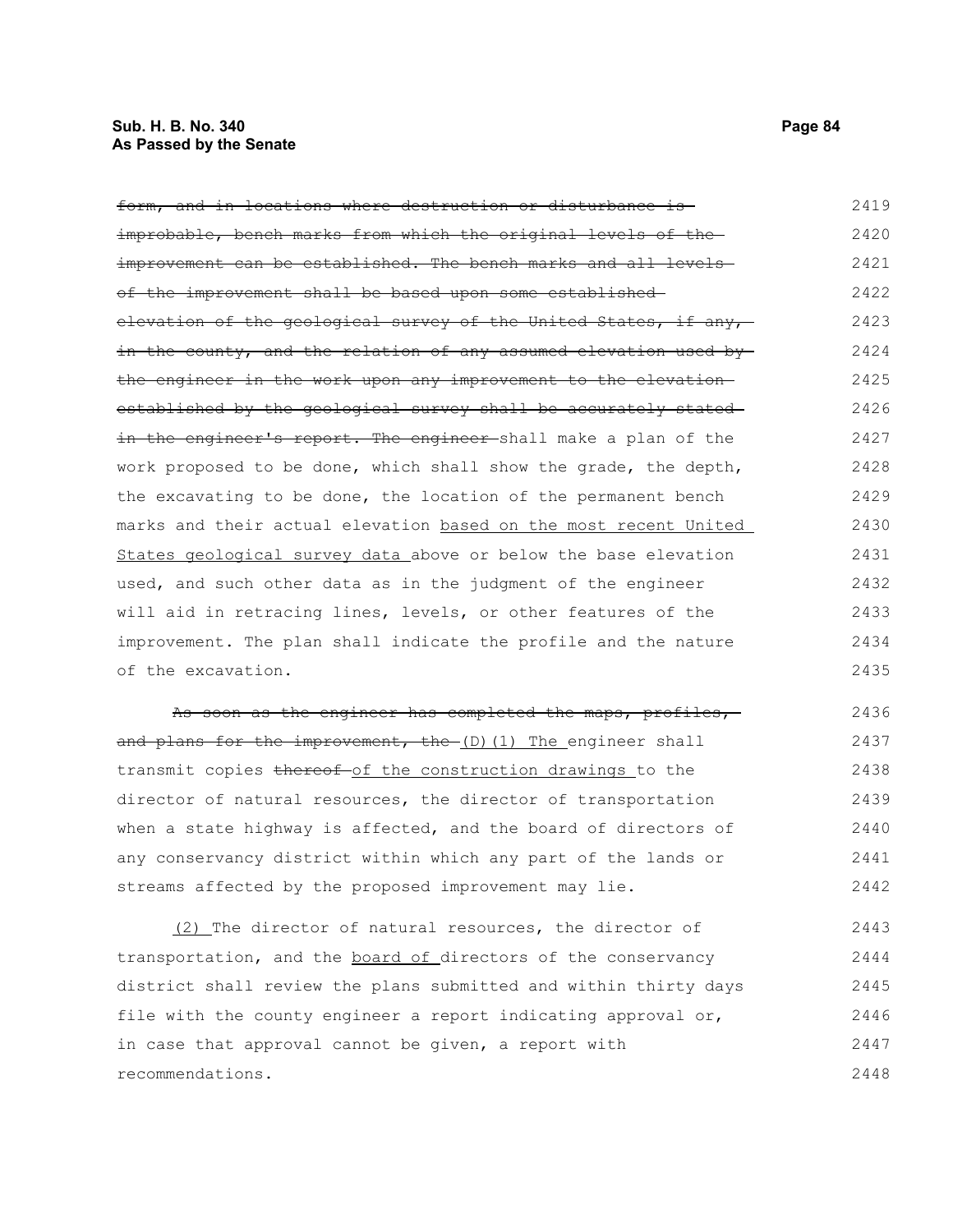### **Sub. H. B. No. 340 Page 85 As Passed by the Senate**

(3) The approval or report with recommendations, which, where appropriate, shall include recommendations regarding the use of best management practices that are consistent with the prayer of the petition, shall be transmitted by the engineer to the board of county commissioners, who shall take notice of the approval or recommendations and shall authorize the engineer to make any changes or alterations that in the judgment of the board are necessary or desirable. 2449 2450 2451 2452 2453 2454 2455 2456

(4) Upon receipt of approval of the plans by the director of natural resources, the director of transportation, and the board of directors of any conservancy districts affected, or upon completion of any changes authorized by the board of county commissioners, the engineer shall file the construction drawings with the clerk of the board of county commissioners-all maps, profiles, and plans as provided by this section. 2457 2458 2459 2460 2461 2462 2463

(E) The engineer shall prepare specifications for the construction of the improvement. The engineer shall specify awidth of temporary easement for construction purposes. The specifications shall provide for- that include all of the following:

(1) The route of an improvement, which, as practicable as possible, shall be located to avoid running the improvement diagonally across property and to follow property lines, section lines, and lines of public highways. However, where the line of a public street or highway is followed, approval must be obtained from the governmental entity owning the street or highway. 2469 2470 2471 2472 2473 2474 2475

(2) The width of the temporary easement for construction required for the improvement. The specifications shall require the temporary easement to include spreading and leveling of 2476 2477 2478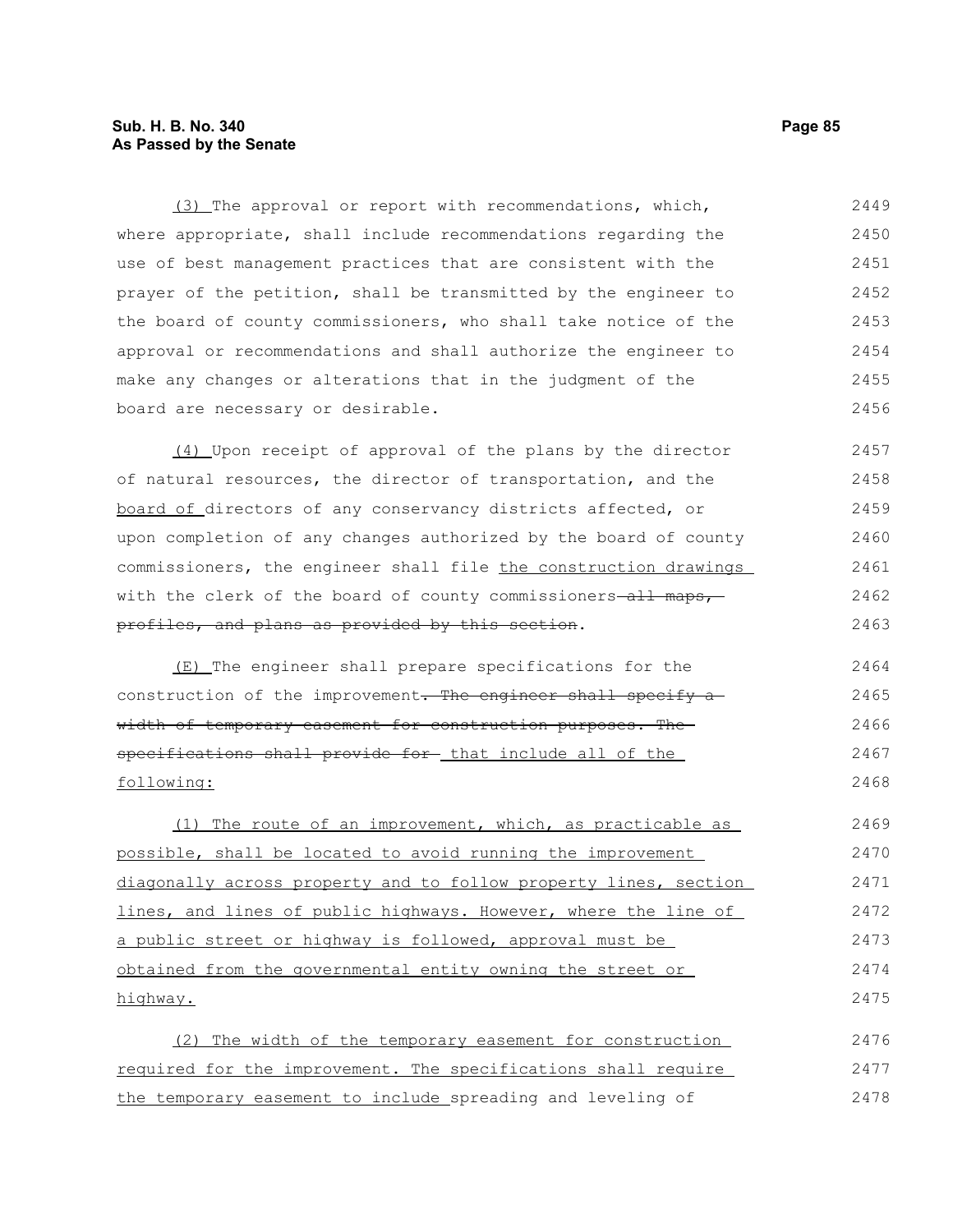| more than seventy-five feet from the top of the bank.            | 2480 |
|------------------------------------------------------------------|------|
| (3) The width of the permanent easement required for the         | 2481 |
| improvement. The specifications shall provide for erosion and    | 2482 |
| sediment control through the establishment of a sod or seeded    | 2483 |
| strip not fewer than four-ten feet nor more than fifteen feet    | 2484 |
| wide, measured at right angles to the top of the ditch bank, on  | 2485 |
| both sides of the ditch, except where suitable vegetative cover  | 2486 |
| exists. The strip or other such controls shall be considered a   | 2487 |
| part of the permanent improvement. Sod                           | 2488 |
| (F) The county engineer shall provide to the county              | 2489 |
| auditor the acreages of sod or seeded strips established and     | 2490 |
| maintained in excess of four feet under this section and the     | 2491 |
| county auditor shall be compensated for by their removal-remove  | 2492 |
| the entire amount of each sod or seeded strip from the taxable   | 2493 |
| valuation of the property of which they are a part. The engineer | 2494 |
| shall make estimates of the cost of excavating and of the cost-  | 2495 |
| of material and may divide the construction of the improvement   | 2496 |
| into construction areas as considered expedient.                 | 2497 |
| (G) The engineer shall make a note of all fences,                | 2498 |
| floodgates, culverts, or bridges that will be removed in         | 2499 |
| constructing the improvement and of all culverts or bridges that | 2500 |
| must be adjusted or the channel of which must be enlarged to     | 2501 |

spoil banks and shall prohibit the temporary easement from being

construct the improvement. (H) In estimating the cost of an improvement, the engineer may include the cost of installing gates in fences on the reserved right-of-way where needed to provide access for maintenance. The gates shall be kept locked when requested by the owner and shall be considered a part of the original 2502 2503 2504 2505 2506 2507

improvement and subject to maintenance as provided by sections 2508

2479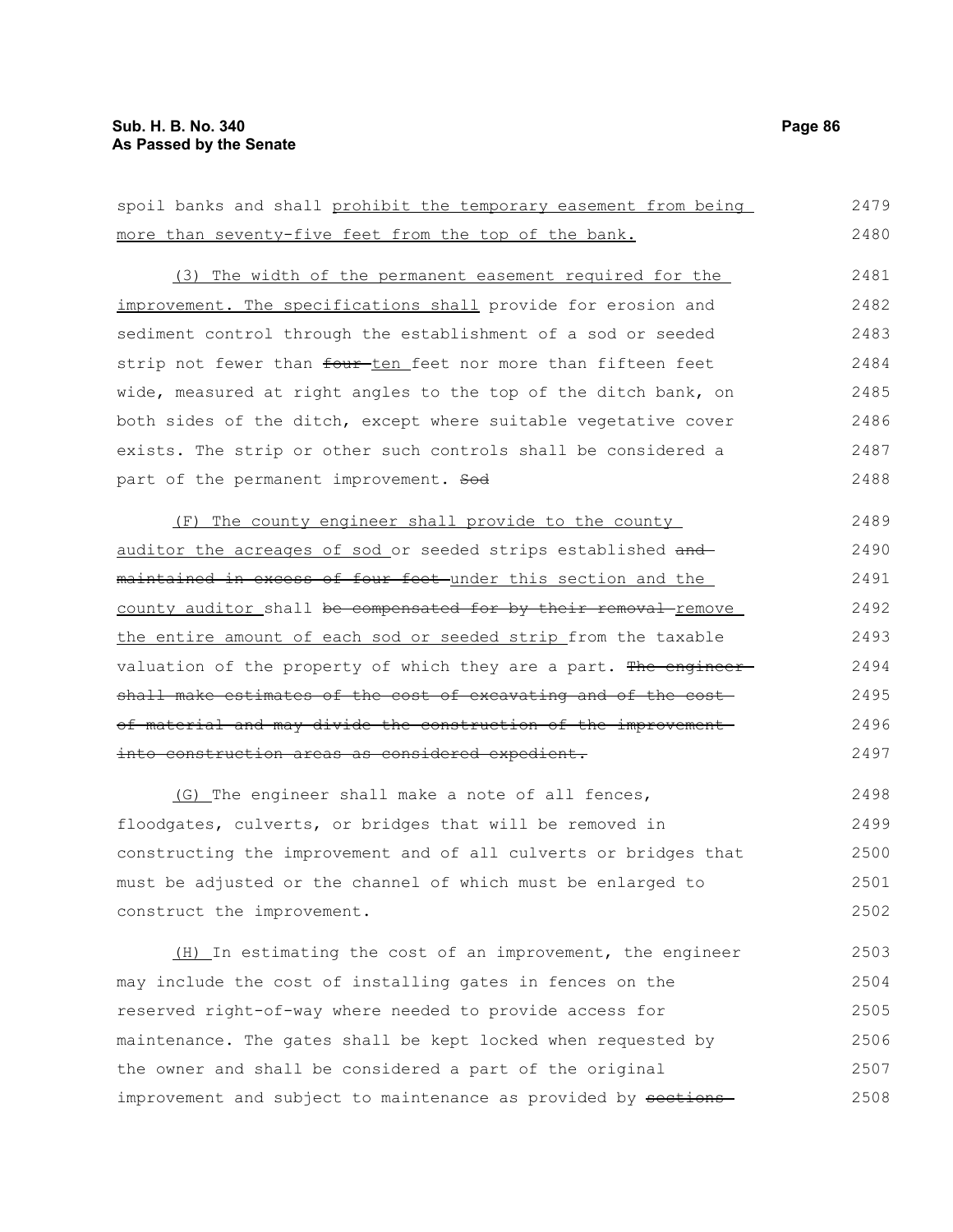6137.01 to 6137.12 Chapter 6137. of the Revised Code. (I) The engineer shall make an estimate of the cost of inspecting the work as it progresses and shall, with the assistance of the prosecuting attorney, prepare forms for contracts with bidders and forms of bid guaranties that meet the requirements of section 153.54 of the Revised Code. (J) Upon the acceptance of the contract work, the engineer shall file with the county recorder  $a$ -all of the following: (1) A property plat showing the general-owners of record and parcel numbers along the drainage improvement;  $(2)$  The location of the improvement-and  $a<sub>i</sub>$ (3) A statement describing the width of the permanent easement for maintenance as provided for in section 6137.12 of the Revised Code; (4) An affidavit listing the owners of record, complete property descriptions, and parcel numbers subject to the permanent easement. The engineer shall note the property plat in the affidavit. The engineer shall include the permanent easement in the county's geographic information systems or other mapping system, if available. The The engineer shall make an itemized bill of the costs and expenses incurred in the proper discharge of duties set forth in this section and shall file the maps, profiles, plans, schedules, and reports with the clerk of the board of county commissioners upon completing them. Sec. 6131.15. (A) The county engineer shall estimate the prepare a schedule of assessments that includes all of the 2509 2510 2511 2512 2513 2514 2515 2516 2517 2518 2519 2520 2521 2522 2523 2524 2525 2526 2527 2528 2529 2530 2531 2532 2533 2534 2535 2536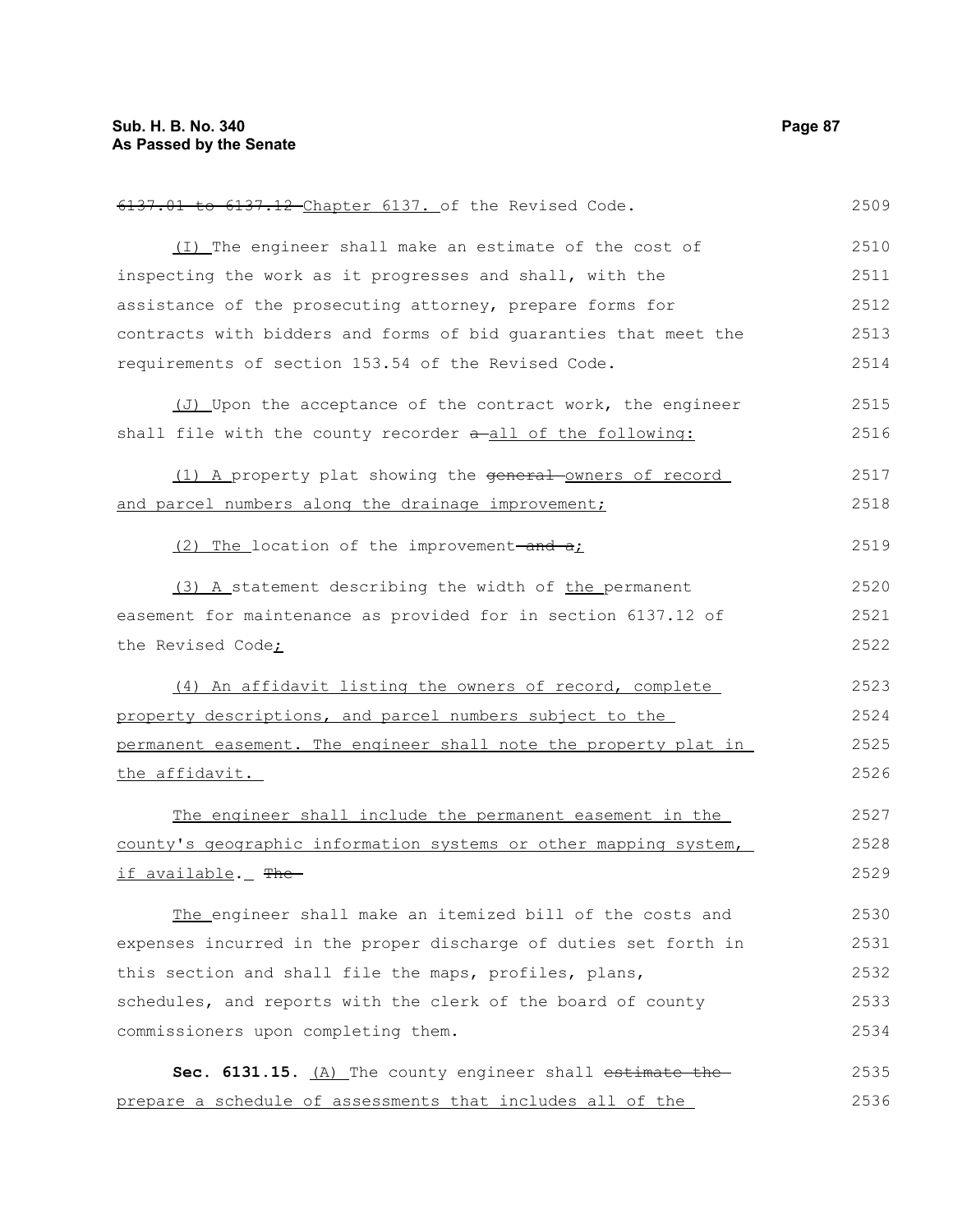| following:                                                       | 2537 |
|------------------------------------------------------------------|------|
| (1) The name and address of each private owner of land and       | 2538 |
| a description of the land to be benefited by the proposed        | 2539 |
| improvement. The engineer shall obtain the names and addresses   | 2540 |
| from the tax duplicates of the county. The engineer shall obtain | 2541 |
| the description from the county recorder's office. For purposes  | 2542 |
| of the description the county recorder shall not require a metes | 2543 |
| and bounds survey.                                               | 2544 |
| The amount of the estimated assessment to be assessed<br>(2)     | 2545 |
| to each tract of land. An assessment shall not be less than ten  | 2546 |
| dollars. The total amount of the estimated assessments,          | 2547 |
| including the total estimated assessments allocated to public    | 2548 |
| corporations and the state, shall equal the estimated cost of    | 2549 |
| the proposed improvement.                                        | 2550 |
| (3) An explanation of each assessment that is for purposes       | 2551 |
| other than drainage;                                             | 2552 |
| (4) The benefits accruing to public corporations political       | 2553 |
| subdivisions and any department, office, or institution of the   | 2554 |
| state. The engineer shall determine the estimated cost of the    | 2555 |
| improvement that each public corporation political subdivision   | 2556 |
| and any department, office, or institution of the state shall be | 2557 |
| assessed by reason of the benefit to public health, safety,      | 2558 |
| convenience, the environment, wildlife, recreation, and welfare, | 2559 |
| or as the means of improving any street, road, or highway under  | 2560 |
| the control or ownership of any public corporation-political     | 2561 |
| subdivision or any department, office, or institution of the     | 2562 |
| state, or for benefit to any land owned by any public            | 2563 |
| corporation or any department, office, or institution of the     | 2564 |
| state. The engineer shall prepare a schedule of assessments      | 2565 |
| containing the name and address of each public corporation-      | 2566 |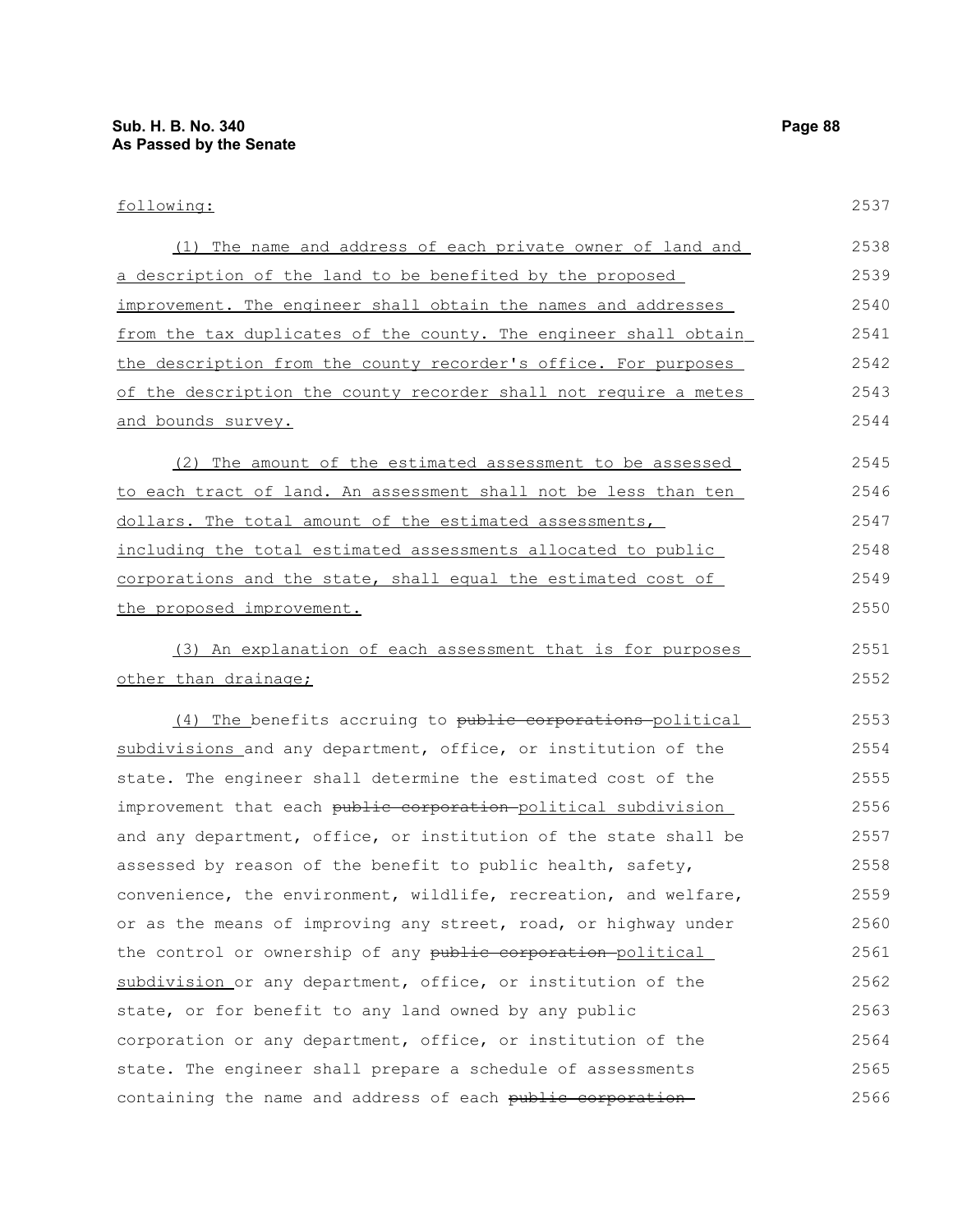| political subdivision and each department, office, or             | 2567 |
|-------------------------------------------------------------------|------|
| institution of the state so benefited, the amount of the          | 2568 |
| estimated assessment, and an explanation of the assessment if     | 2569 |
| the assessment is for purposes other than drainage.               | 2570 |
| The county engineer shall also include in the schedule of-        | 2571 |
| assessments the name and address of each private owner of land-   | 2572 |
| and a description of the land believed to be benefited by the     | 2573 |
| proposed improvement, which names and descriptions shall be-      | 2574 |
| taken from the tax duplicates of the county. The engineer shall-  | 2575 |
| enter in the schedule the amount of the estimated assessment,     | 2576 |
| which in no case shall be less than ten dollars, to be assessed-  | 2577 |
| to each tract of land and an explanation of the assessment, if-   | 2578 |
| the assessment is for purposes other than drainage, by reason of  | 2579 |
| the construction of the improvement upon which the assessment is- | 2580 |
| based. The total of these estimated assessments including the-    | 2581 |
| total estimated assessments allocated to public corporations and  | 2582 |
| the state shall equal the estimated cost of the proposed-         | 2583 |
| improvement.                                                      | 2584 |
| In determining the estimated drainage assessments for a           | 2585 |
| parcel, the county engineer shall give primary consideration to   | 2586 |
| the potential increase in productivity that the parcel may-       | 2587 |
| experience as a result of the improvement and shall also give-    | 2588 |
| consideration to the quantity of drainage contributed, the        | 2589 |
| relative location of the property to the project, the portion of  | 2590 |
| the project through which the drainage from the parcel flows,     | 2591 |
| the value of the project to the watershed, and benefits as        | 2592 |

The county engineer shall also estimate the value of landor other property necessary to be taken and the damages to be sustained by any owner as a result of the construction of the-2594 2595 2596

defined in section 6131.01 of the Revised Code.

2593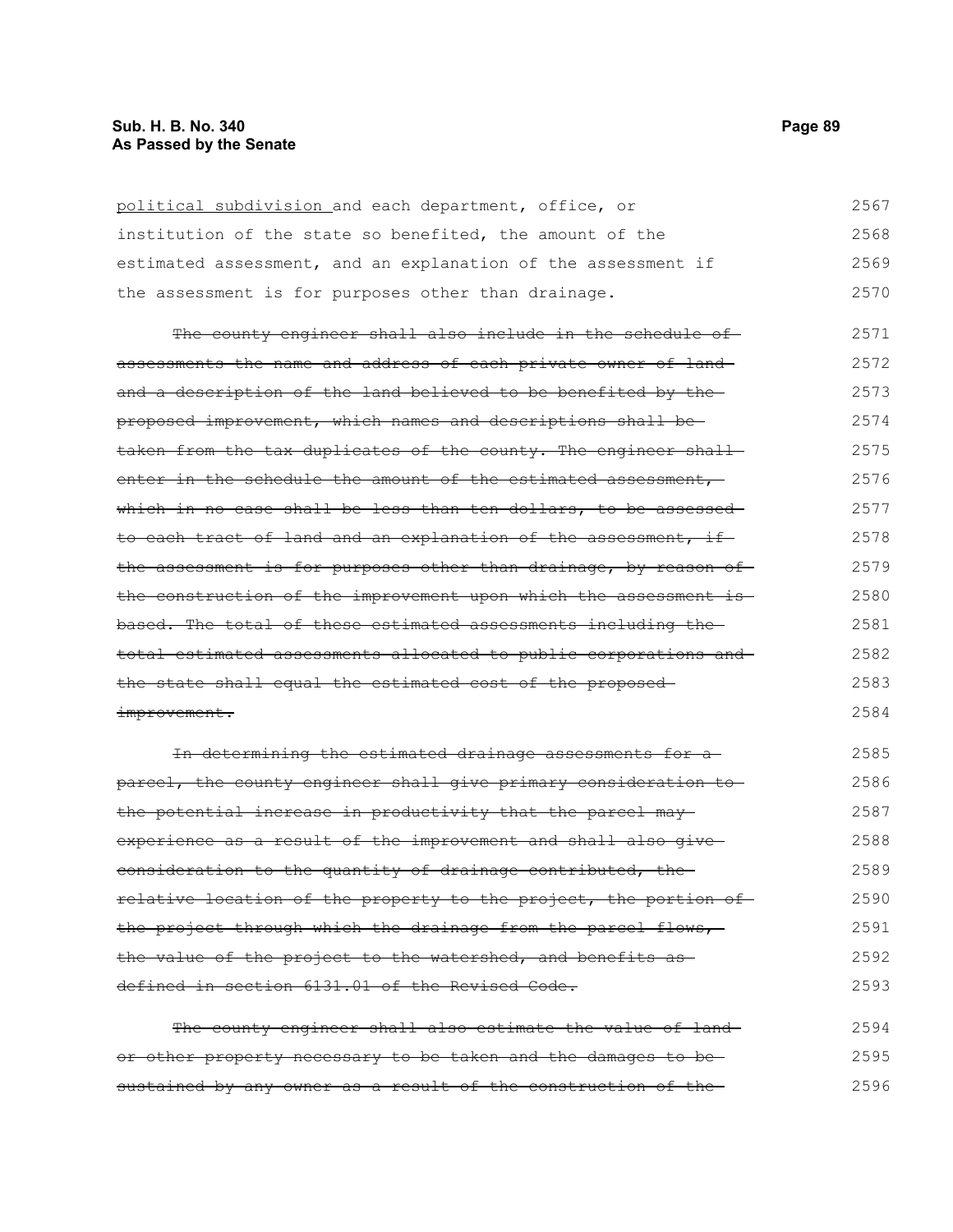### **Sub. H. B. No. 340 Page 90 As Passed by the Senate**

proposed improvement and the subsequent maintenance of the improvement. The engineer shall prepare a schedule of damagescontaining the name and address of each owner alleged to be damaged, the amount of the estimated damages, and an explanation of the injury upon which the estimate is based. The engineer's schedule of damages shall also contain the value of the land orother property necessary to be taken, the name and address of the owner, and a complete description of the land or other property. The engineer shall include the total of the estimated damages and valuations as part of hisestimate of the total cost of constructing the improvement. (B) In calculating each estimated assessment, the county 2597 2598 2599 2600 2601 2602 2603 2604 2605 2606 2607 2608

engineer shall do both of the following: (1) Use the information compiled in accordance with divisions (B)(5) and (6) of section 6131.14 of the Revised Code; (2) Consider the following factors: (a) Acreage of a parcel; (b) Volume of water produced by a parcel; (c) Remoteness of the parcel to the improvement; (d) Percentage of the improvement used by the parcel; (e) Work determined to benefit that particular parcel only and not the remainder of parcels in the watershed; (f) Soils; 2609 2610 2611 2612 2613 2614 2615 2616 2617 2618 2619

(g) County auditor's land value or current agricultural use value, if applicable; 2620 2621

(h) Existing drainage infrastructure that can be incorporated into the improvement and associated cost savings; 2622 2623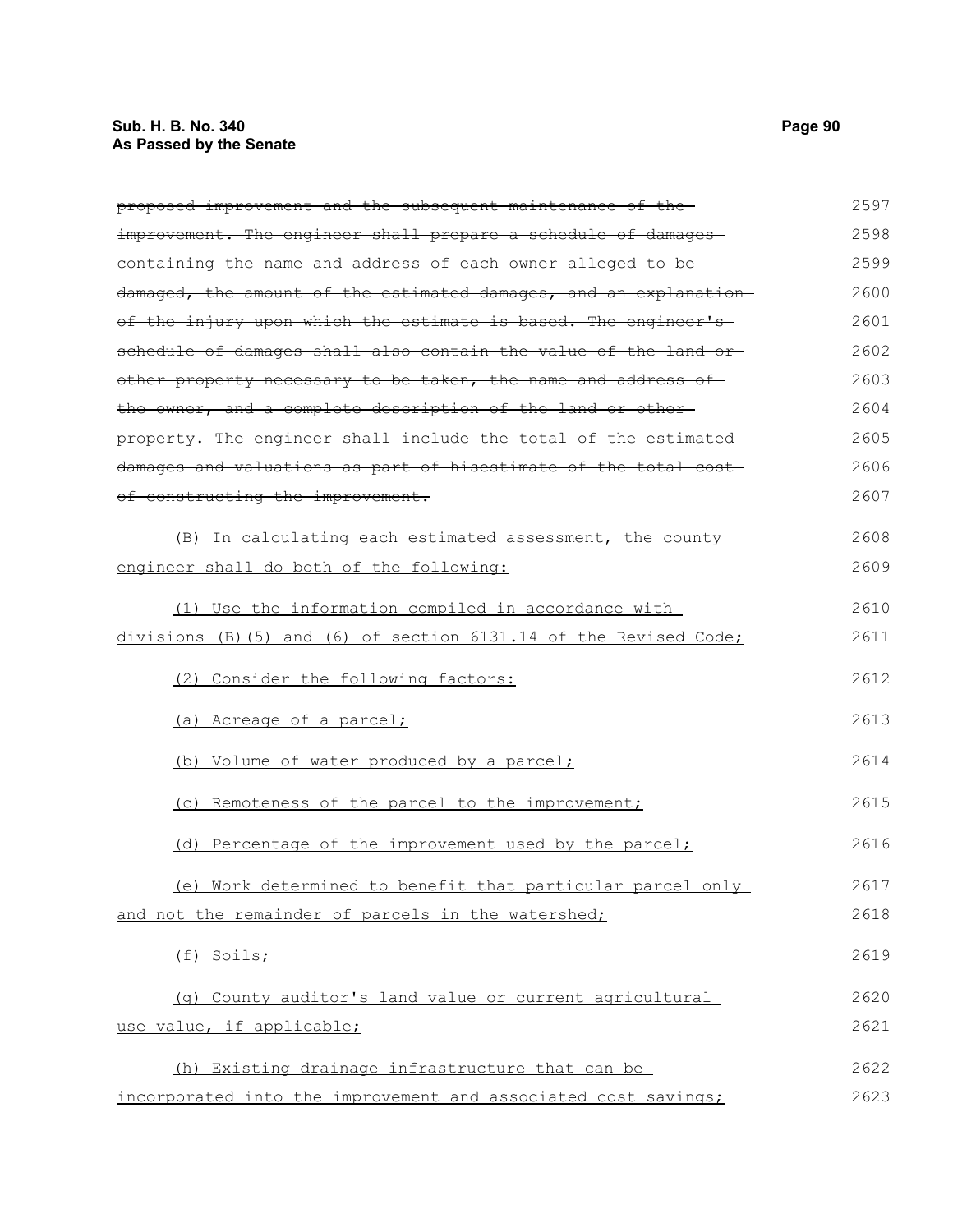| (i) Any other factors pertinent to that particular                 | 2624 |
|--------------------------------------------------------------------|------|
| petition and watershed;                                            | 2625 |
| $(i)$ Any benefits as defined in section 6131.01 of the            | 2626 |
| Revised Code.                                                      | 2627 |
| (C) The county engineer, in making—his the estimate of the         | 2628 |
| amount to be assessed each tract of land, each <del>-public-</del> | 2629 |
| corporation political subdivision, and the state in accordance     | 2630 |
| with this section, and the board of county commissioners, in       | 2631 |
| amending, correcting, confirming, and approving the assessments    | 2632 |
| in accordance with section 6131.22 of the Revised Code, shall      | 2633 |

levy the assessments according to benefits. Each tract of land and public corporation-political subdivision affected by an improvement and the state shall be assessed in the proportion that each is benefited by the improvement, as "benefit" and "improvement" are defined in section 6131.01 of the Revised Code, and not otherwise. 2634 2635 2636 2637 2638 2639

Sec. 6131.16. (A) Upon the filing with the clerk of the board of county commissioners of the reports, plans, and schedules by the county engineer as provided in section 6131.14 of the Revised Code, the board of county commissioners shall fix a date not fewer than twenty-five nor more than ninety days thereafter when a final hearing on the report shall be held. Upon the fixing of the date 2640 2641 2642 2643 2644 2645 2646

(B) At least twenty-one days prior to the date established for the hearing, the clerk shall immediately give provide notice by certified mail, return receipt requested, or by first-classmail in a five-day return envelope. For each improvement, all individual notices shall be sent by the same type of mail. Whichever method the board chooses, the to all owners that are adjacent to the proposed improvement by certified mail and to 2647 2648 2649 2650 2651 2652 2653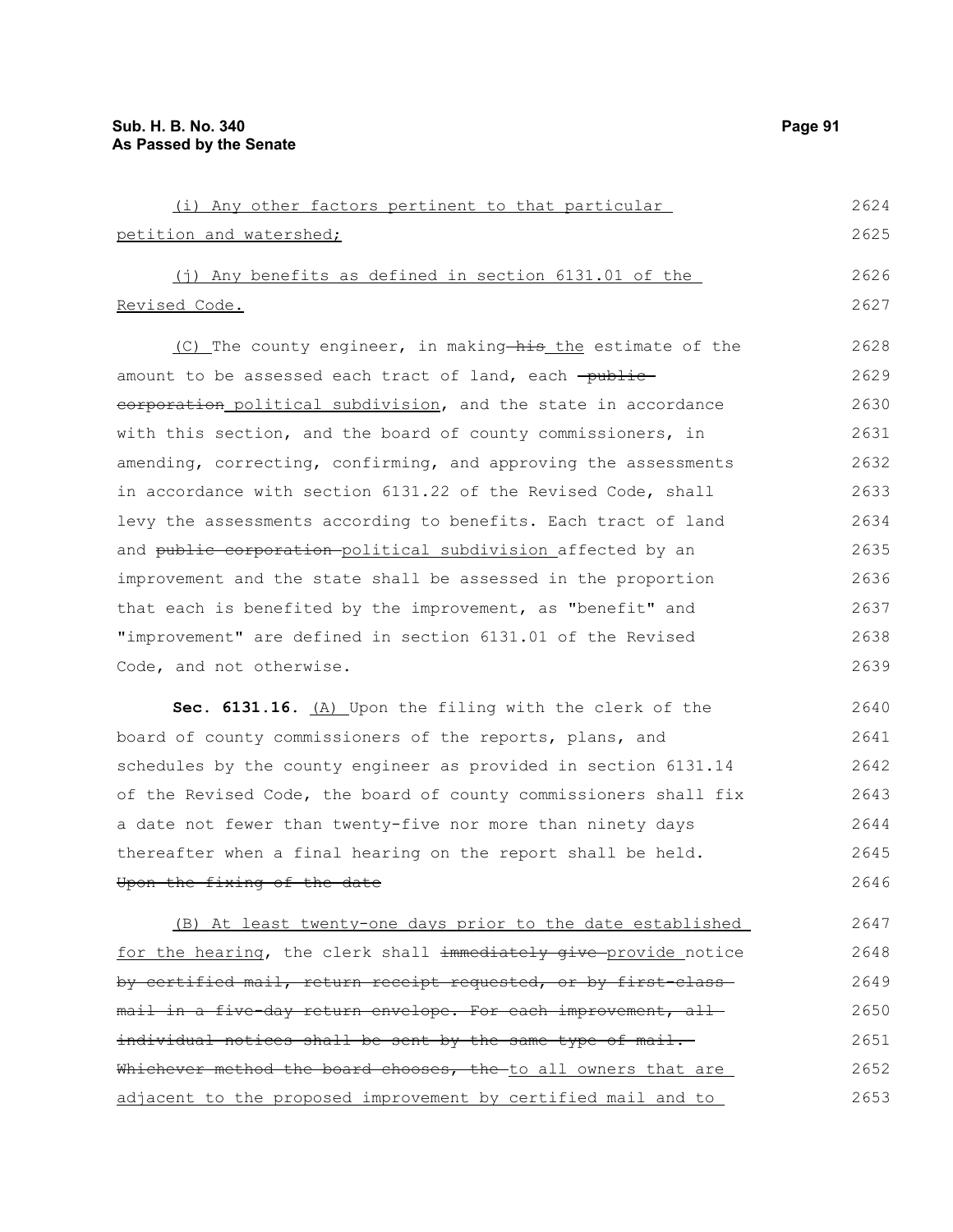| all others in the area to be benefited by the proposed           | 2654 |
|------------------------------------------------------------------|------|
| improvement by certified or first class mail. The clerk shall    | 2655 |
| ensure that the words "Legal Notice_of Proposed Drainage_        | 2656 |
| Improvement" shall be are printed in plain view on the face of   | 2657 |
| the envelope. Notice The clerk shall be sent-send the notice to  | 2658 |
| all the owners whose names appear in the engineer's schedules of | 2659 |
| assessments and damages. The notice-clerk shall be mailed mail   | 2660 |
| the notice to each address as given in the petition or to such   | 2661 |
| address as the clerk learns to be the correct address, as        | 2662 |
| provided in section 6131.07 of the Revised Code. If the schedule | 2663 |
| of assessments or the schedule of damages filed by the engineer  | 2664 |
| contains the names of owners other than those mentioned in the   | 2665 |
| petition, notices the clerk shall also be mailed mail the notice | 2666 |
| to those owners. The clerk shall include in the notice all of    | 2667 |
| the following:                                                   | 2668 |
| (1) An owner's estimated assessment, the estimated               | 2669 |
| damages, if any, and of any compensation for land or other       | 2670 |
| property necessary to be taken on each tract of land owned by    | 2671 |
| the owner, as estimated and described in the schedules;          | 2672 |
| (2) The date, time, and location of the final hearing by         | 2673 |
| the board on the report of the engineer and on the proceedings   | 2674 |
| for the improvement;                                             | 2675 |
| (3) A statement that an owner may file an exception to the       | 2676 |
| assessments or a claim for compensation or damages with the      | 2677 |
| clerk of the board of county commissioners not less than five    | 2678 |
| days before the date fixed for the final hearing;                | 2679 |
| (4) A statement that if bonds or notes are to be issued,         | 2680 |
| an owner may pay an assessment in cash by giving notice to do so | 2681 |
| on a form proscribed by the board of county commissioners not    | 2682 |
| more than twenty-one days after the final hearing or that an     | 2683 |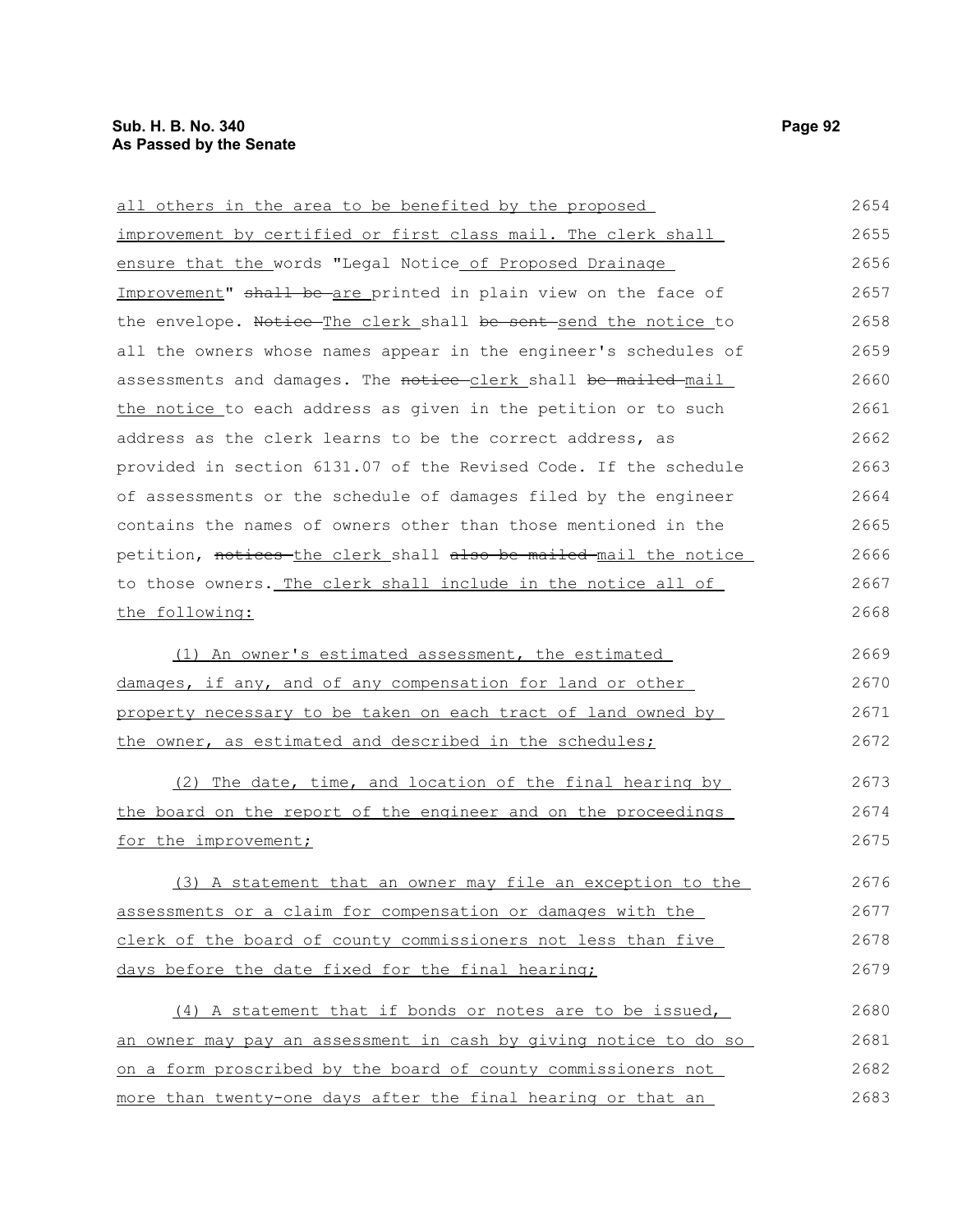owner may pay the assessments in installments payable with interest added at the same rate that bonds or notes bear interest. (C) The clerk shall cause to be published a legal notice in at least one newspaper of general circulation in the area affected by the improvement, stating the name and number, if any, of the proposed improvement, the location and nature of the work proposed in the petition, and the date, time, and location of the final hearing. The publication of this notice shall be made in one issue of the newspaper if the individual notices are sent by certified mail. If the individual notices are sent by first-class mail in five-day return envelopes, the publication of this newspaper notice shall be made in two issues of the newspaper, and the notice shall include a list of the names of all addressees whose individual notices were undelivered. The publication shall be not fewer than thirteen days prior to the date of the final hearing. The publication shall serve as public notice to all owners of the substance of the proposed improvement and of the pendency of the final hearing of the board of county commissioners in the proceedings to authorize the construction of the proposed improvement whether or not they were individually named and notified. 2684 2685 2686 2687 2688 2689 2690 2691 2692 2693 2694 2695 2696 2697 2698 2699 2700 2701 2702 2703 2704 2705

The mailed legal notice shall notify the owners of theassessment or the estimated damages, if any, and of compensation for any land or other property necessary to be taken on eachtract of land owned by the owner, as estimated and described inthe schedules, shall notify the owners of the date of the final hearing by the board on the report of the engineer and on the proceedings for the improvement, and shall notify all owners that all claims for compensation or damages must be filed with the clerk of the board of county commissioners before that date 2706 2707 2708 2709 2710 2711 2712 2713 2714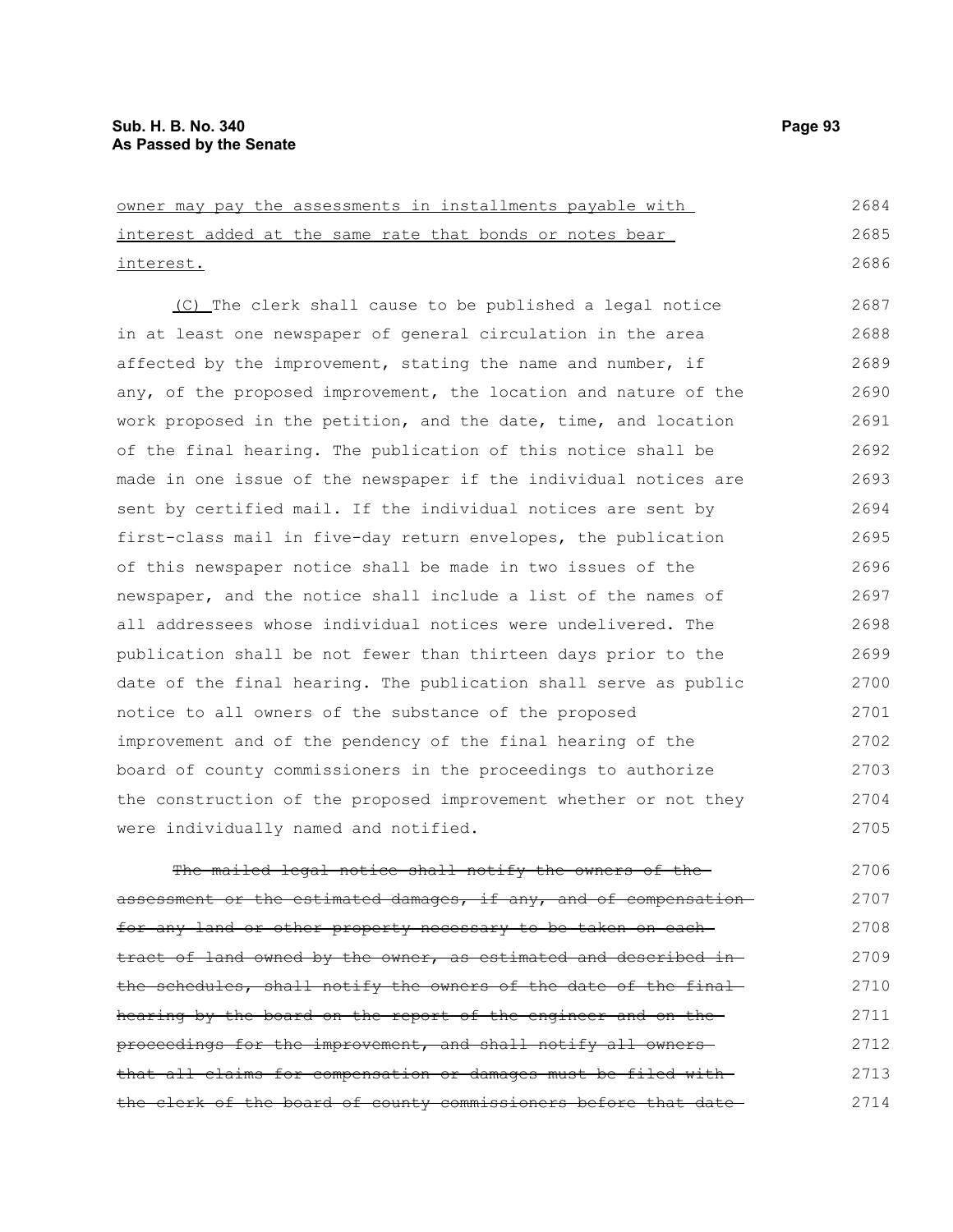# **Sub. H. B. No. 340 Page 94 As Passed by the Senate**

| fixed for the final hearing. The notice shall further state that  | 2715 |
|-------------------------------------------------------------------|------|
| if bonds or notes are to be issued, the owner must give written   | 2716 |
| notice within twenty-one days after the final hearing of-         | 2717 |
| hisintention to pay in cash. The clerk shall include with the     | 2718 |
| legal notice to the owner a form prescribed by the board of       | 2719 |
| county commissioners that the owner shall use to notify the       | 2720 |
| board of hisintention to pay in cash. If hedoes not give notice-  | 2721 |
| of hisintention to pay in cash within twenty one days, the        | 2722 |
| installments will be payable with the interest added at the same- | 2723 |
| rate that the bonds or notes bear interest.                       | 2724 |
| Proof of notice by publication shall be verified by               | 2725 |
| affidavit of the printer or other person knowing that fact,       | 2726 |
| newspaper and the clerk of the board of county commissioners      | 2727 |
| shall prepare a certificate showing the service of the notices    | 2728 |
| by mail, both of which shall be filed with the clerk of the       | 2729 |
| board of county commissioners on or before the day of the final   | 2730 |
| hearing. Notices If any notices are returned undelivered, the     | 2731 |
| clerk shall keep the returned undelivered notices and their       | 2732 |
| receipts shall be kept on file as a permanent record of the       | 2733 |
| improvement with the permanent file of records required under     | 2734 |
| section 6131.061 of the Revised Code.                             | 2735 |
| Sec. 6131.17. Any owner may accept the estimated                  | 2736 |
| assessment as described in the engineer's schedules, or may-      | 2737 |
| accept the estimated damages or compensation as described in the- | 2738 |
| engineer's schedule of damages, or may acquiesce to the           | 2739 |
| engineer's failure to estimate damages or award compensation in-  | 2740 |
| hisfavor, and will be construed to have done so unless he files-  | 2741 |
| (A) An owner may file an exception to the county engineer's       | 2742 |
| schedules of assessments or files-file a claim for damages or     | 2743 |
| compensation, on or before the date of the final hearing in the   | 2744 |
| proceedings to construct the improvement.                         | 2745 |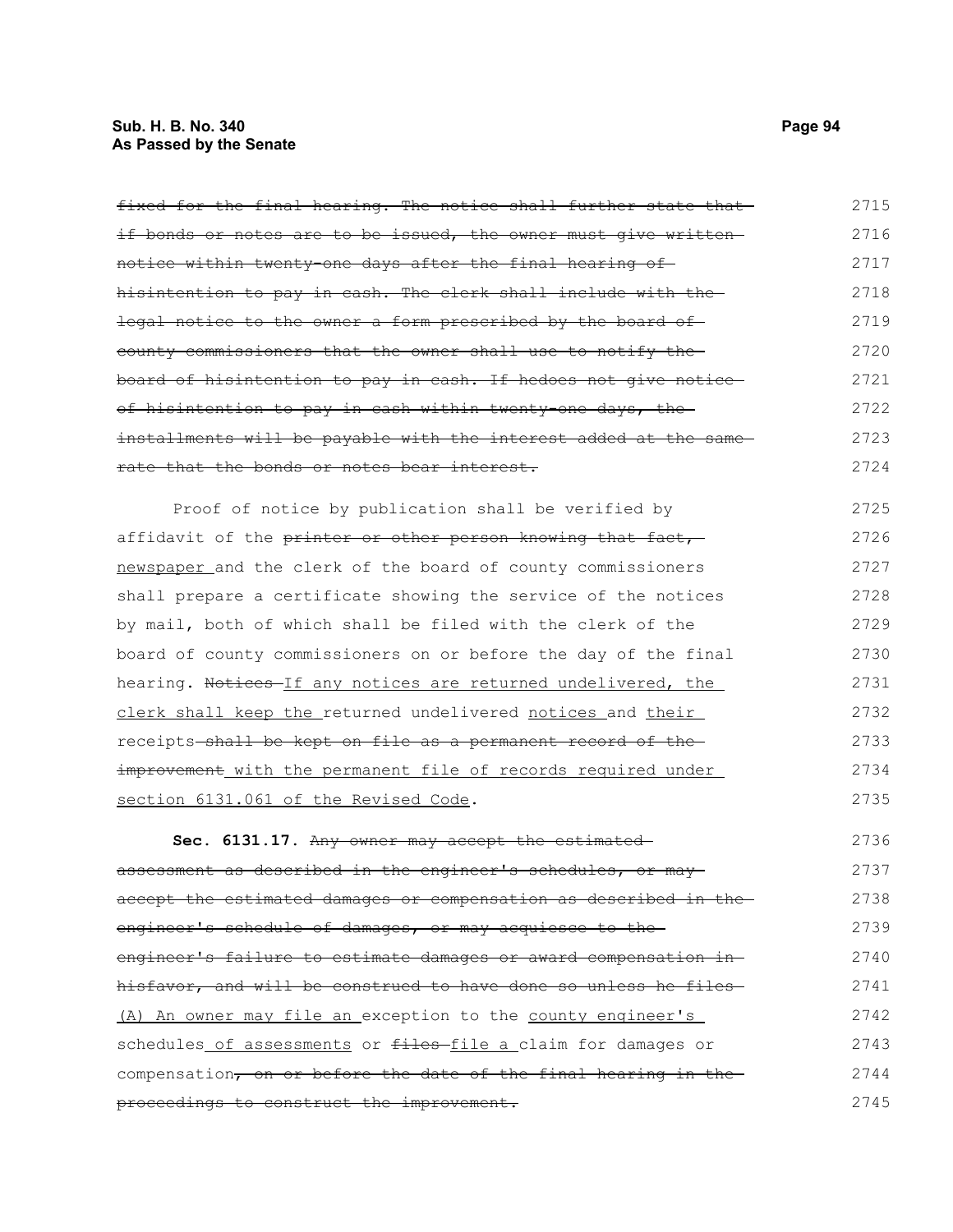### **Sub. H. B. No. 340 Page 95 As Passed by the Senate**

| All exceptions to the engineer's schedules of assessments                    | 2746 |
|------------------------------------------------------------------------------|------|
| and damages, and all claims for compensation for land or other-              | 2747 |
| property necessary to be taken, and all claims for damages by-               | 2748 |
| <del>reason of a proposed improvement not listed in the engineer's -</del>   | 2749 |
| schedule of damages, shall be filed with the clerk of the board              | 2750 |
| of county commissioners <del>as provided in section 6131.16 of the</del>     | 2751 |
| <del>Revised Code on or not less than five days before the date of</del>     | 2752 |
| the final hearing in the proceedings to construct the                        | 2753 |
| improvement.                                                                 | 2754 |
| All exceptions to the engineer's schedules and all claims-                   | 2755 |
| (B) An owner shall include with an exception or claim for                    | 2756 |
| compensation or damage shall describe the land, a part of which              | 2757 |
| is the nature of the exception or claim, the amount claimed, if              | 2758 |
| any, and the identity of the property claimed to be taken or                 | 2759 |
| damaged <del>, and shall describe the nature of and the reasons for-</del>   | 2760 |
| <del>the claim asked to be paid to each claimant</del> .                     | 2761 |
| Sec. 6131.19. $(A)$ At the final hearing, or at such time to                 | 2762 |
| <del>which said t</del> he final hearing is adjourned to hear claims for     | 2763 |
| compensation or damages, the board of county commissioners shall             | 2764 |
| hear any competent evidence offered by any <del>of the interested</del>      | 2765 |
| owners-affected owner upon the county engineer's estimate of                 | 2766 |
| damages and upon any claim filed for compensation or damages.                | 2767 |
| (B) Upon consideration of all the evidence, including-the                    | 2768 |
| county engineer's schedule of estimated damages, and a view of               | 2769 |
| the <del>-premises</del> affected property, if it the board desires such a   | 2770 |
| view, the board shall <del>find and </del> determine the amount of damages   | 2771 |
| to which any owner is entitled for each claim filed by an owner,             | 2772 |
| and shall also determine the <del>fair </del> value of any land or any other | 2773 |
| property to be taken for <del>said the proposed</del> improvement. The       | 2774 |
|                                                                              |      |

(C) If the board of county commissioners awards additional 2775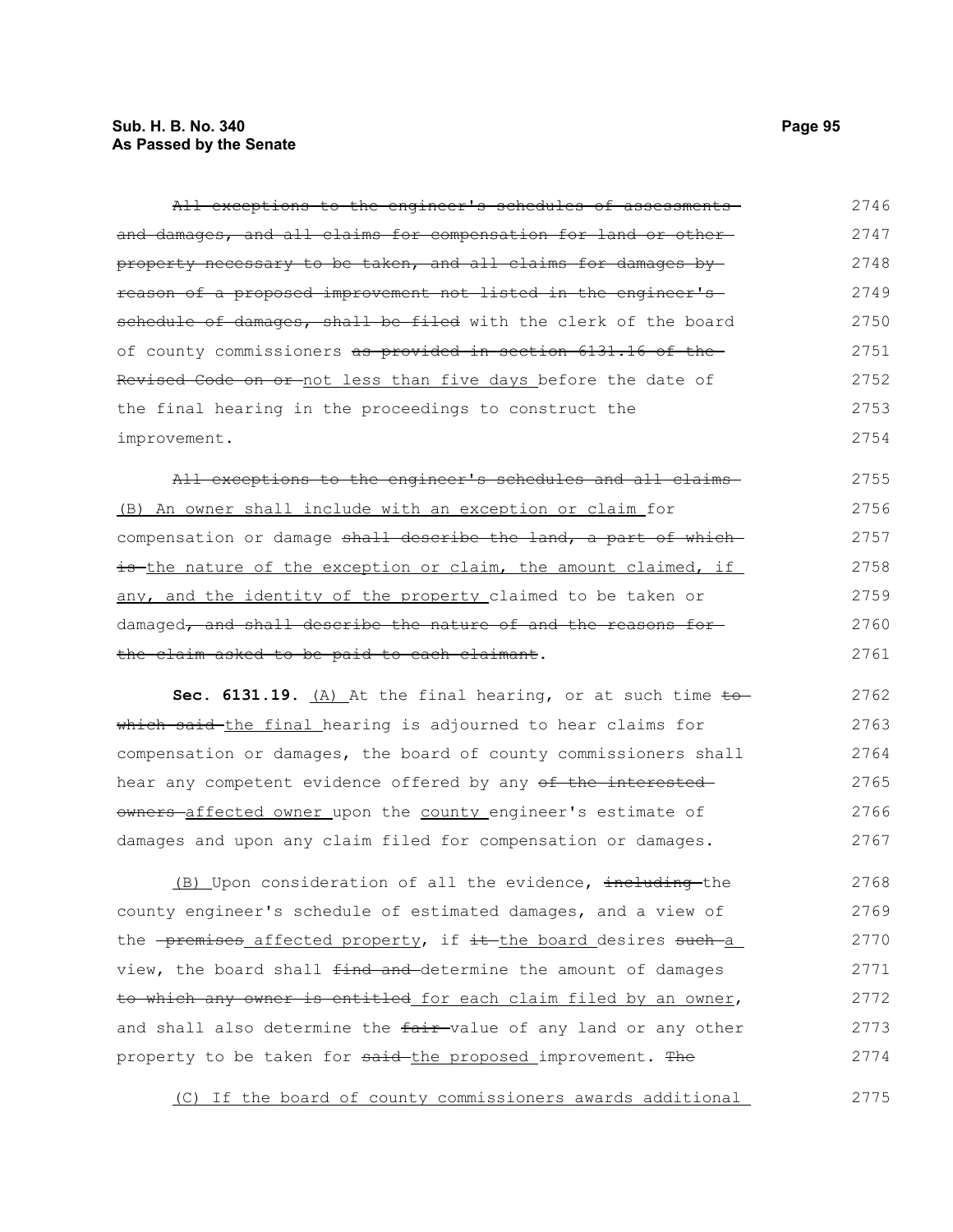| compensation to any owner, the board shall-enter its findings in-                 | 2776 |
|-----------------------------------------------------------------------------------|------|
| its journal, and shall authorize the county auditor to issue his-                 | 2777 |
| warrants upon the county treasurer of the county in which the                     | 2778 |
| land is located, payable from the general drainage improvement                    | 2779 |
| fund, to such claimants for such amounts, which amounts so                        | 2780 |
| determined shall be paid before any work on the proposed-                         | 2781 |
| improvement is done order the county engineer to prepare new                      | 2782 |
| assessments for the proposed improvement and the clerk of the                     | 2783 |
| board shall notify all owners of the new assessments pursuant to                  | 2784 |
| section 6131.16 of the Revised Code.                                              | 2785 |
| (D) An <u>owner may</u> appeal may be taken by any claimant from-                 | 2786 |
| the an order of the board refusing the allowance of county                        | 2787 |
| commissioners concerning a claim for compensation or damages,                     | 2788 |
| and an appeal may be taken by any claimant from an order-                         | 2789 |
| allowing compensation or damages if, in his opinion, the amount-                  | 2790 |
| awarded is less than the actual damages sustained, or less than-                  | 2791 |
| the fair value of the land or other property necessary to be-                     | 2792 |
| taken. Such appeal shall be taken and perfected as provided in                    | 2793 |
| sections 6131.01 to 6131.64, inclusive, of the Revised Code this                  | 2794 |
| chapter.                                                                          | 2795 |
| Sec. 6131.21. (A) At the final hearing on a proposed                              | 2796 |
| improvement, after hearing all the evidence offered in the                        | 2797 |
| proceedings and after receiving and considering all the                           | 2798 |
| schedules, plans, and reports filed by the county engineer, the                   | 2799 |
| board of county commissioners shall review and reconsider the                     | 2800 |
| <u>its former order <del>made by it finding in favor of the </del>to proceed </u> | 2801 |
| with project survey and design for the proposed improvement and                   | 2802 |
| shall either affirm its former order and proceed to confirm the                   | 2803 |
| assessments and order the letting of the contract or shall set                    | 2804 |
| aside its former order and dismiss the petition. At the final                     | 2805 |
| hearing, if the board finds that the cost of the improvement                      | 2806 |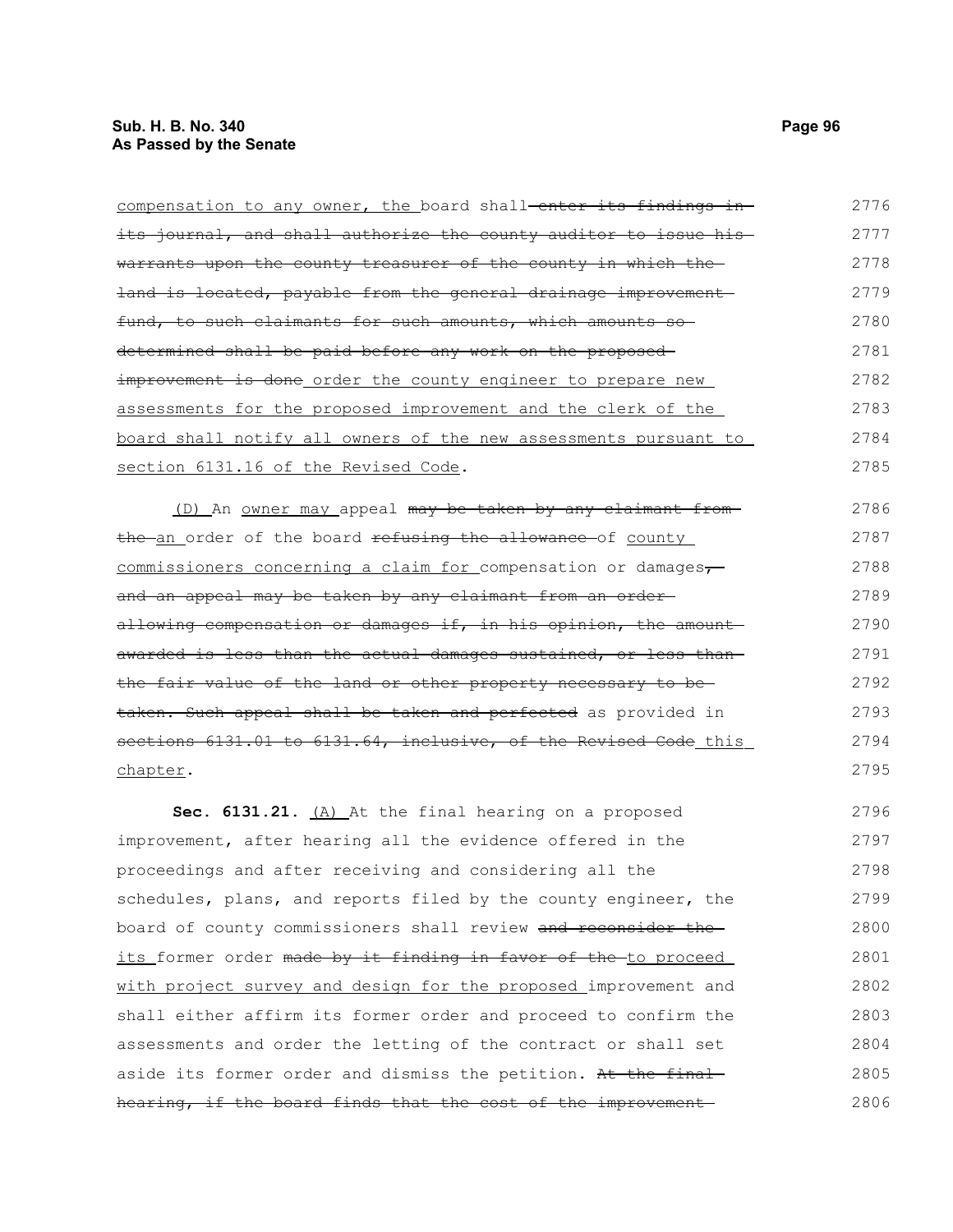# **Sub. H. B. No. 340 Page 97 As Passed by the Senate**

| will be equal to or greater than the benefits that will be-                         | 2807 |
|-------------------------------------------------------------------------------------|------|
| derived therefrom if constructed, or if the board finds that the                    | 2808 |
| improvement is not necessary, or if it finds that the-                              | 2809 |
| improvement will not be conducive to the public welfare, the                        | 2810 |
| board shall set aside the former order finding in favor of the-                     | 2811 |
| improvement made by it at the first hearing and shall dismiss-                      | 2812 |
| the petition.                                                                       | 2813 |
| (B) In determining whether or not the improvement should                            | 2814 |
| be granted, the board shall consider the following factors:                         | 2815 |
| $(A)$ (1) The cost of location and construction;                                    | 2816 |
| $(B)$ (2) The compensation for land or other property                               | 2817 |
| necessary to be taken;                                                              | 2818 |
| $\left(\frac{f(x)}{f(x)}\right)$ The effect on land along or in the vicinity of the | 2819 |
| route of the improvement;                                                           | 2820 |
| $(D)$ (4) The effect on land below the lower terminus of the                        | 2821 |
| improvement that may be caused by constructing the improvement;                     | 2822 |
| $\overline{f(x)}$ The sufficiency or insufficiency of the outlet;                   | 2823 |
| (F) (6) The benefits to the public welfare;                                         | 2824 |
| $\left(\frac{1}{2}\right)$ The benefits to land, public corporations, and the       | 2825 |
| state needing the improvement;                                                      | 2826 |
| (H) (8) Any other proper matter that will assist it the                             | 2827 |
| board in finding for or against the improvement.                                    | 2828 |
| (C) The board shall set aside the former order and dismiss                          | 2829 |
| the petition if the board finds any of the following:                               | 2830 |
| (1) That the cost of the improvement will be equal to or                            | 2831 |
| greater than the benefits that will be derived from the                             | 2832 |
| improvement if constructed;                                                         | 2833 |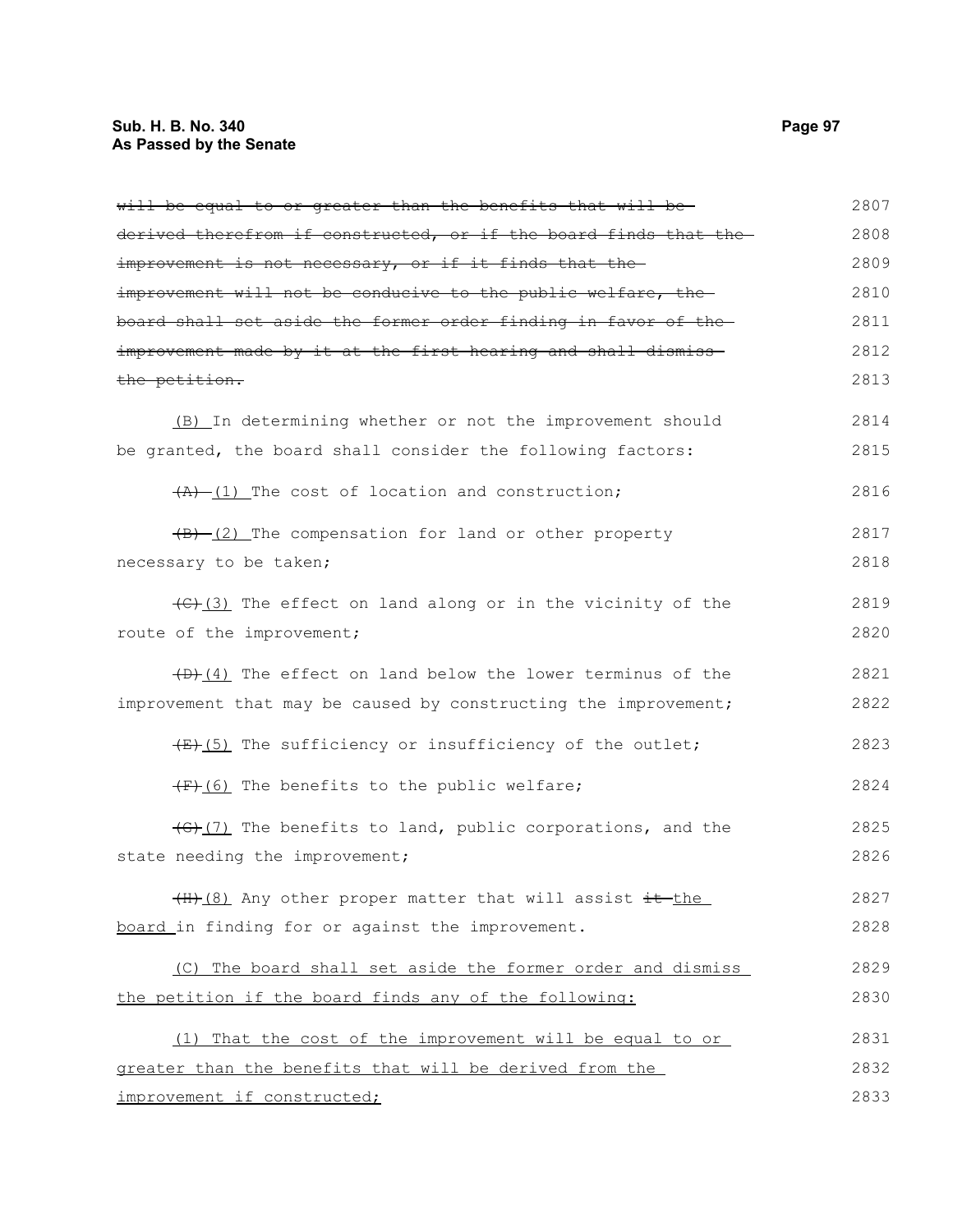question of benefits.

(2) That the improvement is not necessary; (3) That the improvement will not be conducive to the public welfare. (D) If the petition is dismissed board dismisses the petition for a proposed improvement at the final hearing, all costs for the proceedings, including the costs incurred by the engineer in making surveys, plans, reports, and schedules, may be distributed to the benefiting landowners in the same ratio as determined by the engineer in the final estimated assessments presented at the final hearing. The board shall confirm or alterthe assessments as provided for in section 6131.22 of the Revised Code. The approved assessments shall then be certified to the county auditor to be administered pursuant to section 6131.49 of the Revised Code. If the costs are not distributed to the benefiting landowners, they shall the costs must be paid from county funds. (E) The petitioner, or any owner in favor of the improvement, may appeal from the order of dismissal, as provided in section 6131.25 of the Revised Code. (F) An order issued by the board under this section is effective on the day of the hearing at which the board issued it. **Sec. 6131.22.** (A) At the final hearing on a proposed improvement, if the petition is not dismissed, the board of county commissioners shall hear any evidence offered for or against the assessment proposed to be levied against any owner or on any land as shown by the schedule of assessments filed by the county engineer and shall hear any competent evidence on the 2834 2835 2836 2837 2838 2839 2840 2841 2842 2843 2844 2845 2846 2847 2848 2849 2850 2851 2852 2853 2854 2855 2856 2857 2858 2859 2860 2861

2862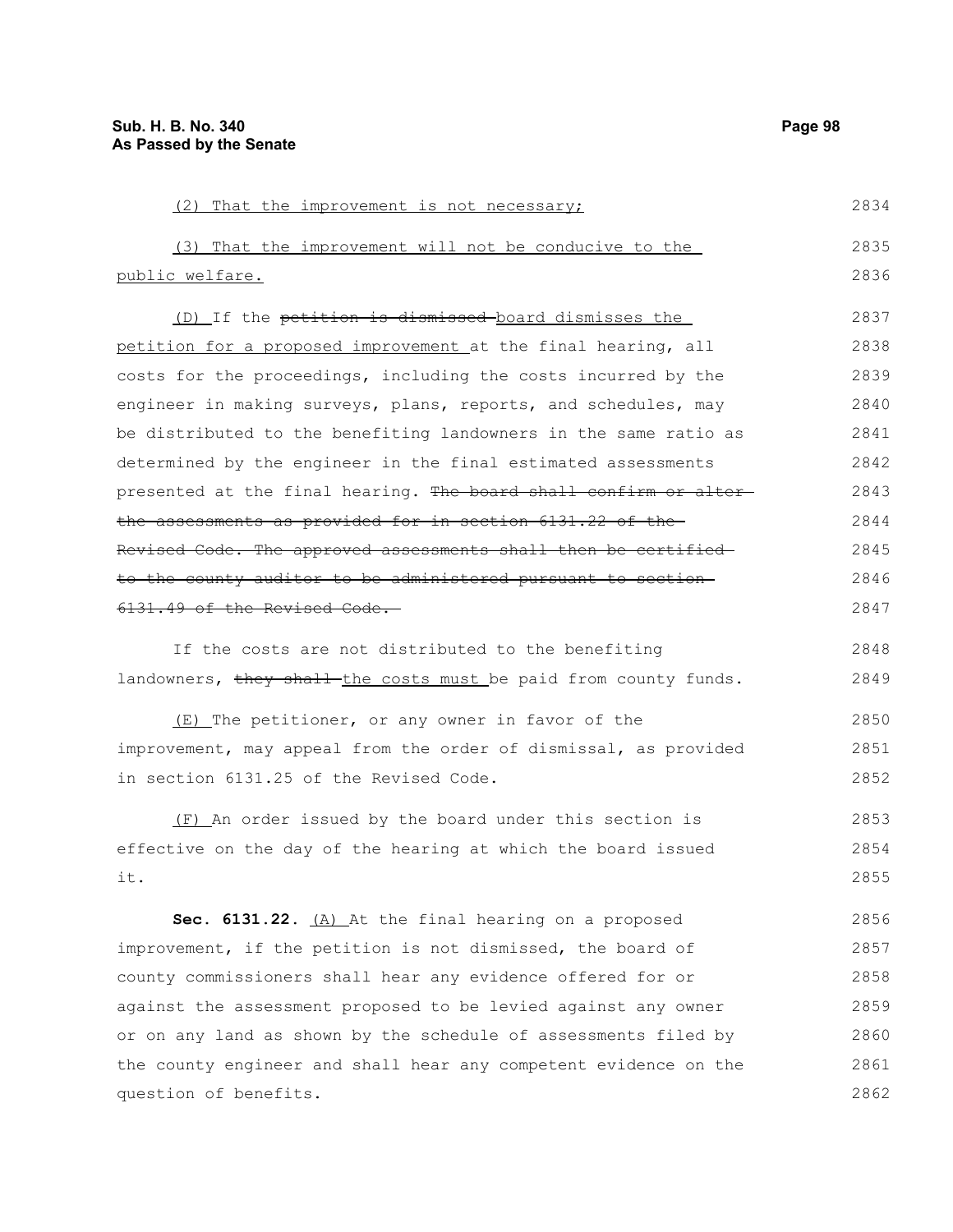(B)(1) The board, from the evidence offered and from an actual view of the premises, shall amend and correct the assessments, and the assessments so amended or corrected shall be approved by the board. That part of the assessment that is assessed 2863 2864 2865 2866 2867

(2) An assessment for benefits to the general public because the improvement is conducive to the public welfare shall be paid by the public and shall be assessed against the county payable from the general fund. Such part of the 2868 2869 2870 2871

(3) An assessment  $a\overline{b}$  is found to benefit state roads or highways shall be assessed against the state payable from motor vehicle revenues. Such part of the 2872 2873 2874

(4) An assessment as is found to benefit county roads or highways shall be assessed against the county payable from motor vehicle revenues. Such part of the 2875 2876 2877

(5) An assessment as is found to benefit any publiccorporation or political subdivision of the state shall be assessed against the public corporation or political subdivision and shall be paid out of the general funds or motor vehicle revenues of the public corporation or political subdivision of the state, except as otherwise provided by law. The board shall approve and confirm 2878 2879 2880 2881 2882 2883 2884

(C) Upon approving the assessments, the board shall orderdo all of the following: 2885 2886

(1) Order the engineer to receive bids for the construction of the proposed improvement, and shall-fix the date, time, and place for the receiving of bids, which shall be not less than twenty-five-thirty days after the date of the order. The board shall determine; 2887 2888 2889 2890 2891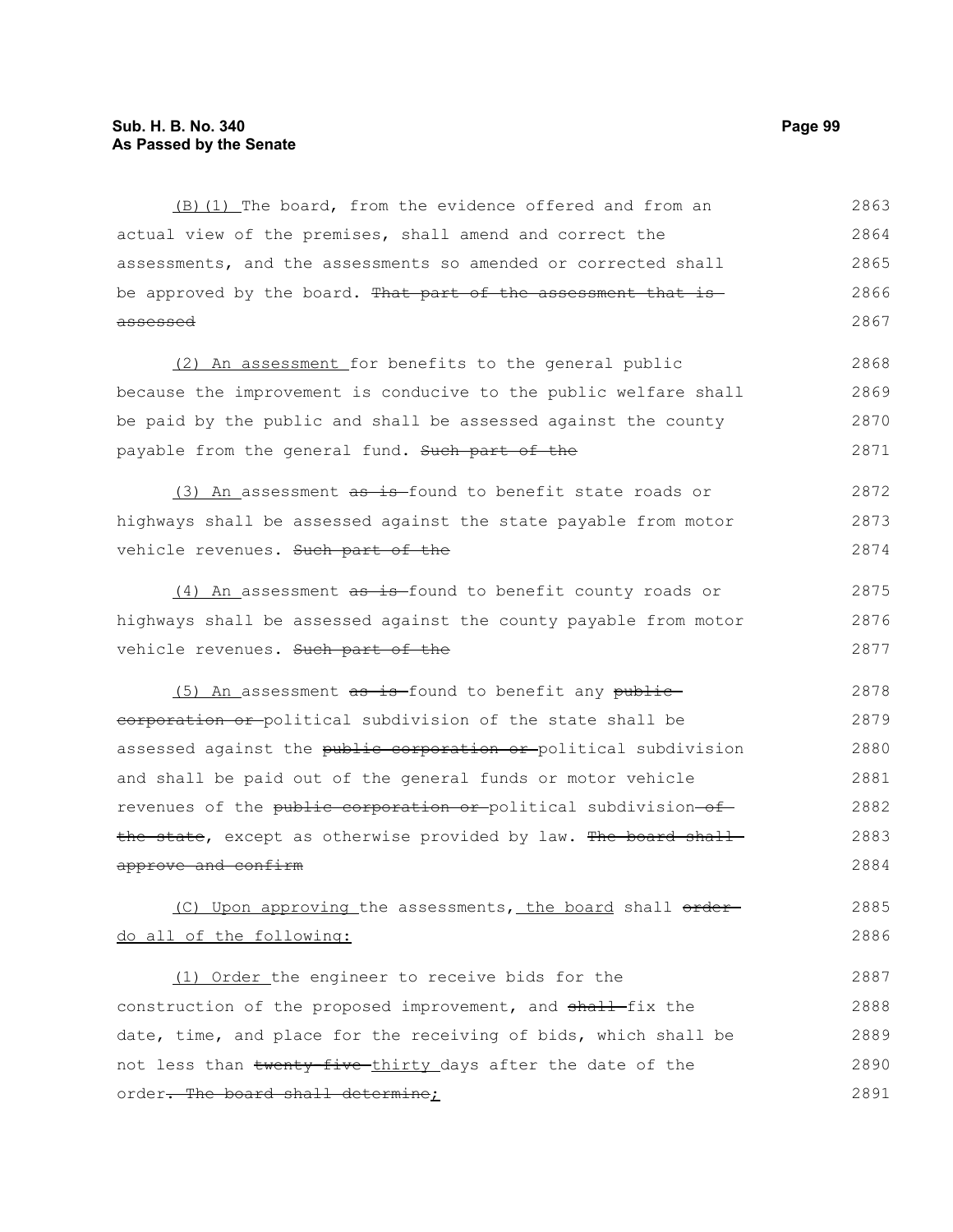(2) Determine when the assessments shall must be paid-andshall determine; (3) Determine whether bonds or notes shall must be issued in anticipation of and payable out of the installments of assessments. (D) The board's board shall enter the orders approving the assessments-and ordering, the order requiring the engineer to receive bids, and any other orders made at this the final hearing, shall be entered on in its journal. The clerk of the board of county commissioners shall immediately transmit to the county auditor the schedules listing all assessments as approved by the board. (E) Any owner opposed to the granting of the petition, or any owner opposed to further proceedings in the improvement, or any owner who claims that the assessment levied against-him\_the\_ owner is excessive or is not in proportion to benefits, may appeal from any order made pursuant to this section, as provided 2892 2893 2894 2895 2896 2897 2898 2899 2900 2901 2902 2903 2904 2905 2906 2907 2908

(F) An order issued by the board under this section is effective on the day of the hearing at which the board issued

in section 6131.25 of the Revised Code.

it.

**Sec. 6131.23.** (A) The assessments estimated in accordance with section 6131.14 of the Revised Code shall be payable in not less than two semiannual installments. At the time of the final hearing, in the order approving the levying of the assessments, the board of county commissioners shall determine how long a period of time, in semiannual installments, as taxes are paid, shall be given the owners of land benefited to pay the assessments that are made for an improvement and whether or not 2913 2914 2915 2916 2917 2918 2919 2920

2909

2910 2911 2912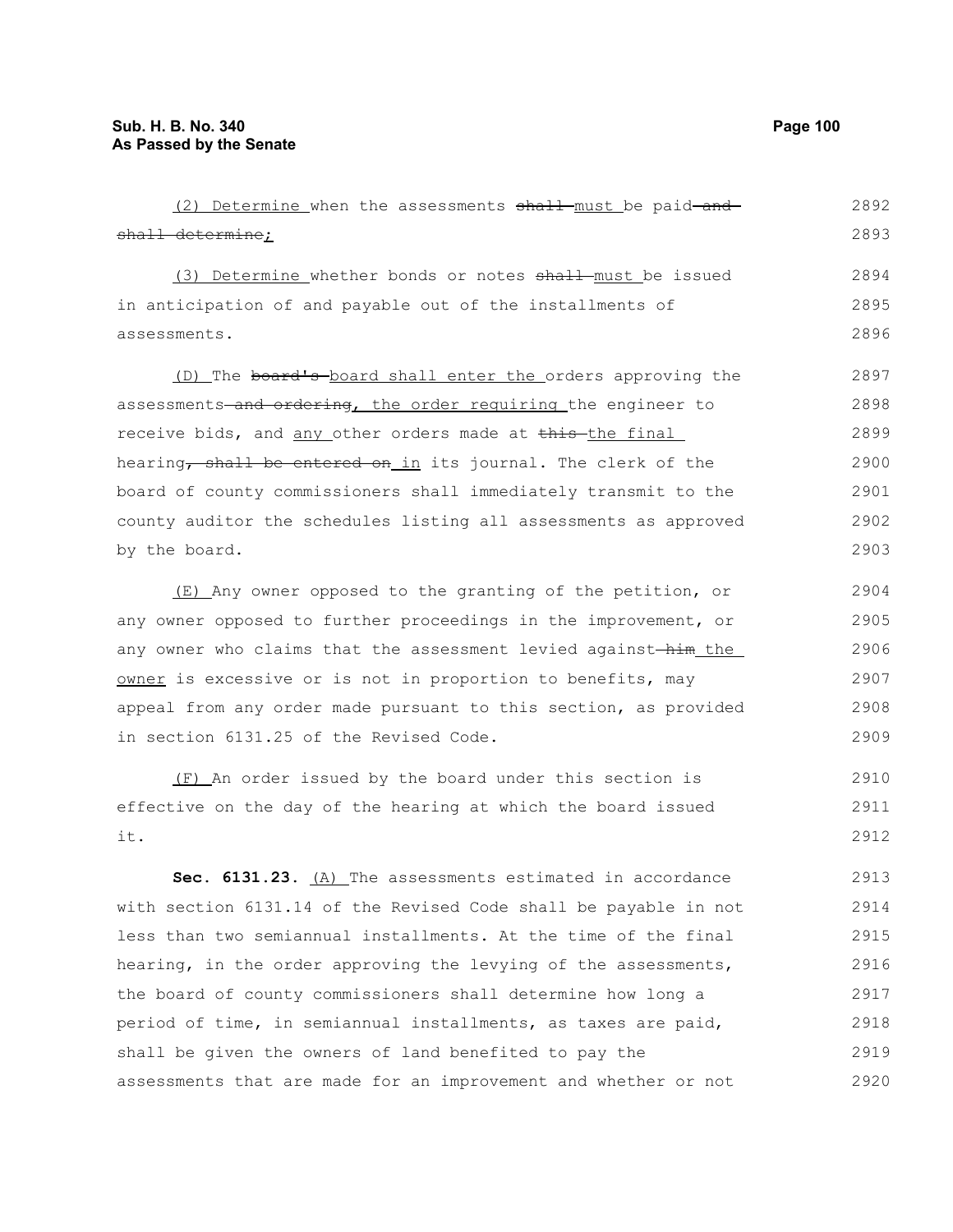bonds or notes shall be issued and sold in anticipation of such payments. If bonds or notes are to be issued, the interest shall be added to the assessments. 2921 2922 2923

(B) If the estimated cost of the improvement does not exceed five hundred dollars, not more than two semiannual installments, as taxes are paid, shall be given to owners of lands benefited to pay the assessments that are made for the improvement. If the estimated cost of the improvement exceeds five hundred dollars, the board may determine the number of installments in which the assessments are to be paid. If any such assessment is twenty-five dollars or less, or whenever the unpaid balance of any such assessment is twenty-five dollars or less, the same shall be paid in full, and not in installments, at the time the first or next installment would otherwise become due. 2924 2925 2926 2927 2928 2929 2930 2931 2932 2933 2934 2935

(C) When assessments are payable in installments and county general funds are used to pay for the improvement, the assessment shall not exceed thirty semiannual installments $\tau$  as computed by the county auditor pursuant to section 6131.49 of the Revised Code, and shall be payable upon completion of the contract. 2936 2937 2938 2939 2940 2941

(D) When assessments are made payable in installments and bonds or notes have been sold to pay for the improvement, interest shall be added to the installments of assessments at the same rate as is drawn by the bonds or notes issued to pay for the improvements. Any owner may pay the estimated assessments on the owner's land in cash within thirty days after the final hearing without paying any interest thereon. If the legislative authority of a political subdivision chooses to pay the assessments on all parcels within the subdivision, both 2942 2943 2944 2945 2946 2947 2948 2949 2950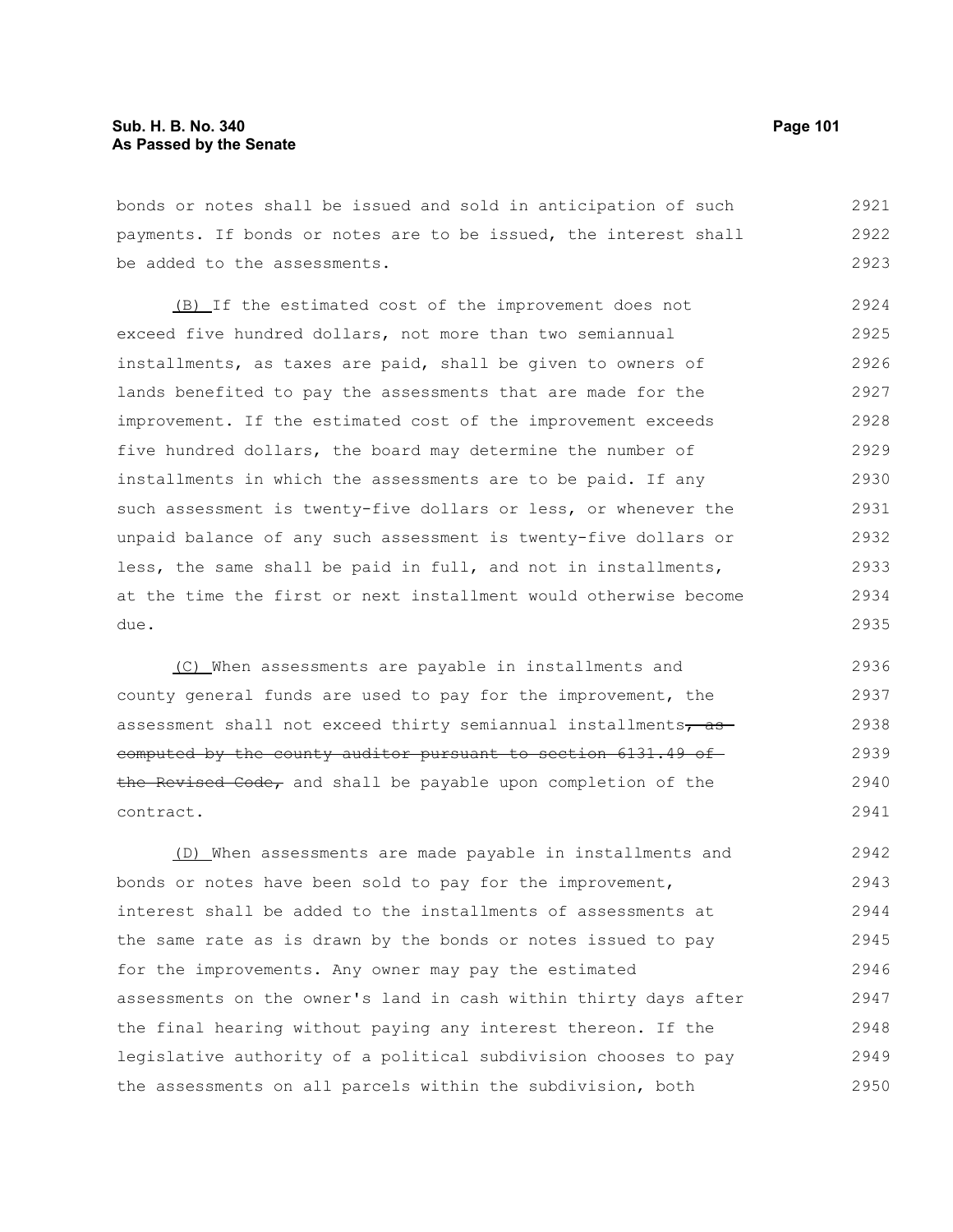### **Sub. H. B. No. 340 Page 102 As Passed by the Senate**

public and private, in one installment, it shall pass a resolution so stating and shall send the resolution, or a copy thereof, to the board of county commissioners before making the payment. The legislative authority shall pay all subsequent maintenance assessments levied under section 6137.03 of the Revised Code if it chooses to pay the construction assessments on all parcels within the subdivision. 2951 2952 2953 2954 2955 2956 2957

(E) Bonds may be sold for any repayment period that the board of county commissioners may determine proper, not to exceed thirty semiannual installments, except that for bonds sold by a board of county commissioners for soil and water conservation district improvements pursuant to section 940.33 of the Revised Code, the repayment period shall not exceed thirty semiannual installments. 2958 2959 2960 2961 2962 2963 2964

Sec. 6131.24. (A) The board of county commissioners shall fix a date, time, and place at the final hearing for the county engineer to receive bids. The county engineer shall prepare the necessary bid documents and legal advertisements as provided in sections 307.87 and 307.88 of the Revised Code. 2965 2966 2967 2968 2969

(B) If an appeal has been taken to the court of common pleas, as provided in section 6131.25 of the Revised Code, the bids may be received and tabulated, but the bid guaranties with the bids shall immediately be returned to the bidders, and no further steps shall be taken on the bids. 2970 2971 2972 2973 2974

Sec. 6131.25. (A) Any affected owner may appeal to the court of common pleas within twenty-one-thirty days of the date that any order was issued by the board of county commissioners $\tau$ as provided in sections 6131.01 to 6131.64 of the Revised Code under this chapter, and may appeal any one or more of the following questions: 2975 2976 2977 2978 2979 2980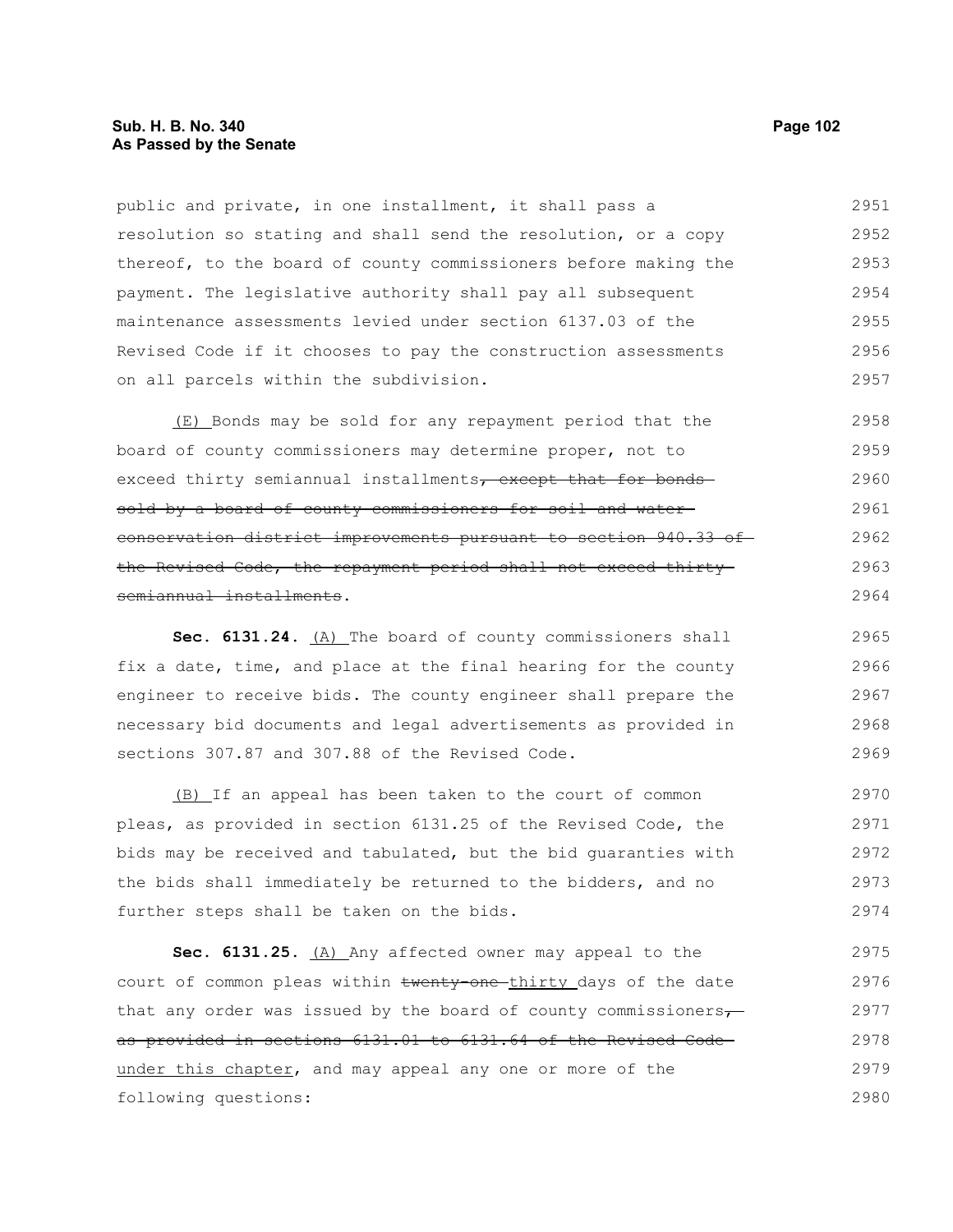| 2982<br>$\frac{1}{2}$ [2] Will the improvement be conducive to the public                  |  |
|--------------------------------------------------------------------------------------------|--|
| welfare?<br>2983                                                                           |  |
| (C) (3) Is the cost of the improvement greater than the<br>2984                            |  |
| benefits conferred?<br>2985                                                                |  |
| 2986<br>$(D)$ $(4)$ Is the route, termini, or mode of construction the                     |  |
| 2987<br>best to accomplish the purpose of the improvement?                                 |  |
|                                                                                            |  |
| $\overline{(E)}$ (5) Are the assessments levied according to benefits?<br>2988             |  |
| $(F)$ (6) Is the award for compensation or damages just?<br>2989                           |  |
| (B) The appeal may be taken from any order affecting any<br>2990                           |  |
| part of the improvement as well as from any order affecting the<br>2991                    |  |
| entire improvement.<br>2992                                                                |  |
| 2993<br>Sec. 6131.27. If an appeal is perfected by filing the bond-                        |  |
| 2994<br><del>and statement provided in f</del> iled pursuant to_section <del>6131.26</del> |  |
| 2995<br>6131.25 of the Revised Code, the clerk of the board of county                      |  |
| 2996<br>commissioners shall promptly prepare a transcript of the orders                    |  |
| made by the board of county commissioners, and shall file such<br>2997                     |  |
| transcript with the clerk of the court of common pleas, together<br>2998                   |  |
| 2999<br>with <del>-all the original papers in said proceedings. The clerk of -</del>       |  |
| 3000<br>the court of common pleas shall file such transcript and papers-                   |  |
| 3001<br>in the court of common pleas- the permanent files of records of                    |  |
| 3002<br>the proceedings maintained by the board of county commissioners                    |  |
| and county engineer as required under section 6131.061 of the<br>3003                      |  |
| Revised Code. The proceedings on appeal in the court of common-<br>3004                    |  |
| pleas shall be styled, "In the matter of the appeal in county-<br>3005                     |  |
| ditch or improvement No and the petitioned for by-<br>3006                                 |  |
| 3007                                                                                       |  |

**Sec. 6131.28.** Several owners may appeal from the orders in 3008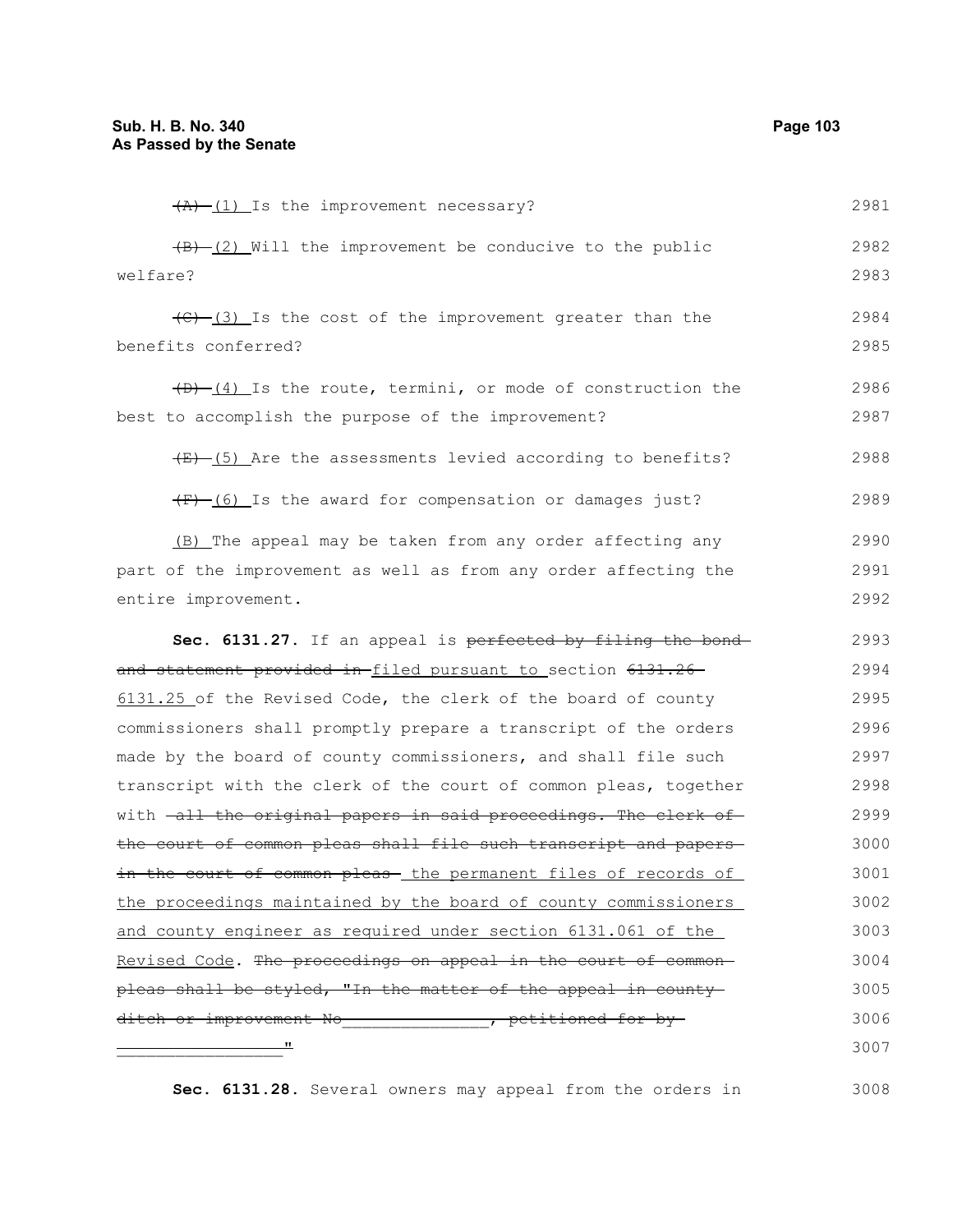#### **Sub. H. B. No. 340 Page 104 As Passed by the Senate**

the same improvement-and file separate bonds and separatestatements stating the matters appealed. If several owners appeal, only one transcript need be made by the clerk of the board of county commissioners. All the appeals shall be filed in one action in the court of common pleas, which court, on any appeal, may separate for hearing or trial the issues appealed to said court, and render its order, judgment, or decree upon the issues as the same are determined. The case on appeal shall be advanced, or tried as soon as the court can hear it. 3009 3010 3011 3012 3013 3014 3015 3016 3017

Sec. 6131.30. (A) The court of common pleas, on appeal, shall hear the matters appealed de novo. The proceedings shall be conducted under the rules of law and procedure for civil cases. An appeal shall bring into the court all the owners who in any way may be interested in or affected by the matter appealed. The court, exercising equitable jurisdiction, shallhear all matters appealed, except an appeal from an orderallowing or refusing to allow compensation or damages. The court may view the premises the same as views in other civil cases and shall make such judgment, order, or decree as is warranted bythe evidence. Any owner aggrieved by the judgment, order, or decree may appeal for a review of the proceedings, the same as in other civil cases. On appeal, the burden of proof shall be on the owner having the affirmative of the proposition, who shall have the opening and closing. The court, exercising equitable jurisdiction, shall bring the entire proceedings before it in order to determine all the issues raised in the proceedings and enter a final judgment, order, or decree for or against the improvement petitioned for and for or against the assessments to be levied and the compensation and damages to be paid. 3018 3019 3020 3021 3022 3023 3024 3025 3026 3027 3028 3029 3030 3031 3032 3033 3034 3035 3036 3037

(B) If the court orders the county engineer to make a survey and file-his the engineer's reports, plans, and 3038 3039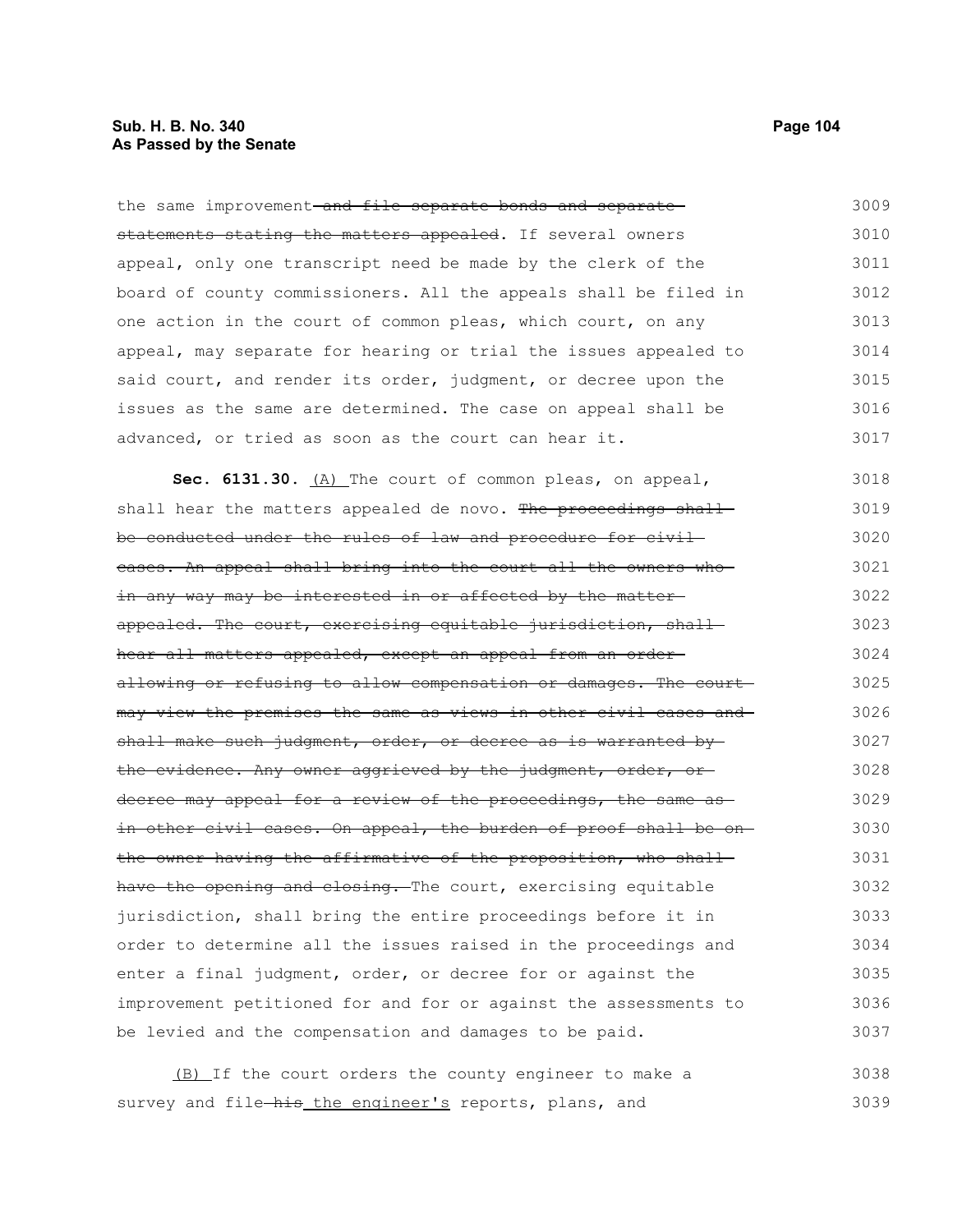schedules, the court also shall enter an order for transfer from the general revenue funds of the county to the general drainage improvement fund a sum of not more than twenty-five per cent of the engineer's preliminary estimate. 3040 3041 3042 3043

The court of common pleas may appoint a board ofarbitrators to assume the duties of the judge. The board shallbe comprised of three disinterested persons chosen by the judge, who shall designate one of the persons to be chairman. A decision of the board shall require approval of a majority of the members. Either party may appeal the board's decision to the court of common pleas, which shall decide the case on the record of arbitration. 3044 3045 3046 3047 3048 3049 3050 3051

**Sec. 6131.32.** On appeal from an order made by the board of county commissioners allowing or refusing to allow compensation or damages, the owners interested shall have the right of trial by jury. The issues shall be made by the application or claimfiled with the clerk of the board of county commissioners for compensation or damages, and the statements in such applications shall be deemed denied. The claimant for compensation or damagesshall have the affirmative and shall have the opening and closing of the trial. The case shall proceed pursuant to the lawand the rules governing civil procedure, with the same rightsfor motions for new trial and the right of appeal as in other eivil cases. The jury may view the premises, as in other civil cases. Just compensation or damages shall be awarded, as provided in the Ohio constitution. 3052 3053 3054 3055 3056 3057 3058 3059 3060 3061 3062 3063 3064 3065

**Sec. 6131.33.** The jury authorized by section 6131.32 of the Revised Code, upon submission of the case to it under proper charge of the court of common pleas, and upon a form of verdictprovided by the court, shall return its verdict determining the 3066 3067 3068 3069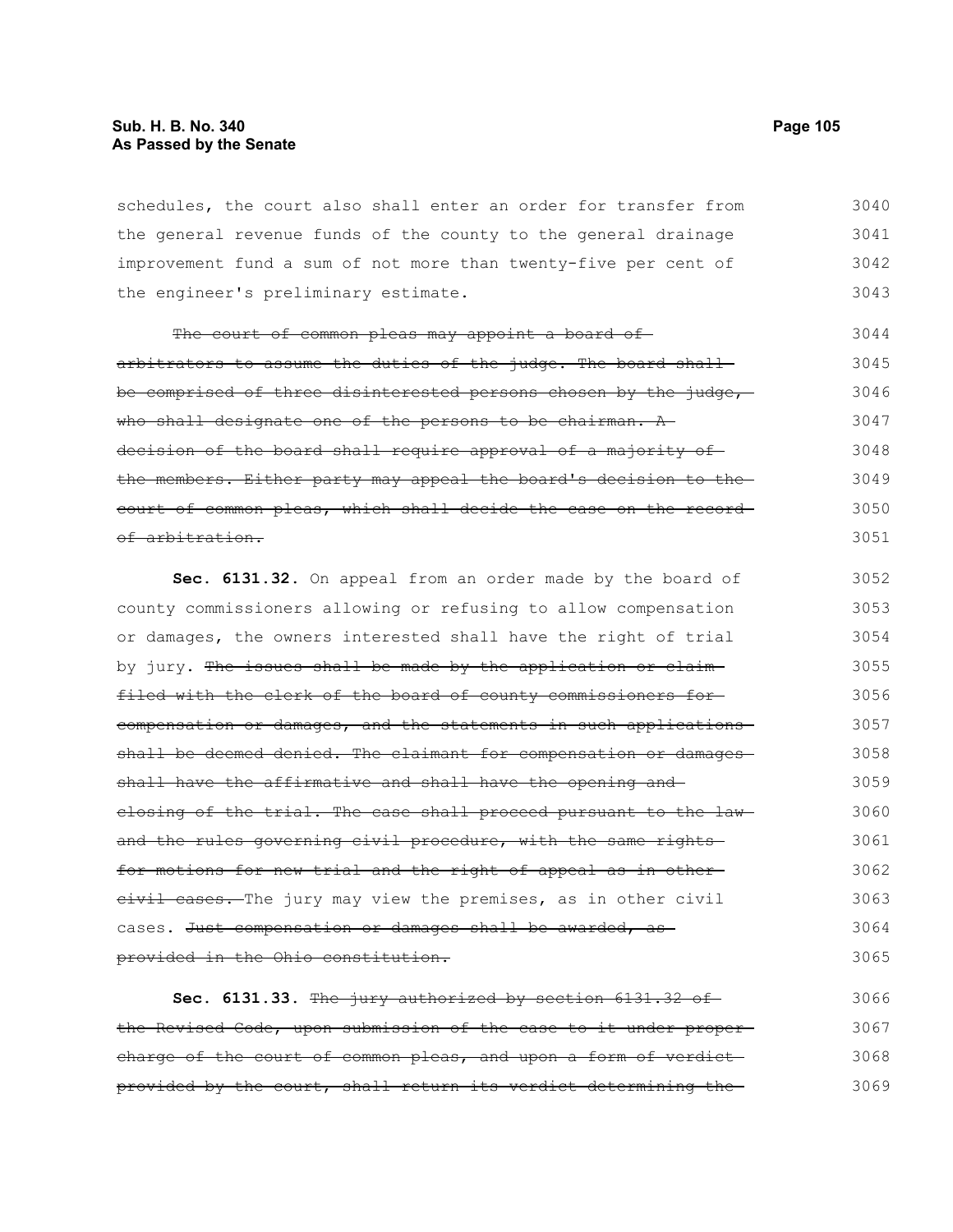| matter in issue, upon which verdict a judgment shall be entered- | 3070 |
|------------------------------------------------------------------|------|
| by the court as in other civil cases. The verdict shall be-      | 3071 |
| signed by the jury. Nine or more of the jurors must concur in a  | 3072 |
| verdict. If there is more than one appellant in a trial by jury  | 3073 |
| authorized under section 6131.32 of the Revised Code with        | 3074 |

authorized under sect separate claims on the question of allowance or compensation or damages, or the refusal to allow compensation or damages, or if there are issues as to different properties, the court may submit all the several claims and issues to the same jury, with appropriate verdicts as to each claim,  $or$  it. The court also may direct separate trials for the separate claims and issues $\tau$ or any one or more of them. In said proceedings the . The court shall instruct the jury shall be instructed that in its verdict for compensation for land taken or for damages to any land by an improvement-it shall not consider or deduct the value of any benefits that such land will receive from the construction of such improvement. 3074 3075 3076 3077 3078 3079 3080 3081 3082 3083 3084 3085 3086

**Sec. 6131.34.** The court of common pleas shall receive the verdict referred to in section 6131.33 of the Revised Code, and if no motion for new trial thereof is filed within three days, which motion may be filed as in other civil cases and for like causes, or if such motion for a new trial is overruled, it shall render judgment according to said verdict, and for or against the owners, separately, if there is more than one. The court shall tax the costs of appeal, including jury fees, in favor of the prevailing party, and where two or more appeals are tried together the court shall divide the costs as is equitable. If the appellants, on claims for compensation or damages, do not recover a judgment for more than the amount of compensation or damages awarded by the board of county commissioners, the costs on the hearing as to compensation or damages on appeal shall be 3087 3088 3089 3090 3091 3092 3093 3094 3095 3096 3097 3098 3099 3100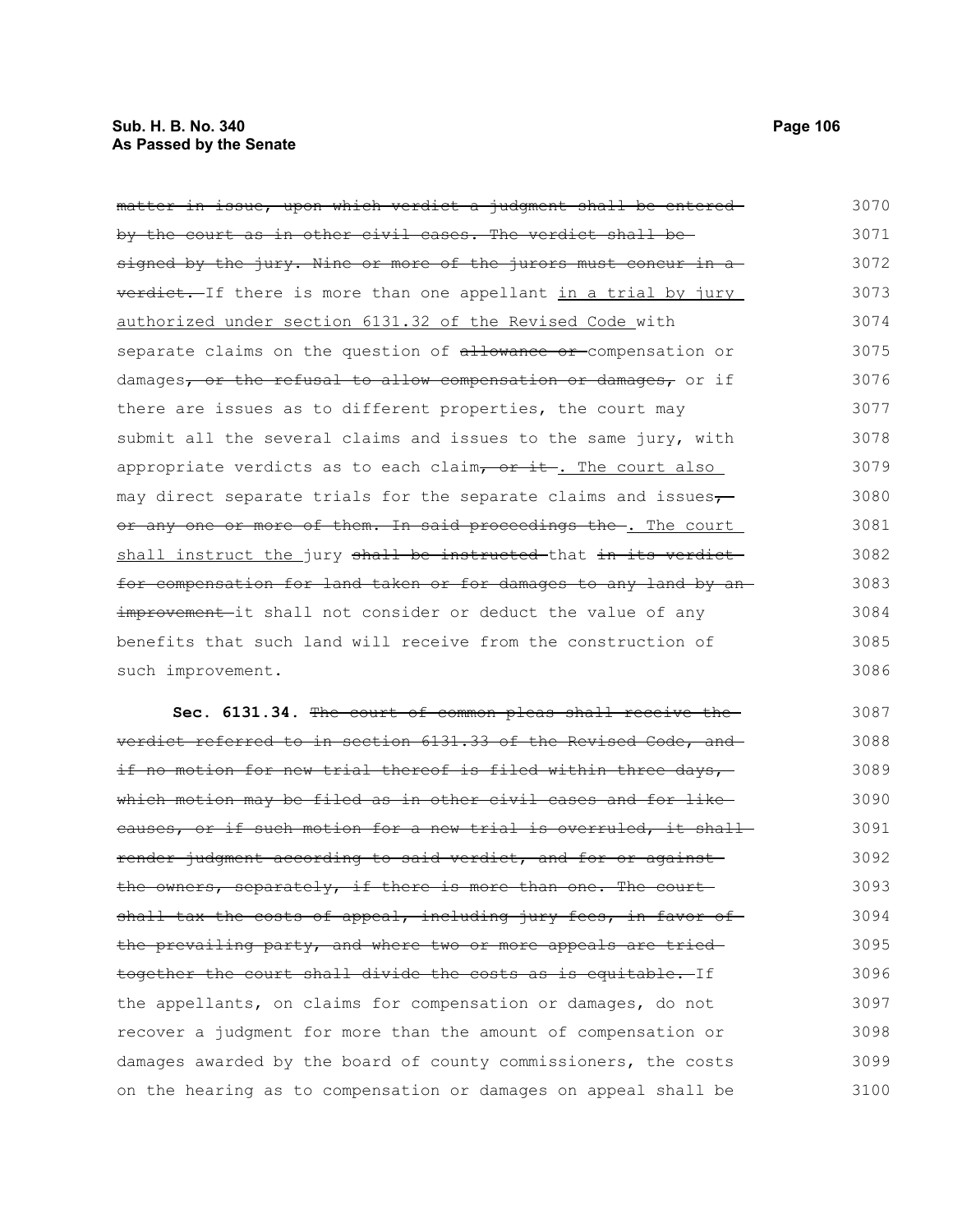taxed against the appellants. If the amount recovered is greater than the amount awarded by the board, the costs shall be taxed against the county. 3101 3102 3103

The prosecuting attorney shall represent the county in all appeals on questions of compensation or damages. On appeals of other matters which are tried to the court sitting as a court of equity, the court shall adjudge the costs as it deems just and equitable except as otherwise provided in section 6131.01 to 6131.64, inclusive, of the Revised Code. 3104 3105 3106 3107 3108 3109

**Sec. 6131.36.** (A) After the final judgment, order, or decree upon any appeal is rendered by the court of common pleas, the clerk of the court of common pleas shall, within twenty-one days, make a transcript of the same and shall certify and transmit it with all original papers in the case to the clerk of the board of county commissioners, who shall forthwith enter the judgment, order, or decree upon the journal of the board. If the judgment, order, or decree is in favor of the granting of the improvement, the board shall proceed with the improvement proceedings in compliance with the final judgment, order, or decree from the point at which they were terminated by the appeal or from the point at which the court orders the board to proceed. 3110 3111 3112 3113 3114 3115 3116 3117 3118 3119 3120 3121 3122

(B) Upon the expiration of the twenty-one day appeal period provided in section 6131.25 of the Revised Code, the clerk of the board of county commissioners shall transmit the schedules of assessments and damages to the county auditor. The board of county commissioners and the county engineer shall proceed with letting contracts and constructing the improvement, and the county auditor shall proceed to levy and collect assessments and to pay compensation and damages as if no appeal 3123 3124 3125 3126 3127 3128 3129 3130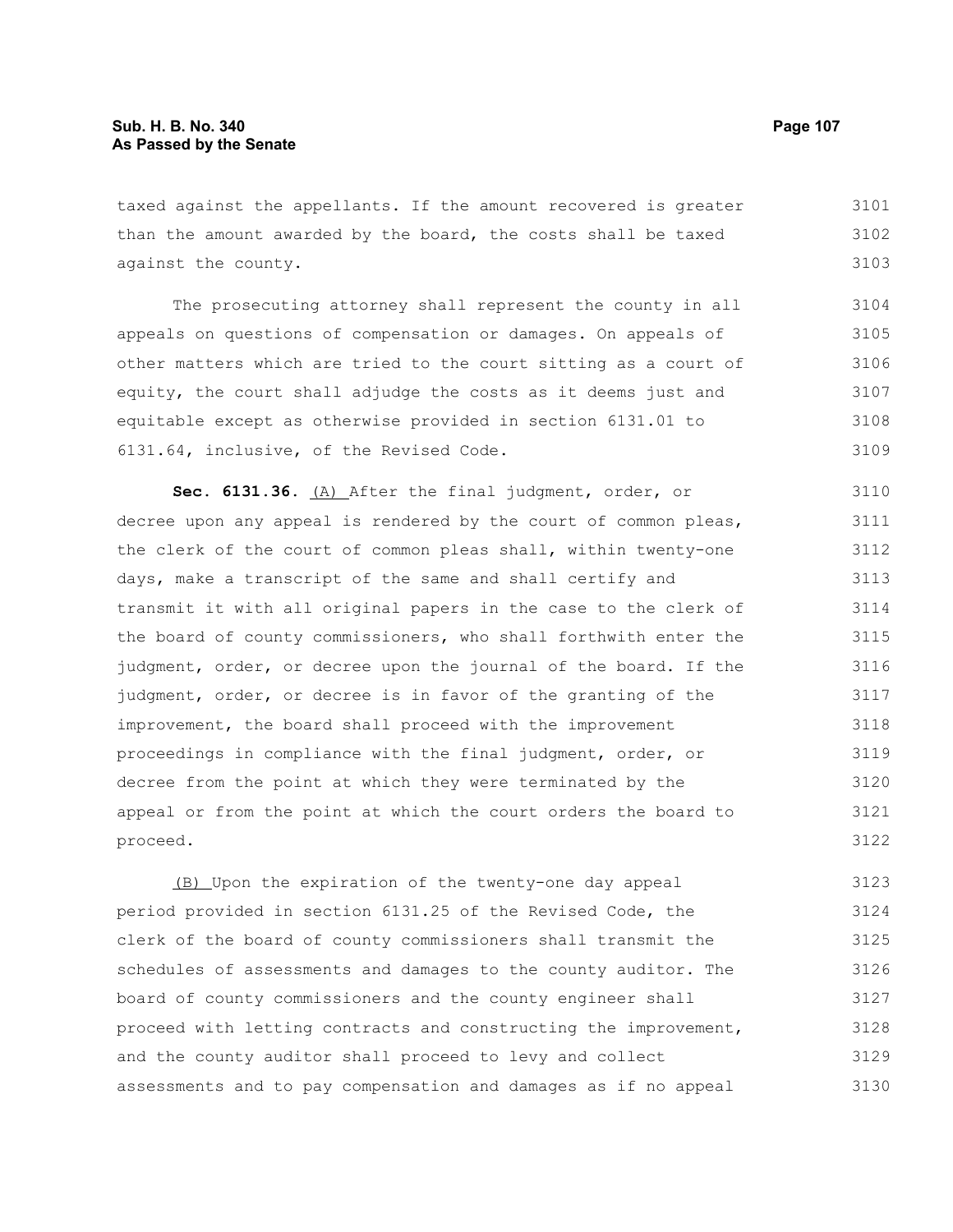had been taken. If an appeal is-perfected to the court ofappeals and a supersedeas bond is given filed pursuant to section 6131.25 of the Revised Code, the board and the engineer shall stay their proceedings until the final determination of the proceedings in the court of appeals or in the supreme court. 3131 3132 3133 3134 3135

**Sec. 6131.42.** Any owner who has suffered any loss or damage by reason of the failure of the contractor to perform his contract, or by his negligence in performing the contract, maybring suit against the contractor and his bondsmento recover the damages so sustained. Two or more owners who are assessed for the construction of the improvement may in one suit bring an action against the contractor and his bondsmento recover the damages which may be sustained by all the plaintiffs by reason of the failure of the contractor to construct the improvement according to the contract. 3136 3137 3138 3139 3140 3141 3142 3143 3144 3145

When two or more owners join in one suit in an action fordamage against the contractor, the jury in one verdict shallfind the damages suffered by all the plaintiffs. The court shall enter judgment on the verdict in favor of the plaintiffs for theamount of damages, as found by the jury, and shall at the timeof entering the judgment find what part of said judgment shouldbe paid to each of the plaintiffs respectively, and shall orderthe clerk to the court to pay to each of said plaintiffs the part of said judgment as found by the court when said judgment is paid. Any owner who is assessed for the construction of any improvement may bring an action to enjoin the payment of any money owed a contractor who has not constructed the work according to the contract and specifications until the contractor has constructed the improvement according to the contract and specifications. The remedies provided in this section are in addition to all other remedies provided by law. 3146 3147 3148 3149 3150 3151 3152 3153 3154 3155 3156 3157 3158 3159 3160 3161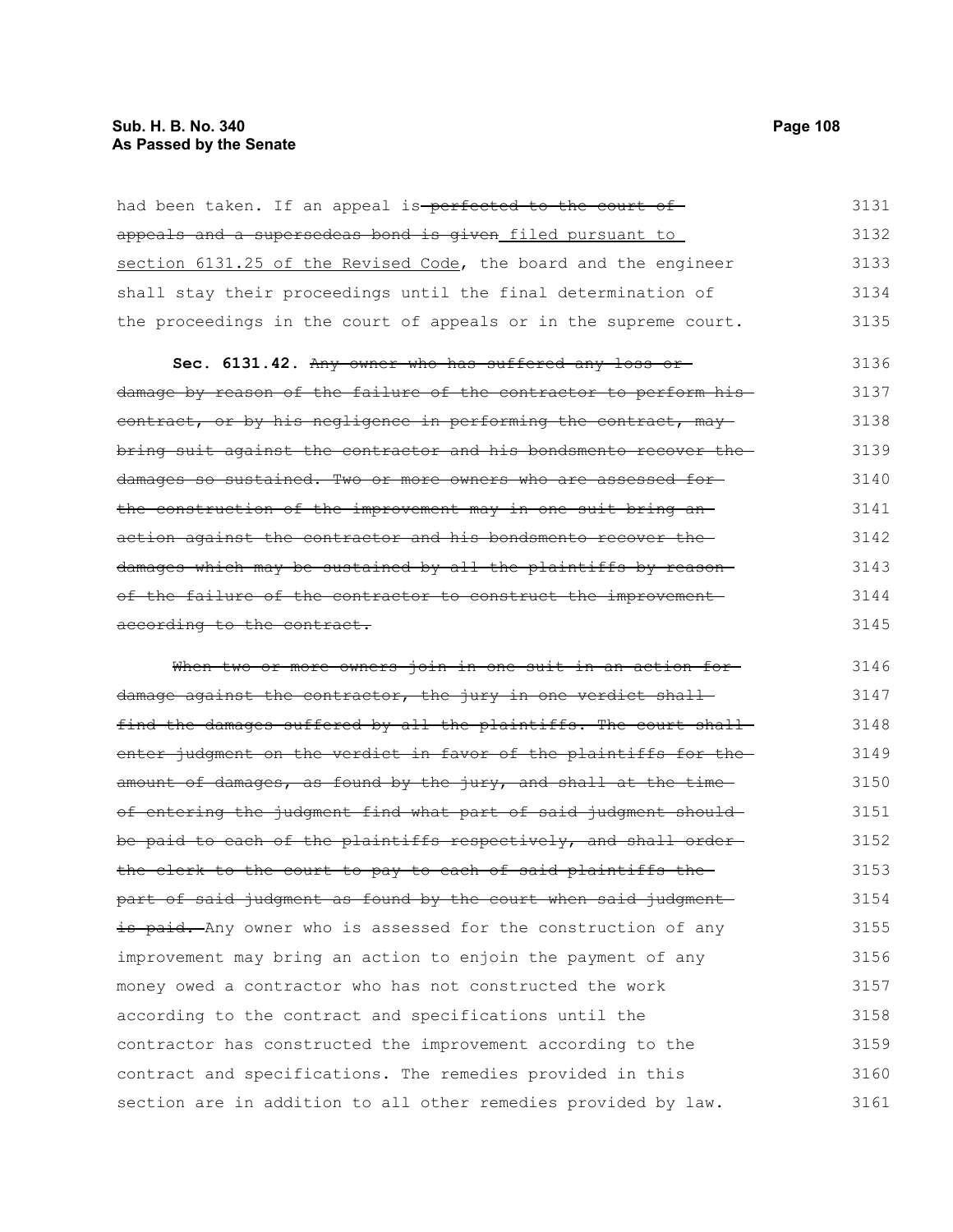# **Sub. H. B. No. 340 Page 109 As Passed by the Senate**

**Sec. 6131.43.** (A) Upon the completion of the work and the approval of it by the county engineer, the board of county commissioners shall order the county auditor to reduce pro rata the assessments confirmed by it by the difference between the estimated cost of the construction and the final cost as certified by the county engineer. The assessments so reduced, including the cost of location, engineering, compensation, damages, and contingency and the assessment for maintenance for one year, shall be levied upon each parcel of land, each public corporation, and each department, office, or institution of the state as stated in the schedules as of the date of the order of the board approving the contracts and ordering the levying of the assessments. 3162 3163 3164 3165 3166 3167 3168 3169 3170 3171 3172 3173 3174

(B) The auditor shall notify the owners of all assessed lands of the amount of the actual assessment, which shall be not less than ten dollars, and of the payment plan for the collection of the assessments. The auditor shall immediately place the assessments so levied upon the duplicates of the county, and the assessments shall be a lien upon the several parcels of land respectively from and after the date of the order of the board approving and levying the assessments. The auditor shall be liable on-his the auditor's bond for any damages sustained by any person by reason of the auditor's failure to place promptly the assessments upon the proper duplicates of the county. 3175 3176 3177 3178 3179 3180 3181 3182 3183 3184 3185 3186

(C) The county auditor shall transmit to the governing body of any public corporation political subdivision affected by an improvement the assessments levied against it. The governing body shall authorize payment to be made to the county treasurer of the county in which the improvement is located from the general fund of the -public corporation political subdivision, 3187 3188 3189 3190 3191 3192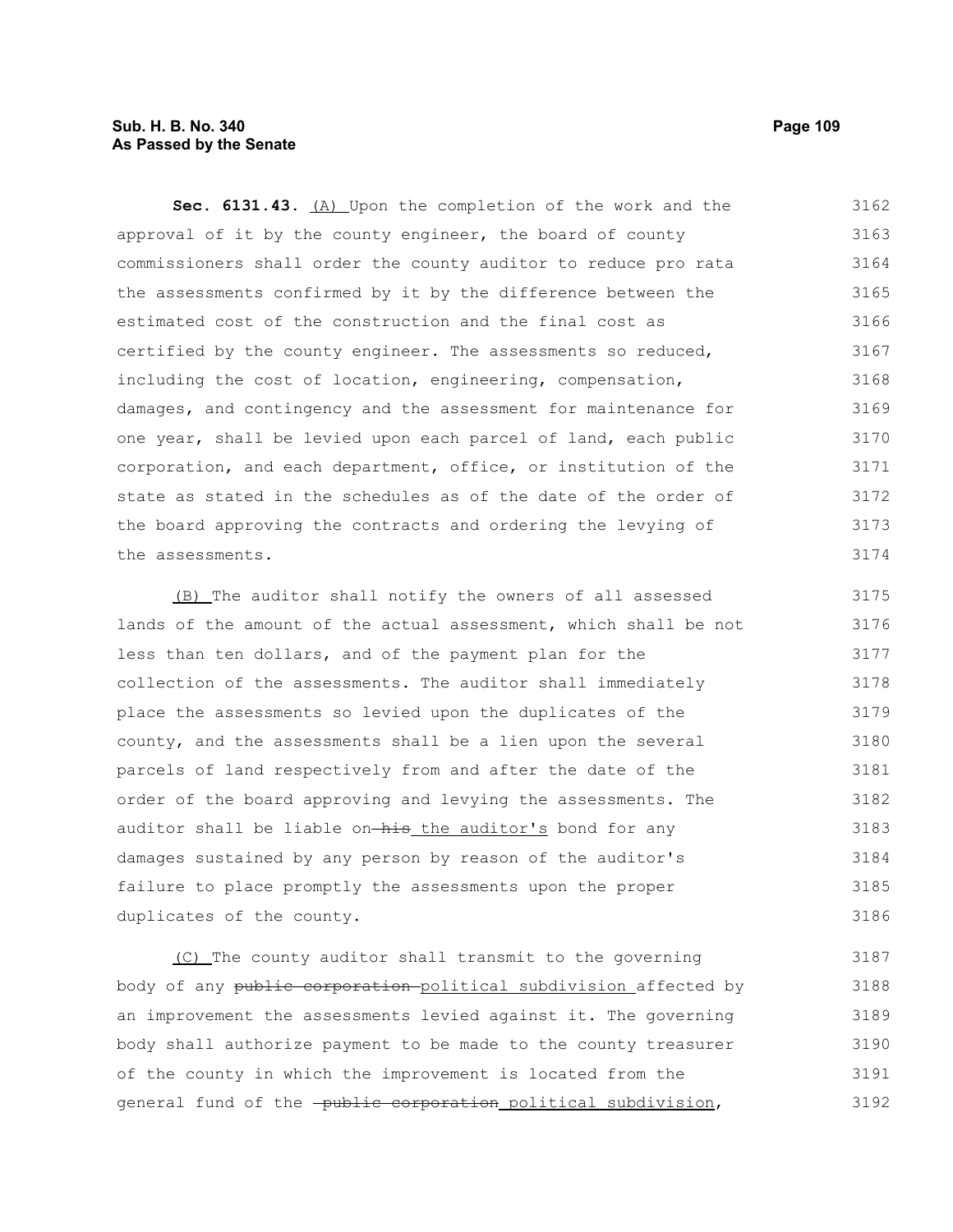except as otherwise provided by law.

(D) The county auditor shall also transmit to the director of any department, office, or institution of the state, affected by an improvement the assessments levied against any department, office, or institution of the state. Payment shall be made to the county treasurer of the county in which the improvement is located from the drainage assessment fund in the manner provided by section 6133.15 of the Revised Code. In presenting their proposed expenses to the director of budget and management pursuant to section 126.02 of the Revised Code, the directors of all departments, offices, or institutions of the state shall list all unpaid assessments received before the first day of October of the year preceding the first regular session of the general assembly for the state's proportionate share of the cost of any improvement authorized or constructed under sections 6131.01 to 6131.64, 6133.10 to 6133.15, and 6135.01 to 6135.27 this chapter and Chapters 6133. and 6135. of the Revised Code and all unpaid assessments for maintenance as provided by sections 6137.01 to 6137.14 Chapter 6137. of the Revised Code. The assessments so listed shall be included in the state budget estimates of revenues and expenditures for each state fund and budget estimates for each state agency prepared and submitted to the governor under section 126.02 of the Revised Code. 3194 3195 3196 3197 3198 3199 3200 3201 3202 3203 3204 3205 3206 3207 3208 3209 3210 3211 3212 3213 3214 3215

**Sec. 6131.47.** During the execution of the work on an improvement, the county engineer shall cause notice to be givento the owner within seven days in advance of removal or alteration of a culvert, bridge, fence, or floodgate, where theremoval or alteration is necessary to the progress of the work of the improvement, to remove or make such alteration as the engineer finds necessary. 3216 3217 3218 3219 3220 3221 3222

3193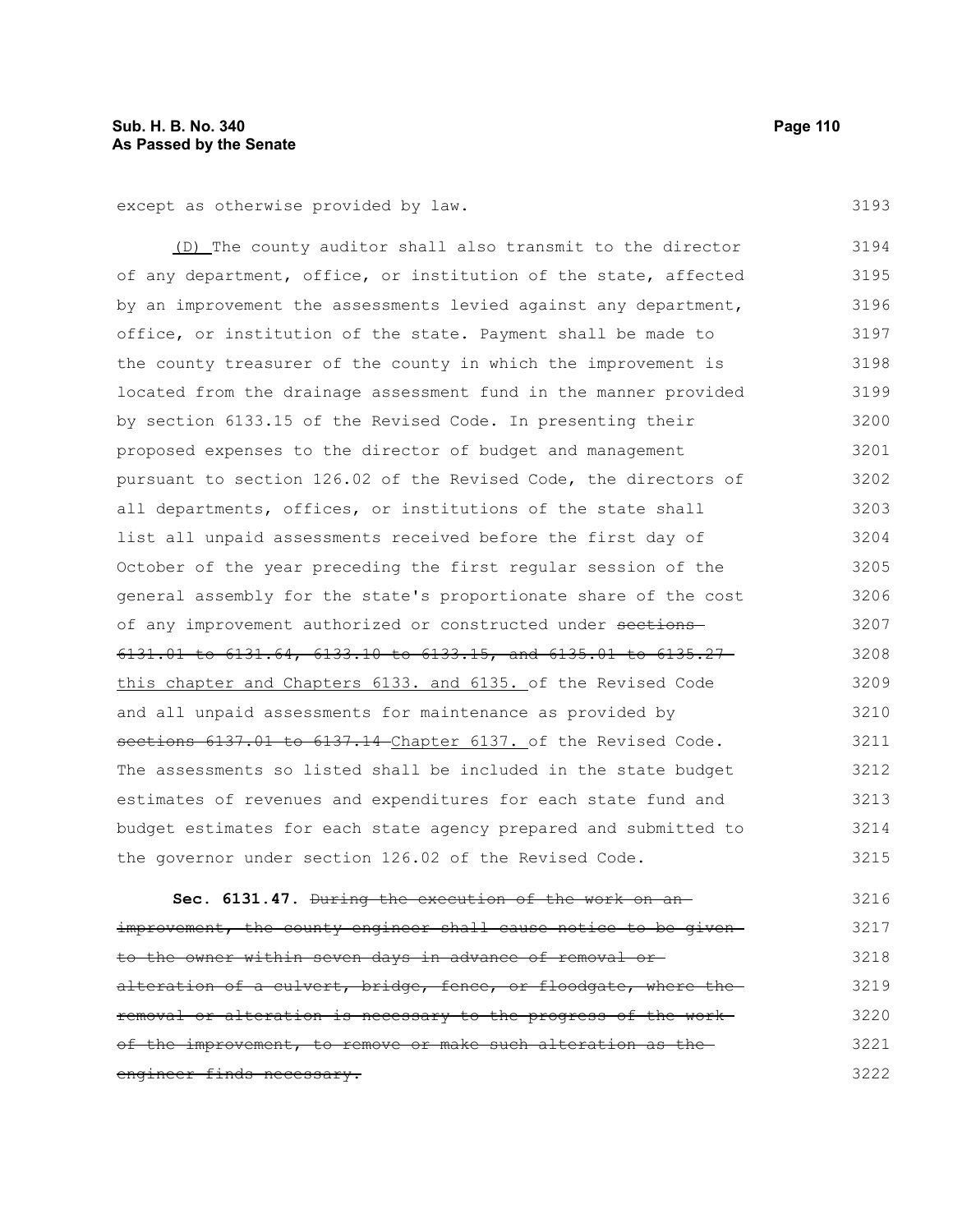## **Sub. H. B. No. 340 Page 111 As Passed by the Senate**

During the formulation of the plans, the (A) The county engineer shall evaluate all culverts and bridges, except those on state and federal highways, for adequacy of capacity, vertical and horizontal alignment, and stability. Any The county engineer shall schedule any bridge or culvert found not eonforming that does not conform with the design of the drainage improvement shall be scheduled for removal and replacement or repair as the engineer considers necessary. 3223 3224 3225 3226 3227 3228 3229 3230

(B) If, in the judgment of the county engineer, determines that the culverts and bridges were adequate in capacity or vertical and horizontal alignment at the time of their installation, the removal and replacement with a comparable, adequate culvert or bridge shall be made at the expense of the project less any costs, which shall be apportioned by the engineer, for correction, maintenance, or replacement of the culvert or bridge in whole or in part due to deterioration or instability had the structure been left in place. The latter costs shall be specially assessed to the owner. 3231 3232 3233 3234 3235 3236 3237 3238 3239 3240

Any (C) The county engineer shall schedule in the project plans any culvert or bridge, except those on state and federal highways, that is washed out in whole or part, but that otherwise meeting meets the requirements of the drainage improvement, shall be scheduled in the project plans-for such repairs, additions, or other corrective measures as in theopinion of the engineer are necessary to the preservation of preserve the bridge or culvert, the . The costs of which shall be assessed to the appropriate owner-for reasons that the culvert or bridge was improperly designed and constructed. 3241 3242 3243 3244 3245 3246 3247 3248 3249 3250

(D) Fences and floodgates impeding the flow of water shall be removed as a part of the drainage improvement. Replacement 3251 3252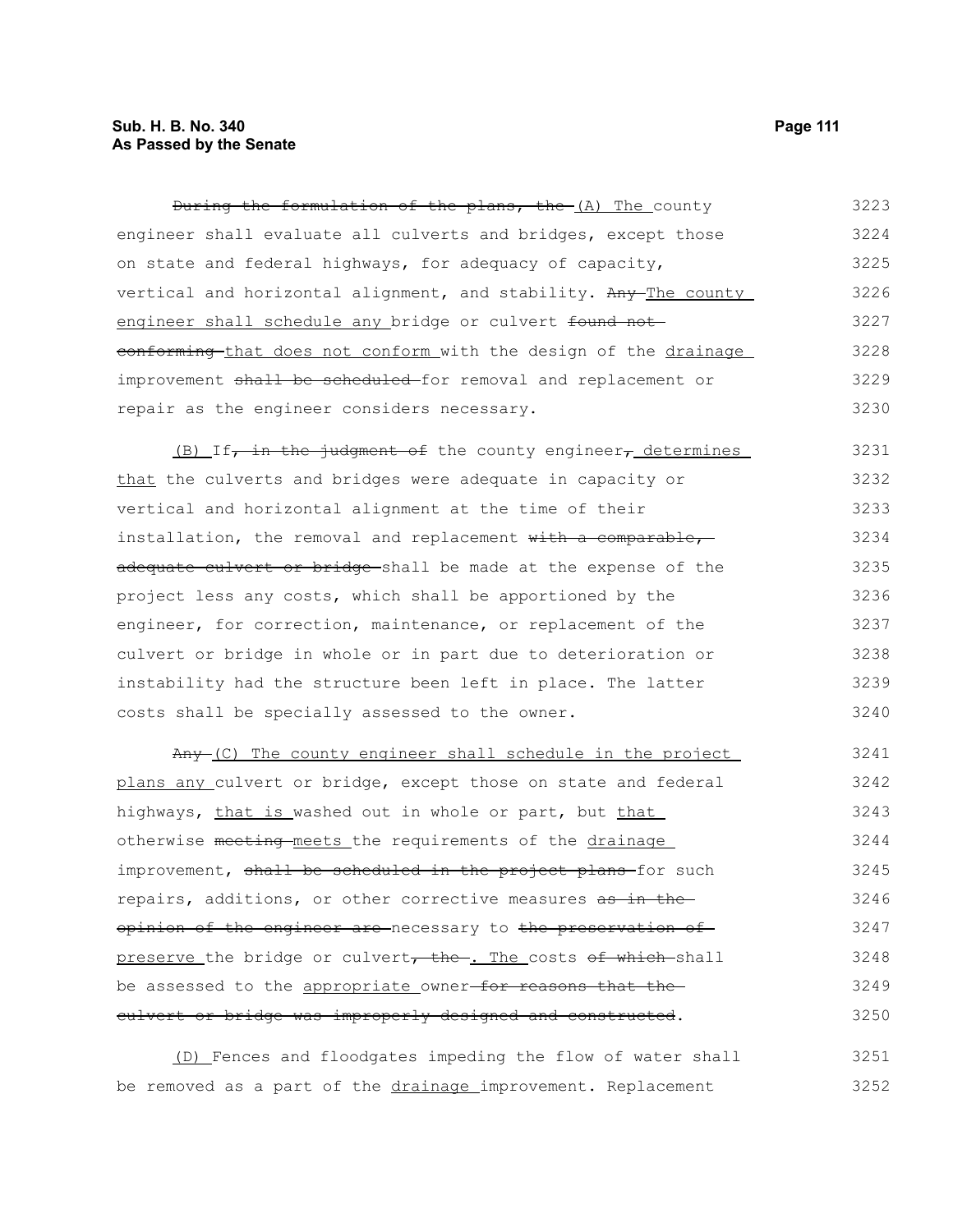| may be made by the owner, provided that prior written approval | 3253 |
|----------------------------------------------------------------|------|
| is obtained from the county engineer.                          | 3254 |
| (E) The county engineer shall cause notice to be given to      | 3255 |
| the owner not later than seven days in advance of removal or   | 3256 |
| alteration of a culvert, bridge, fence, or floodgate.          | 3257 |
| (F) Any owner may furnish the work and material in lieu of     | 3258 |
| a special assessment, provided he makes the owner does all of  | 3259 |
| the following:                                                 | 3260 |
| (1) Makes written application to the county engineer           | 3261 |
| within ten ealendar-days after the final hearing, furnishes;   | 3262 |
| (2) Furnishes the work and materials in accordance with        | 3263 |
| the specifications for the improvement, performs same;         | 3264 |
| (3) Performs the work so as not to delay the project           | 3265 |
| contractor, and completes;                                     | 3266 |
| (4) Completes the work prior to the completion of the work     | 3267 |
| on the whole improvement.                                      | 3268 |
| Should (G) If the owner default defaults on any or all of      | 3269 |
| these conditions, the county engineer shall recommend to the   | 3270 |
| board of county commissioners that the default be completed by | 3271 |
| an extra work order to the project contractor and its cost     | 3272 |
| assessed to the owner.                                         | 3273 |
| Sec. 6131.50. (A) The board of county commissioners of         | 3274 |
| each county shall may provide and establish the "general       | 3275 |
| drainage improvement fund," which fund shall to be used as a   | 3276 |
| sinking fund for all bonds issued under sections 6131.01 to    | 3277 |
| 6131.64, inclusive, of the Revised Code. Said                  | 3278 |
| (B) The fund shall-may consist of any of the following:        | 3279 |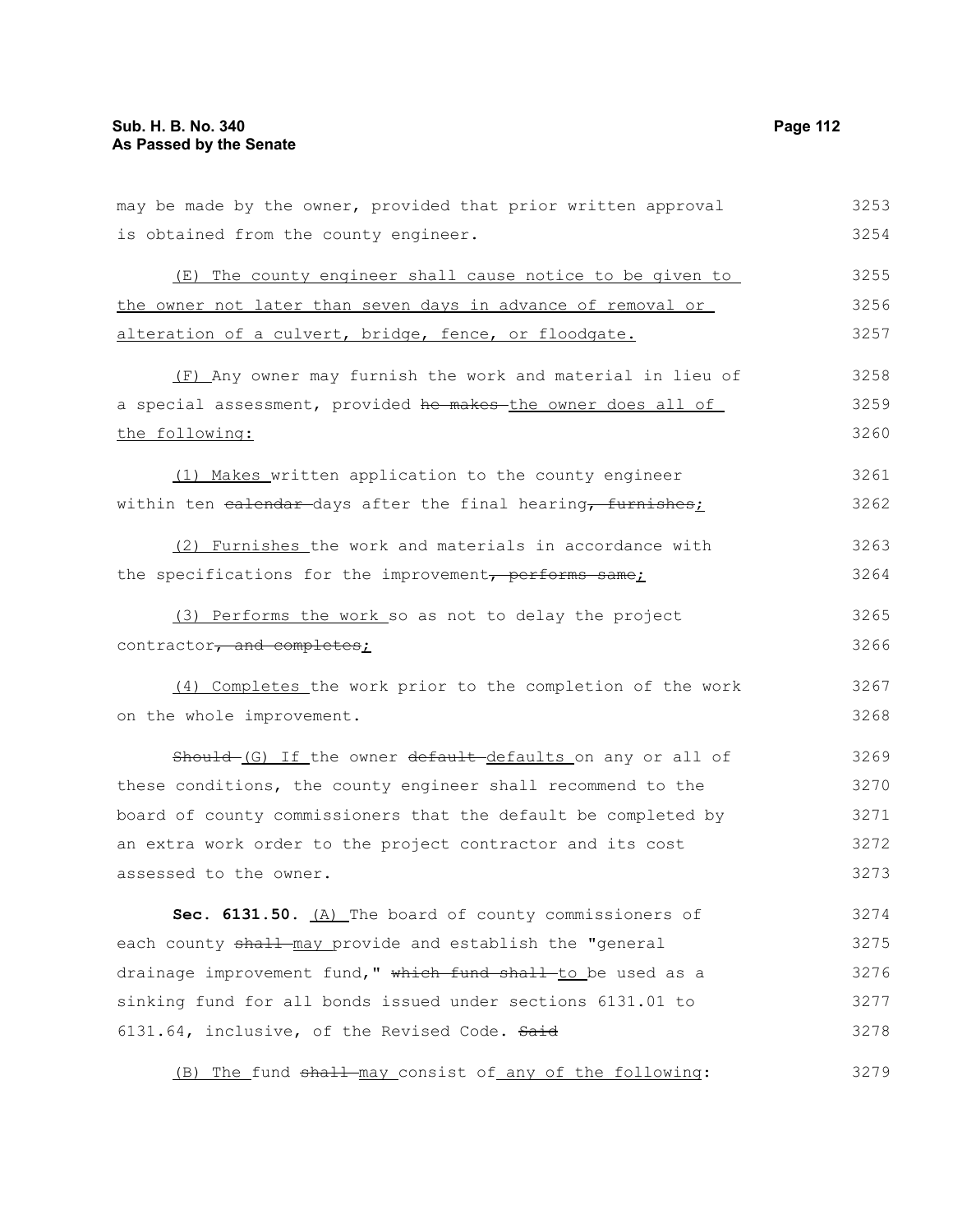$(A)$  (1) Any taxes levied and collected for ditch and 3280

|              |  |  |  | drainage purposes under county levies, not by law otherwise | 3281 |
|--------------|--|--|--|-------------------------------------------------------------|------|
| disposed of; |  |  |  |                                                             | 3282 |

 $\frac{1}{B}(2)$  The proceeds of all bonds issued and sold under sections 6131.01 to 6131.64, inclusive, of the Revised Code; 3283 3284

(C)(3) The collections from all special assessments for benefits to property, as provided in such sections; 3285 3286

 $(D)$  (4) Such other funds as by law are provided to be paid therein. 3287 3288

**Sec. 6131.51.** (A) All costs and expenses of improvements under sections 6131.01 to 6131.64 of the Revised Code this chapter, including contract prices of construction and the costs of locating the improvement, shall may be paid from the general drainage improvement fund. No warrants shall be drawn to be paid from the fund unless it contains a sufficient amount not otherwise specifically appropriated to pay them. 3289 3290 3291 3292 3293 3294 3295

(B) The letting and approving of any contract for an improvement shall be considered a specific appropriation of the amount of the obligation, and that amount shall be set apart for the purpose of the payment and contingently charged against the fund. If at any time the fund contains the proceeds of bonds or notes issued and sold under such sections, the fund shall not be depleted below the obligations incurred by the bond or note issue unless assessments or levies have been made or ordered made in sufficient amount to redeem the bonds or notes as they fall due. If at any time obligations legally incurred exceed the amount of the drainage improvement fund, an amount of the general revenue funds in the county treasury equal to the deficiency, unless otherwise appropriated, may by resolution of 3296 3297 3298 3299 3300 3301 3302 3303 3304 3305 3306 3307 3308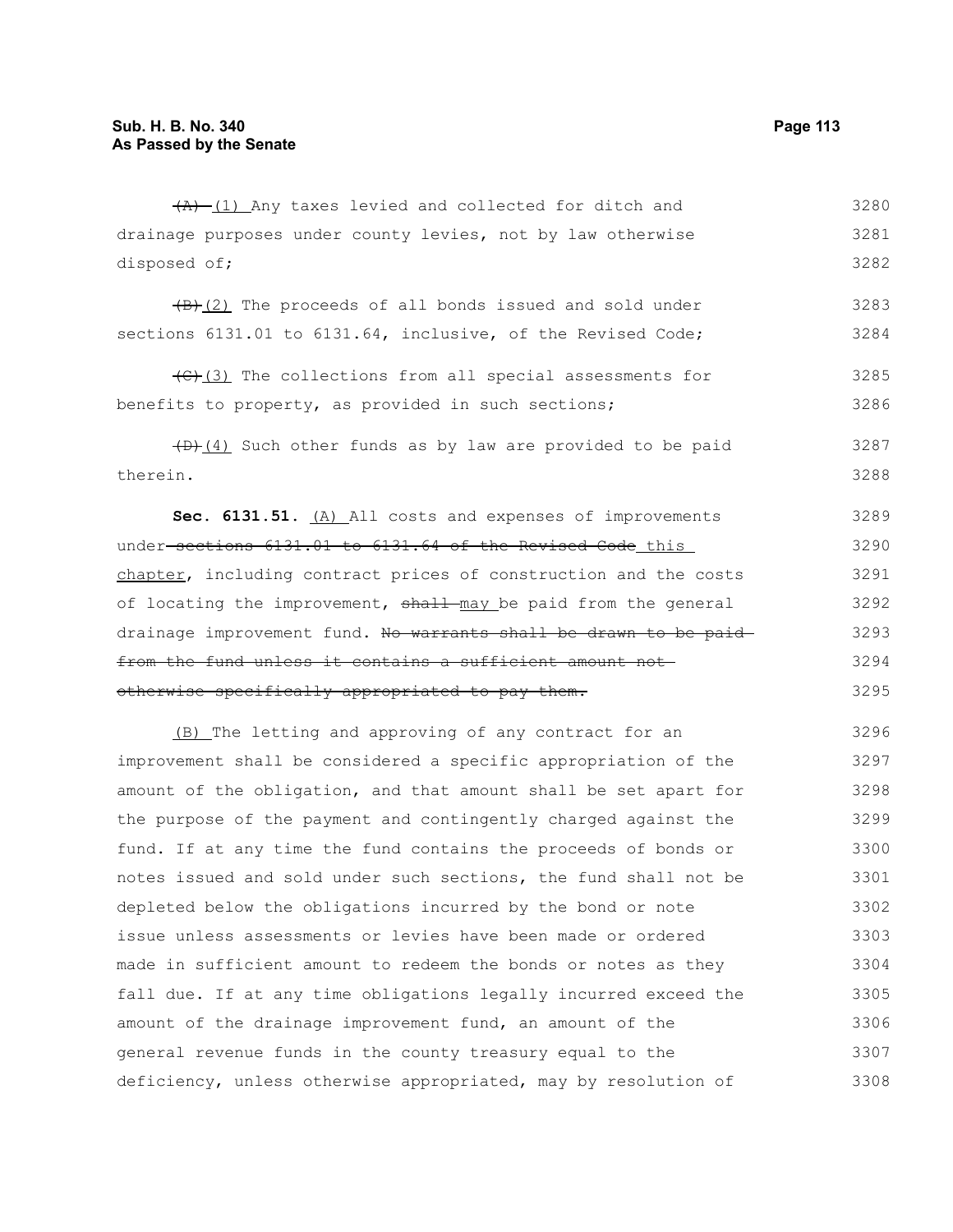the board of county commissioners be transferred to the general drainage improvement fund. 3309 3310

(C) At any time after assessments collected for a drainage improvement exceed the amount allocated to the board for engineering expenses, the board of county commissioners may by resolution transfer from the drainage improvement fund to the general revenue fund of the county an amount equal to that amount as reimbursement of the sum previously transferred under section 6131.12 or 6131.30 of the Revised Code. 3311 3312 3313 3314 3315 3316 3317

Sec. 6131.52. The (A) If necessary, the board of county commissioners, at its each March session, annually, shall, if necessary, levy upon the grand duplicate of the county a tax, not to exceed five-tenths of one mill on the dollar, that is sufficient to pay for the location and construction of the portions of the respective improvements located by  $\pm\text{the board}$ or for which the county has been assessed under sections 6131.01 to 6131.64, 6133.01 to 6133.15, 6135.01 to 6135.27, or 6137.01 to 6137.14 this chapter or Chapter 6133., 6135., or 6137. of the Revised Code, which tax, when . When collected, the tax shall be credited to the general drainage improvement fund. 3318 3319 3320 3321 3322 3323 3324 3325 3326 3327 3328

(B) For the purposes of sections  $6131.01$  to  $6131.64$ , 6133.01 to 6133.13, 6135.01 to 6135.25, and 6137.01 to 6137.14 this chapter and Chapters 6133., 6135., and 6137. of the Revised Code, the board of county commissioners may levy a tax under division (X) of section 5705.19 of the Revised Code upon all of the property listed and assessed for taxation in the county. In addition to the actions required under section 5705.19 of the Revised Code, the board shall cause to be filed with the county auditor and the board of elections of the county, at least sixty days prior to the passage of the resolution required under that 3329 3330 3331 3332 3333 3334 3335 3336 3337 3338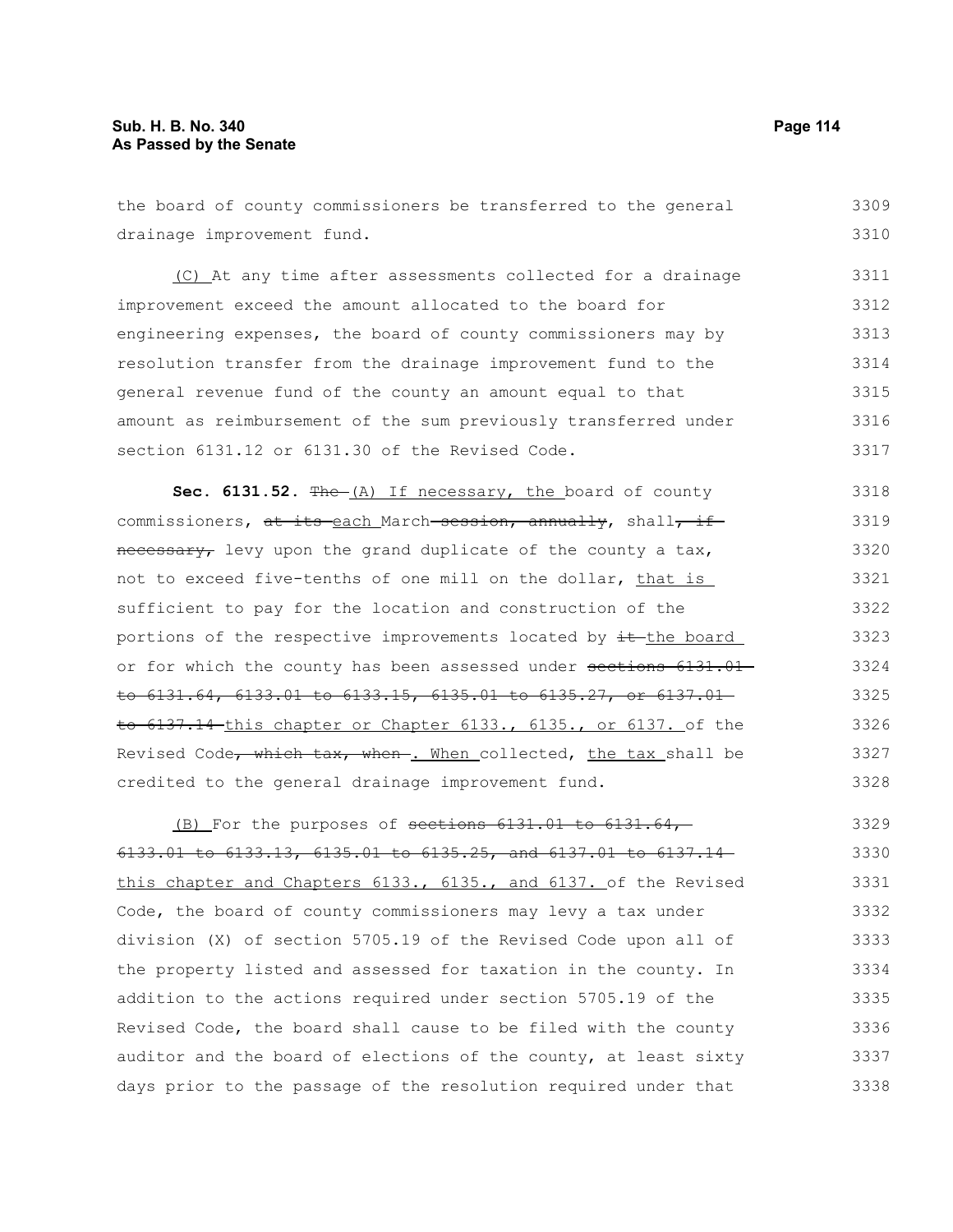section, an accurate map showing the locations and types of any proposed improvements, the areas to be benefited, and the existing system of drainage improvements that is to be maintained from the proceeds of the levy. 3339 3340 3341 3342

Any funds collected as a result of such a levy shall-may be credited to the general drainage improvement fund of the county in which the tax is levied. 3343 3344 3345

(C) For the purposes of sections 6131.01 to 6131.64, 6133.01 to 6133.13, 6135.01 to 6135.25, and 6137.01 to 6137.14 this chapter and Chapters 6133., 6135., and 6137. of the Revised Code, the board of county commissioners may adopt a resolution designating any portion of the county as a drainage improvement district. If a copy of the resolution and a map or legal description of the district's boundaries have been filed with the county auditor in such form as the county auditor prescribes, the board may levy a tax within the district under division (X) of section 5705.19 of the Revised Code. The board shall base its designation on the location of a system of drainage improvements and on the areas to be benefited by that system. The proceeds of the levy shall only be used for the construction and maintenance of the system of drainage improvements within the drainage improvement district. 3346 3347 3348 3349 3350 3351 3352 3353 3354 3355 3356 3357 3358 3359 3360

For the purposes of this section, the board of county commissioners is constituted the "taxing authority" and the county auditor is the "fiscal officer," within the purview of Chapter 5705. of the Revised Code. 3361 3362 3363 3364

Sec. 6131.55. (A) Any owner of land affected by an improvement who has not received notice thereof and has not had an opportunity to be heard as provided in sections 6131.01 to 6131.64, 6133.01 to 6133.11, or 6135.01 to 6135.27 this chapter 3365 3366 3367 3368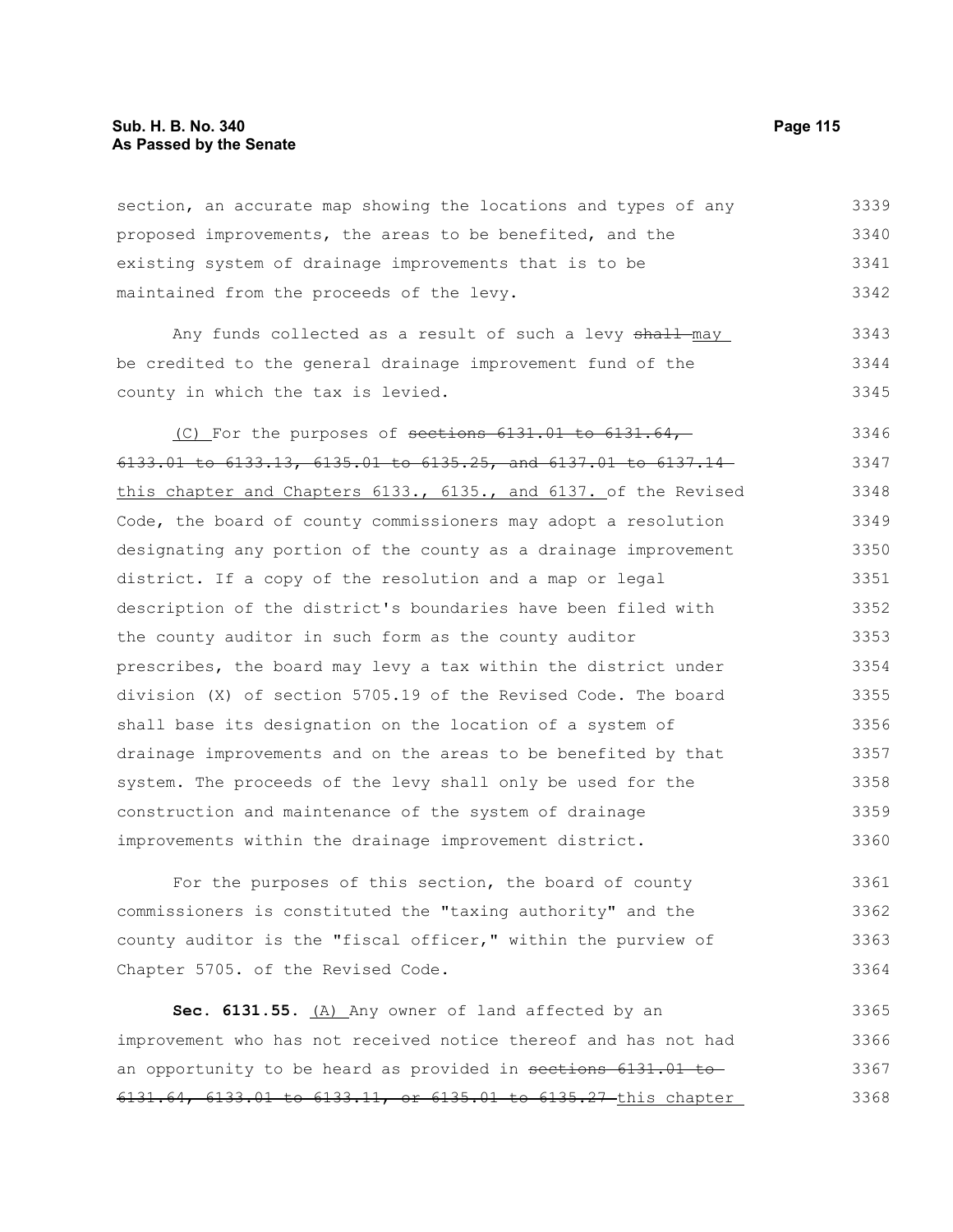| or Chapter 6133., 6135., or 6137. of the Revised Code may bring              | 3369 |
|------------------------------------------------------------------------------|------|
| an action in the court of common pleas of the county wherein-his-            | 3370 |
| the owner's land is located, against the board of county                     | 3371 |
| commissioners in its official capacity, to recover any tax or                | 3372 |
| assessment therefor, if paid, to enjoin any tax, assessment, or              | 3373 |
| levy therefor upon his the owner's lands, to recover for any                 | 3374 |
| damages sustained, or for compensation for any property taken.               | 3375 |
| The owner's rights and remedies in the action shall be the same-             | 3376 |
| as for any like demand. In the action the                                    | 3377 |
| (B) The board may plead and prove the value of any actual                    | 3378 |
| benefit to the land by reason of the improvement <del>-in-litigation</del> . | 3379 |
| (C) The rights granted by this section shall be in                           | 3380 |
| addition to all other rights provided by law.                                | 3381 |
| Sec. 6131.60. If one or more members of a board of county                    | 3382 |
| commissioners are petitioners for an improvement or own land                 | 3383 |
| that will be taken, benefited, or damaged by the improvement                 | 3384 |
| petitioned for, the clerk of the board of county commissioners               | 3385 |
| shall notify the judge of the court of common pleas of the                   | 3386 |
| county who shall within ten days appoint as many disinterested               | 3387 |
| freeholders owners of the county as are necessary to take the                | 3388 |
| place of the interested members. The appointees shall not be-                | 3389 |
| <u>related by blood or affinity to the interested members. They-</u>         | 3390 |
| shall before acting be sworn to perform faithfully and                       | 3391 |
| impartially the duties of the members in the matter of the-                  | 3392 |
| improvement, which oath shall be signed by them and by the-                  | 3393 |
| officer before whom the same is taken and filed with the clerk.              | 3394 |
| Upon appointment and qualification the appointee The appointees              | 3395 |
| shall, in the proceedings upon the improvement, perform all the              | 3396 |
| duties of the disqualified members and shall may receive from                | 3397 |
| the general drainage improvement fund the same per diem rate as              | 3398 |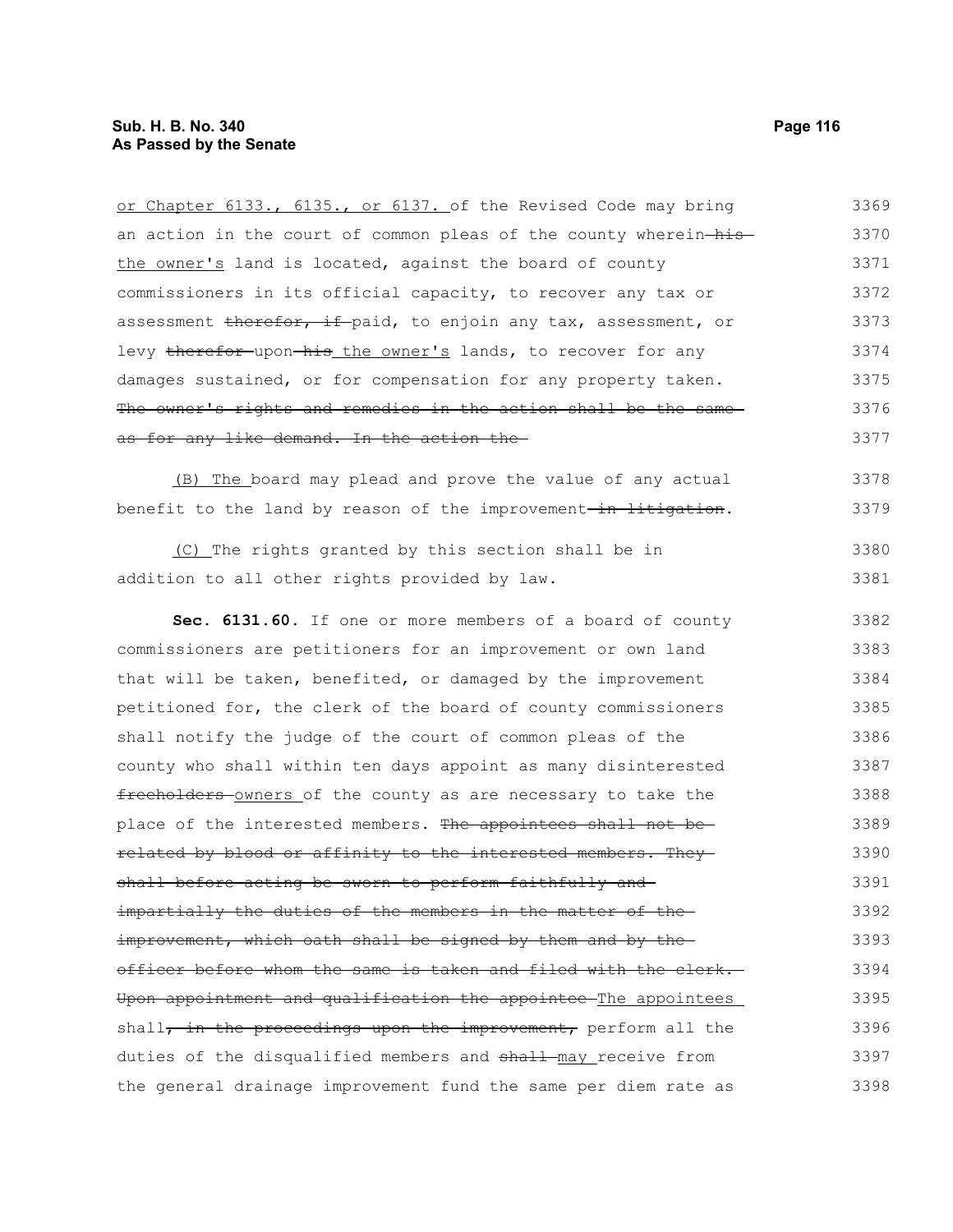the disqualified-member receives, as shown by the record for such services, and the amount so paid shall be costs taxed inthe proceedings members receive. 3399 3400 3401

**Sec. 6131.63.** Except when an owner whose land is used for agricultural purposes desires to install tile by extending or adding to his own laterals or desires to expel water therefrom into an open ditch on his own land in the same watershed, when-(A) When one or more owners desire to join in the constructionof an improvement that will benefit the land of the owners, and when the owners-are willing to construct the and pay the costs of a drainage improvement–and pay the cost thereof that will benefit the land of the owners, they may enter into a written agreement for the construction of the improvement, or they may enter into an agreement to construct such which may include each owner constructing part of the improvement as a person mutually agreed upon apportions to each of them respectively. In the agreement the owners shall provide that 3402 3403 3404 3405 3406 3407 3408 3409 3410 3411 3412 3413 3414 3415

(B) The owners shall file the agreement and the plan and schedules for construction of the proposed improvement shall befiled with the clerk of the board of county commissioners of the county in which the improvement is to be constructed. When the agreement and schedules are so signed, the plan is approved by a professional engineer registered in this state, and the agreement, schedules, and plan are filed with the clerk of the board of county commissioners, the The clerk shall immediately refer submit the agreement, plan, and schedules to the county engineer for examination and review. 3416 3417 3418 3419 3420 3421 3422 3423 3424 3425

(C) The county engineer shall determine the adequacy of the plan and schedules and the effect of the proposed improvement on any other improvements and on any highways in the 3426 3427 3428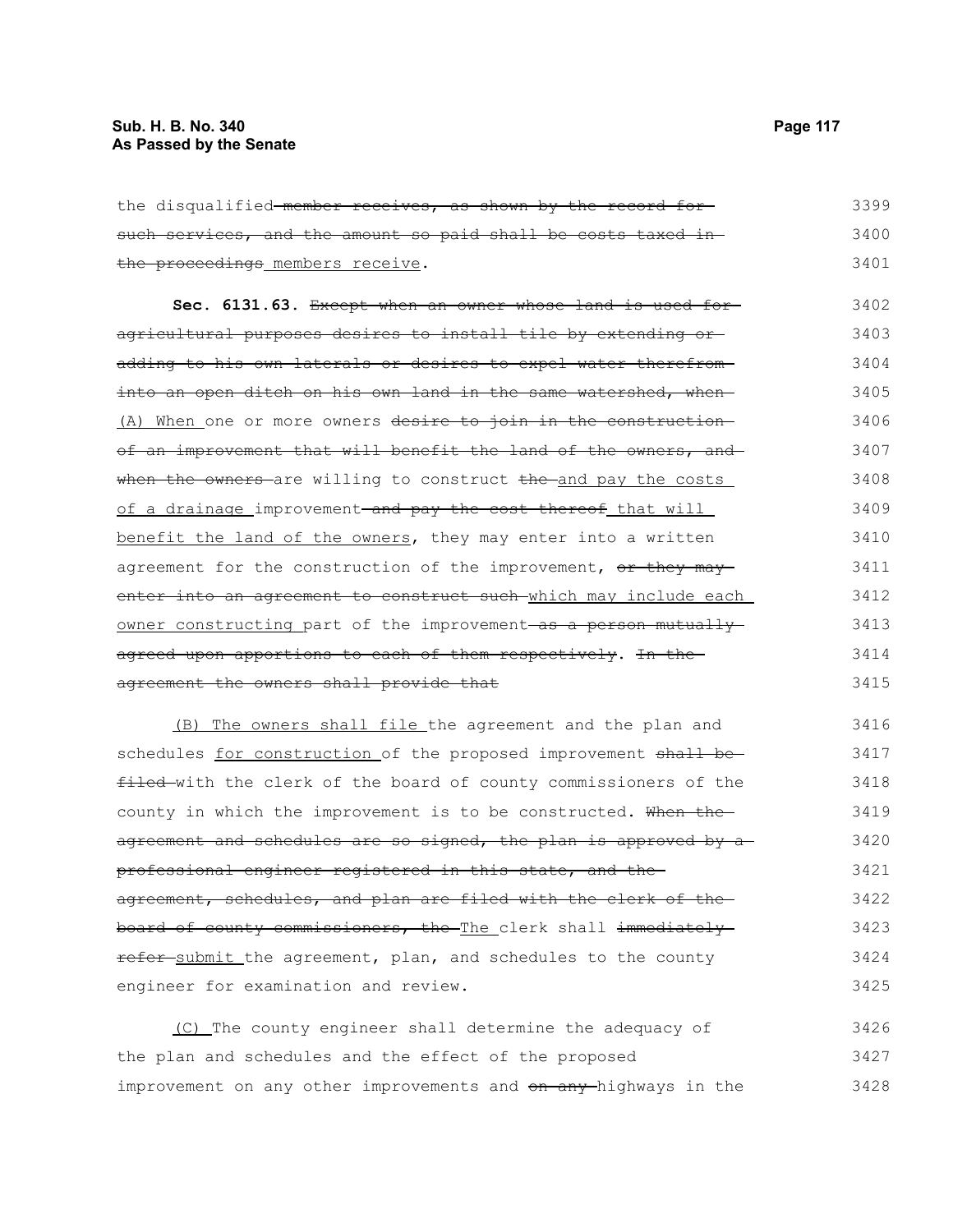| area affected.                                                                | 3429 |
|-------------------------------------------------------------------------------|------|
| (D) The county engineer shall also prepare a schedule of                      | 3430 |
| proposed assessments for the maintenance of the improvement                   | 3431 |
| according to an estimate of benefits accruing to each owner and               | 3432 |
| an estimate of maintenance costs including the engineer's costs               | 3433 |
| in preparing the schedules. The board shall pay the engineer's                | 3434 |
| costs out of the county general fund.                                         | 3435 |
| (E) The engineer shall file with the clerk of the board of                    | 3436 |
| county commissioners, within sixty days, a report of $-\text{his}\text{ the}$ | 3437 |
| engineer's review together with such recommendations for change,              | 3438 |
| amendment, or alteration of the agreement, plan, and schedules                | 3439 |
| as he may determine to be necessary in the public interest.                   | 3440 |
| (F) When the agreement, plan, and schedules, as presented                     | 3441 |
| or as amended by the owners pursuant to the county engineer's                 | 3442 |
| recommendations, are approved by the county engineer, the                     | 3443 |
| engineer shall file, within sixty days, a certificate of                      | 3444 |
| approval with the clerk of the board of county commissioners.                 | 3445 |
| Failure to file a certificate of approval within sixty days                   | 3446 |
| constitutes a presumption of certification and the owners may                 | 3447 |
| proceed to construct.                                                         | 3448 |

Upon the filing with the clerk of the board of county commissioners of the schedule of maintenance assessments prepared by the county engineer as provided by this section, together with his certificate of approval, the 3449 3450 3451 3452

(G) The board shall proceed to set a hearing date on the engineer's proposed maintenance assessments for the drainage improvement not less than twenty-five nor more than ninety days thereafter after the engineer files a certificate of approval and shall notify all persons whose names appear in the 3453 3454 3455 3456 3457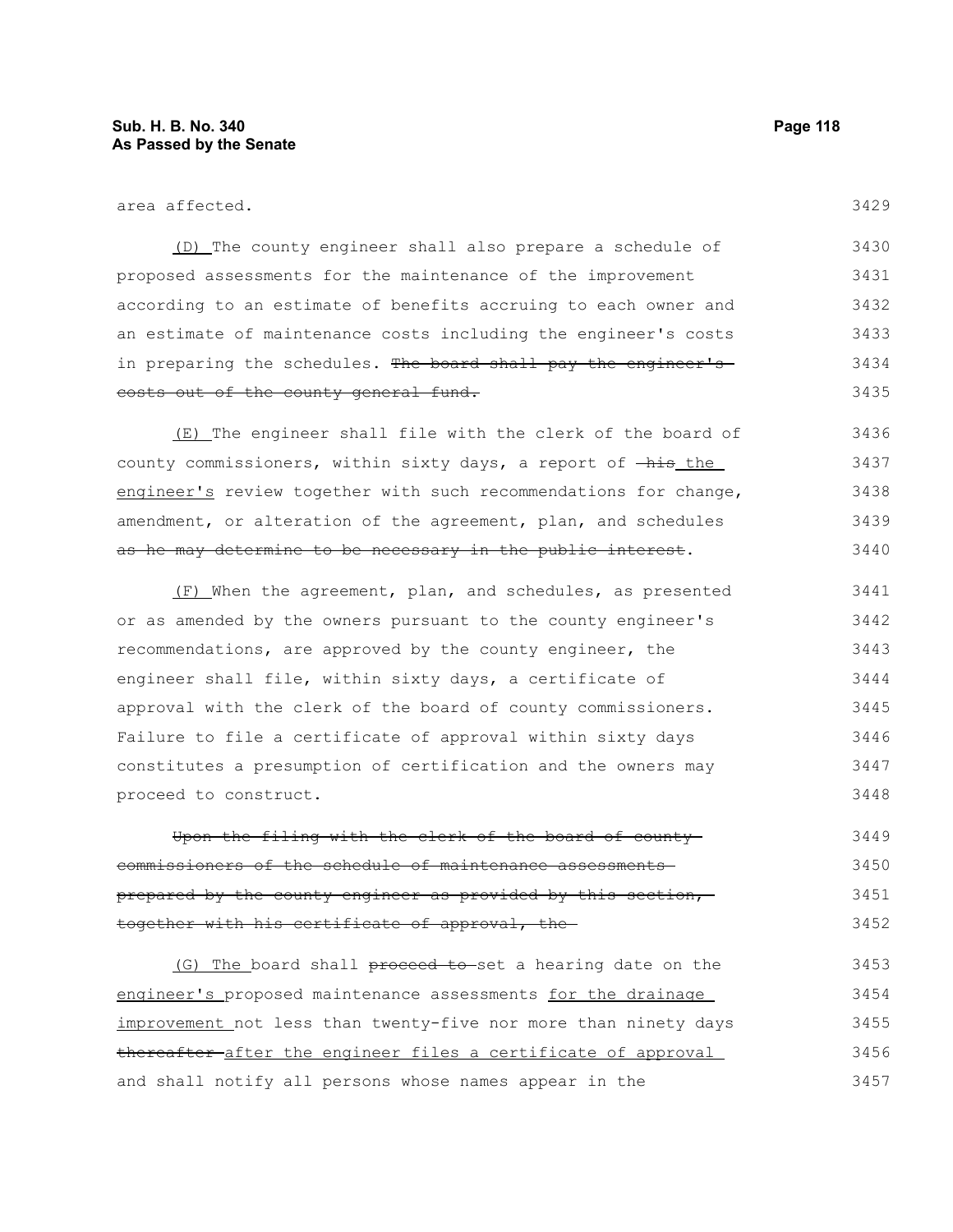# **Sub. H. B. No. 340 Page 119 As Passed by the Senate**

engineer's schedule of maintenance assessments in accordance with section 6131.16 of the Revised Code. At the hearing on the proposed assessments the board of county commissioners shall hear any evidence offered for or against the assessments proposed to be levied against any owner as shown by the schedule of assessments filed by the county engineer and shall hear any competent evidence on the question of benefits. 3458 3459 3460 3461 3462 3463 3464

(H) The board, from the evidence offered, may amend and correct the assessments, and the assessments so amended or corrected shall be approved by the board and the approval entered on its journal. Once the assessments have been approved, all further proceedings in connection with the maintenance of the improvement shall be in accordance with Chapter 6137. of the Revised Code. 3465 3466 3467 3468 3469 3470 3471

(I) The clerk shall record the agreement, plan, and schedules in the drainage records of the county, and the agreement shall locate and establish the improvement as a-publicwatercourse drainage improvement. The improvement shall then be constructed by the owner in accordance with the approved plans. 3472 3473 3474 3475 3476

(J) This section shall not be interpreted to include improvements or changes in stream channels that may be made by the department of transportation or other public agencies or railroads at their own expense for the purpose of providing a more adequate waterway along a highway or at the site of a bridge or culvert or to improve conditions of flow through them or for the purpose of protecting the highway or road bed and that do not limit future deepening of the channel. 3477 3478 3479 3480 3481 3482 3483 3484

Sec. 6131.631. (A) When construction of a new single span bridge or culvert or extension of an existing culvert that will limit the future deepening of a public watercourse is 3485 3486 3487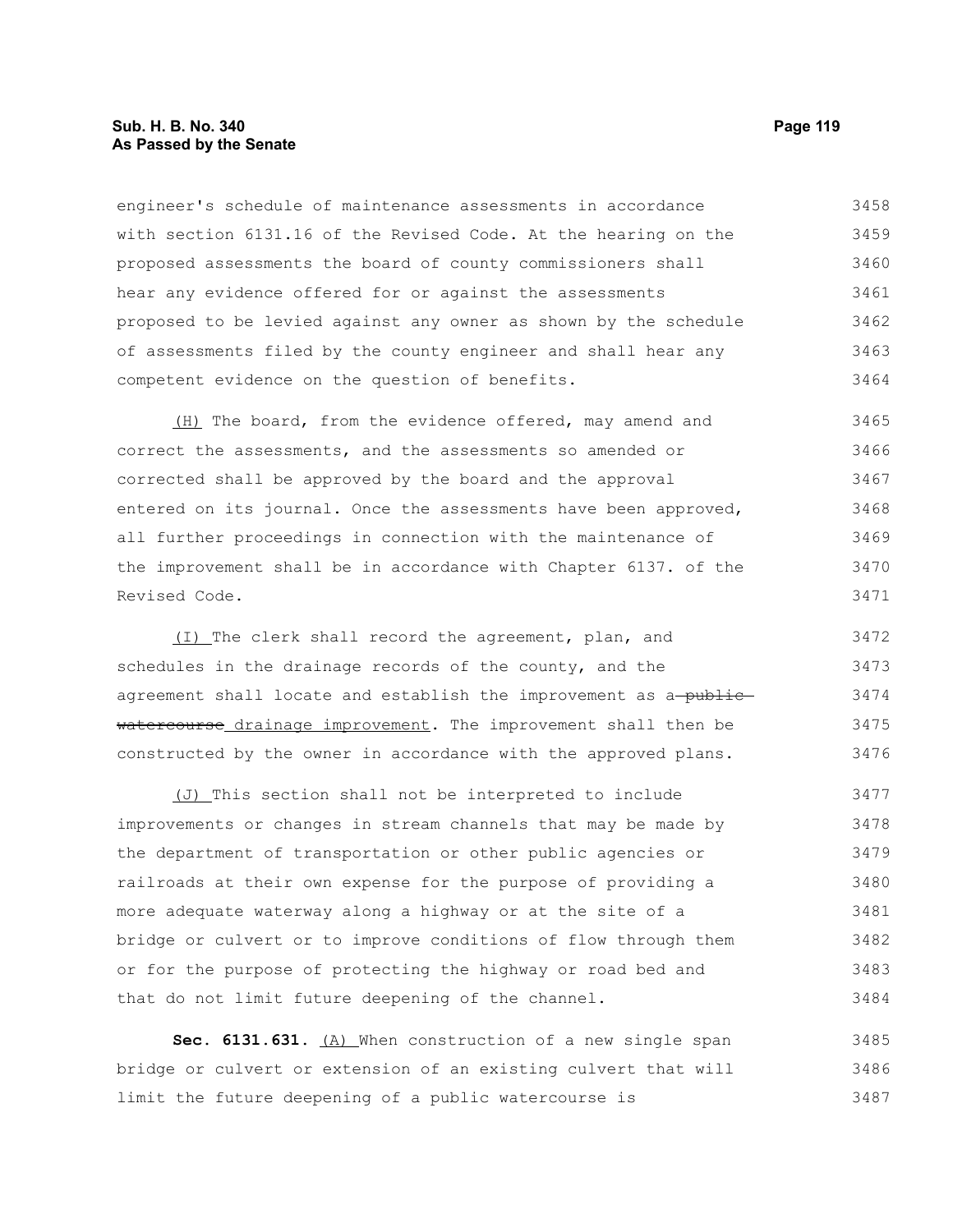# **Sub. H. B. No. 340 Page 120 As Passed by the Senate**

contemplated in connection with the construction of a state highway or other public improvement, the director of transportation or other public agency proposing the construction shall file plans for the construction with the clerk of the board of county commissioners of the county in which the construction or improvement is to be constructed, who-. 3488 3489 3490 3491 3492 3493

#### (B) The clerk shall immediately refer the plans to the county engineer for examination and review. 3494 3495

The county engineer who shall review the proposed location, both horizontal and vertical, of the proposed structures and the effect of the proposed improvements on any other improvements and on any highways in the area. 3496 3497 3498 3499

(C) The county engineer shall file, within sixty days, with the clerk of the board of county commissioners and the director of transportation or other public agency a report of the review with such recommendations for change, amendment, or alteration in the plans for the proposed improvement as the engineer may determine to be necessary in the public interest. 3500 3501 3502 3503 3504 3505

(D) When the plans for the proposed improvements as presented, or as amended pursuant to the county engineer's recommendations, are approved by the county engineer, the engineer shall file, within sixty days, a certificate of approval with the clerk of the board of county commissioners. If the engineer does not file such a report of  $-\frac{h}{h}$  the engineer's review with the clerk within sixty days after the date that the plans were referred to him the engineer, the engineer's approval shall be presumed by the clerk. 3506 3507 3508 3509 3510 3511 3512 3513 3514

(E) The improvement shall then be constructed in accordance with the approved plans at the expense of the 3515 3516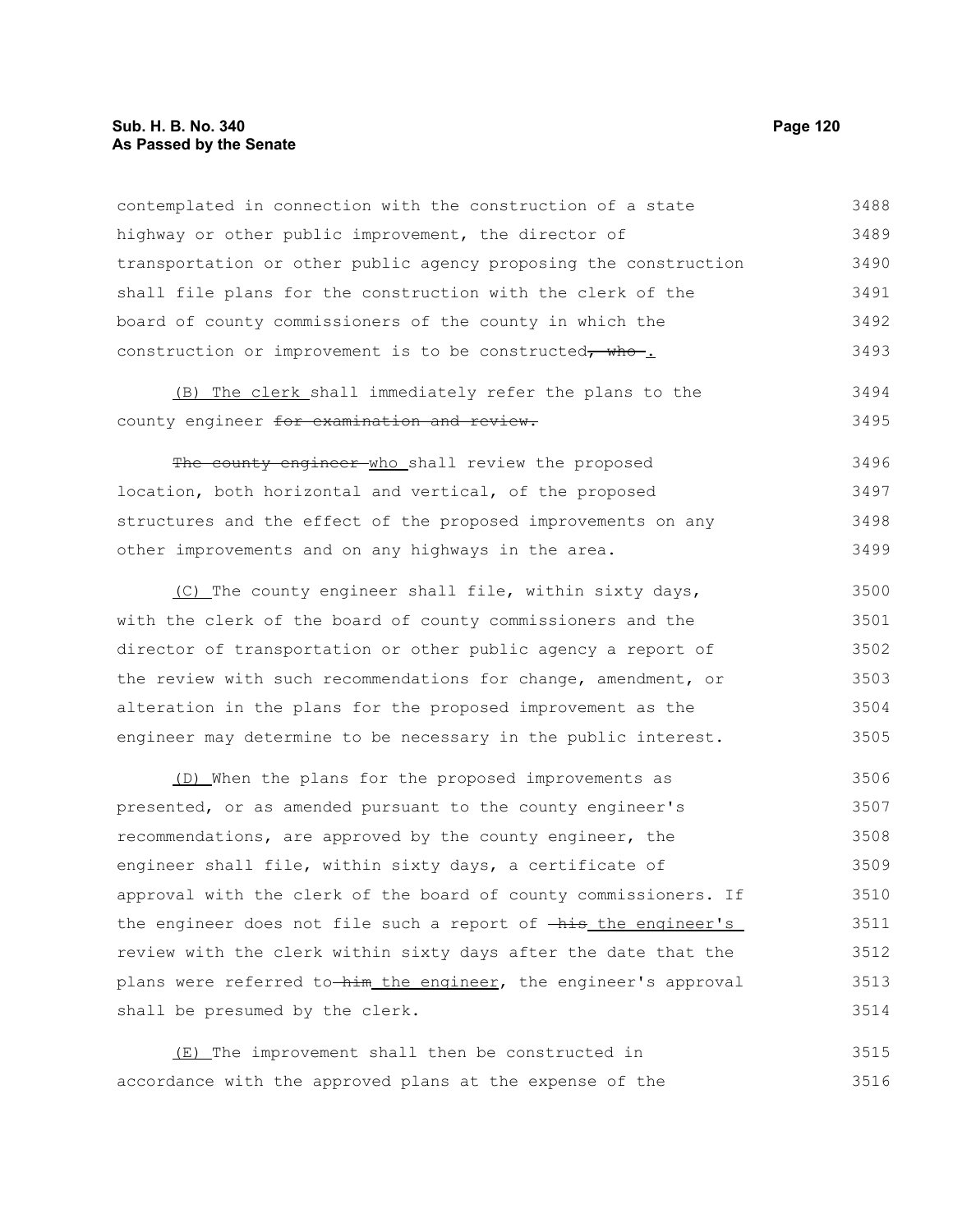department of transportation or other public agency. 3517

Sec. 6131.64. **(A)** Upon a petition being filed and a bond given as provided for the location and construction of an improvement, and upon the same proceedings with notice to interested parties for a hearing upon the petition, and with the same hearing as is provided for the location of an improvement, the board of county commissioners may determine whether any ditch or drain described in the petition has ceased to be a public utility, whether the public welfare no longer demands the maintenance thereof, and whether its vacation will be to the advantage of the public welfare. 3518 3519 3520 3521 3522 3523 3524 3525 3526 3527

(B) If the board finds that the vacation of the ditch or drain will be conducive to the public welfare, it may declare the same to be vacated and abandoned as a public ditch or drain and its location and establishment held for naught. The private rights of persons acquired by reason of the location and establishment of the ditch or drain shall not be interfered with nor impaired thereby without due compensation being made therefor, which compensation may be assessed on property that is benefited by the vacation of the ditch or drain. 3528 3529 3530 3531 3532 3533 3534 3535 3536

(C) All proceedings relating to the vacation of a ditch or drain shall be conducted in accordance with sections 6131.01 to 6131.64 of the Revised Code this chapter, with all rights of appeal as provided in such sections. 3537 3538 3539 3540

```
Sec. 6133.01. As used in sections 6133.01 to 6133.11,
6133.14, and 6133.15 of the Revised Code, "owner," this chapter:
                                                                          3541
                                                                          3542
```
(A) "Owner," "person," "public corporation," "land," "benefit," and "improvement" have the meaning set forth same meanings as in section 6131.01 of the Revised Code. 3543 3544 3545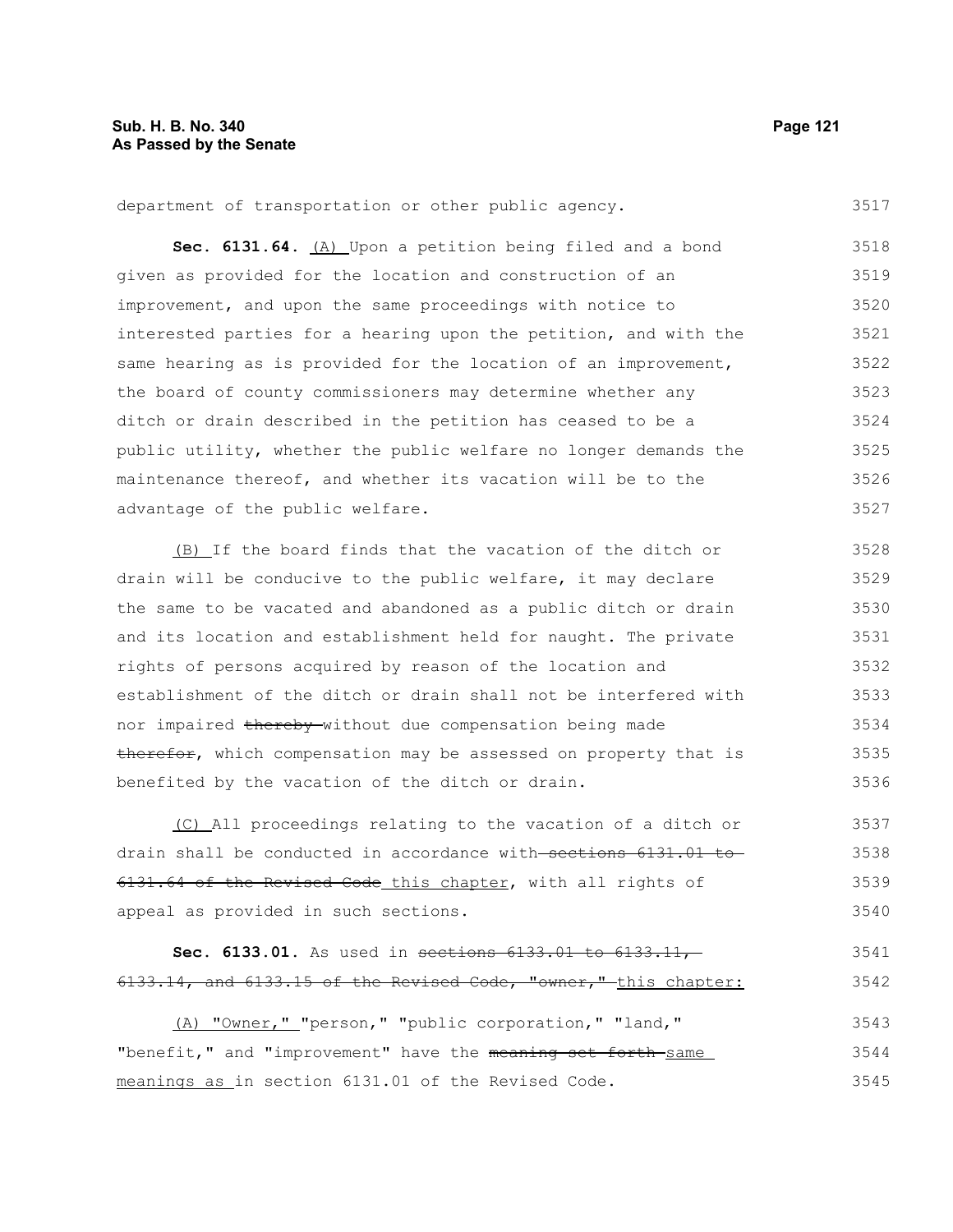| (B) "Lead county" means the county in which the majority         | 3546 |
|------------------------------------------------------------------|------|
| of the initial length of a joint county drainage improvement     | 3547 |
| would be located, as specified in an original petition filed     | 3548 |
| under section 6133.02 of the Revised Code.                       | 3549 |
| Sec. 6133.02. (A) When an improvement is proposed to be          | 3550 |
| located in or benefits or damages land in two or more counties,  | 3551 |
| the proceeding shall be conducted by a joint board of county     | 3552 |
| commissioners consisting of the members of the boards of county  | 3553 |
| commissioners of the several counties in which land may be       | 3554 |
| benefited or damaged by the proposed improvement. In such case,  | 3555 |
| <del>the</del>                                                   | 3556 |
| (B) The petition for the a joint county drainage                 | 3557 |
| improvement shall be filed with the clerk of the board of county | 3558 |
| commissioners of the lead county-in which the majority of the    | 3559 |
| proposed improvement is located.                                 | 3560 |
| Sec. 6133.03. (A) A joint board of county commissioners          | 3561 |
| may do all the things that a board of county commissioners may   | 3562 |
| do in a single county improvement, and shall be governed by and  | 3563 |
| be subject to sections 6131.01 to 6131.64 of the Revised Code,   | 3564 |
| relating to single county ditches insofar as applicable. The     | 3565 |
| proceedings                                                      | 3566 |
| (B) Except as otherwise provided for in this chapter, a          | 3567 |
| petition for a joint county improvement shall proceed before the | 3568 |
| joint board of county commissioners the same as if the joint     | 3569 |
| board were a board of county commissioners representing a county | 3570 |
| that included all the territory of all the counties represented  | 3571 |
| by the commissioners on the joint board, except as otherwise     | 3572 |
| modified in accordance with this chapter. The                    | 3573 |

(C) The cost of a joint county improvement shall be paid 3574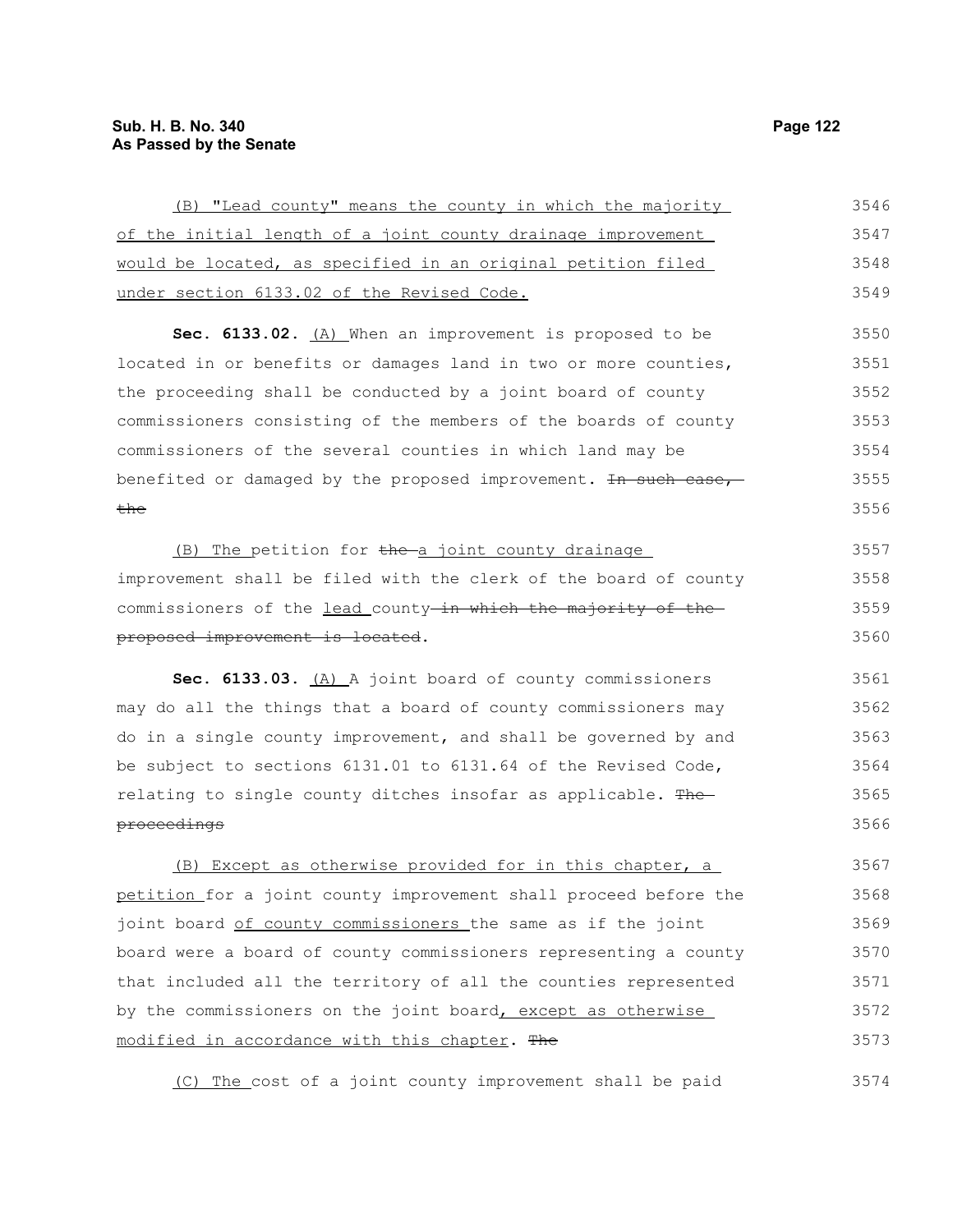# **Sub. H. B. No. 340 Page 123 As Passed by the Senate**

by the counties affected by such improvement, in proportion to their total ditch-drainage assessments, or as otherwise apportioned by the joint board, for such improvement. To meet its portion of such cost, a board of county commissioners may borrow such sums of money as are apportioned to the county, and may issue and sell the bonds of the county to secure the payment of the principal and interest of the sum borrowed. Such principal and interest shall be paid as provided in section 133.26 of the Revised Code. All rights of appeal, and all otherrights or remedies as provided in sections 6131.01 to 6131.64 of the Revised Code, apply to joint county improvements. Allofficers doing any acts or making any findings for or against such improvement shall perform all the duties required of them under such sections. (D) All owners affected by the proceedings for a joint 3575 3576 3577 3578 3579 3580 3581 3582 3583 3584 3585 3586 3587 3588 3589

county improvement shall have all the rights and remedies given them in the case of single county improvements. The proceedingsin joint county improvements shall be the same as theproceedings in single county improvements except as modified in sections 6133.02 to 6133.11 of the Revised Code. All rights of appeal and all other rights or remedies as provided in Chapter 6131. of the Revised Code apply to joint county improvements. 3590 3591 3592 3593 3594 3595 3596

**Sec. 6133.04.** (A) On the date fixed by the clerk of the board of county commissioners with whom the petition was filed, the board of county commissioners from each of the counties affected by a proposed joint county improvement shall meet inthe county in which the petition is filed and organize a joint board of county commissioners by electing one of their number president. The 3597 3598 3599 3600 3601 3602 3603

(B) The clerk of the board of county commissioners of the

3604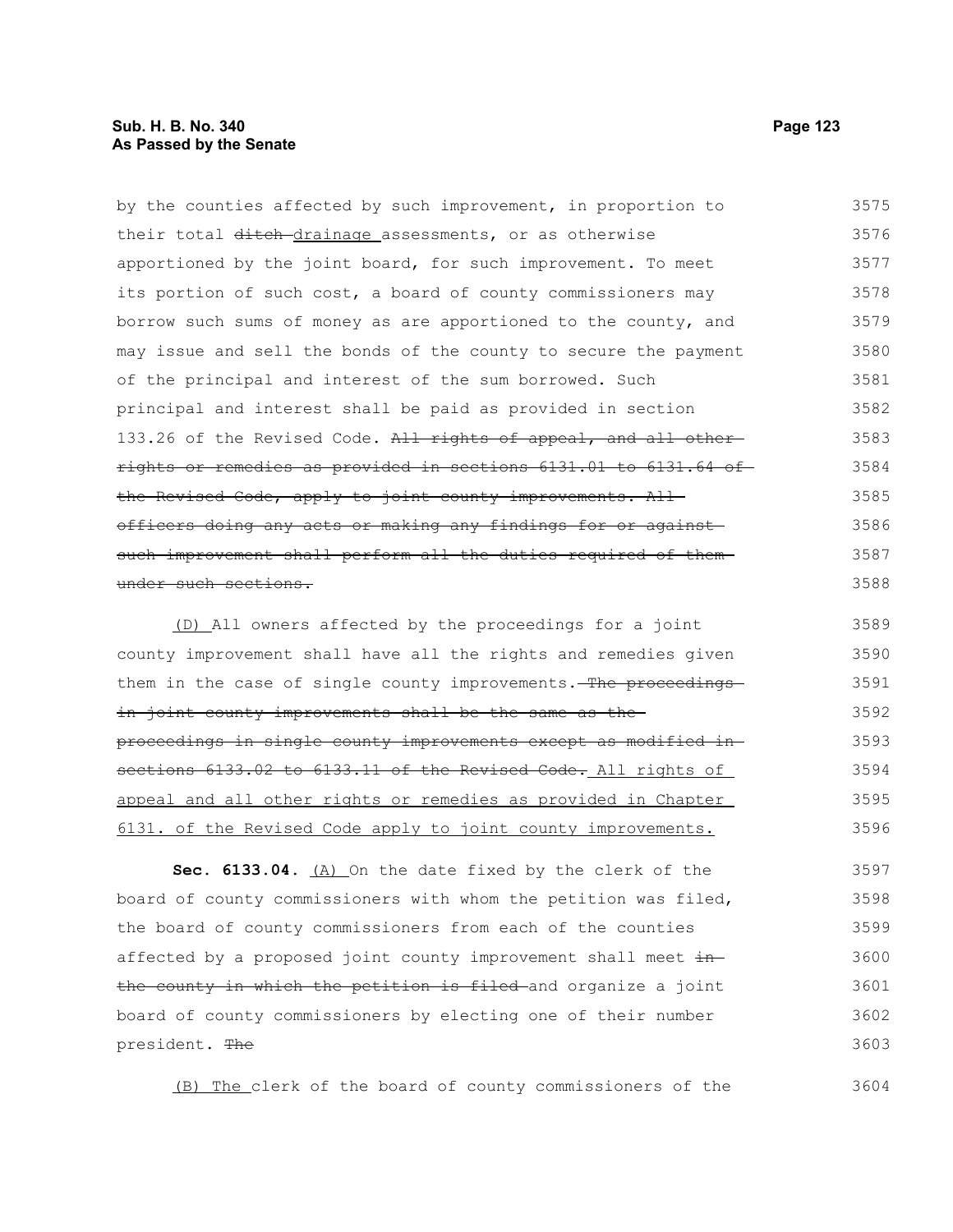lead county in which the petition is filed-shall act as clerk and administrator of the joint board and shall enter the findings of the joint board in the journal of the board of county commissioners of  $-\hbox{his}$  the clerk's county, shall do all things required to be done by the clerk, and shall make the final record of the improvement in-his the clerk's county. The clerk shall file certified provide copies of all proceedings with the clerks of the boards of all affected counties. A 3605 3606 3607 3608 3609 3610 3611 3612

(C) A majority of the county commissioners constituting the joint board shall constitute a quorum. All decisions of the joint board shall be made by a vote of a majority of the county commissioners constituting the joint board. The 3613 3614 3615 3616

(D) The director of the department of natural resources shall be a member ex officio of the joint board and may participate, either in person or through a designated representative, in deliberations and proceedings of the joint board but shall have no vote except in case of a tie, in which case the proceedings shall be adjourned for thirty days, during which time the director shall review the proceedings and cast the deciding vote. The vote shall be recorded in the journal. After 3617 3618 3619 3620 3621 3622 3623 3624 3625

 $(E)$  After the view of the a proposed improvement by the joint board of county commissioners, all hearings shall be held in the lead county-in which the petition is filed unless a majority of the joint board of county commissioners agree to an alternative location. 3626 3627 3628 3629 3630

(F) When the joint board of county commissioners is formed, the joint board of county commissioners shall be administered by the lead county's elected officials, including the lead county's county engineer, county recorder, county 3631 3632 3633 3634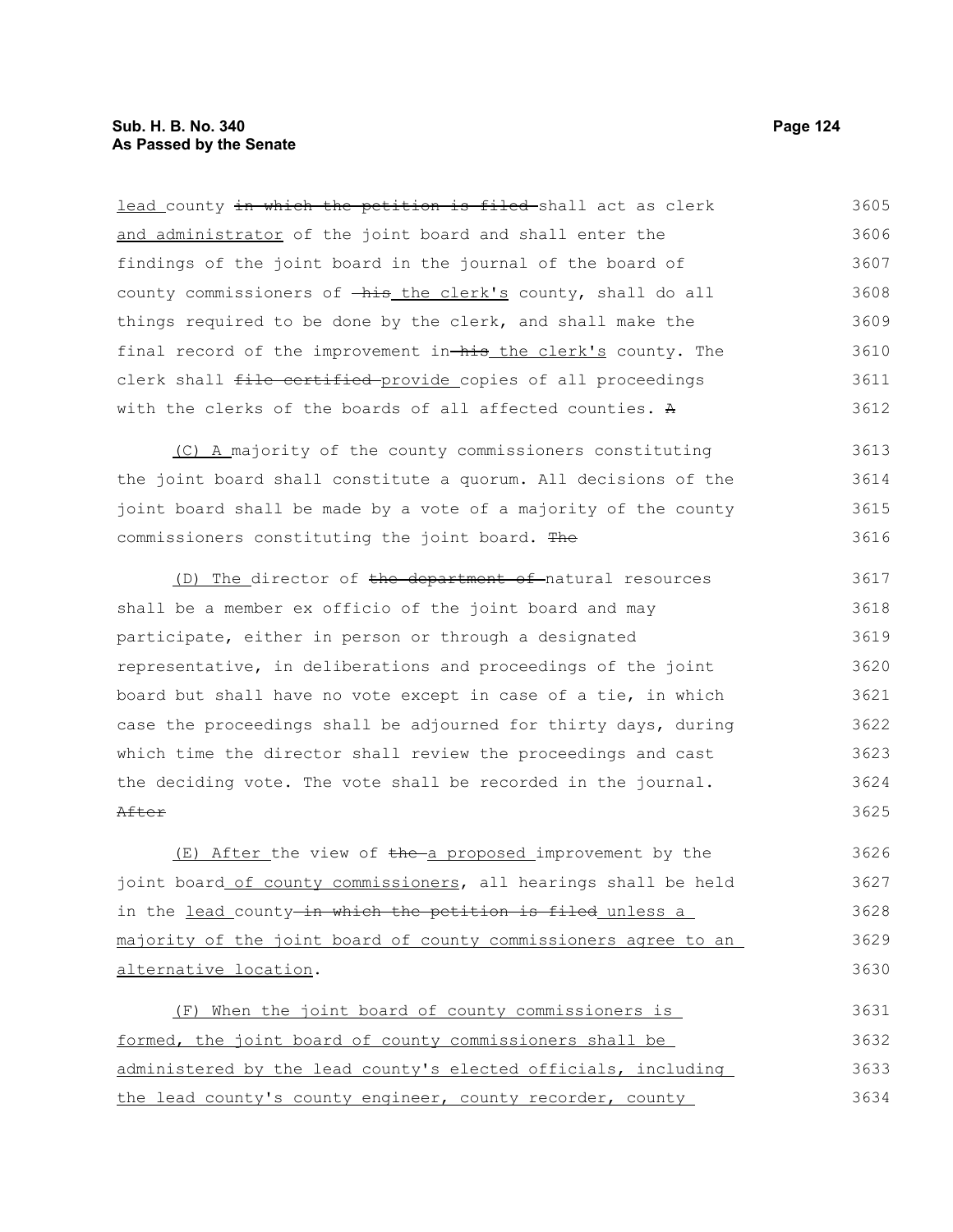| auditor, county prosecutor, common pleas judges, county           | 3635 |
|-------------------------------------------------------------------|------|
| treasurer, and clerk of the board of county commissioners.        | 3636 |
| Sec. 6133.041. (A) Notwithstanding any other provision of         | 3637 |
| this chapter or Chapter 6131. of the Revised Code to the          | 3638 |
| contrary, a joint board of county commissioners, when             | 3639 |
| practicable, may conduct proceedings regarding existing           | 3640 |
| improvements meetings by video conference or, if video            | 3641 |
| conference is not available, by teleconference. The joint board   | 3642 |
| of county commissioners shall make provisions for public          | 3643 |
| attendance at any location involved in such a-proceeding-         | 3644 |
| meeting. The participation of any commissioner or board of        | 3645 |
| county commissioners in a video conference or teleconference      | 3646 |
| shall occur at the location of the commissioners' main office or- | 3647 |
| board room-joint board shall establish the joint board's main     | 3648 |
| office or board room as the primary meeting location for the      | 3649 |
| video conference or teleconference. The conference shall be held  | 3650 |
| at that location in an open meeting at which the public is        | 3651 |
| allowed to attend.                                                | 3652 |
| (B) Before convening a meeting of a joint board of county         | 3653 |
| commissioners by video conference or by teleconference,           | 3654 |
| designated staff shall send, via electronic mail, facsimile, or   | 3655 |
| United States postal service, a copy of meeting-related           | 3656 |
| documents to each member of the joint board.                      | 3657 |

(C) The minutes of each joint county ditch-drainage improvement meeting shall specify who was attending by teleconference, who was attending by video conference, and who was physically present. Any vote taken in a meeting held by teleconference that is not unanimous shall be recorded as a roll call vote. 3658 3659 3660 3661 3662 3663

(D) Nothing in section 121.22 of the Revised Code 3664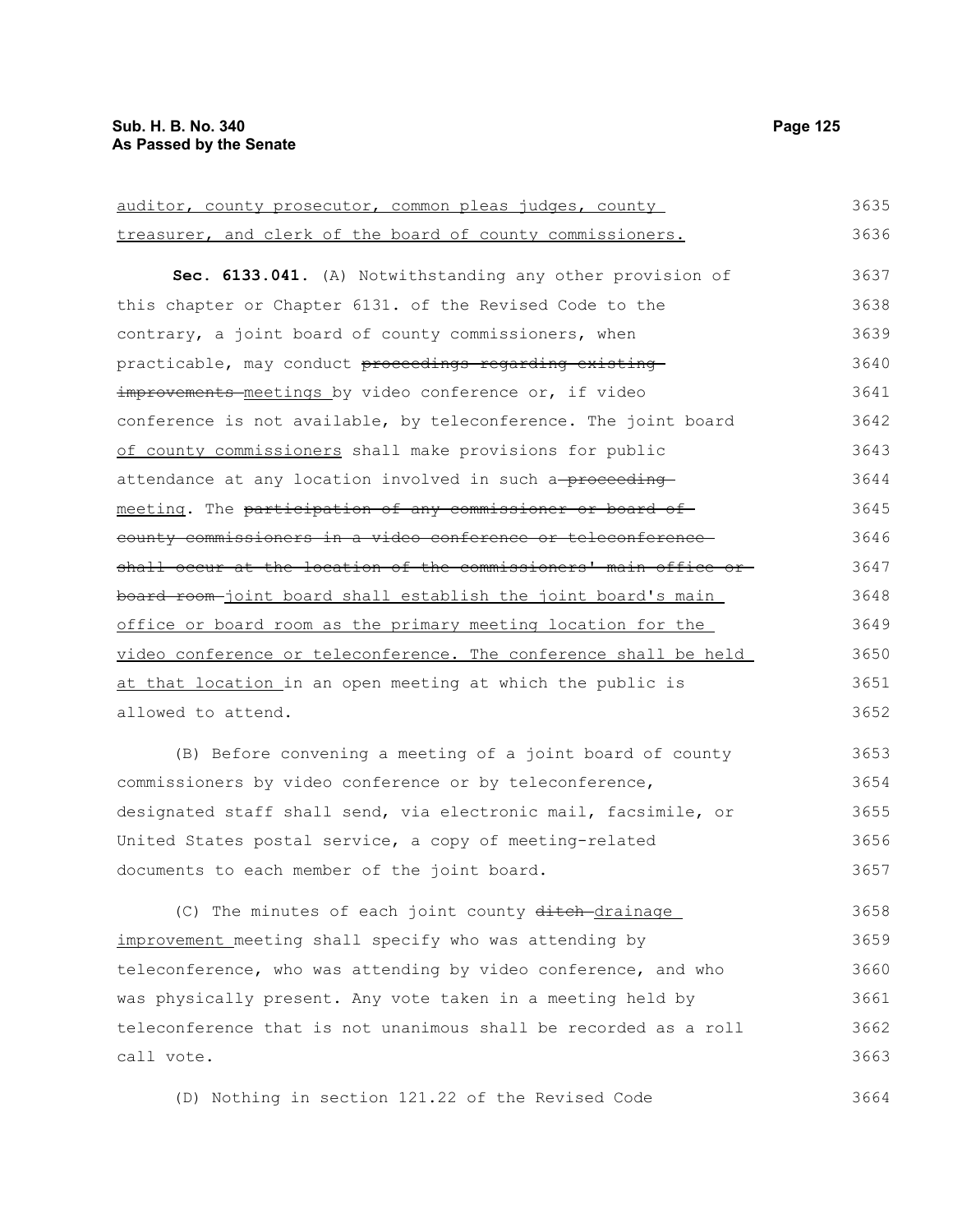| prohibits a joint board of county commissioners from conducting  | 3665 |
|------------------------------------------------------------------|------|
| a proceeding-meeting in a manner authorized by this section.     | 3666 |
| Sec. 6133.05. In the matter of an improvement under-             | 3667 |
| sections 6133.02 to 6133.11 of the Revised Code, there shall be- | 3668 |
| included as a portion of the costs and expenses to be paid by-   | 3669 |
| the petitioners, if the petition authorized by section 6133.02   | 3670 |
| of the Revised Code is dismissed, or assessed to them as a part- | 3671 |
| of the costs, if the petition is granted, the (A) As used in     | 3672 |
| this section, "actual expenses" means the actual expenses of the | 3673 |
| members of the joint board of county commissioners for the       | 3674 |
| performance of their duties at places other than in their own    | 3675 |
| county .                                                         | 3676 |
| (B) If a petition filed under section 6133.02 of the             | 3677 |
| Revised Code is dismissed, the actual expenses shall be paid by  | 3678 |
| the petitioners.                                                 | 3679 |
| (C) If a petition filed under section 6133.02 of the             | 3680 |
| Revised Code is granted, the actual expenses shall be included   | 3681 |
| in the costs of the project.                                     | 3682 |
| Sec. 6133.06. (A) Upon the filing of the a petition              | 3683 |
| authorized by under section 6133.02 of the Revised Code, the     | 3684 |
| clerk of the board of county commissioners with whom the         | 3685 |
| petition is filed of the lead county shall call a joint meeting  | 3686 |
| of the boards of county commissioners of all the affected        | 3687 |
| counties interested to be held at a designated place in the      | 3688 |
| county in which the petition is filed-affected area at a date    | 3689 |
| not more than thirty days after the filing of the petition for   | 3690 |
| the purpose of organizing the joint board. The                   | 3691 |
| The clerk of the lead county shall give notice of the<br>(B)     | 3692 |

filing of the petition and of the meeting to the board of  $-\text{his}-$  3693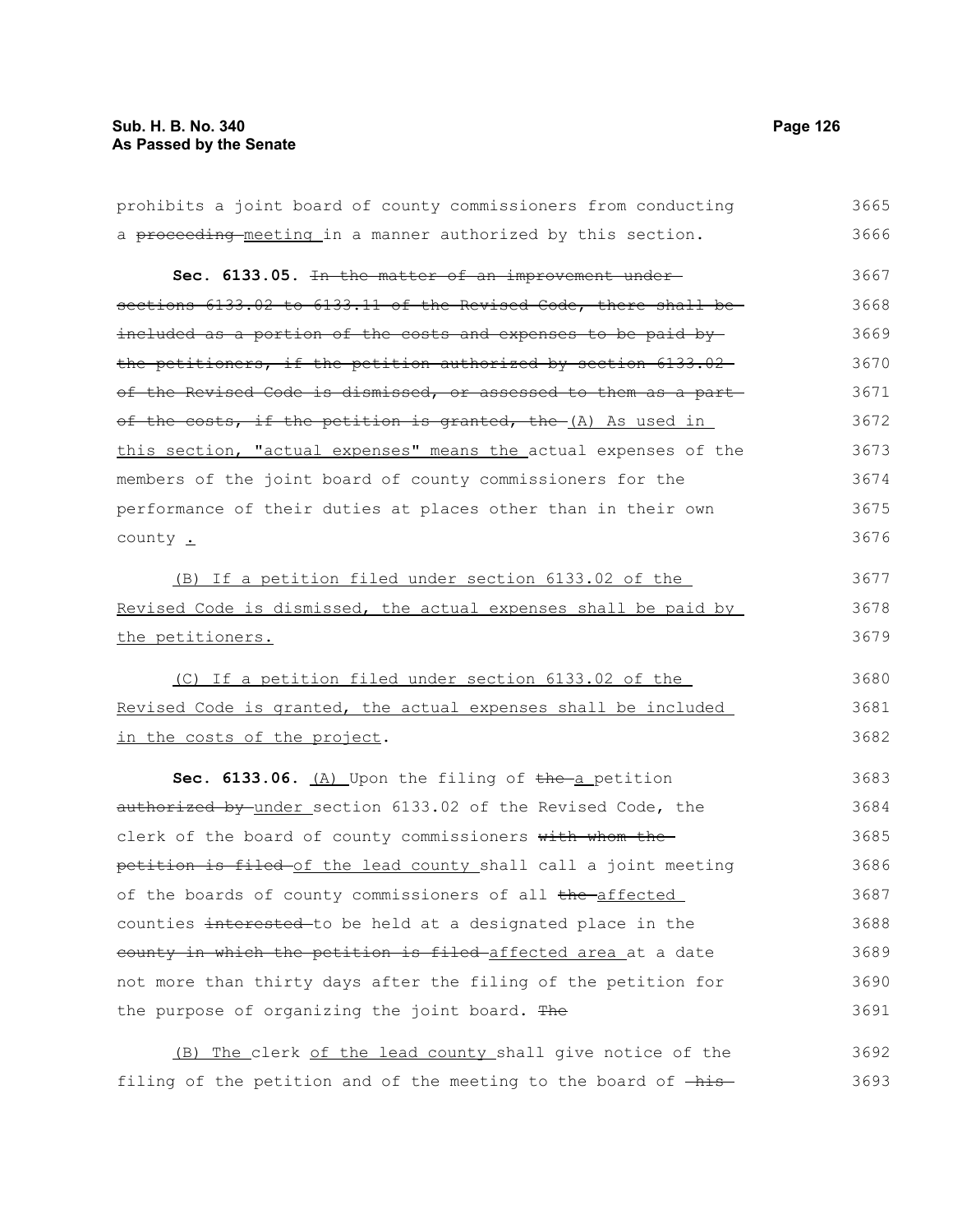the clerk's county and shall mail the notice together with a copy of the petition to the clerks of the boards of the county commissioners of the other counties interested who shall immediately notify the boards of their counties of the filing of the petition and of the date fixed for the meeting of the joint board. All applications, remonstrances, claims for compensation or damages, reports, schedules, certificates, statements, contracts, bonds, and other papers shall be filed with the clerk with whom the petition is filed. (C) The clerk of the lead county shall file certified copies of all proceedings and filings with the clerks of the boards of all affected counties. Sec. 6133.07. (A) (1) The county auditor and county treasurer of the lead county in which the petition authorized bysection 6133.02 of the Revised Code is filed shall ex officio become are the fiscal agents of all the counties interested in the proposed improvement. Such (2) The clerk of the joint board shall present bills for payment to the fiscal agents in the same manner as a request for payment would be made with respect to a single county drainage improvement. (3) The fiscal agents shall process and pay each bill for the joint board of county commissioners presented. (B) The auditor of the lead county shall certify to the auditor of the other counties a schedule of the assessments to be levied for the cost of locating and constructing the improvement and the auditor of such other county shall proceedforthwith to place such assessment upon the duplicates. The assessments so certified for collection to an auditor of another 3694 3695 3696 3697 3698 3699 3700 3701 3702 3703 3704 3705 3706 3707 3708 3709 3710 3711 3712 3713 3714 3715 3716 3717 3718 3719 3720 3721 3722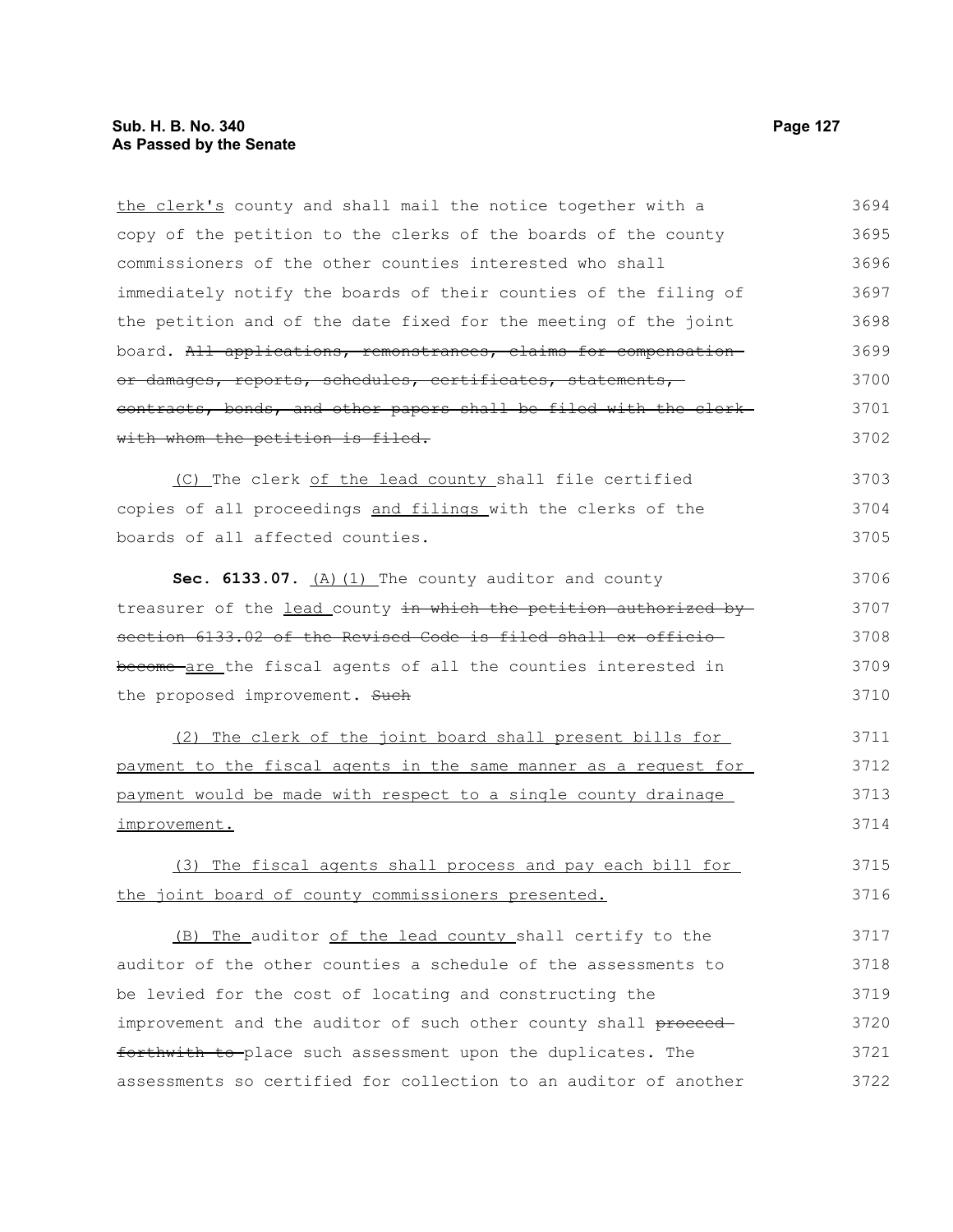county shall be a lien on the land within such county from the date such certificate is received by the auditor of such other county. The 3723 3724 3725

(C) The treasurer of each county shall proceed to collect the same assessments pursuant to the orders made in said-the proceedings for a joint drainage improvement, and such shall pay the assessments when collected shall be paid to the treasurer of the lead county-in which the petition was filed. The 3726 3727 3728 3729 3730

(D) The auditor and the treasurer of the lead county shall receive and account for such funds in the same manner as they receive and account for assessments collected for single county improvements. The treasurer and the auditor with their bondsmenbonders shall be liable on their official bonds for any misappropriation of such funds. All 3731 3732 3733 3734 3735 3736

(E) All warrants for the payment of costs of location and for costs of construction of a joint county improvement shall be drawn by the auditor of the lead county in which the petition is filed, on the treasurer of said the lead county, payable out of the general ditch drainage improvement fund of said the lead county. <del>If the</del> 3737 3738 3739 3740 3741 3742

(F) If a petition for the a joint drainage improvement is dismissed after the costs and expenses have been incurred in making the lead county engineer's reports and schedules provided for in section 6133.08 of the Revised Code, such costs shall be paid by the several counties respectively, as the joint board of county commissioners deems just and equitable. All assessments when collected in all the counties and any amount which another county should pay shall be paid into the treasury of the lead county in which the petition was filed, and credited to the general ditch-drainage improvement fund of said-the lead county. 3743 3744 3745 3746 3747 3748 3749 3750 3751 3752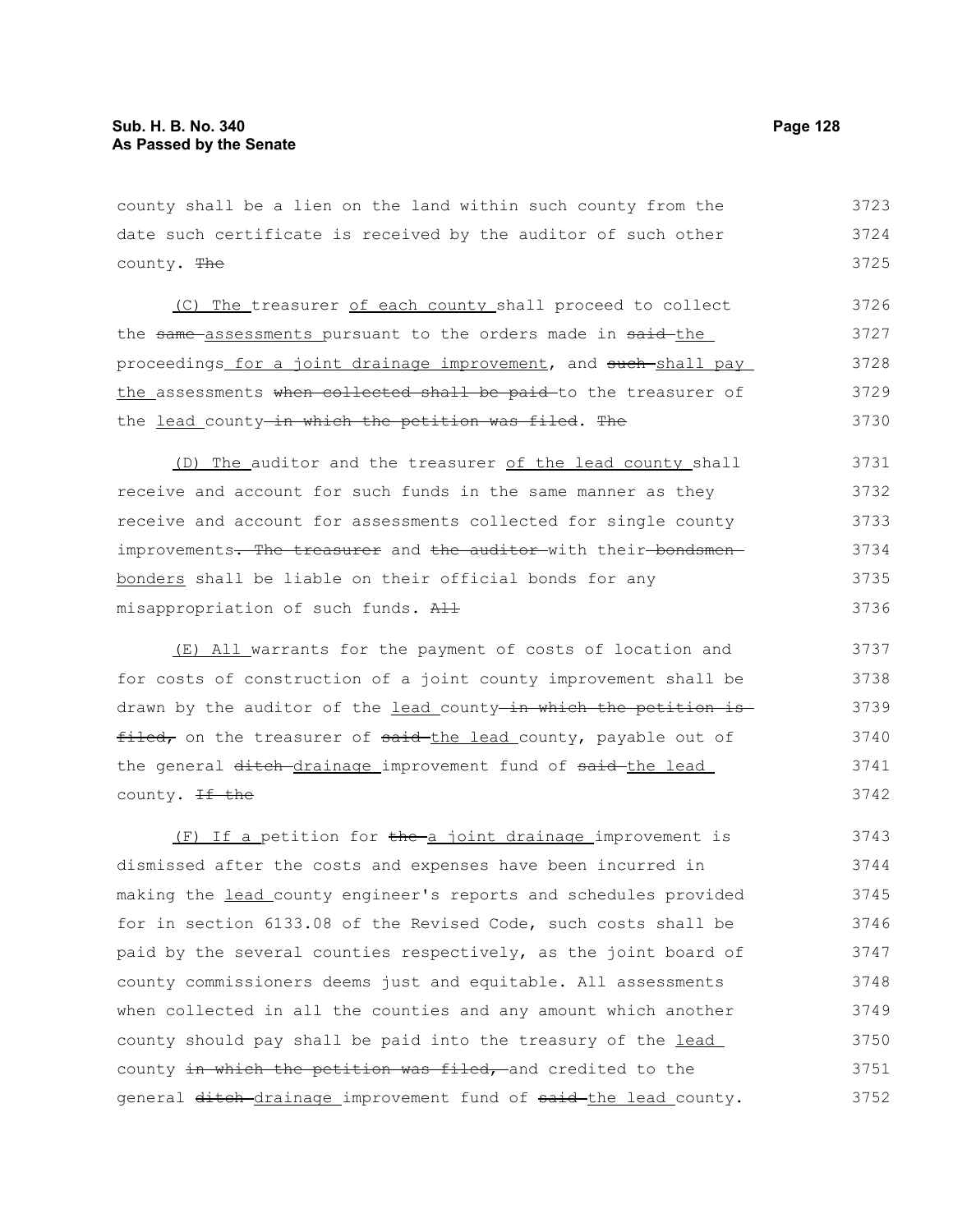# **Sub. H. B. No. 340 Page 129 As Passed by the Senate**

Sec. 6133.08. (A) The joint board may designate the county engineer of the lead county where the petition is filed to do-is responsible for the field work and shall make the survey, plans, and estimates, but the for the joint drainage improvement. The county engineer of each affected county interested shall assist in making the reports and schedules. All reports and schedules of the lead county's county engineer shall be signed and approved by all the county engineers of the several affected counties interested and shall be filed with the clerk with whomthe petition is filed of the lead county. If the engineers of the several counties interested do not concur in the reports or schedules, separate reports or schedules may be filed by one ormore of the engineers, and the costs thereof shall be paid by the counties from which the separate reports or schedules are filed. In making up the schedules and reports the engineersshall proceed to make the schedules and reports of theimprovement the same as if the improvement were an improvement within a county of the size of the several counties interested in the proposed improvement. The engineers who do not make thesurvey may make such observations and take such levels as arenecessary to assist them in making their schedules and in arriving at the proper amount to be assessed against each tract of land. 3753 3754 3755 3756 3757 3758 3759 3760 3761 3762 3763 3764 3765 3766 3767 3768 3769 3770 3771 3772 3773 3774 3775

(B) The county engineer who did the field work and made the survey and plans of the lead county shall proceed to take bids, inspect the progress of the work and make estimates and reports on the progress of the work, accept the work and material for the improvement, and issue certificates therefor, as in the case of single county improvements, and shall do all things to be done by an engineer after the letting of the contracts under Chapter 6131. of the Revised Code. 3776 3777 3778 3779 3780 3781 3782 3783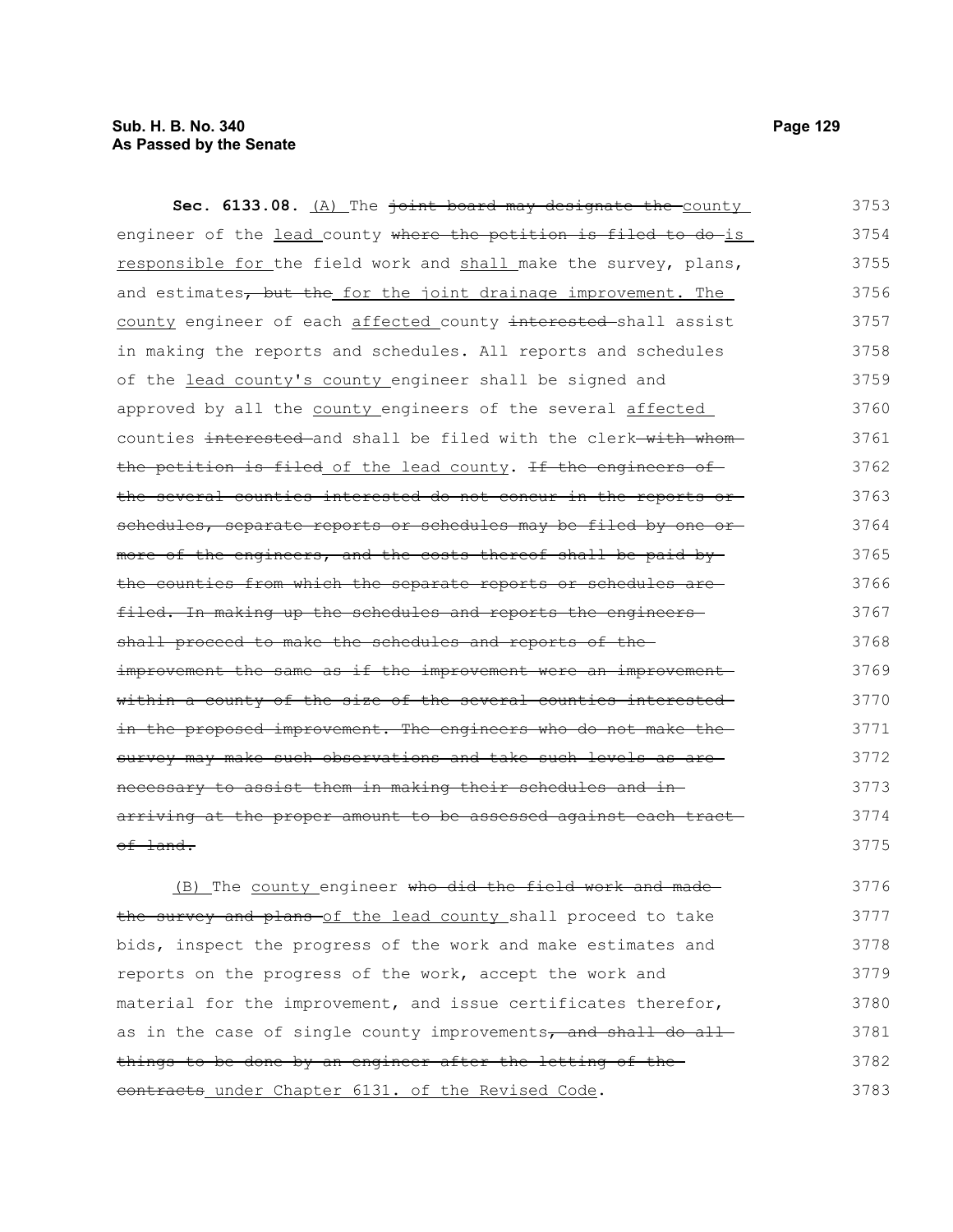# **Sub. H. B. No. 340 Page 130 As Passed by the Senate**

Sec. 6133.09. (A) The hearing on the reports and schedules of the county engineers provided for by section 6133.08 of the Revised Code and all other proceedings relative to a proposed joint county improvement shall be had the same as in single county -ditches drainage improvements. Claims 3784 3785 3786 3787 3788

(B) Claims for compensation for land taken or for damages to land may be appealed by an affected owner<del>-interested</del>, or by the prosecuting attorney, to the court of common pleas of the county in which the land for which the owner claims compensation or damages is located. All 3789 3790 3791 3792 3793

(1) All claims for compensation or damages which are allowed shall be paid out of the treasury of the county in which such land is located. The 3794 3795 3796

(2) The county auditor of the lead county in which the petition is filed shall certify the amounts of compensation or damages so found by the joint board of county commissioners to the auditors of the other counties, respectively, for payment. 3797 3798 3799 3800

(C) If an appeal is taken on the question of compensation or damages, the auditor of the lead county in which the petitionis filed shall transmit to the clerk of the court of common pleas of the county in which the land of the appellant is located the original papers relating to the claim for compensation or damages and a certified transcript of the findings on the improvement and on the claim, which shall be docketed by the clerk and shall proceed the same as an appeal on a claim for compensation or damages in a single county improvement proceeding. 3801 3802 3803 3804 3805 3806 3807 3808 3809 3810

Sec. 6133.10. (A) All appeals to the court of common pleas except appeals on claims for compensation or damages shall be 3811 3812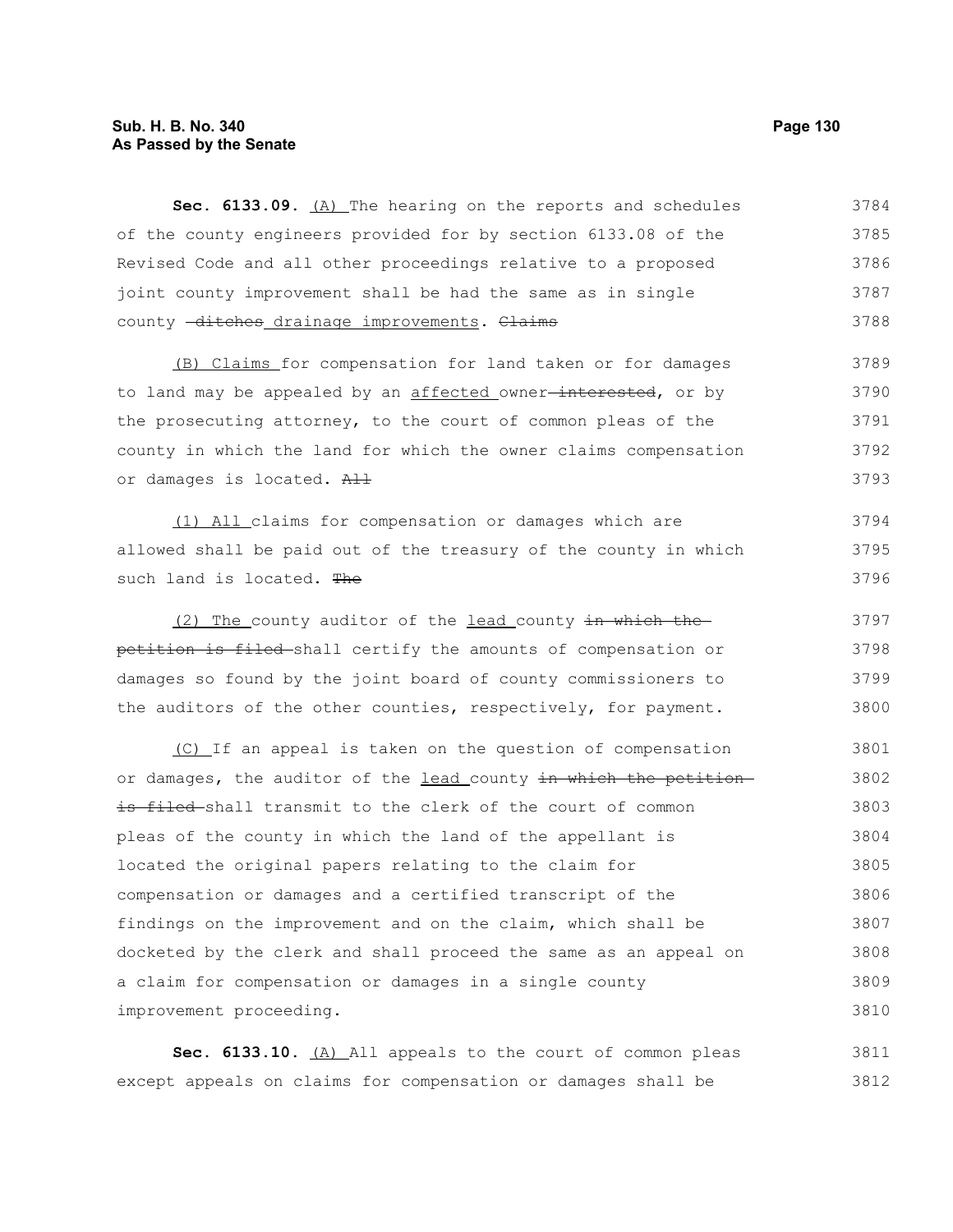| heard by a panel of judges consisting of one judge of the court<br>of common pleas from each of the affected counties-interested,<br>sitting en bane. If<br>(1) If the panel cannot reach a decision, the panel may<br>request the addition of a judge from a court of common pleas in<br>the area of the state in which the joint drainage improvement is<br>located.<br>(2) The panel shall follow court opinions and precedent<br>established by the appellate district in which the petition for<br>the joint drainage improvement was filed.<br>(3) If a judge is disqualified or for any reason does not<br>eare or refuses to hear the a case, the chief justice of the<br>supreme court shall designate a judge to sit in-his the judge's<br>(B) All appeals on claims for compensation or damages<br>shall be tried by jury as provided in sections 6131.01 to<br>6131.64, inclusive, Chapter 6131. of the Revised Code.<br>Sec. 6133.11. $(A)$ If the a joint board of county<br>commissioners finds for the approves a proposed joint drainage<br>improvement and but, at the final hearing for the improvement,<br>is unable to agree upon-on the amount to be assessed to each-an<br>is for improvements conducive to the public welfare, or of<br>county, then such the joint board shall by resolution state the<br>fact that such the joint board is not able to agree as to such<br>fact on the assessments. Upon |      |
|------------------------------------------------------------------------------------------------------------------------------------------------------------------------------------------------------------------------------------------------------------------------------------------------------------------------------------------------------------------------------------------------------------------------------------------------------------------------------------------------------------------------------------------------------------------------------------------------------------------------------------------------------------------------------------------------------------------------------------------------------------------------------------------------------------------------------------------------------------------------------------------------------------------------------------------------------------------------------------------------------------------------------------------------------------------------------------------------------------------------------------------------------------------------------------------------------------------------------------------------------------------------------------------------------------------------------------------------------------------------------------------------------------------------------------|------|
| place. Appeals<br>affected county to be paid by the county because the improvement<br>benefit to public highways or to-land owned by the an affected                                                                                                                                                                                                                                                                                                                                                                                                                                                                                                                                                                                                                                                                                                                                                                                                                                                                                                                                                                                                                                                                                                                                                                                                                                                                               | 3813 |
|                                                                                                                                                                                                                                                                                                                                                                                                                                                                                                                                                                                                                                                                                                                                                                                                                                                                                                                                                                                                                                                                                                                                                                                                                                                                                                                                                                                                                                    | 3814 |
|                                                                                                                                                                                                                                                                                                                                                                                                                                                                                                                                                                                                                                                                                                                                                                                                                                                                                                                                                                                                                                                                                                                                                                                                                                                                                                                                                                                                                                    | 3815 |
|                                                                                                                                                                                                                                                                                                                                                                                                                                                                                                                                                                                                                                                                                                                                                                                                                                                                                                                                                                                                                                                                                                                                                                                                                                                                                                                                                                                                                                    | 3816 |
|                                                                                                                                                                                                                                                                                                                                                                                                                                                                                                                                                                                                                                                                                                                                                                                                                                                                                                                                                                                                                                                                                                                                                                                                                                                                                                                                                                                                                                    | 3817 |
|                                                                                                                                                                                                                                                                                                                                                                                                                                                                                                                                                                                                                                                                                                                                                                                                                                                                                                                                                                                                                                                                                                                                                                                                                                                                                                                                                                                                                                    | 3818 |
|                                                                                                                                                                                                                                                                                                                                                                                                                                                                                                                                                                                                                                                                                                                                                                                                                                                                                                                                                                                                                                                                                                                                                                                                                                                                                                                                                                                                                                    | 3819 |
|                                                                                                                                                                                                                                                                                                                                                                                                                                                                                                                                                                                                                                                                                                                                                                                                                                                                                                                                                                                                                                                                                                                                                                                                                                                                                                                                                                                                                                    | 3820 |
|                                                                                                                                                                                                                                                                                                                                                                                                                                                                                                                                                                                                                                                                                                                                                                                                                                                                                                                                                                                                                                                                                                                                                                                                                                                                                                                                                                                                                                    | 3821 |
|                                                                                                                                                                                                                                                                                                                                                                                                                                                                                                                                                                                                                                                                                                                                                                                                                                                                                                                                                                                                                                                                                                                                                                                                                                                                                                                                                                                                                                    | 3822 |
|                                                                                                                                                                                                                                                                                                                                                                                                                                                                                                                                                                                                                                                                                                                                                                                                                                                                                                                                                                                                                                                                                                                                                                                                                                                                                                                                                                                                                                    | 3823 |
|                                                                                                                                                                                                                                                                                                                                                                                                                                                                                                                                                                                                                                                                                                                                                                                                                                                                                                                                                                                                                                                                                                                                                                                                                                                                                                                                                                                                                                    | 3824 |
|                                                                                                                                                                                                                                                                                                                                                                                                                                                                                                                                                                                                                                                                                                                                                                                                                                                                                                                                                                                                                                                                                                                                                                                                                                                                                                                                                                                                                                    | 3825 |
|                                                                                                                                                                                                                                                                                                                                                                                                                                                                                                                                                                                                                                                                                                                                                                                                                                                                                                                                                                                                                                                                                                                                                                                                                                                                                                                                                                                                                                    | 3826 |
|                                                                                                                                                                                                                                                                                                                                                                                                                                                                                                                                                                                                                                                                                                                                                                                                                                                                                                                                                                                                                                                                                                                                                                                                                                                                                                                                                                                                                                    | 3827 |
|                                                                                                                                                                                                                                                                                                                                                                                                                                                                                                                                                                                                                                                                                                                                                                                                                                                                                                                                                                                                                                                                                                                                                                                                                                                                                                                                                                                                                                    | 3828 |
|                                                                                                                                                                                                                                                                                                                                                                                                                                                                                                                                                                                                                                                                                                                                                                                                                                                                                                                                                                                                                                                                                                                                                                                                                                                                                                                                                                                                                                    | 3829 |
|                                                                                                                                                                                                                                                                                                                                                                                                                                                                                                                                                                                                                                                                                                                                                                                                                                                                                                                                                                                                                                                                                                                                                                                                                                                                                                                                                                                                                                    | 3830 |
|                                                                                                                                                                                                                                                                                                                                                                                                                                                                                                                                                                                                                                                                                                                                                                                                                                                                                                                                                                                                                                                                                                                                                                                                                                                                                                                                                                                                                                    | 3831 |
|                                                                                                                                                                                                                                                                                                                                                                                                                                                                                                                                                                                                                                                                                                                                                                                                                                                                                                                                                                                                                                                                                                                                                                                                                                                                                                                                                                                                                                    | 3832 |
|                                                                                                                                                                                                                                                                                                                                                                                                                                                                                                                                                                                                                                                                                                                                                                                                                                                                                                                                                                                                                                                                                                                                                                                                                                                                                                                                                                                                                                    | 3833 |
|                                                                                                                                                                                                                                                                                                                                                                                                                                                                                                                                                                                                                                                                                                                                                                                                                                                                                                                                                                                                                                                                                                                                                                                                                                                                                                                                                                                                                                    | 3834 |
|                                                                                                                                                                                                                                                                                                                                                                                                                                                                                                                                                                                                                                                                                                                                                                                                                                                                                                                                                                                                                                                                                                                                                                                                                                                                                                                                                                                                                                    | 3835 |
|                                                                                                                                                                                                                                                                                                                                                                                                                                                                                                                                                                                                                                                                                                                                                                                                                                                                                                                                                                                                                                                                                                                                                                                                                                                                                                                                                                                                                                    | 3836 |
|                                                                                                                                                                                                                                                                                                                                                                                                                                                                                                                                                                                                                                                                                                                                                                                                                                                                                                                                                                                                                                                                                                                                                                                                                                                                                                                                                                                                                                    | 3837 |
|                                                                                                                                                                                                                                                                                                                                                                                                                                                                                                                                                                                                                                                                                                                                                                                                                                                                                                                                                                                                                                                                                                                                                                                                                                                                                                                                                                                                                                    | 3838 |
|                                                                                                                                                                                                                                                                                                                                                                                                                                                                                                                                                                                                                                                                                                                                                                                                                                                                                                                                                                                                                                                                                                                                                                                                                                                                                                                                                                                                                                    | 3839 |

(1) Upon the adoption of such the resolution, the question shall be appealed to the court of common pleas as is provided in 3840 3841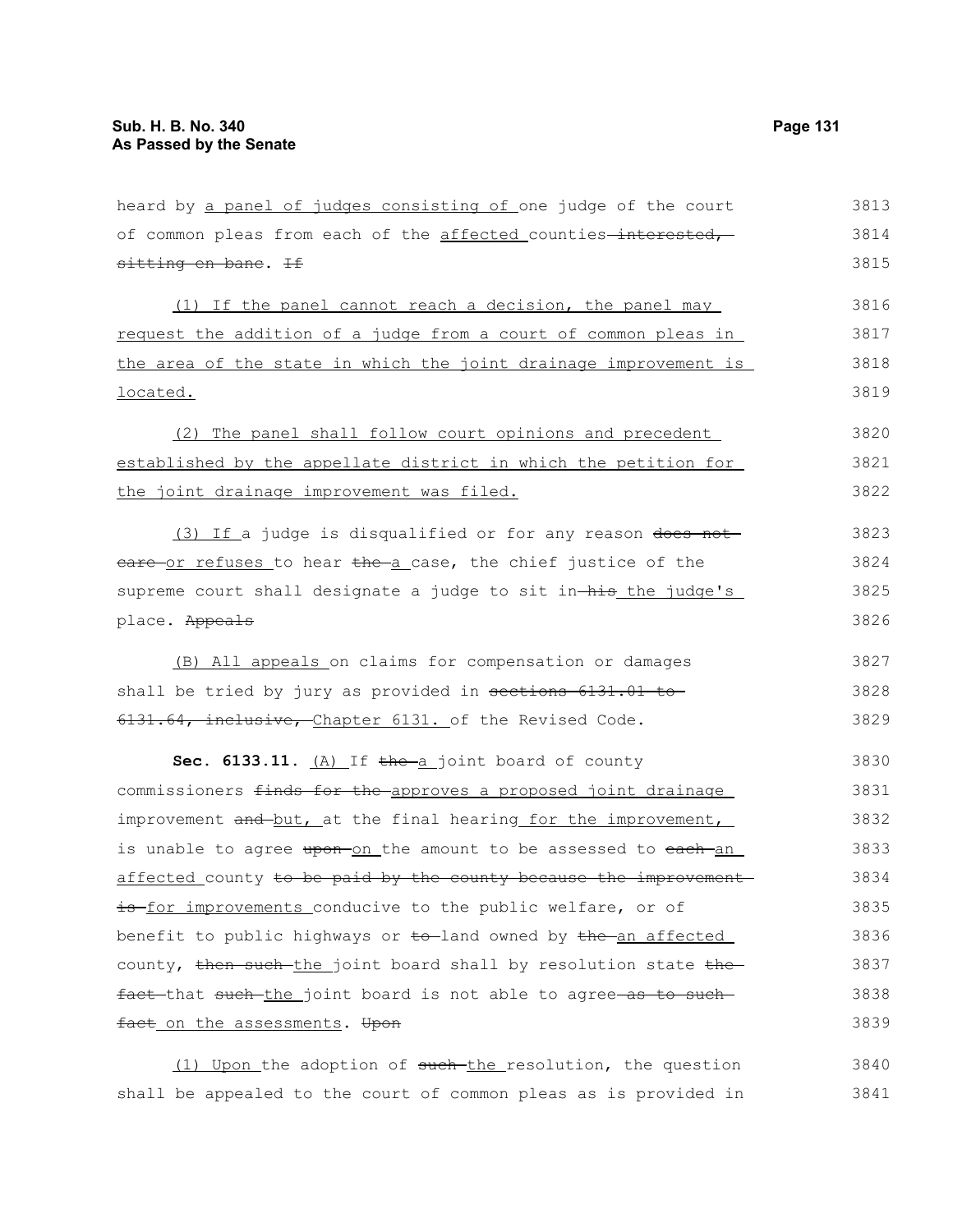| sections 6133.02 to 6133.11, inclusive, of the Revised Code. No          | 3842 |
|--------------------------------------------------------------------------|------|
| $(2)$ No bond on appeal need be filed <sub>7</sub> and the resolution of | 3843 |
| the joint board stating such inability to agree-shall be deemed          | 3844 |
| the statement on appeal. The                                             | 3845 |
| (3) The clerk of the joint board shall perfect the appeal                | 3846 |
| by filing a transcript, including of the resolution-of the joint         | 3847 |
| board finding that the joint board cannot agree, with all of the         | 3848 |
| original papers, in the court and the record of proceedings for          | 3849 |
| the joint improvement. The                                               | 3850 |
| (B) The court shall hear such an appeal under this section               | 3851 |
| the same as other appeals under sections 6133.02 to                      | 3852 |
| $6133.11$ , inclusive, of the Revised Code, and make such order as       | 3853 |
| to costs as is equitable.                                                | 3854 |
| Sec. 6133.14. The state shall pay to the county treasurer                | 3855 |
| of the lead county in which the petition for a drainage                  | 3856 |
| improvement was filed the assessment levied against it for the           | 3857 |
| state's proportionate share of the cost of any improvement               | 3858 |
| authorized or constructed under sections 6131.01 to 6131.64,             | 3859 |
| 6133.01 to 6133.15, and 6135.01 to 6135.27 of the Revised Code           | 3860 |
| and all unpaid assessments for maintenance as provided by                | 3861 |
| sections 6137.01 to 6137.12 of the Revised Code.                         | 3862 |
| Sec. 6137.01. As used in-sections $6137.01$ to $6137.14$ ,               | 3863 |
| inclusive, of the Revised Code, "owner," this chapter:                   | 3864 |
| (A) "Owner," "benefit," "lead county," and "improvement,"                | 3865 |
| have the meaning set forth same meanings as in section 6131.01           | 3866 |
| of the Revised Code.                                                     | 3867 |
| (B) "Force account" has the same meaning as in section                   | 3868 |
| 5543.19 of the Revised Code.                                             | 3869 |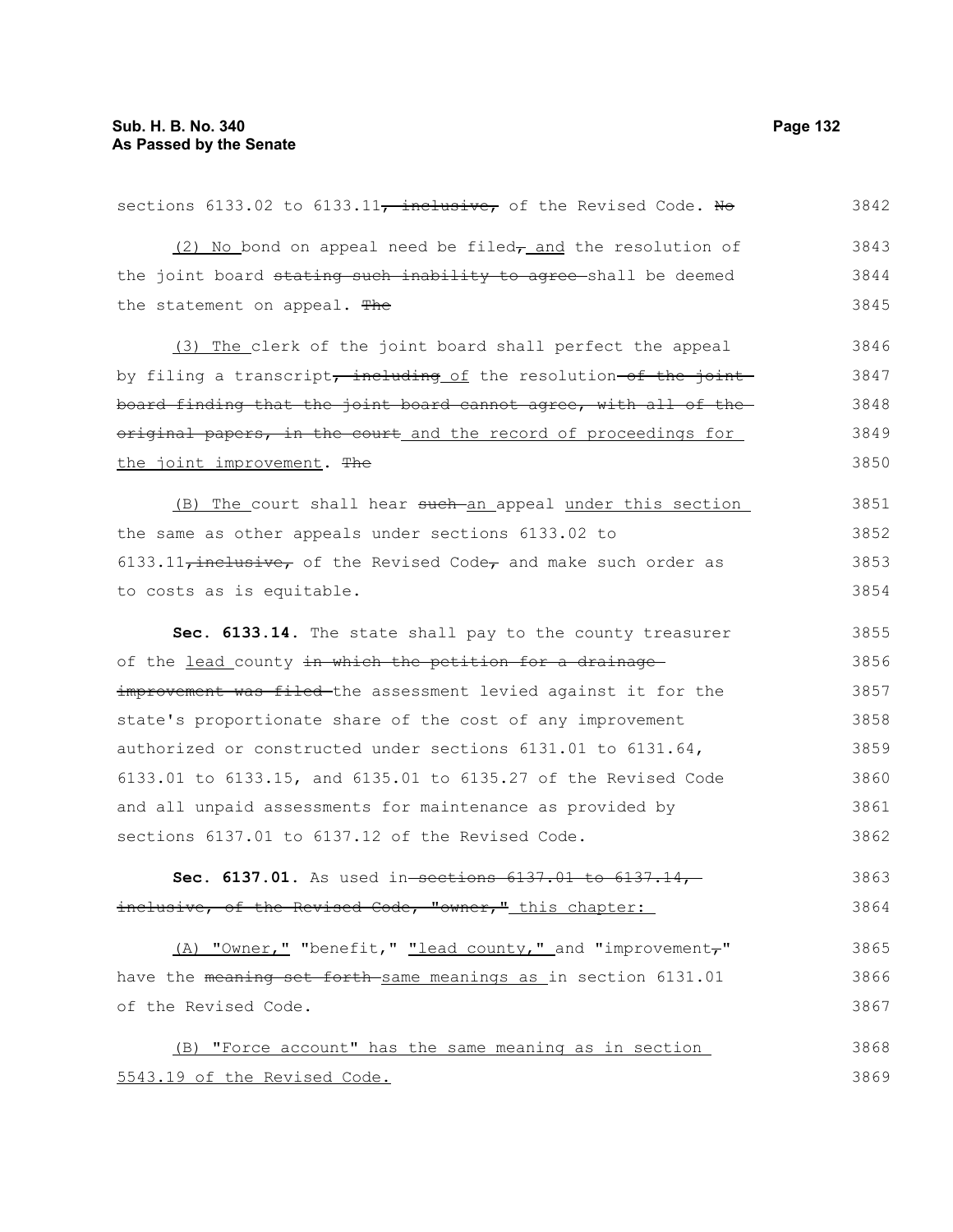# **Sub. H. B. No. 340 Page 133 As Passed by the Senate**

Sec. 6137.02. (A) The board of county commissioners of each county shall establish and maintain a fund within each county for the repair, upkeep, and permanent maintenance of each improvement constructed under Chapter 6131. of the Revised Code. After after August 23, 1957, a maintenance fund also shall be established and maintained by each joint board of countycommissioners for the repair, upkeep, and permanent maintenance of each improvement constructed under Chapter 6133. of the Revised Code. A maintenance fund shall also be established for the repair, upkeep, and permanent maintenance of eachimprovement constructed under Chapter 6135. of the Revised Codeif the necessary privilege to do so has been granted by the legislature of the other state under Chapter 940., 6131., 6133., or 6135. of the Revised Code. If 3870 3871 3872 3873 3874 3875 3876 3877 3878 3879 3880 3881 3882 3883

(B) If the improvement affects only a single county of the state, the board of county commissioners of that county shall establish and maintain the fund. If two or more counties of the state are affected by the improvement, the joint board of county commissioners organized under Chapter-Chapters 940., 6133., and 6135. of the Revised Code shall establish and maintain the fund. 3884 3885 3886 3887 3888 3889

Sec. 6137.03. (A) (1) The maintenance fund shall be maintained, as needed, by an assessment levied not more often than once annually upon the benefited owners, as defined insection 6131.01 of the Revised Code, apportioned on the basis of the estimated benefits for construction all costs of the improvement. An 3890 3891 3892 3893 3894 3895

(2) An assessment shall represent such a percentage of the estimated benefits as is estimated by the engineer and found adequate by the board or joint board to effect the purpose of section 6137.02 of the Revised Code, except that at no time 3896 3897 3898 3899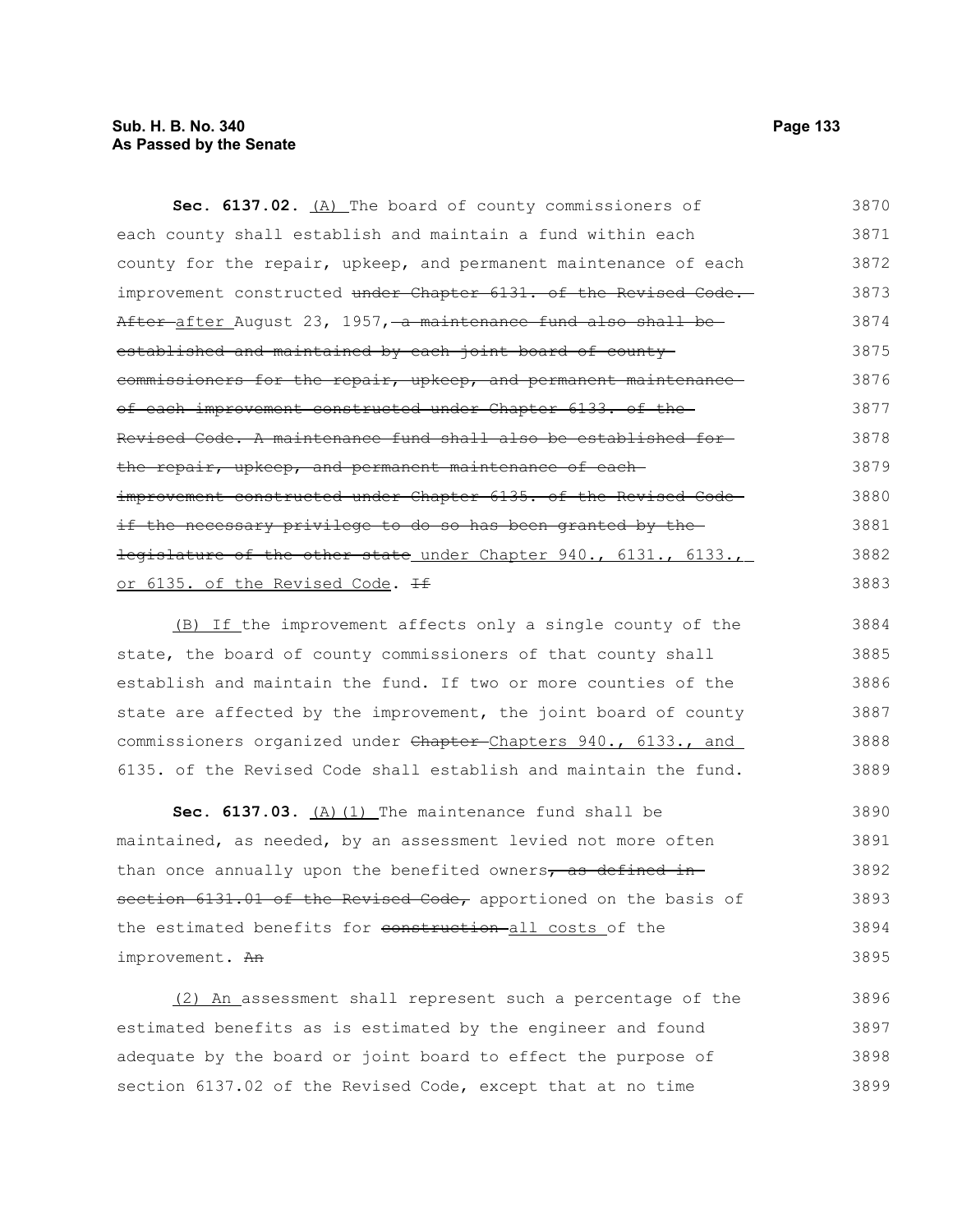# **Sub. H. B. No. 340 Page 134 As Passed by the Senate**

| shall a maintenance fund have an unencumbered balance greater    | 3900 |
|------------------------------------------------------------------|------|
| than twenty per cent of -all construction costs of the-          | 3901 |
| improvement_the permanent assessment base for maintenance        | 3902 |
| established under section 6137.11 of the Revised Code. The       | 3903 |
| (3) The minimum assessment shall be two dollars.                 | 3904 |
| The (B) A maintenance assessment shall be made by the            | 3905 |
| board of county commissioners in the case of a single county     | 3906 |
| improvement, or by the joint board in the case of a joint of     | 3907 |
| county-improvement, commissioners upon the substantial           | 3908 |
| completion of an a drainage improvement and on or before the     | 3909 |
| first day of July in each year thereafter. The maintenance       | 3910 |
| assessment shall be certified by the clerk of the board or joint | 3911 |
| board to the county auditor in case of a single county           | 3912 |
| improvement, and to the county auditor of each affected county   | 3913 |
| interested in the case of-in a joint county improvement, and     | 3914 |
| The auditor or auditors shall be placed by the auditor or-       | 3915 |
| auditors place the assessment on the next succeeding tax         | 3916 |
| duplicate to be collected and paid as other special assessments  | 3917 |
| are collected and paid.                                          | 3918 |
| (C) With respect to a single county improvement, the             | 3919 |
| county engineer shall inspect the drainage improvements in the   | 3920 |
| county. On or before the first day of July of each year, the     | 3921 |
| county engineer shall report to the board of county              | 3922 |
| commissioners both of the following:                             | 3923 |
| (1) The county engineer's findings regarding the present         | 3924 |
| condition of the drainage improvements in the county;            | 3925 |
| (2) An estimate of the amount of funds necessary to repair       | 3926 |
| and maintain the improvements for the following year.            | 3927 |
| With regard to a joint county improvement, the county            | 3928 |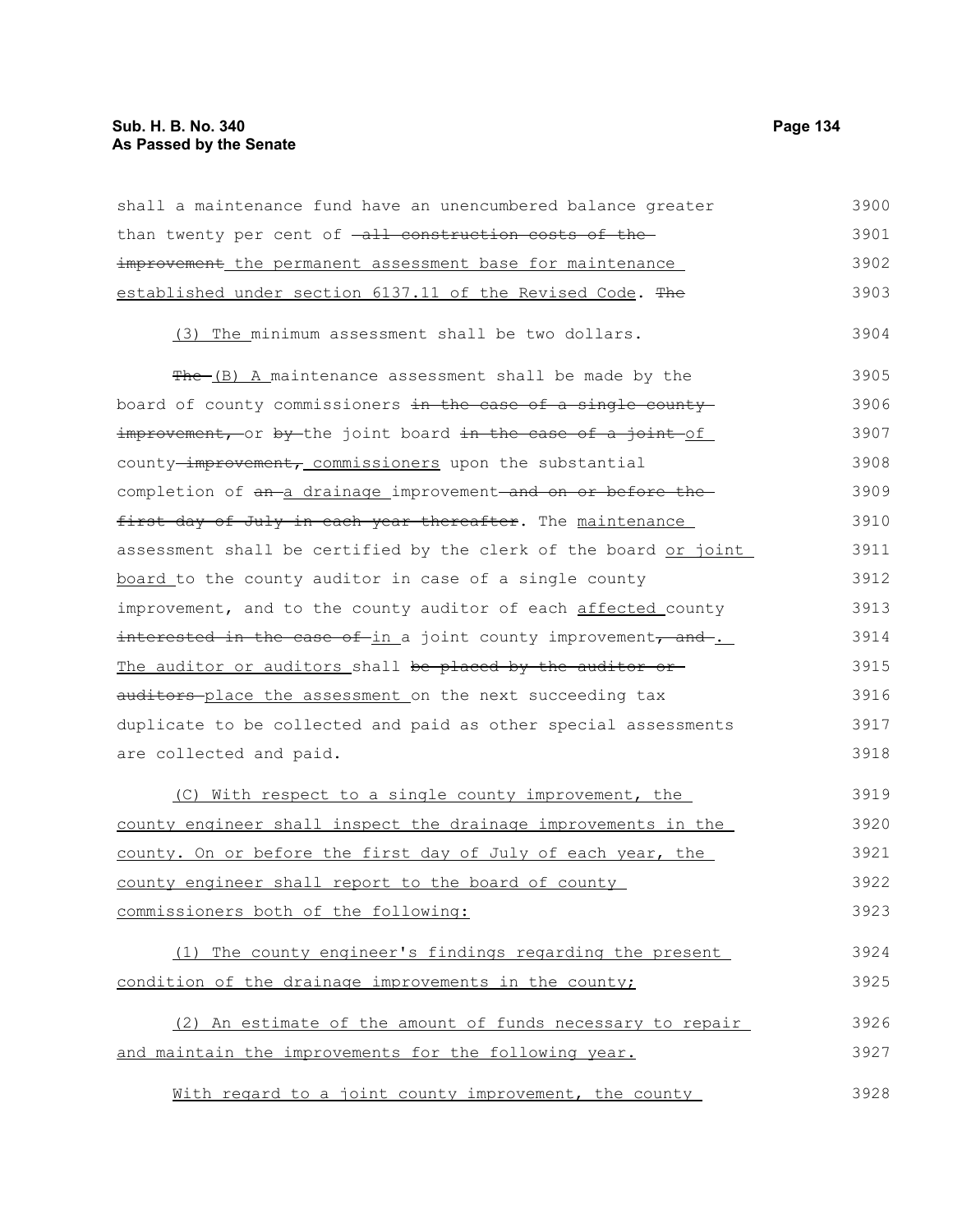| engineer of each applicable county shall make such a report to   | 3929 |
|------------------------------------------------------------------|------|
| the joint board.                                                 | 3930 |
| (D) (1) The board shall use the county engineer's estimate       | 3931 |
| to determine the annual drainage maintenance assessments, which  | 3932 |
| shall be based on a percentage of the permanent assessment base. | 3933 |
| (2) On or before the second Monday of September in each          | 3934 |
| year, the board shall direct the county auditor or auditors, as  | 3935 |
| applicable, to place the maintenance assessments on the tax      | 3936 |
| duplicate.                                                       | 3937 |
| (E)(1) With respect to a single county improvement, the          | 3938 |
| county auditor shall place maintenance assessments received for  | 3939 |
| a drainage improvement into the maintenance fund designated for  | 3940 |
| the drainage improvement.                                        | 3941 |
| (2) With respect to a joint county improvement, the county       | 3942 |
| auditor of each county that is not the lead county shall place   | 3943 |
| maintenance assessments received for a drainage improvement into | 3944 |
| the maintenance fund designated for the drainage improvement.    | 3945 |
| Twice a year, each county auditor of a county that is not a lead | 3946 |
| county shall transfer money in that fund to the county auditor   | 3947 |
| of the lead county, who shall deposit the money into the joint   | 3948 |
| drainage improvement's maintenance fund. The county auditor of   | 3949 |
| the lead county shall place maintenance assessments received in  | 3950 |
| the lead county for the drainage improvement into the joint      | 3951 |
| drainage improvement's maintenance fund.                         | 3952 |
| Sec. 6137.04. $(A)$ (1) The board of county commissioners,       | 3953 |
| upon recommendation of the county engineer, is hereby authorized | 3954 |
| to may combine improvements within the same watershed into a     | 3955 |
| drainage maintenance district, in which the maintenance          | 3956 |

assessment shall be the same percentage of original cost for 3957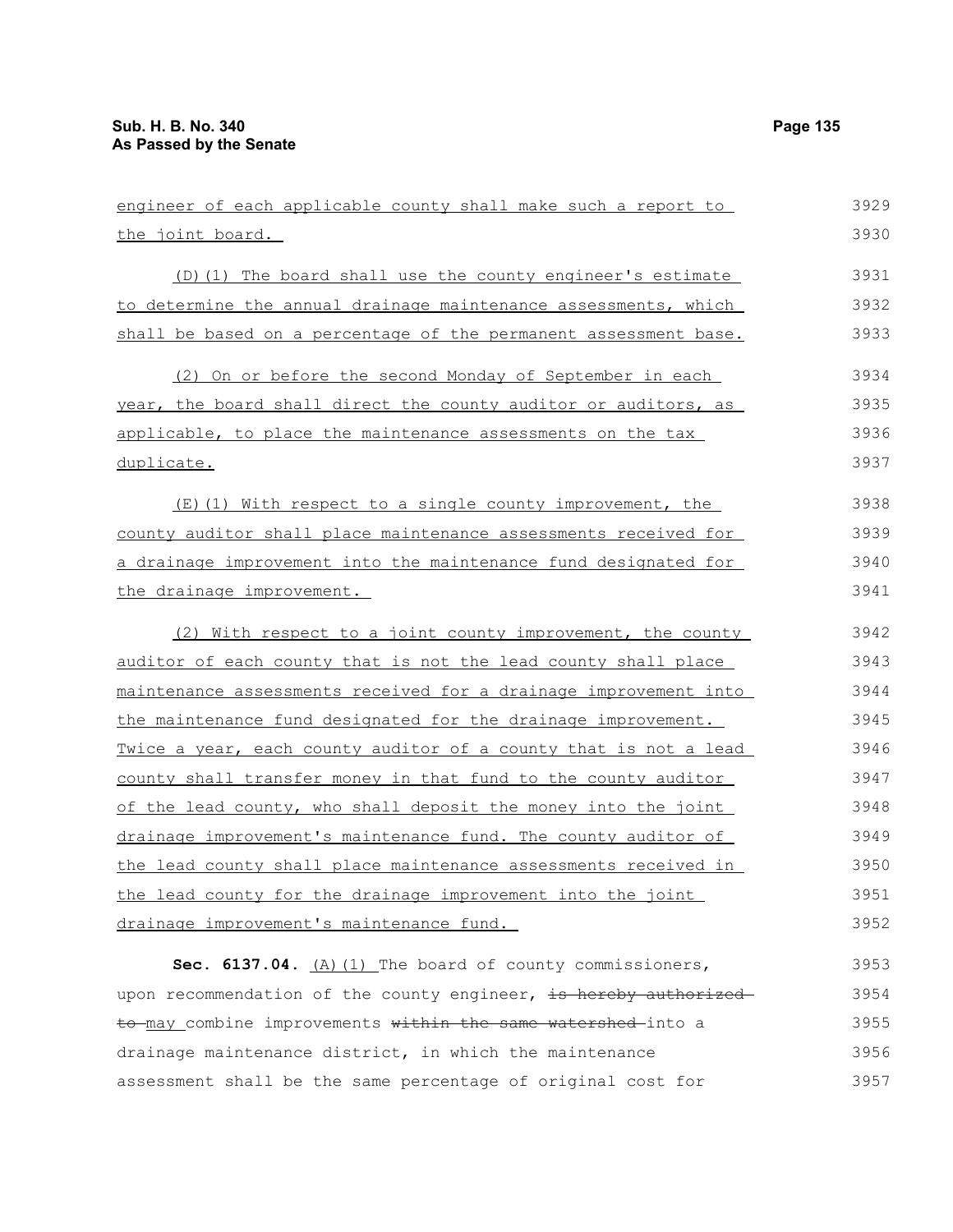each improvement to be maintained. In grouping (2) In combining improvements into drainage maintenance districts, the county engineer and the board of county commissioners shall consider uniformity similarity of costs, topography, and soil types so that improvements within the same district represent present substantially the same maintenance problem issues and can be kept in proper repair at cost sufficiently uniform as to constitute no substantial inequity for any owners to be included in a district maintenance program costs. The county auditor shall maintain one drainage maintenance fund for each such district. A 3958 3959 3960 3961 3962 3963 3964 3965 3966 3967 3968

(3) A maintenance district may include all or any part of a county. 3969 3970

(B) The board of county commissioners, upon recommendation of the county engineer, may combine improvements in accordance with the type of improvement into one drainage maintenance fund so that ditches or drains that are enclosed in tile, or other improvements having similar maintenance costs, may be administered for maintenance under the same maintenance fund. 3971 3972 3973 3974 3975 3976

(C)(1) In the case of each joint county ditch-drainage improvement, the county auditor of the lead county having the majority of the improvement shall maintain a separate maintenance fund for the improvement. The 3977 3978 3979 3980

(2) The owners subject to the original assessment for the improvement shall constitute one maintenance district for the purpose of repair, upkeep, and maintenance of the improvement. 3981 3982 3983

(3) The county engineer of the lead county having themajority of the improvement shall serve as the county engineer in charge of maintenance and, after consultation with the 3984 3985 3986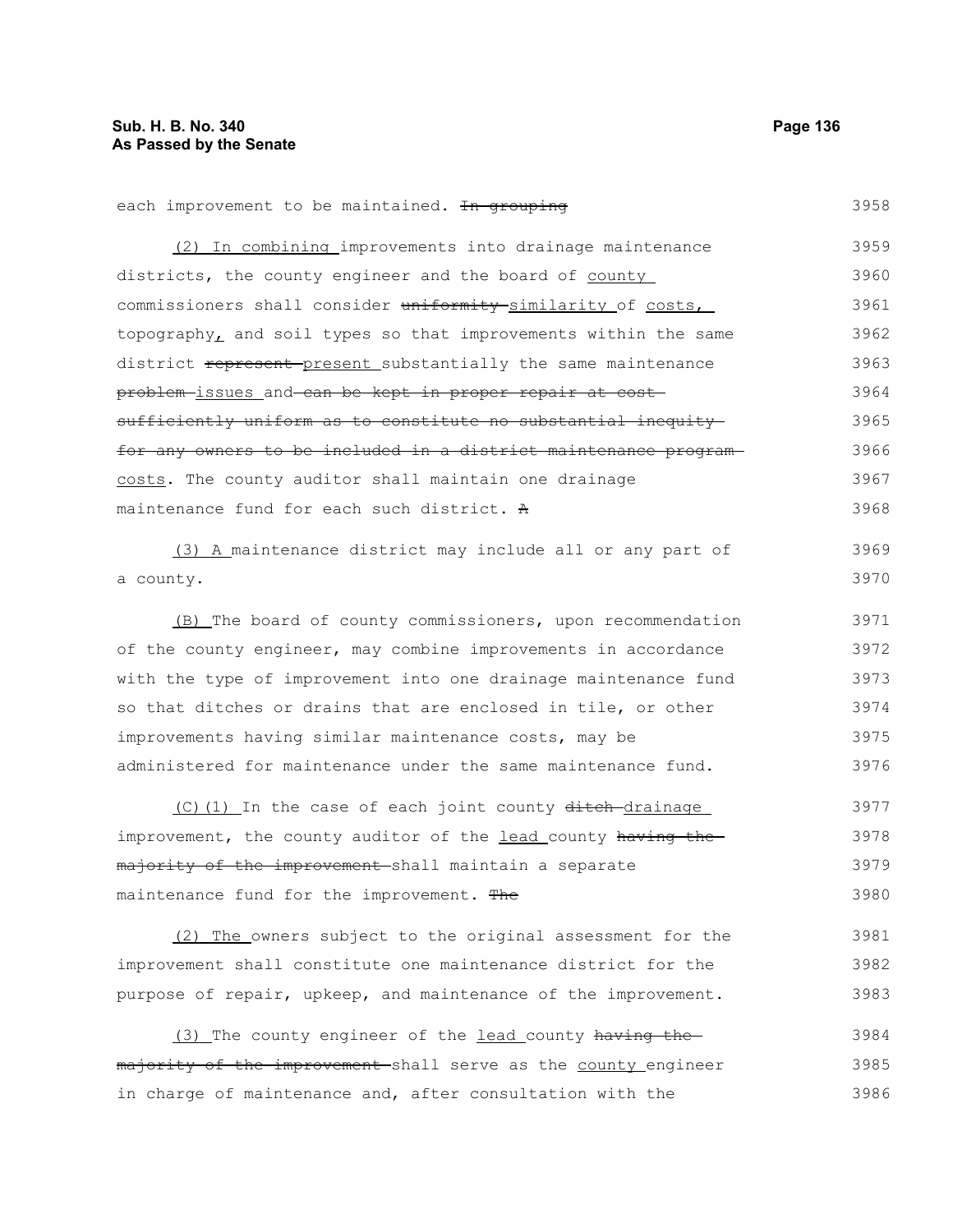# **Sub. H. B. No. 340 Page 137 As Passed by the Senate**

engineer of any other county affected, shall annually file a report of inspection with a recommendation as to the amount of the maintenance assessment by the same procedure as provided by section 6137.03 of the Revised Code for assessment in the case of a single county -ditch drainage improvement. 3987 3988 3989 3990 3991

Sec. 6137.05. (A) The maintenance fund ereated-established under authority of section 6137.01 6137.02 of the Revised Code shall be subject to use of the board of county commissioners $\tau$  or joint board of county commissioners, as the case may be, for the necessary and proper repair or maintenance of any drainage improvement constructed under sections 6131.01 to 6131.64, 6133.01 to 6133.15, and 6135.01 to 6135.27 Chapters 940., 6131., 6133., and 6135. of the Revised Code. 3992 3993 3994 3995 3996 3997 3998 3999

 $(A)$  (B) Whenever the board, or the joint board, from its own observation or the recommendation of the county engineer or the lead county's county engineer, or on the written complaint of any of the owners of lands owner of land subject to the maintenance assessment, has reason to believe the improvement isin-identified a need of for the repair or maintenance of a drainage improvement, it shall as a board, or by the county engineer, make an inspection of its shall inspect the condition, and, if it finds the need to exist, it shall make an estimate of the cost of the necessary work and material required for the purpose. If the nature of the work is such as to be done most economically and expeditiously by force account, the board shallcause the proper work to be done by that method under the supervision of the county engineer and certify the costs to thecounty auditor or county auditors for payment from the maintenance fund. If the finding is that necessary repair and maintenance on an improvement or improvements within a maintenance district can be more economically or efficiently 4000 4001 4002 4003 4004 4005 4006 4007 4008 4009 4010 4011 4012 4013 4014 4015 4016 4017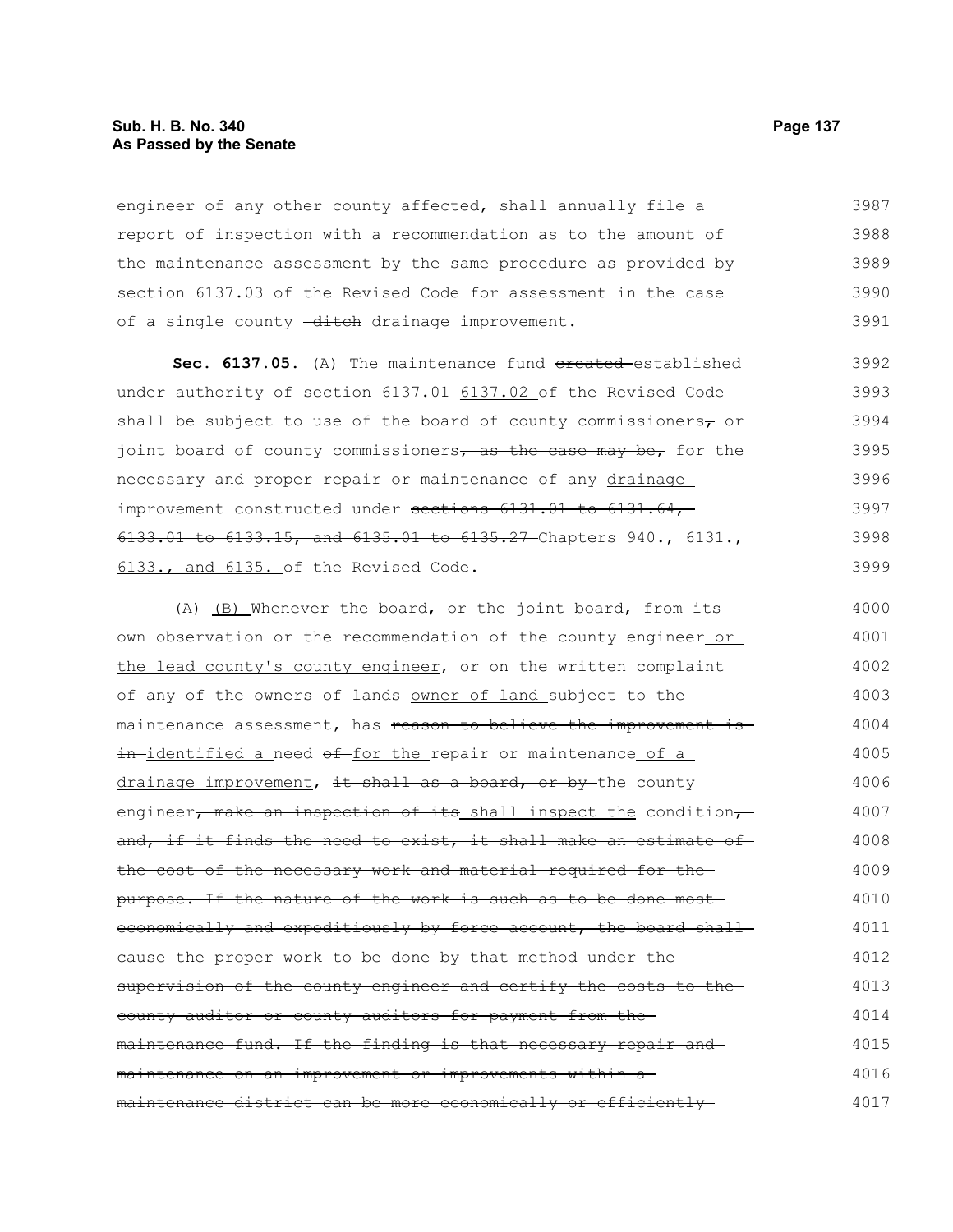# **Sub. H. B. No. 340 Page 138 As Passed by the Senate**

done by contract, the board, or joint board in the case of a ioint county improvement, shall cause the engineer to prepare proper specifications, covering the requirements for the particular case, to advertise for bids thereon, as in the caseof original construction, under section 6131.24 of the Revised Code, and to let the contract for the required work and material to the lowest and best bidder, who, upon the performance of the work certified by the engineer, shall certify the same to the auditor or auditors for payment from the maintenance fund of the drainage improvement. (B) When the repair or maintenance is upon a joint county ditch improvement, the amount of the cost thereof shall be certified to the auditor of each of the counties into which the ditch extends and has lands subject to the maintenance fund assessment, and the certificate shall state the proportional part of the cost to be paid from the portion of the maintenance fund in the county, according to the original apportionment of benefits on the owners in the county subject to maintenance assessment. Upon the certificates being received, the auditorsof the counties obligated shall immediately forward their several amounts or vouchers therefor to the auditor of the county having the majority of the improvement through whose office, from the aggregate payments of all the counties interested, the payment for the work and material, whether byforce account or contract, shall be paid. The location of the work required on a joint county improvement, whether in one county or another, or whether extending into two or more counties, shall not affect the obligation of contribution for any necessary work upon the improvement in any portion of its 4018 4019 4020 4021 4022 4023 4024 4025 4026 4027 4028 4029 4030 4031 4032 4033 4034 4035 4036 4037 4038 4039 4040 4041 4042 4043 4044 4045 4046

length wherever located, the improvement for maintenancepurposes being considered a single unit. As far as applicable, 4047 4048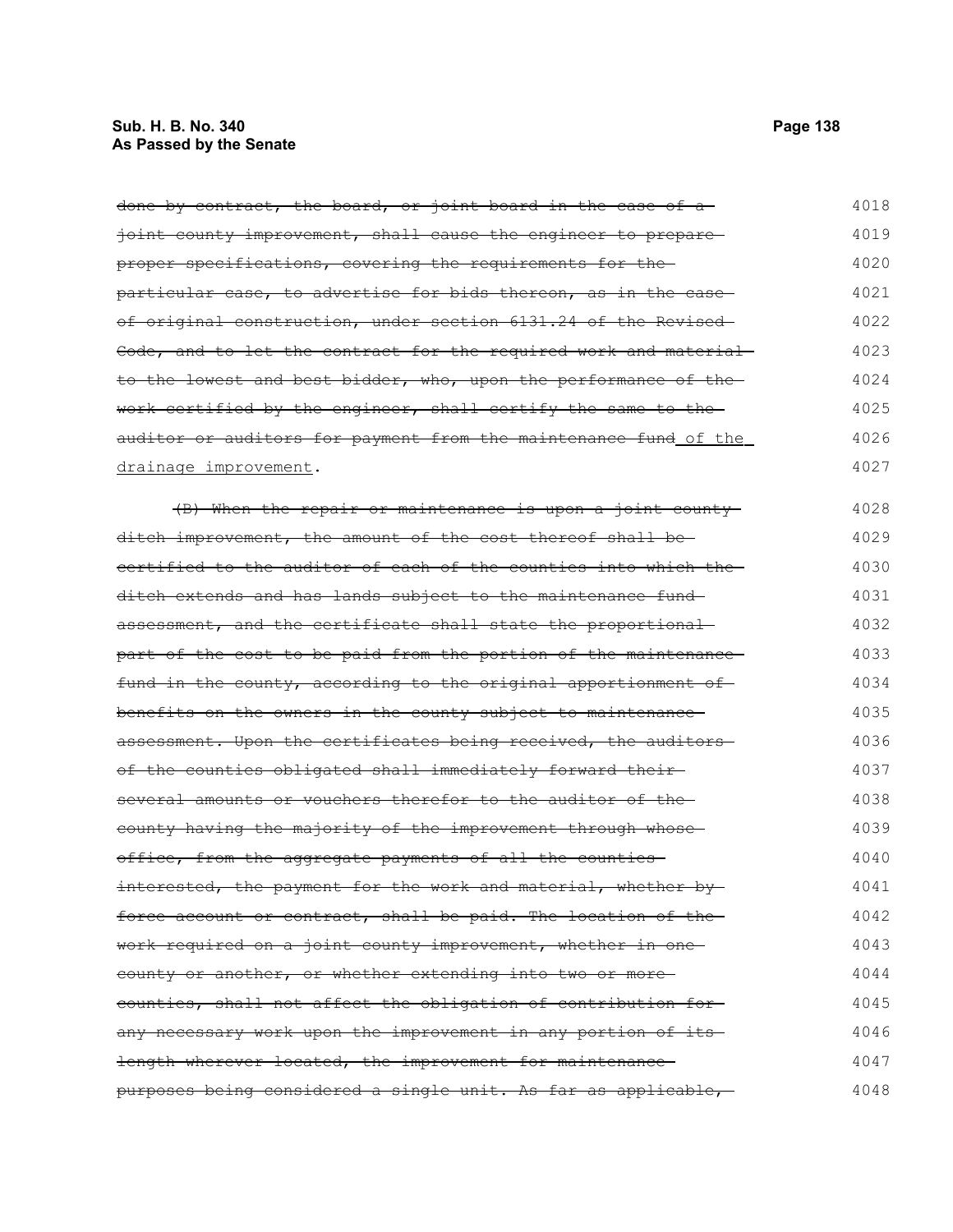# **Sub. H. B. No. 340 Page 139 As Passed by the Senate**

| the procedures provided by section 6133.08 of the Revised Code-  | 4049 |
|------------------------------------------------------------------|------|
| with respect to cooperation of county engineers in field work-   | 4050 |
| shall apply to maintenance of joint county improvements.         | 4051 |
| The repair and maintenance on any improvement may be done-       | 4052 |
| in part by contract and in part by force account, it being the-  | 4053 |
| duty of the board of county commissioners, or the joint board of | 4054 |
| eounty commissioners, and the county engineer to use the best    | 4055 |
| and most economical methods under local conditions for the-      | 4056 |
| various phases of the maintenance program, such as excavating,   | 4057 |
| elearing, eleaning, snagging, physical and chemical control of   | 4058 |
| land and aquatic vegetation, and repair of banks and structures. | 4059 |
| (C) If the county engineer finds that the drainage               | 4060 |
| improvement is in need of repair or maintenance, the county      | 4061 |
| engineer shall do all of the following:                          | 4062 |
| (1) Make an estimate of the cost of the necessary work;          | 4063 |
| (2) Determine the most efficient and economical manner to        | 4064 |
| complete the work, including conducting the work in various      | 4065 |
| phases if determined necessary. The county engineer shall take   | 4066 |
| into account local conditions that may pertain to a maintenance  | 4067 |
| program such as excavation, snagging, clearing, cleaning,        | 4068 |
| physical and chemical control of vegetation, and reparation of   | 4069 |
| banks and structures. The county engineer may determine whether  | 4070 |
| the work shall be performed by force account, contract, or a     | 4071 |
| combination of the two. However, if a contract is used for the   | 4072 |
| work, the county engineer shall comply with sections 307.86 to   | 4073 |
| 307.92 of the Revised Code.                                      | 4074 |
| (3) Determine a schedule for completion of the work              | 4075 |
| subject to the availability of funds in the appropriate          | 4076 |
| maintenance fund;                                                | 4077 |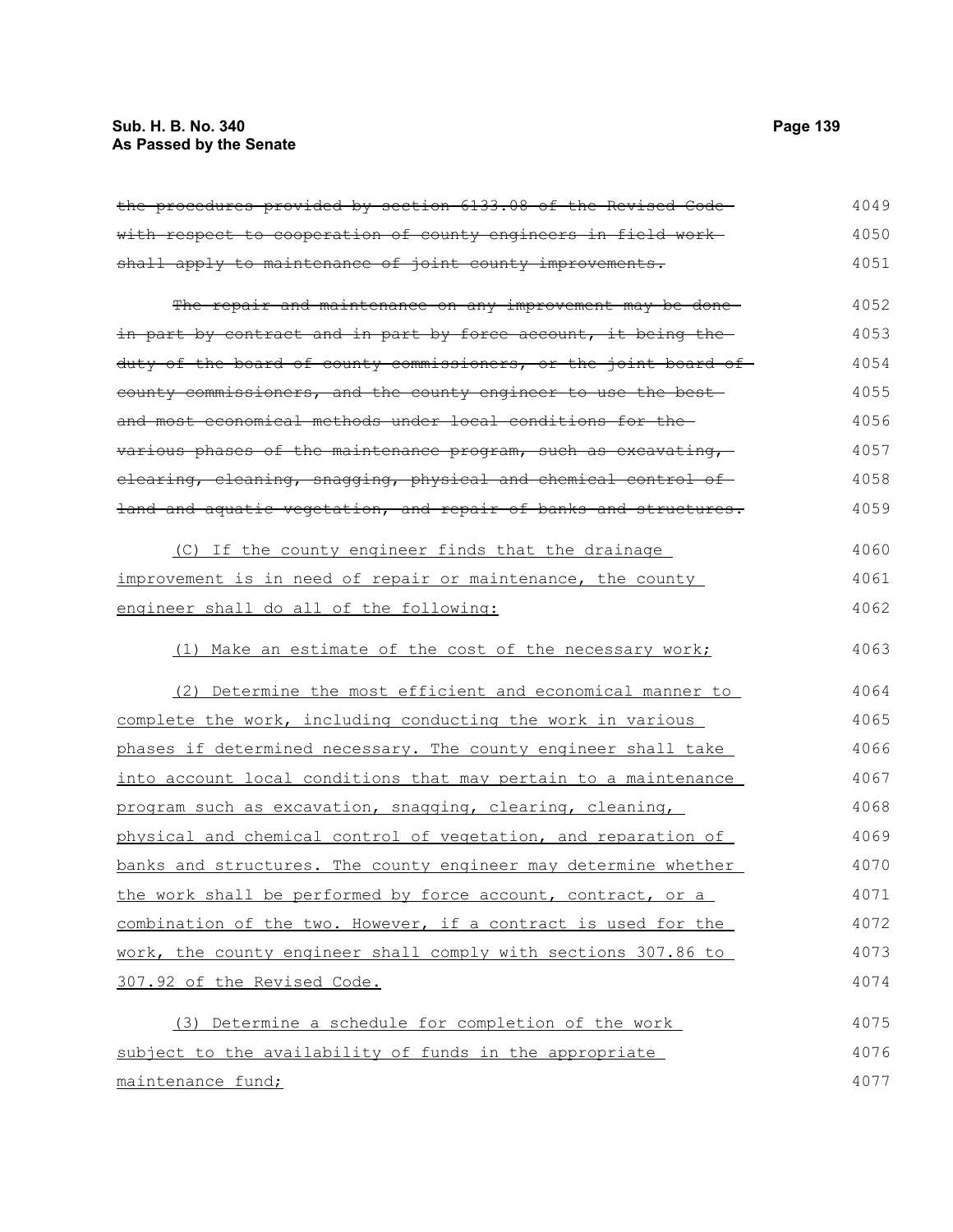| (4) Certify the actual cost of completion of the work to         | 4078 |
|------------------------------------------------------------------|------|
| the county auditor or lead county's county auditor for payment   | 4079 |
| from the appropriate maintenance fund.                           | 4080 |
| (D) The board or joint board and the county engineer may         | 4081 |
| contract with a soil and water conservation district for the     | 4082 |
| repair, upkeep, and permanent maintenance of any drainage        | 4083 |
| improvement for which the county engineer is responsible,        | 4084 |
| whether as the county engineer or as the lead county engineer.   | 4085 |
| Sec. 6137.051. (A) Whenever the owner of any lands               | 4086 |
| assessed for construction of an improvement authorized prior to  | 4087 |
| August 23, 1957, files a written complaint that the improvement  | 4088 |
| is in need of repair, the county engineer or his the county      | 4089 |
| engineer's designated representative shall make an inspection of | 4090 |
| the condition of the improvement within sixty days of receipt of | 4091 |
| the complaint and shall request the owner to-accompany him be    | 4092 |
| present at the inspection. <del>If</del>                         | 4093 |
| (B) If the county engineer finds that a need exists, -he         | 4094 |
| the county engineer shall make an estimate of the cost of the    | 4095 |
| necessary work and material required for the repair. The         | 4096 |
| (C) The board of county commissioners, if it finds the           | 4097 |
| work to be necessary and feasible, may authorize the county      | 4098 |
| engineer to make the repairs at a cost not to exceed four        | 4099 |
| twenty-four thousand dollars. For                                | 4100 |
| (D) For the purpose of paying for the necessary work and         | 4101 |
| materials, the board of county commissioners may establish a     | 4102 |

drainage repair fund for the improvement to be repaired. The county engineer shall prepare and submit a schedule of assessments upon the benefiting lands to the board of county commissioners in the amount of the actual costs of the repair. 4103 4104 4105 4106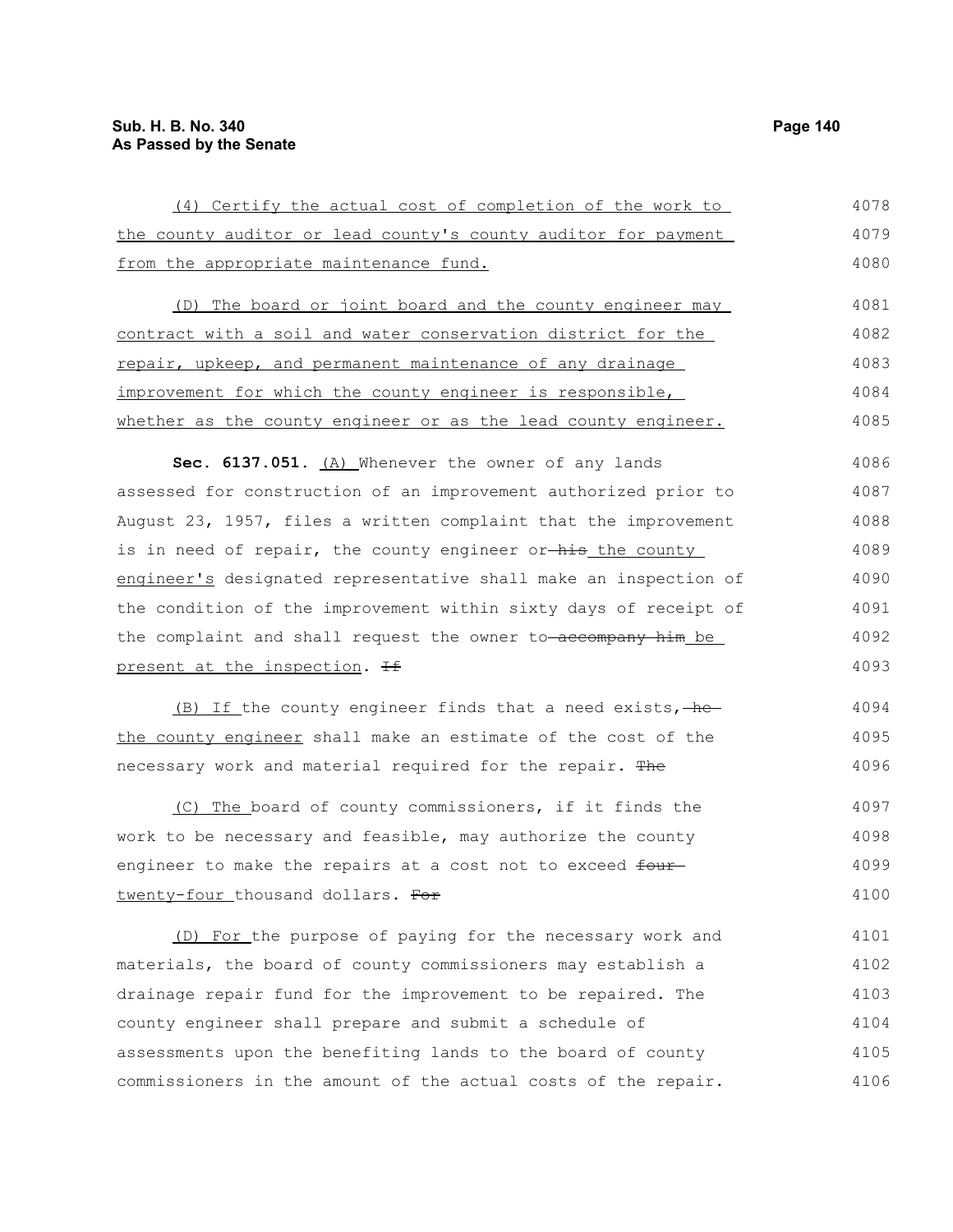# **Sub. H. B. No. 340 Page 141 As Passed by the Senate**

The board of county commissioners may revise the estimated assessments as they consider equitable and shall certify the assessments to the county auditor for collection. Not 4107 4108 4109

(E) Not more than four ten semiannual installments, as taxes are paid, shall be given to owners to pay for the repair assessments, and if any such assessment is twenty-five dollars or less, or whenever the unpaid balance of any such assessment is twenty-five dollars or less, the same shall be paid in full, and not in installments, at the time the first installment would otherwise become due. If the drainage repair fund for theimprovement to be so repaired is inadequate for the repair, the board of county commissioners may make payment for the repair from the county general fund, which sum so paid from the generalfund shall be a charge against the appropriate drainage maintenance fund to be repaid to the general fund as soon as adequate funds are available in the drainage maintenance fund. 4110 4111 4112 4113 4114 4115 4116 4117 4118 4119 4120 4121 4122

**Sec. 6137.06.** The (A) With regard to a single county improvement, the county engineer shall have has general charge and supervision of the repair and maintenance of all county and joint county ditches, drains, watercourses, and other-drainage improvements within his county-constructed under sections-6131.01 to 6131.64, 6133.01 to 6133.15, 6135.01 to 6135.27, and 6137.051 Chapters 940., 6131., 6133., and 6135. of the Revised Code. The county engineer shall make an inspection of thedrainage improvements and, on or before the first day of June in each year, shall report to the board of county commissioners the condition of the drainage improvements and his estimate of the probable amount of funds required to repair and maintain them. The estimates shall relate to the year beginning on the first day of July next ensuing and shall be for the information of the board of county commissioners in making their annual drainage 4123 4124 4125 4126 4127 4128 4129 4130 4131 4132 4133 4134 4135 4136 4137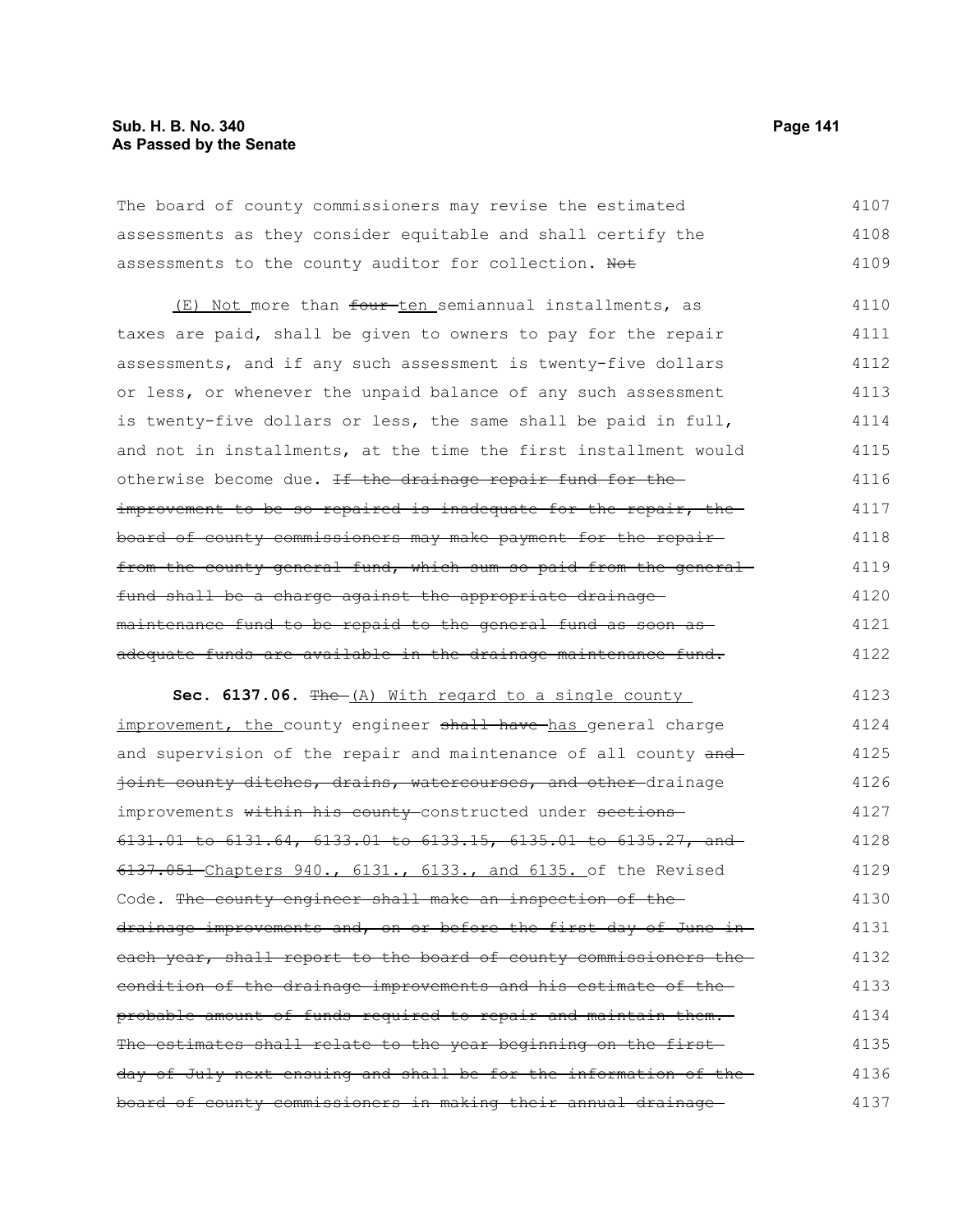| maintananga lawiga              |  |
|---------------------------------|--|
| m <del>aintenance levies.</del> |  |

| The engineer shall approve all estimates that are paid-              | 4139 |
|----------------------------------------------------------------------|------|
| from the county drainage maintenance fund for the repair and         | 4140 |
| <u>maintenance of drainage improvements. With regard to a joint </u> | 4141 |
| county improvement, the lead county engineer has general charge      | 4142 |
| and supervision of the repair and maintenance of all joint           | 4143 |
| county drainage improvements constructed under Chapters 940.,        | 4144 |
| 6131., 6133., and 6135. of the Revised Code.                         | 4145 |
| (B) The duties of the county engineer with respect to                | 4146 |
| maintenance of any drainage improvement begin upon the               | 4147 |
| substantial completion of the improvement. In preparing plans        | 4148 |
| and specifications for repair and maintenance of a drainage          | 4149 |
| improvement, the county engineer shall provide for necessary         | 4150 |
| clearing of tree and brush growth, removal of silt bars,             | 4151 |
| spreading and leveling of spoil banks, and the preservation of a     | 4152 |
| sod or seeded strip as provided in the case of new construction      | 4153 |
| under section 6131.14 of the Revised Code.                           | 4154 |
| (C) Any number of persons-person owning land along a                 | 4155 |
| ditch, drain, watercourse, or other-drainage improvement may         | 4156 |
| form an advisory committee for the purpose of notifying the          | 4157 |
| county engineer of any repair and maintenance work that needs to     | 4158 |
| be performed on the improvement. A committee formed for this         | 4159 |
| purpose shall submit their-recommendations to the county             | 4160 |
| engineer not later than the first day of May of any year in          | 4161 |
| which its members desire to notify-him the county engineer of        | 4162 |
| needed work. In determining the condition of the improvement in      | 4163 |
| accordance with this section, the county engineer shall consider     | 4164 |
| the committee's recommendations.                                     | 4165 |
| The county auditor, before he issues his (D) Before                  | 4166 |

issuing a warrant for any moneys expended by the county for 4167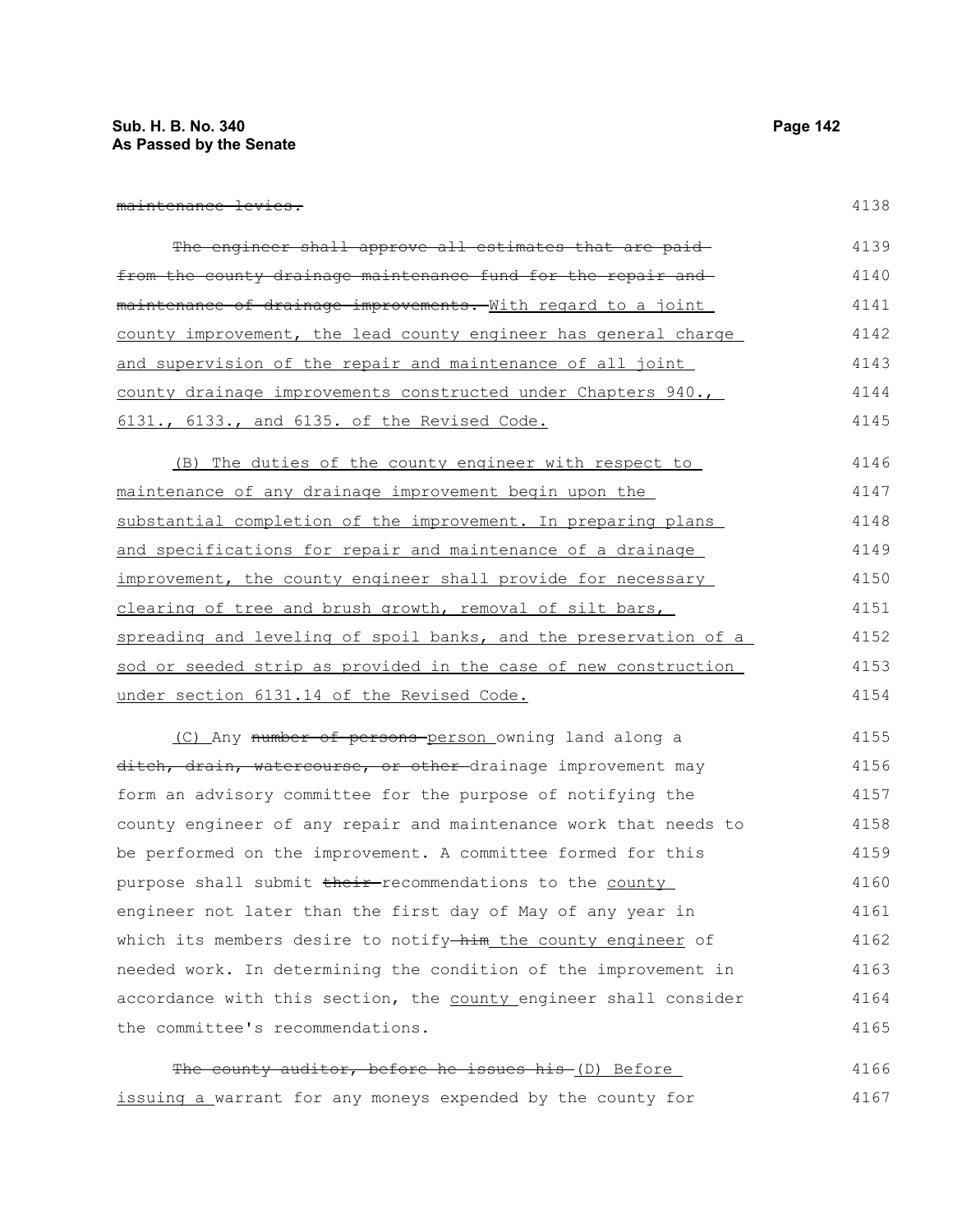# **Sub. H. B. No. 340 Page 143 As Passed by the Senate**

repair or maintenance of any drainage improvement, the county auditor shall require of the county engineer the assignment of the expense to the improvement or the drainage maintenance district in connection with which the expense was incurred. The county auditor shall keep such records as are necessary to show clearly at the close of each year the amount of money expended from the drainage maintenance funds on each drainage improvement or each drainage maintenance district. 4168 4169 4170 4171 4172 4173 4174 4175

(E) The county auditor shall may establish and maintain a rotary fund for the purchase of equipment, materials, and labor related to the general maintenance of watercourses drainage improvements under-Chapter 6137. of the Revised Code this chapter. This The county auditor shall establish and maintain the fund shall be established and maintained by a proportionate withdrawal from the funds of each drainage improvement or each drainage maintenance district. 4176 4177 4178 4179 4180 4181 4182 4183

(F) The county engineer shall establish a rental rate for equipment purchased with this the rotary fund. This rate shall be used in charging the equipment, along with material and labor, to the drainage improvement upon which it is used in order to reimburse the rotary fund. 4184 4185 4186 4187 4188

The duties of the county engineer with respect tomaintenance of any drainage improvement shall begin upon the substantial completion of the improvement. 4189 4190 4191

In preparing plans and specifications for repair and maintenance of open ditches and in carrying out the plans either by contract or force account, the county engineer shall providefor necessary clearing of tree and brush growth, removal of siltbars, spreading and leveling of spoil banks, and the preservation of a sod or seeded strip as provided in the case of 4192 4193 4194 4195 4196 4197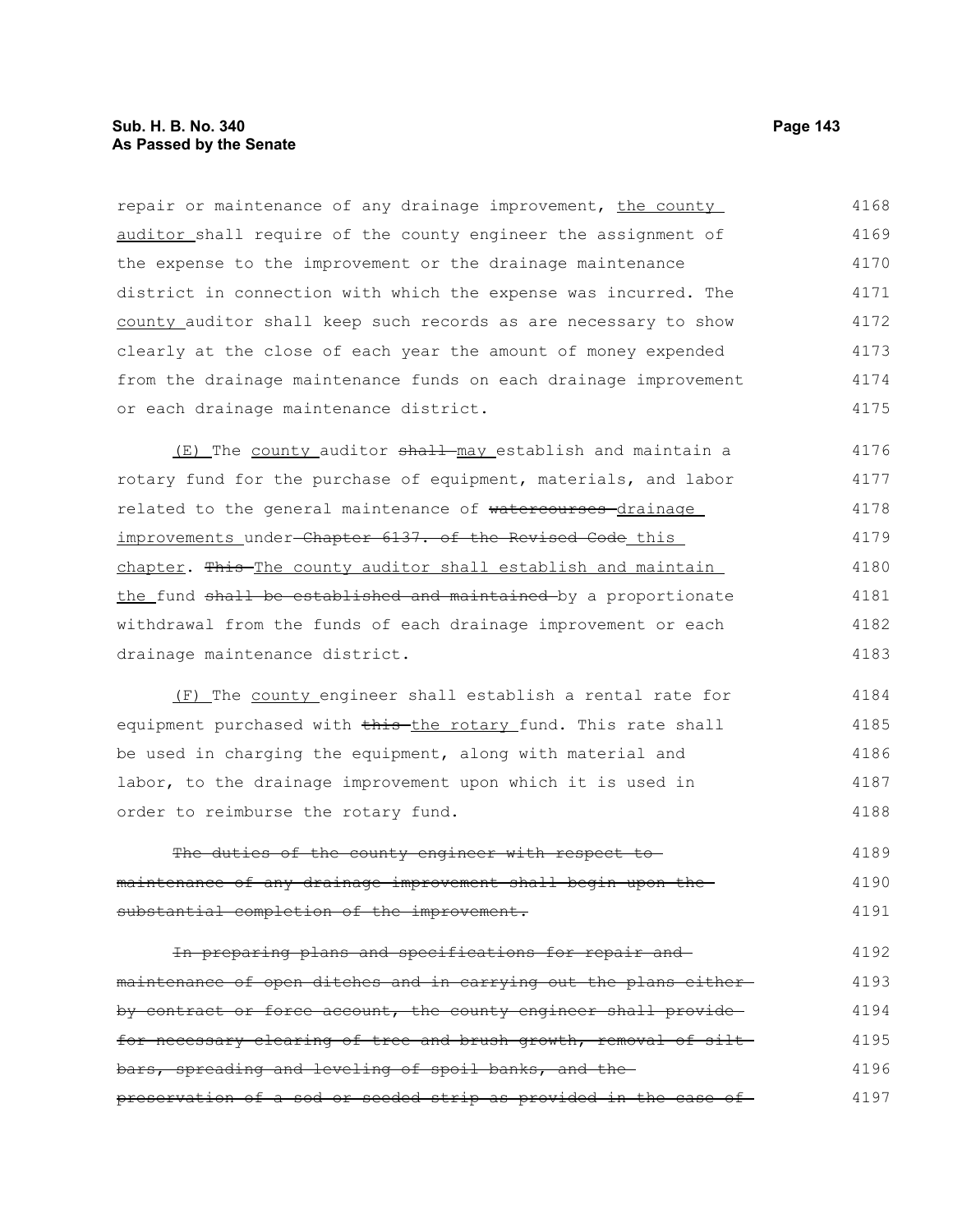# **Sub. H. B. No. 340 Page 144 As Passed by the Senate**

| addition to the various phases of maintenance set forth in-      | 4199 |
|------------------------------------------------------------------|------|
| section 6137.05 of the Revised Code.                             | 4200 |
| Sections 6131.01 to 6131.64 of the Revised Code apply to         | 4201 |
| the maintenance fund with respect to receiving bids, statements- | 4202 |
| required in bids, letting contracts, competitive bidding, time   | 4203 |
| allowed under contract, supervision of contractor's work,-       | 4204 |
| certification for payment, and other related matters.            | 4205 |
| Sec. 6137.07. (A) As used in this section, "drainage             | 4206 |
| equipment" means machinery, tools, conveyances, or other         | 4207 |
| equipment for the repair and maintenance of drainage             | 4208 |
| improvements a board of county commissioners considers           | 4209 |
| necessary.                                                       | 4210 |
| (B) The board of county commissioners may purchase such-         | 4211 |
| machinery, tools, conveyances, or other do both of the           | 4212 |
| following:                                                       | 4213 |
| (1) Purchase drainage equipment-for the repair and               | 4214 |
| maintenance of drainage improvements under its jurisdiction as   | 4215 |
| it considers necessary;                                          | 4216 |
| (2) Provide a suitable place to house and store the              | 4217 |
| drainage equipment.                                              | 4218 |
| All such machinery, tools, conveyances, or The county            | 4219 |
| engineer shall be responsible for the care and custody of the    | 4220 |
| drainage equipment shall be under the care and custody of the    | 4221 |
| eounty engineer and shall be plainly and conspicuously marked    | 4222 |
| mark it as the property of the county. The                       | 4223 |
| (C) The county engineer shall annually, on the first day         | 4224 |
| second Monday of-June January, make an inventory of-all such-    | 4225 |

items the drainage equipment, indicating each article and

4198

4226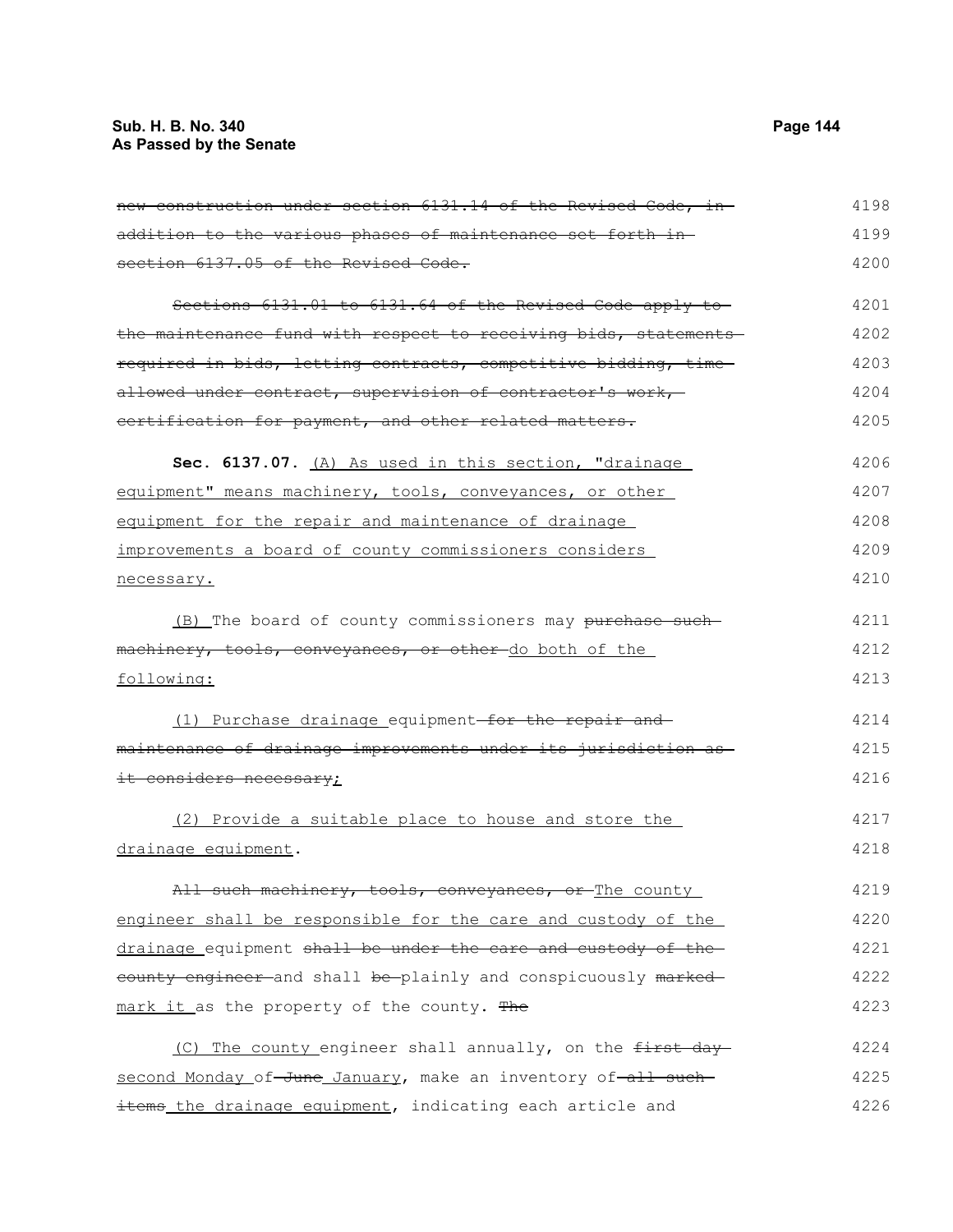#### **Sub. H. B. No. 340 Page 145 As Passed by the Senate**

stating the its estimated value thereof, and deliver the inventory to the board, which of county commissioners. The board shall-cause it to be placed keep the inventory on file. At thesame time he shall The county engineer may file with the board his written recommendations as to what machinery, tools, conveyances, and with the board for drainage equipment that should be purchased for use in the county drainage maintenance program during the ensuing year and the its estimated cost thereof. The board shall provide a suitable place for housing and storing machinery, tools, conveyances, and equipment owned by 4227 4228 4229 4230 4231 4232 4233 4234 4235 4236 4237 4238

the county. (D) All expenditures authorized by this section shall be paid out of the drainage maintenance fund or funds. If the drainage maintenance fund at any time is inadequate for such purchase or other expenditure, the board of county commissioners is authorized to make the payment from the county general fund, which sum so paid from the general fund shall be a charge against the drainage maintenance fund or funds to be repaid to the general fund as soon as adequate funds are available in the drainage maintenance fund or funds. 4239 4240 4241 4242 4243 4244 4245 4246

Sec. 6137.08. Any (A) An owner may make application for reduction in-his the owner's maintenance assessment due to work he the owner proposes on any portion of a public ditch, watercourse, or other improvement. The application shall be filed with the county engineer on or before the first day of May in any year and shall state the nature of the work to be done, such as clearing brush, removing silt or debris, repair of structure, or other work necessary to preserve the improvement. **The** 4247 4248 4249 4250 4251 4252 4253 4254 4255

(B) The county engineer, in making inspections of the

4256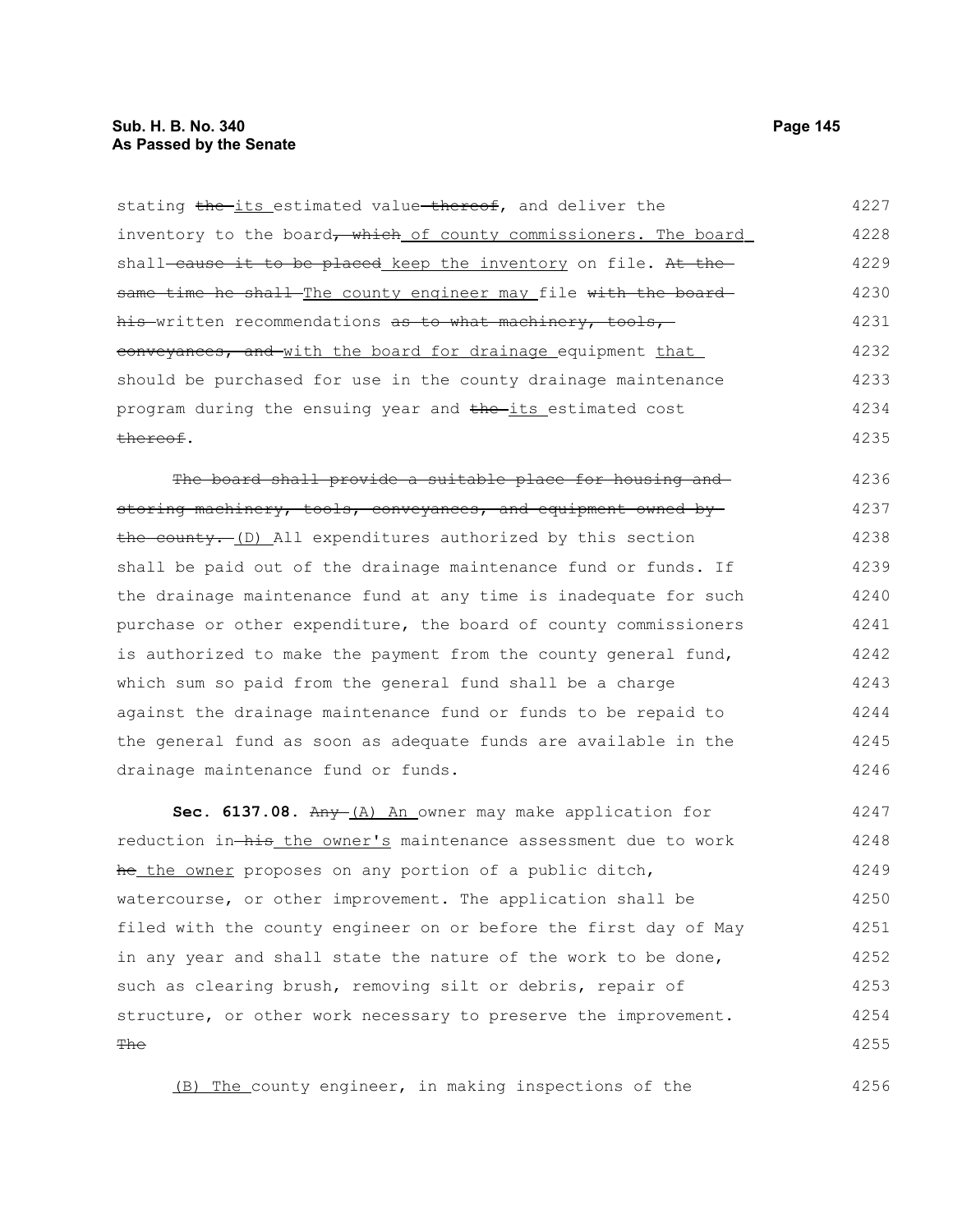drainage improvements, shall note the extent to which any owner that has applied for a reduction of the maintenance assessment under division (A) of this section has carried out such repair and maintenance work.  $H$ (C) In making the annual report and estimate to the board of county commissioners, the county engineer shall include a schedule containing the name of each owner who has applied for reduction of maintenance assessment due to performance of repairand maintenance work under division (A) of this section and the percentage reduction, if any, that the county engineer recommends be granted to each owner. The 4257 4258 4259 4260 4261 4262 4263 4264 4265 4266 4267

(D) The board of county commissioners shall either confirm or reject the allowances recommended by the county engineer. The allowance confirmed as to each  $\frac{1}{2}$  and owner shall be certified to the county auditor, who shall reduce the next annual maintenance assessment of the owner by the percentage so certified. 4268 4269 4270 4271 4272

Sec. 6137.09. (A) The board of county commissioners may grant to any owner a reduction of not more than fifty per cent of  $-\text{his the owner's annual maintenance assessment provided that}$ the owner shall have filed with the county engineer a certificate of the board of supervisors of the soil conservation district of the county in which the land is located, certifying that  $\overline{h}$  the owner is following practices in the cultivation or management of agricultural land that will reduce the runoff of surface water and the erosion of sediment and silt into drainage channels. The certificate shall be signed by the president and the secretary-treasurer of the soil and water conservation district board of supervisors and it shall remain in effect until canceled by the board of county commissioners. The 4273 4274 4275 4276 4277 4278 4279 4280 4281 4282 4283 4284 4285

(B) The county engineer shall have the right to may 4286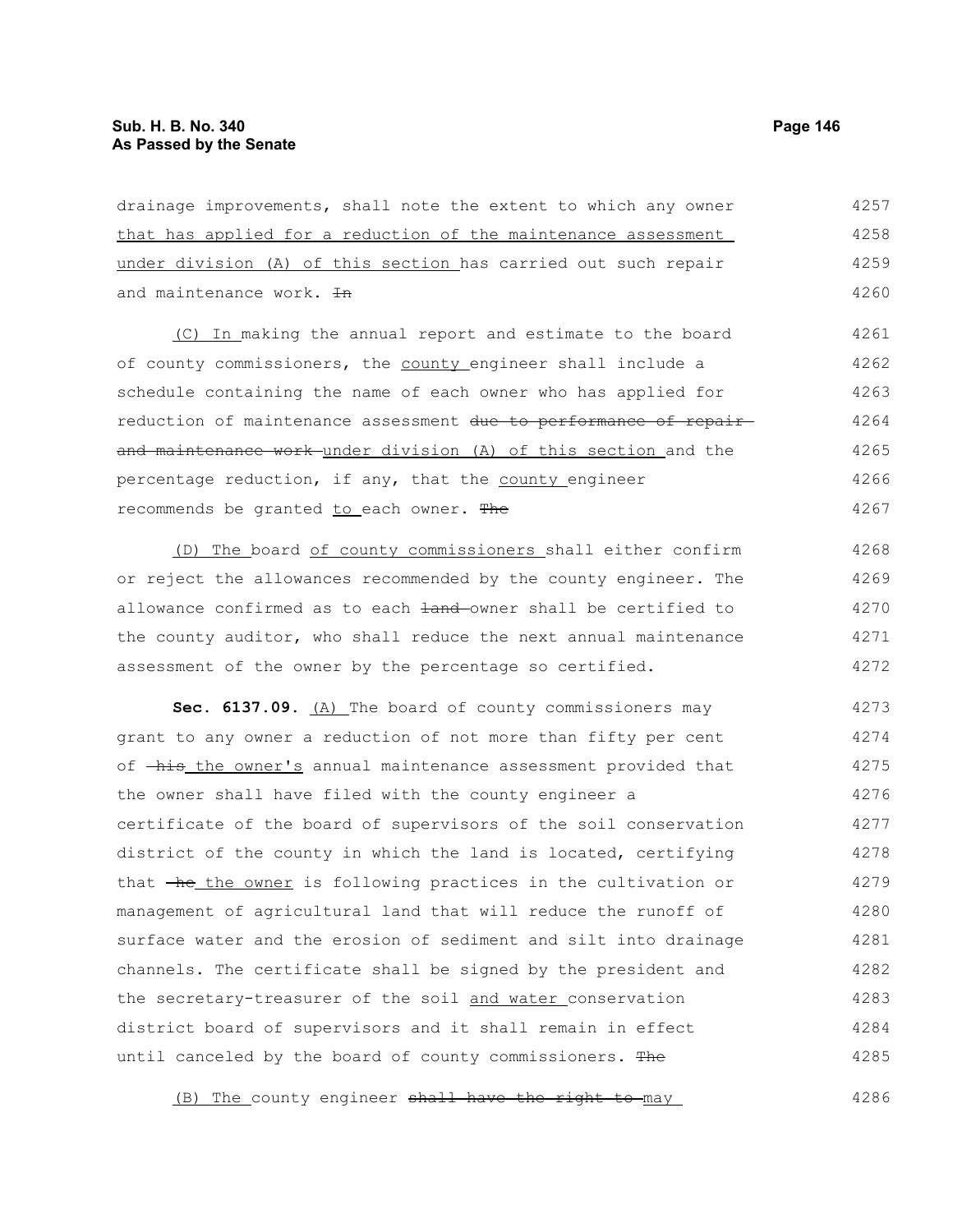# **Sub. H. B. No. 340 Page 147 As Passed by the Senate**

inspect the premises of any owner claiming assessment reduction due to soil and water conservation and to ask the soil conservation district for review of any certificate on file. (C) At the time-he the county engineer makes-his the annual report and estimate of maintenance costs, the county engineer shall transmit to the board of county commissioners all soil and water conservation certificates that have been were filed with-him the county engineer. The (D) The clerk of the board of county commissioners, on or before the first day of July August in each year, shall file with the county auditor a list of owners who have been certified by the soil conservation district for a fifty per cent-granted a reduction in maintenance assessment for the current year\_under\_ this section. **Sec. 6137.10.** If the cleaning out or repair of a ditch, drain, or watercourse, repair or replacement of tile, or repair of any abutment, catch basin, retaining wall or other improvement is made necessary in whole or in part by the negligent acts or omissions of any an owner, the board of county commissioners after shall conduct a hearing subsequent to thirty days notice regarding the acts or omissions. The board shall give notice of the hearing thirty days prior to the hearing pursuant to the provisions of section 6131.07 of the Revised Code. After the hearing, the board may add to the maintenance assessment of such-the negligent owner an additional repair assessment in an amount sufficient to rectify the damage. Such-The added assessment shall be made on recommendation of the county engineer and certified to the county auditor at the same time the annual maintenance assessment is certified by the board. 4287 4288 4289 4290 4291 4292 4293 4294 4295 4296 4297 4298 4299 4300 4301 4302 4303 4304 4305 4306 4307 4308 4309 4310 4311 4312 4313 4314 4315 4316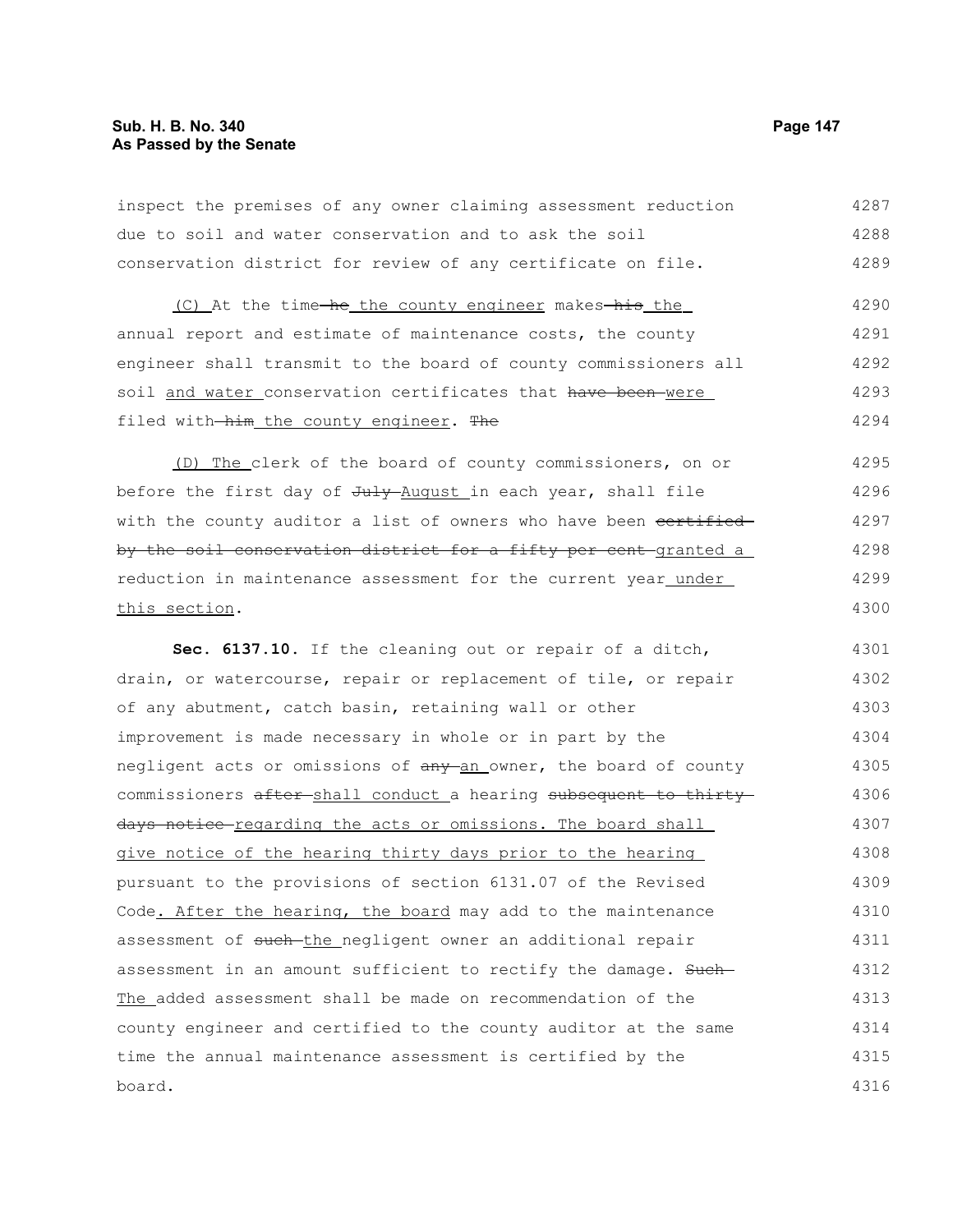# **Sub. H. B. No. 340 Page 148 As Passed by the Senate**

**Sec. 6137.11.** (A) The original schedule of benefit assessments upon owners for the construction of any improvement shall be maintained by the county auditor as the permanent assessment base for maintenance assessments. The county auditor shall levy the maintenance assessments shall be levied by the eounty auditor in such percentage of the permanent assessment base as is authorized by the board of county commissioners. 4317 4318 4319 4320 4321 4322 4323

The board of county commissioners, before (B) Before certifying the percentage of the permanent assessment base to be levied in any one year for the drainage-maintenance fund, the board of county commissioners shall consider any recommendation by the county engineer and any application by  $\frac{any - an}{bm}$  owner for increase or reduction of the permanent assessment base as it applies to any an owner. 4324 4325 4326 4327 4328 4329 4330

Any such increase or reduction of the permanent assessment base with respect to any owner shall be made for the purpose of correcting any inequity that has arisen due to increase or decrease in the proportionate share of benefits accruing to the owner as the result of the construction and maintenance of the improvement. 4331 4332 4333 4334 4335 4336

(C)(1) After six annual maintenance fund assessments have been made upon the owners benefiting from an improvement, the board of county commissioners shall review the permanent assessment base for maintenance fund assessment and may increase or decrease the respective benefit apportionments in accordance with changes in benefits that have occurred during the intervening six years. 4337 4338 4339 4340 4341 4342 4343

As soon as (2) Any increase or reduction of the permanent assessment base with respect to an owner shall be made for the purpose of correcting an inequity that has arisen due to 4344 4345 4346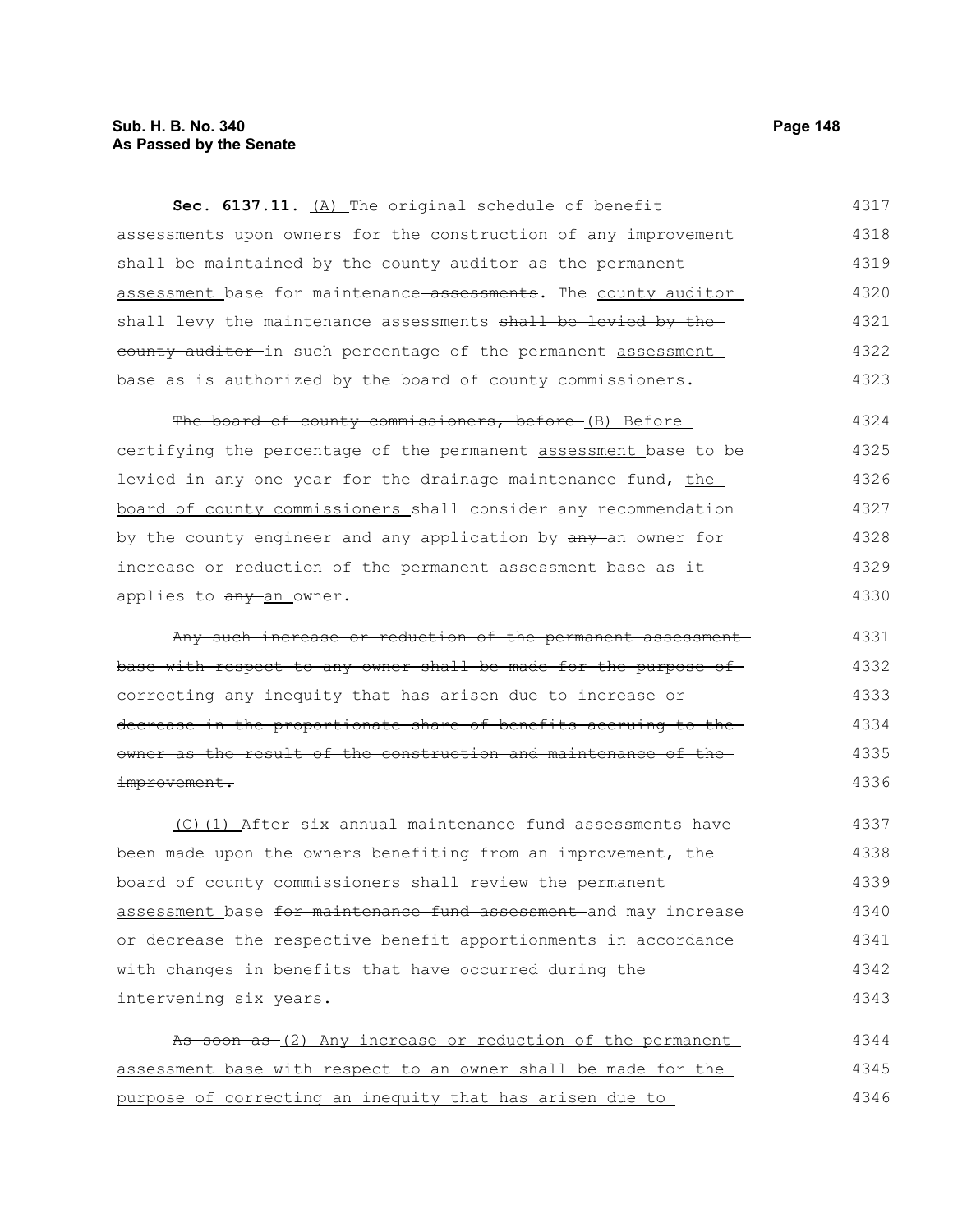4375

| increase or decrease in the proportionate share of benefits      | 4347 |
|------------------------------------------------------------------|------|
| accruing to the owner as the result of the construction and      | 4348 |
| maintenance of the improvement.                                  | 4349 |
| (3) If the board of county commissioners has changed-            | 4350 |
| proposes changes to the permanent assessment base of maintenance | 4351 |
| assessments-of any-an owner, the elerk-board shall conduct a     | 4352 |
| hearing on those changes. The board shall conduct the hearing    | 4353 |
| not less than twenty nor more than thirty days from the date the | 4354 |
| proposed changes are to be adopted.                              | 4355 |
| (4) The clerk of the board shall send to each owner in the       | 4356 |
| area benefited by the improvement a notice by certified mail,    | 4357 |
| return receipt requested, or by first-class mail in a five-day   | 4358 |
| return envelope. For each improvement, all individual notices-   | 4359 |
| shall be sent by the same type of mail. Whichever method the     | 4360 |
| board chooses, with the words "Legal Notice" shall be printed in | 4361 |
| plain view on the face of the envelope. The notice shall state-  | 4362 |
| clerk shall include in the notice a statement of the amount of   | 4363 |
| the present permanent assessment base for maintenance            | 4364 |
| assessment, the proposed new permanent assessment base amount    | 4365 |
| with respect to each owner so changed, and the date of a hearing | 4366 |
| on the change. The hearing shall be set by the board for a date  | 4367 |
| not less than twenty nor more than thirty days from the date of  | 4368 |
| adoption of the changes.                                         | 4369 |
| (D) At the expiration of six years from the date of the          | 4370 |
| first review of the permanent assessment base-of maintenance-    | 4371 |
| assessments, and at six-year intervals thereafter, the board of  | 4372 |
| county commissioners shall may again review the permanent        | 4373 |
| assessment base and shall set a hearing on any proposed changes  | 4374 |

established in division (C) of this section-for the first such-4376

by in accordance with the procedure provided procedures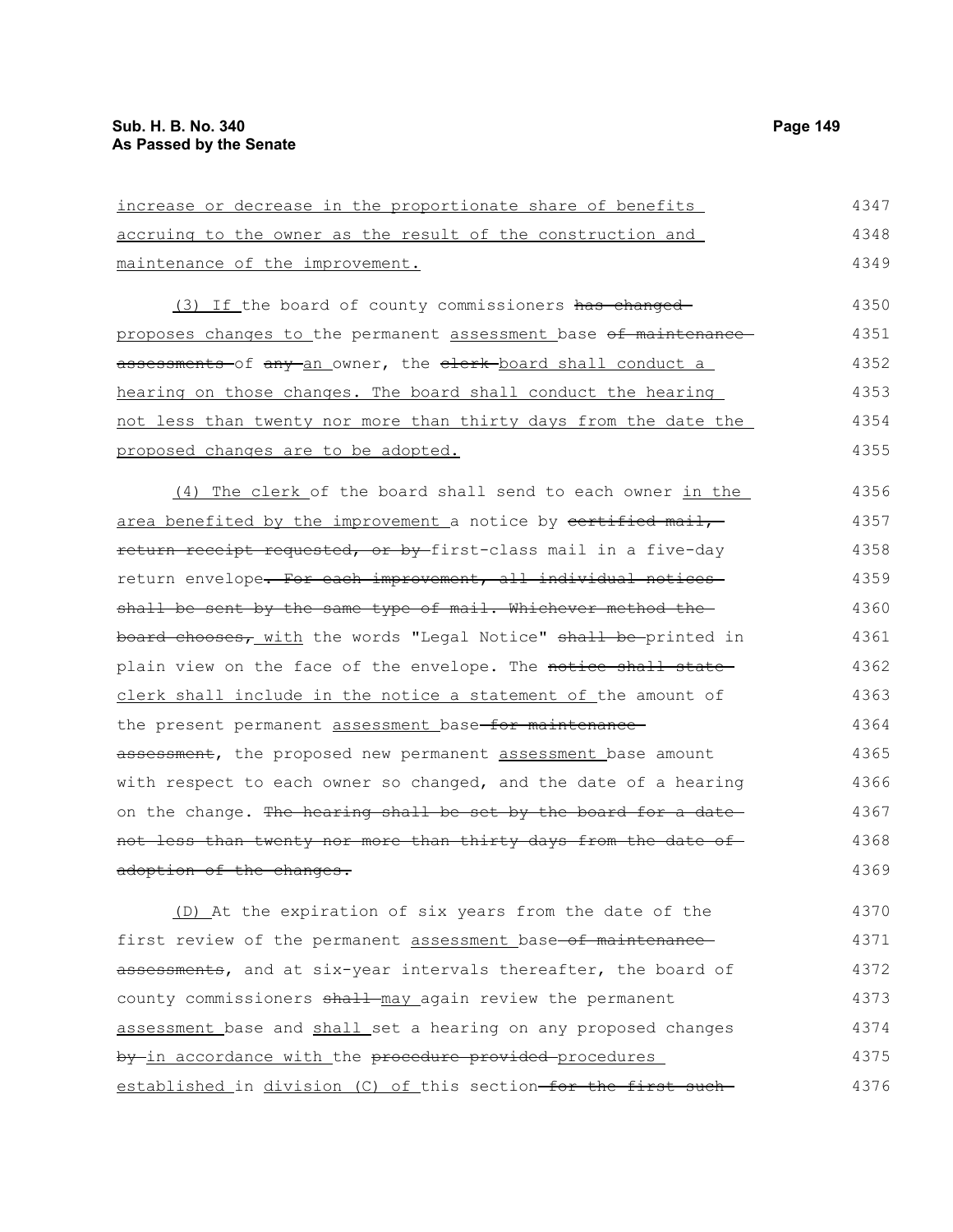review.

(E) The board of county commissioners at any time may add to the schedule of benefited owners any other owner who, in the judgment of the board $<sub>L</sub>$  is benefited by the operation and</sub> maintenance of the improvement as the result of new conditions that have arisen since the improvement was constructed. The additional clerk of the board shall provide such an owner shall be given-notice in writing of his-the owner's permanent maintenance fund assessment base and the date of a hearing by the same procedure as provided by in accordance with the procedures established in division (C) of this section for any owner whose permanent assessment base has been changed by the board. Notice to the additional such an owner shall be sent by the same type of mail as the board uses for owners whose permanent assessment base has been changed. 4378 4379 4380 4381 4382 4383 4384 4385 4386 4387 4388 4389 4390 4391

 $Fhe-(F)$  A hearing on the changes in, or additions to, the permanent assessment base for maintenance assessment may be adjourned from time to time by the board of county commissioners and, upon conclusion of the hearing, the revised permanent assessment base shall be certified to the county auditor and shall become the permanent assessment base-for maintenanceassessments, except as changed from time to time with respect to individual owners. 4392 4393 4394 4395 4396 4397 4398 4399

(G) If the board of county commissioners finds that any owner was not assessed for the construction of an improvement, but now is receiving substantial benefit therefrom, or was assessed for construction, but now is receiving substantially greater benefits therefrom, the board  $\frac{m}{x}$  after providing a thirty days-day notice pursuant to section 6131.07 of the Revised Code, may hold a hearing and determine an equitable 4400 4401 4402 4403 4404 4405 4406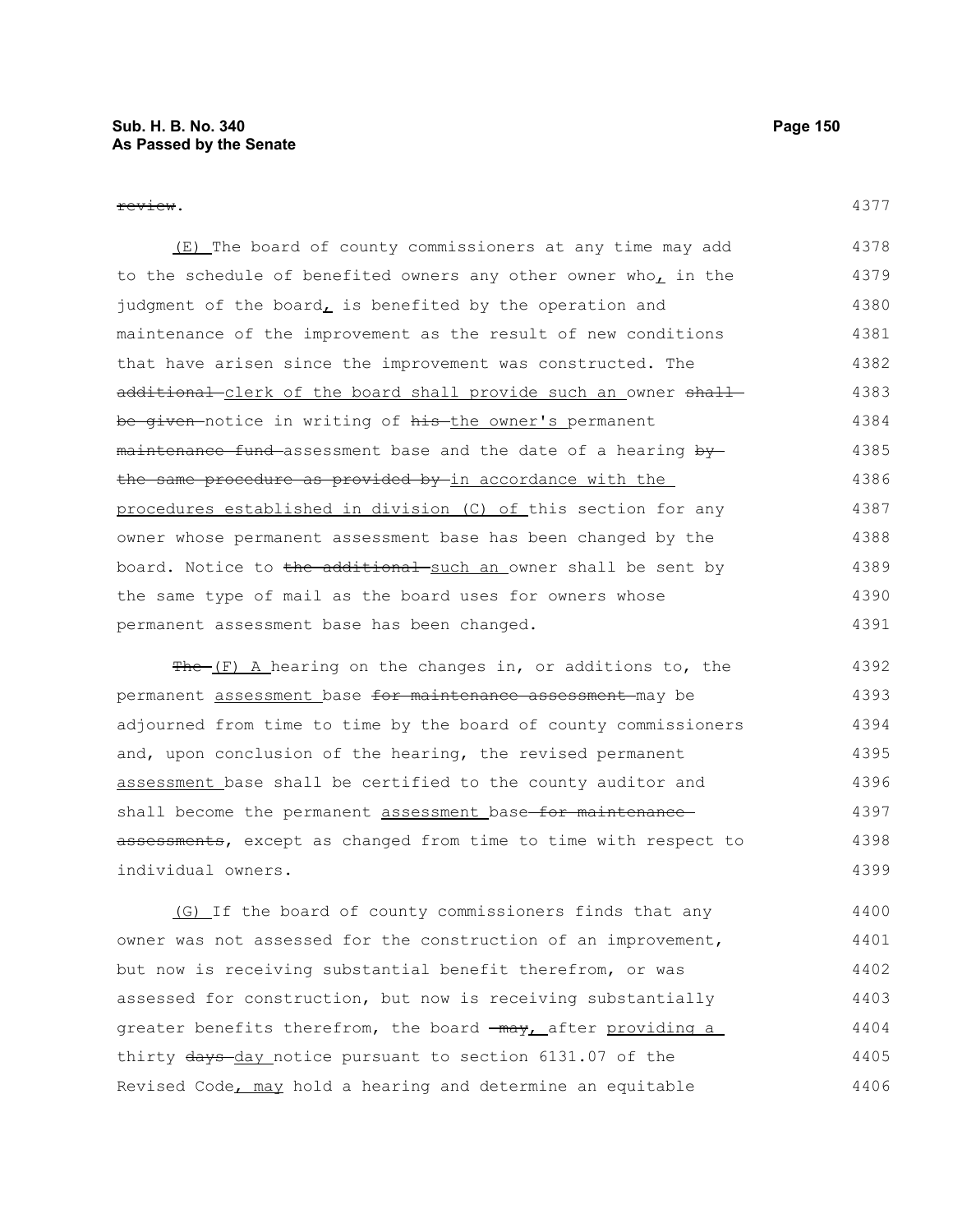## **Sub. H. B. No. 340 Page 151 As Passed by the Senate**

amount as an equalization assessment to be paid by the owner. The equalization assessment shall be divided into the same number of payments as the assessments for the construction of the improvement, and the payment shall be added to the next succeeding maintenance assessments of the owner until the entire amount of the equalization assessment has been paid. 4407 4408 4409 4410 4411 4412

(H) Any owner affected by an increase in the permanent assessment base as it applies to-him the owner, or who has been added to the schedule of benefited owners, or who has been determined to be subject to an equalization assessment, all as provided in this section, may appeal to the court of common pleas from a final order made by the board of county commissioners, in the manner provided by sections 6131.25 to 6131.36 of the Revised Code, the question of whether any such assessment is levied according to benefits. 4413 4414 4415 4416 4417 4418 4419 4420 4421

(I) In the case of drainage maintenance districts for which the board of county commissioners has authorized a single drainage maintenance fund, a review of the permanent assessment base of maintenance assessments shall be made not later than six years after the creation of the drainage maintenance district, and at six-year intervals thereafter, by the same procedure as provided by this section for review of the permanent assessment base with respect to a single improvement, and it shall not be necessary to review the entire maintenance permanent assessment base for any improvement included in the maintenance district until the board reviews the maintenance-permanent assessment base for the entire district. 4422 4423 4424 4425 4426 4427 4428 4429 4430 4431 4432 4433

Sec. 6137.111. (A) In lieu of the permanent assessment base and procedure specified in section 6137.11 of the Revised Code, the board of county commissioners may by resolution levy 4434 4435 4436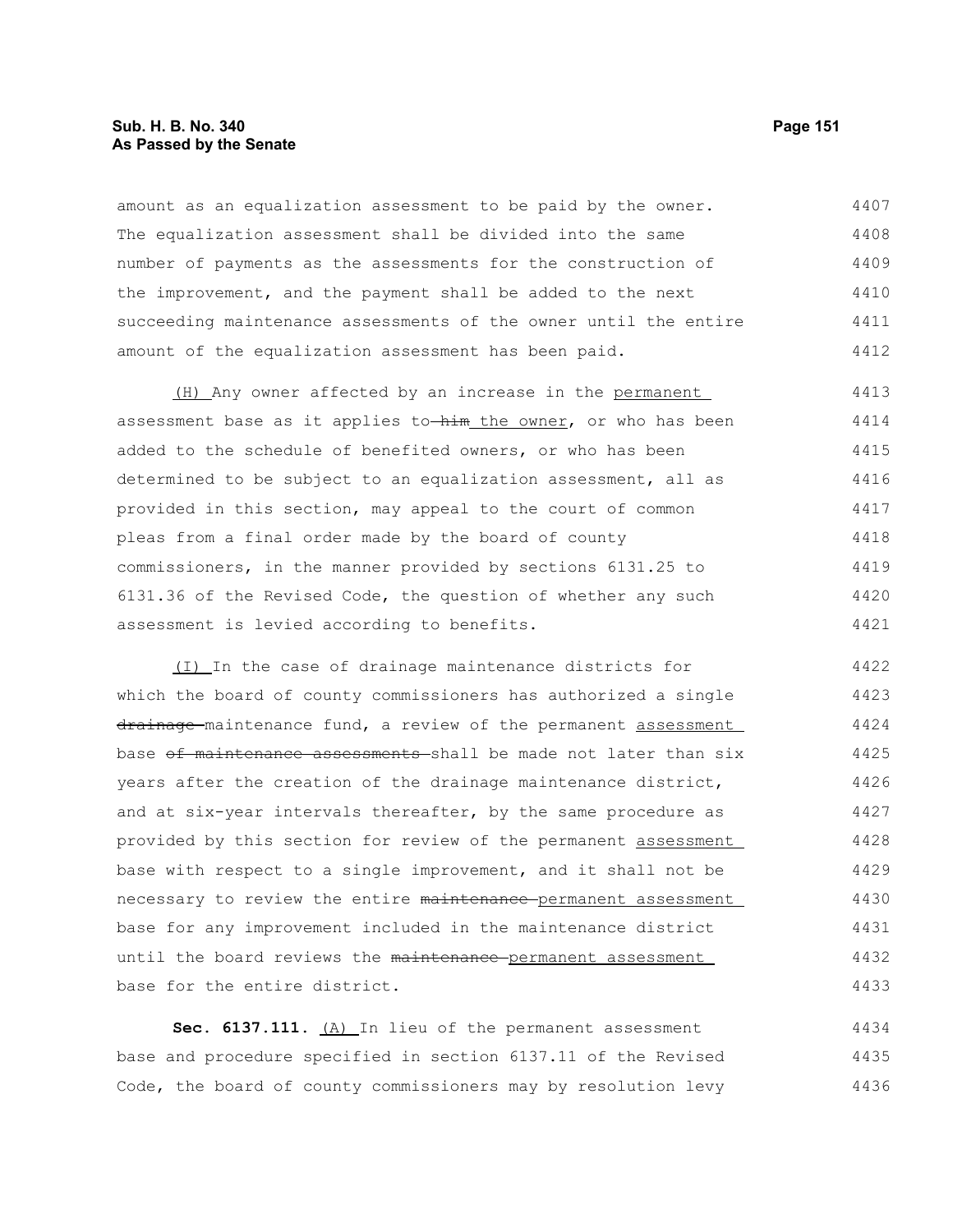## **Sub. H. B. No. 340 Page 152 As Passed by the Senate**

upon the benefited property assessments apportioned according to tax value. The assessments shall be in the amount determined by the board to be necessary to obtain funds for the ditchmaintenance fund. 4437 4438 4439 4440

(B) Prior to the adoption of the a resolution levying the assessments, the board shall give at least ten days' notice in one newspaper of general circulation in the county, which shall state the time and place when and where the resolution shall be taken up for consideration. At that time and place or at any adjournment thereof, of which no further published notice need be given, the board shall hear all persons whose properties are proposed to be assessed, shall correct any errors and make any revisions that appear to be necessary or just, and may then pass a resolution levying upon the properties determined to be benefited such assessments as so corrected and revised. 4441 4442 4443 4444 4445 4446 4447 4448 4449 4450 4451

(C) Any owner of property to be so assessed may appeal to the court of common pleas from the resolution made by the board of county commissioners, in the manner provided by sections 6131.25 to 6131.36 of the Revised Code, the question of whether any such assessment is levied according to benefits. 4452 4453 4454 4455 4456

(D) The assessments levied by the board's resolution shall be certified to the county auditor for collection as other taxes in the year or years in which they are payable. Any increase or reduction of the assessments levied under this section shall be made at the regular six-year reappraisal of all property in the county under section 5713.01 of the Revised Code or through adjustments made for property divisions, improvements, and changes. 4457 4458 4459 4460 4461 4462 4463 4464

**Sec. 6137.112.** (A) At the time that the board of county commissioners reviews the permanent assessment base of an 4465 4466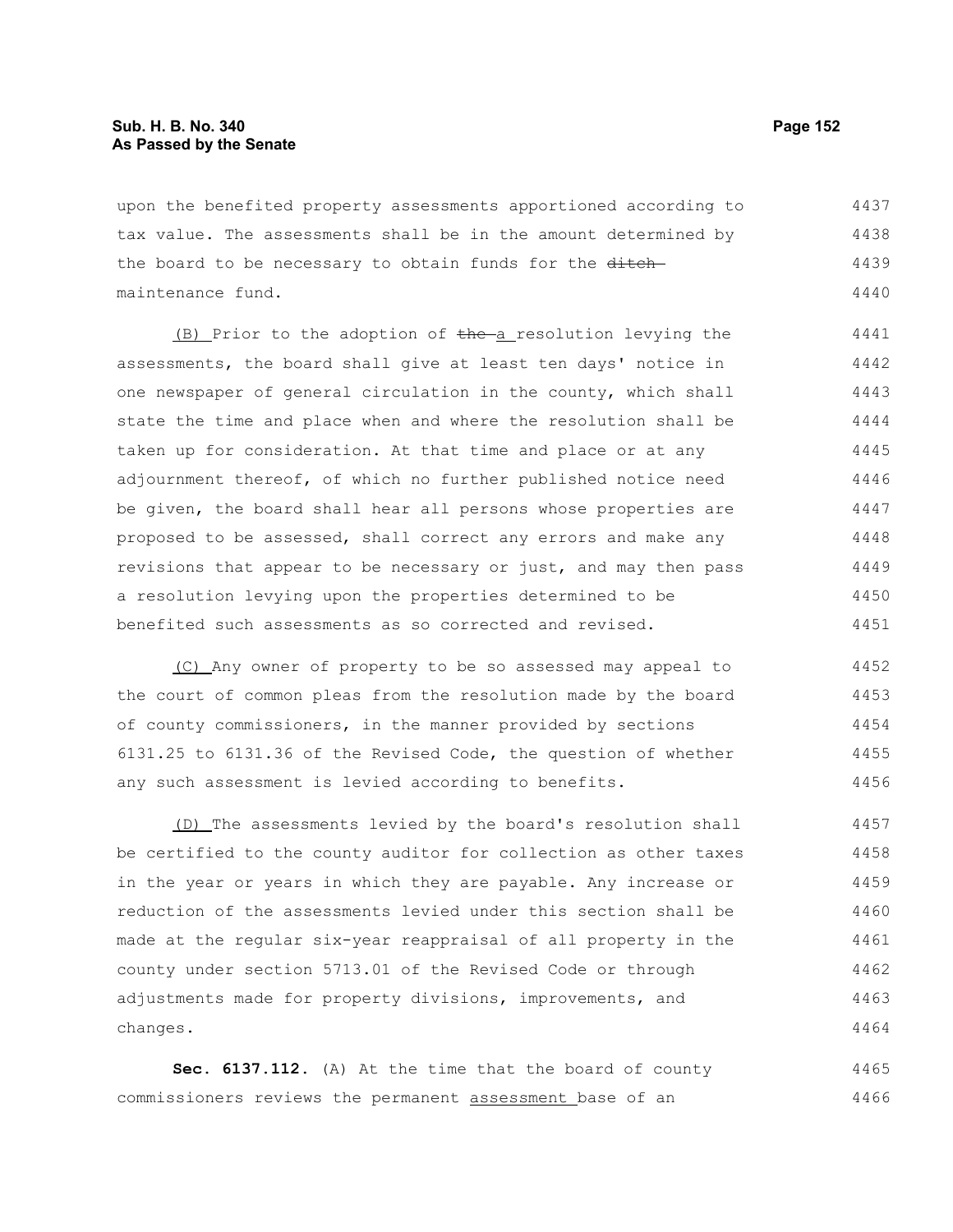### **Sub. H. B. No. 340 Page 153 As Passed by the Senate**

improvement for maintenance fund assessments after six annual maintenance fund assessments have been made as provided in section 6137.11 of the Revised Code, the board may request the county engineer to estimate the construction cost of the improvement if that improvement were to be constructed at the time of the permanent assessment base review. Not less than thirty days prior to a hearing at which the board will consider the estimate as the construction cost of the improvement, the clerk of the board shall send to each owner that would be affected a notice by certified mail, return receipt requested, or by first class mail in a five-day return envelope. For each improvement, all individual notices shall be sent by the same type of mail. Whichever method the board chooses, the words "legal notice" shall be printed in plain view on the face of the envelope. The notice shall state the amount of the present permanent assessment base for maintenance assessment, the proposed new permanent assessment base amount with respect to the owner, and the date of the hearing on the proposed change. 4467 4468 4469 4470 4471 4472 4473 4474 4475 4476 4477 4478 4479 4480 4481 4482 4483 4484

(B) The board of county commissioners, by adoption of a resolution at the hearing required under division (A) of this section, may approve the **estimate as the construction cost of** the improvement permanent assessment base, as determined by the county engineer according to division (B)(5) of section 6131.14 of the Revised Code in lieu of the original construction-cost of the improvement. If approved, the estimate-total estimated cost of construction cost the improvement shall be the permanent assessment base that is used to calculate maintenance fund assessments for owners benefiting from the improvement. The approved estimate of construction cost-the improvement shall serve as the permanent assessment base for the purposes of this chapter until such time as it is revised in accordance with this 4485 4486 4487 4488 4489 4490 4491 4492 4493 4494 4495 4496 4497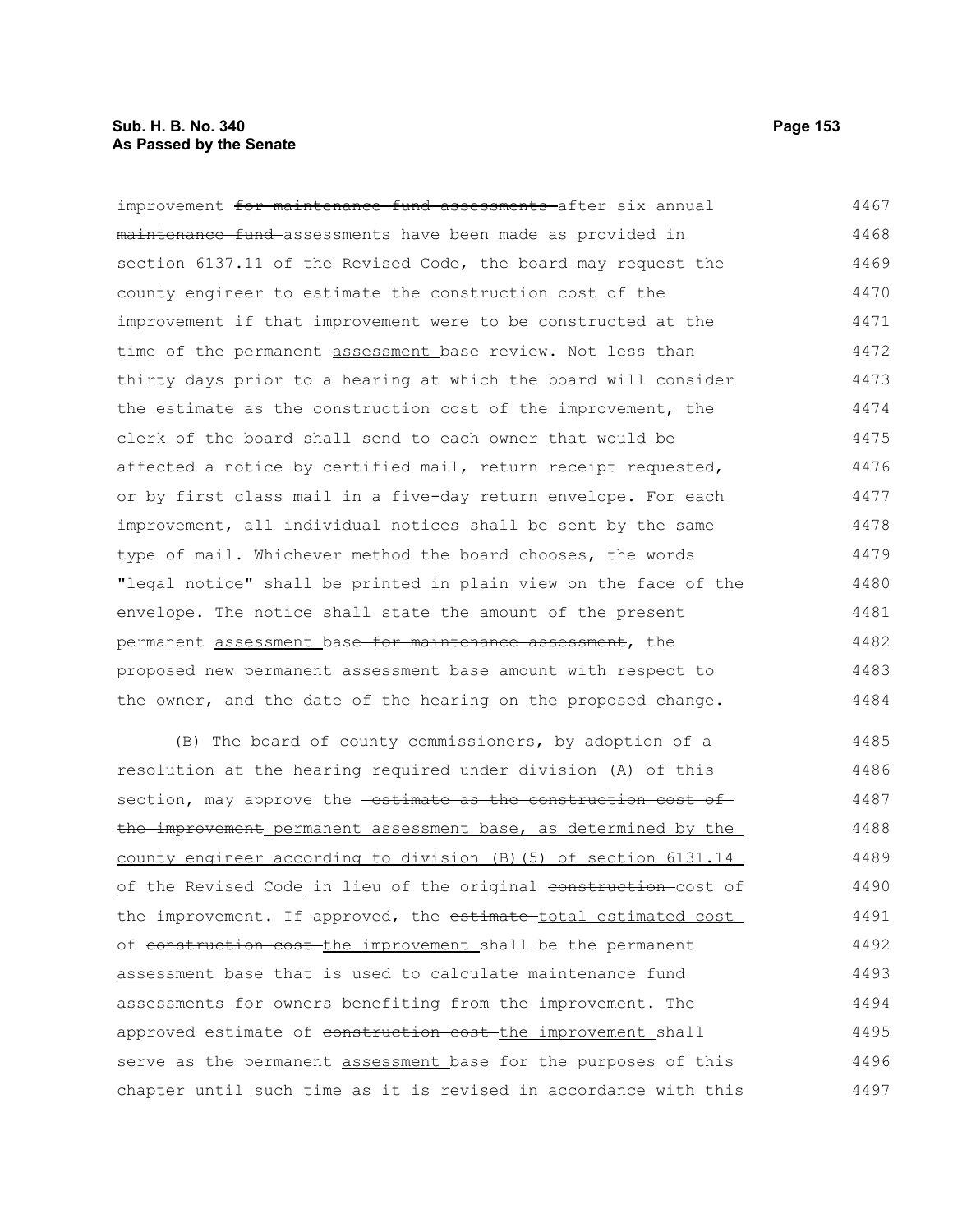#### section.

| Sec. 6137.12. (A) In the cleaning, repair, and other             | 4499 |
|------------------------------------------------------------------|------|
| maintenance work on drainage improvements, the persons whose     | 4500 |
| duty it is to perform the maintenance work may go upon the       | 4501 |
| adjoining or abutting lands within the permanent easement        | 4502 |
| necessary for proper operation of the required machinery, tools, | 4503 |
| motor vehicles, conveyances, or other equipment.                 | 4504 |

(B)(1) In the case of open ditches, the permanent easement so used shall be not more than twenty-five feet from the top of the bank, measured at right angles thereto, and wherever practical the area so used shall be on one side of the ditch only. When in his opinion 4505 4506 4507 4508 4509

(2) In the case of an open ditch log-jam removal project within a wooded riparian corridor, a maintenance easement may be created from the top of the bank to twenty-five feet outside of the edge of the wooded riparian corridor. 4510 4511 4512 4513

(3) When the county engineer determines that an emergency situation exists at an open ditch needing maintenance, the county engineer may, with the approval of the board of county commissioners, temporarily extend the easement to not more than seventy-five feet from the top of the bank, measured at right angles thereto, in order to conduct the necessary maintenance work and alleviate the condition or conditions causing the emergency situation. The 4514 4515 4516 4517 4518 4519 4520 4521

(C) The maximum width of permanent easement for closed ditches shall not exceed eighty feet centered on the centerline of the improvement. The 4522 4523 4524

(D) The permanent easement for all other improvements shall be as located and the width as specified by the county 4525 4526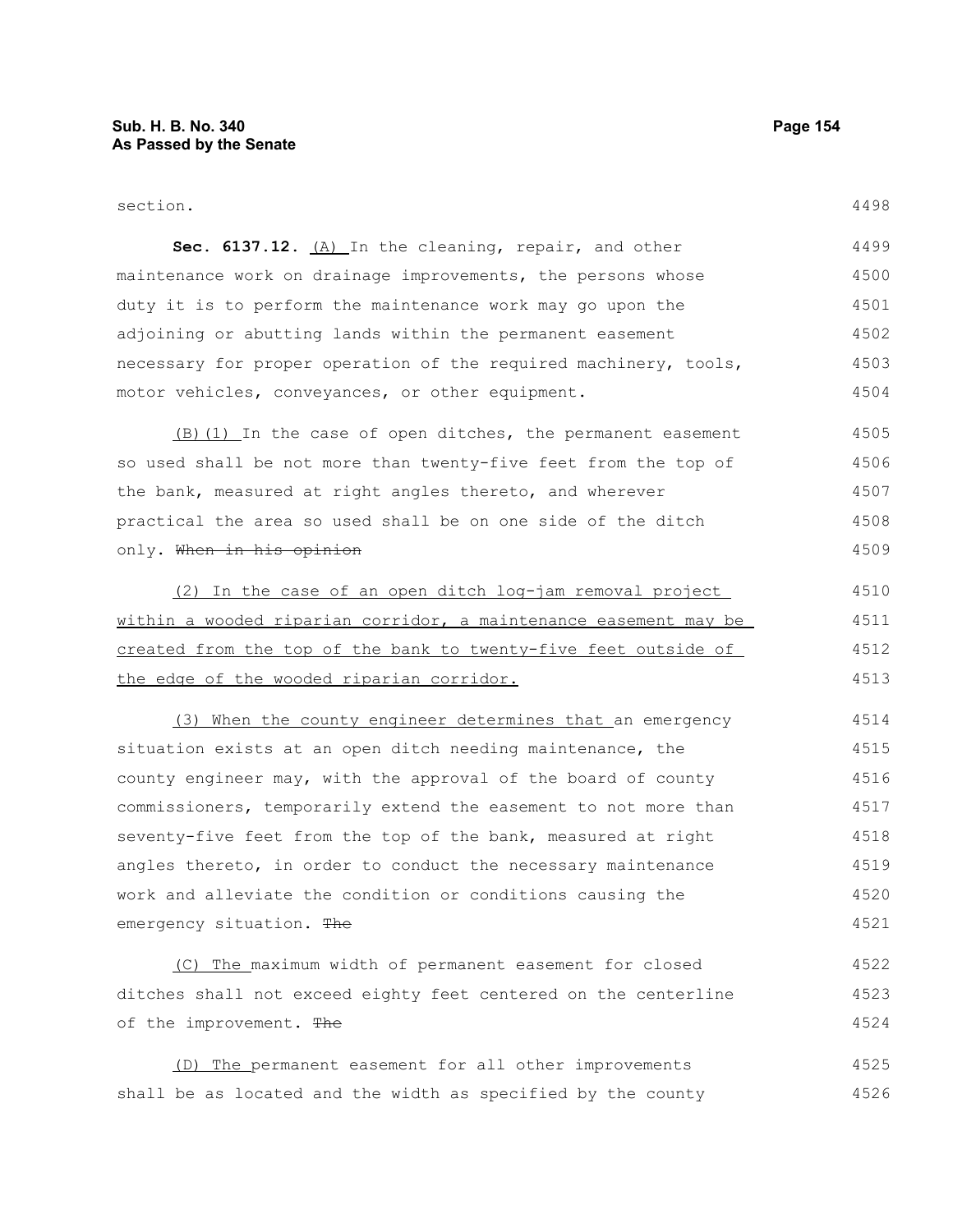#### engineer. When

| (E) When the performance of maintenance requires the                        | 4528 |
|-----------------------------------------------------------------------------|------|
| damage of existing crops beyond the permanently established sod             | 4529 |
| or seeded strip, the owner of the crops shall <del>be granted </del> submit | 4530 |
| a written request for payment for damages to the county                     | 4531 |
| engineer. The county engineer shall award the crop owner damages            | 4532 |
| equal to market value, to be paid from the permanent maintenance            | 4533 |
| fund established for the improvement. Under                                 | 4534 |

(F)(1) Under contract work, the county engineer may specify the right-of-way to be used within the permanent easement. Where the nature of the surface of the adjoining or abutting land does not prevent it, and there are growing crops on one side of the ditch but none upon the other, the right-ofway provided for shall be used on that side of the ditch on which there are no growing crops.  $\text{In}$ 4535 4536 4537 4538 4539 4540 4541

(2) In using the right-of-way, the persons performing maintenance shall, as far as possible, avoid damage to the owner of the adjoining or abutting lands. 4542 4543 4544

(3) If in the doing of this work it is necessary to damage or temporarily remove any fences, poles, or wire lines, the cost of repairing, removing, and replacing the fences, poles, and wire lines shall be included in the total cost of the maintenance. 4545 4546 4547 4548 4549

(G) This section does not authorize passage across, along, or between railroad tracks until thirty days after notice has been mailed in accordance with section 6131.07 of the Revised Code. 4550 4551 4552 4553

Sec. 6137.13. That part of interstate ditches-drainage improvements within the state may be cleaned or repaired 4554 4555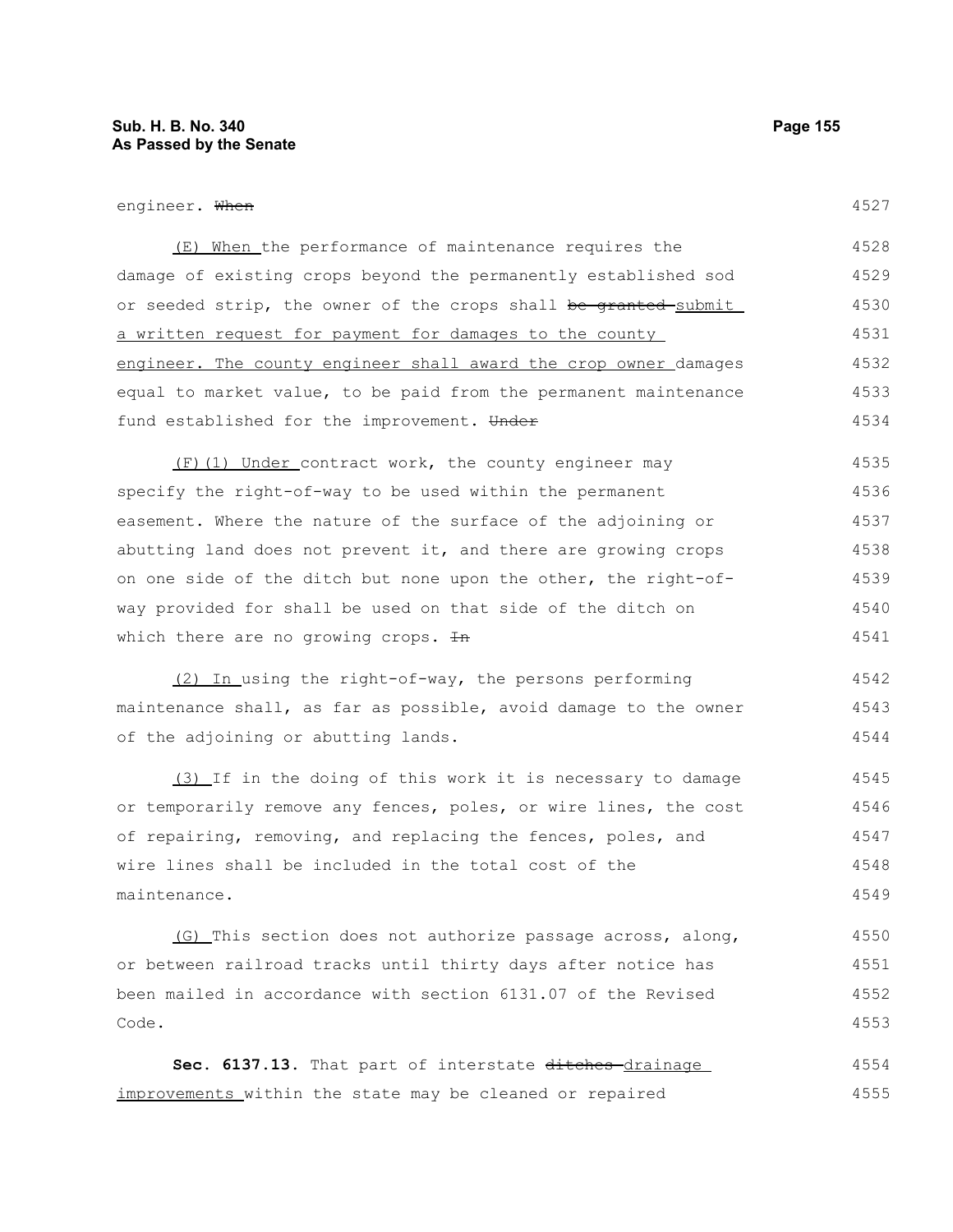| pursuant to sections 6137.01 to 6137.12, inclusive, of the                          | 4556 |
|-------------------------------------------------------------------------------------|------|
| Revised Code. Such sections shall apply insofar as they are                         | 4557 |
| applicable.                                                                         | 4558 |
| Sec. 6137.14. The county engineer, in inspecting drainage                           | 4559 |
| channels, shall note any and all apparent violations of sections                    | 4560 |
| 6111.01 to 6111.04 of the Revised Code, as such sections refer                      | 4561 |
| to the pollution of drainage channels. Whenever it appears to                       | 4562 |
| the county engineer, after investigation, that there has been-                      | 4563 |
| may be a violation of section 6111.04 of the Revised Code, the                      | 4564 |
| county engineer shall give written notice to-notify the county                      | 4565 |
| board of healthdirector of environmental protection, setting                        | 4566 |
| forth any thing or act done or omitted to be done or claimed to                     | 4567 |
| be in violation of such section. The county board of health-                        | 4568 |
| director shall immediately pursue the alleged violation to its                      | 4569 |
| legal conclusion.                                                                   | 4570 |
| Section 2. That existing sections 305.31, 940.01, 940.02,                           | 4571 |
| 940.05, 940.06, 940.07, 940.08, 940.10, 940.11, 940.12, 940.13,                     | 4572 |
| 940.19, 940.20, 940.21, 940.22, 940.23, 940.26, 940.29, 940.31,                     | 4573 |
| 940.32, 940.33, 940.34, 940.35, 6131.01, 6131.04, 6131.05,                          | 4574 |
| 6131.06, 6131.07, 6131.08, 6131.09, 6131.10, 6131.11, 6131.12,                      | 4575 |
| 6131.13, 6131.14, 6131.15, 6131.16, 6131.17, 6131.19, 6131.21,                      | 4576 |
| $6131.22$ , $6131.23$ , $6131.24$ , $6131.25$ , $6131.27$ , $6131.28$ , $6131.30$ , | 4577 |
| 6131.32, 6131.33, 6131.34, 6131.36, 6131.42, 6131.43, 6131.47,                      | 4578 |
| $6131.50$ , $6131.51$ , $6131.52$ , $6131.55$ , $6131.57$ , $6131.60$ , $6131.63$ , | 4579 |
| $6131.631, 6131.64, 6133.01, 6133.02, 6133.03, 6133.04, 6133.041,$                  | 4580 |
| 6133.05, 6133.06, 6133.07, 6133.08, 6133.09, 6133.10, 6133.11,                      | 4581 |
| 6133.14, 6137.01, 6137.02, 6137.03, 6137.04, 6137.05, 6137.051,                     | 4582 |
| 6137.06, 6137.07, 6137.08, 6137.09, 6137.10, 6137.11, 6137.111,                     | 4583 |
| 6137.112, 6137.12, 6137.13, and 6137.14 of the Revised Code are                     | 4584 |
| hereby repealed.                                                                    | 4585 |